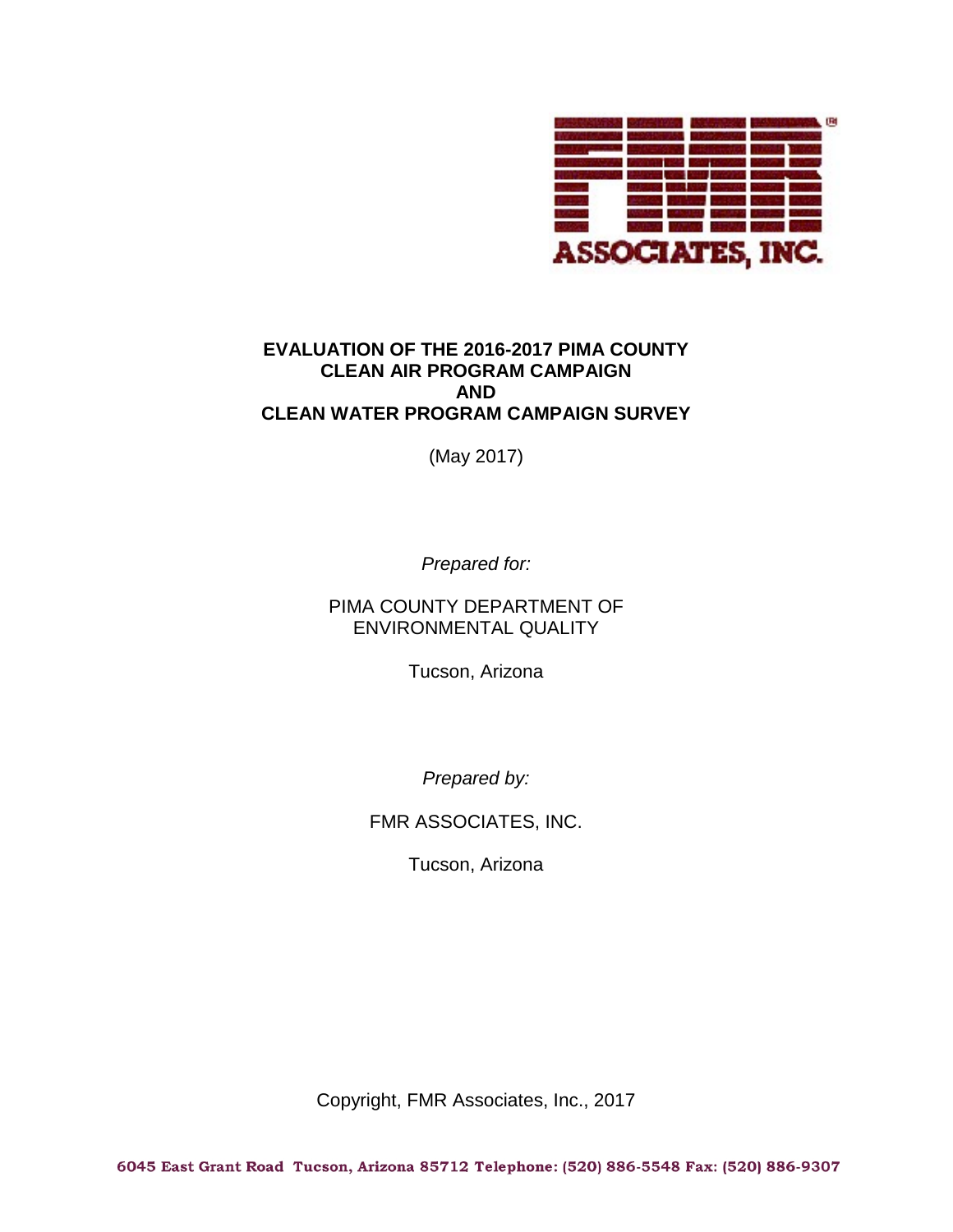(May 2017)

# *Digest of the Contents*

| Ī.  |                  |                                                                |  |
|-----|------------------|----------------------------------------------------------------|--|
|     | Table 1.         |                                                                |  |
|     | Table 2.         |                                                                |  |
|     | Table 3.         | Racial Background of Respondents3                              |  |
|     | Table 4.         |                                                                |  |
|     | Table 5.         |                                                                |  |
|     | Table 6.         |                                                                |  |
|     | Table 7.         |                                                                |  |
|     | Table 8.         | Household Member With Breathing-                               |  |
|     |                  |                                                                |  |
|     | Table 9.         | Number of Motor Vehicles Owned or Leased8                      |  |
|     | Table 10.        |                                                                |  |
|     | Table 11.        |                                                                |  |
|     | Display 1.       | Demographic Profile of Respondents (Among the                  |  |
| ΙΙ. |                  | <u>Awareness of Information About Air Quality/Pollution</u> 14 |  |
|     | Table 12.        | Awareness of the Pima County "Clean Air"                       |  |
|     |                  |                                                                |  |
|     | <b>Table 13.</b> | Awareness of Various Clean Air Events or                       |  |
|     |                  |                                                                |  |
|     | Table 13a.       | Participation of Anyone in Household in a Clean Air            |  |
|     |                  | Campaign Event (Among Those Aware of at Least                  |  |
|     |                  |                                                                |  |
|     | Table 13b.       | Incidence of Changing Routines/Behaviors to Improve            |  |
|     |                  | Air Quality After Participating in Clean Air Events            |  |
|     |                  | (Among Those With a Household Member Who                       |  |
|     |                  |                                                                |  |
|     | Table 13c.       | Opinion of Activities/Events to Encourage Use                  |  |
|     |                  | of Other Modes of Transportation (Among                        |  |
|     |                  | Those Aware of at Least One Event)  19                         |  |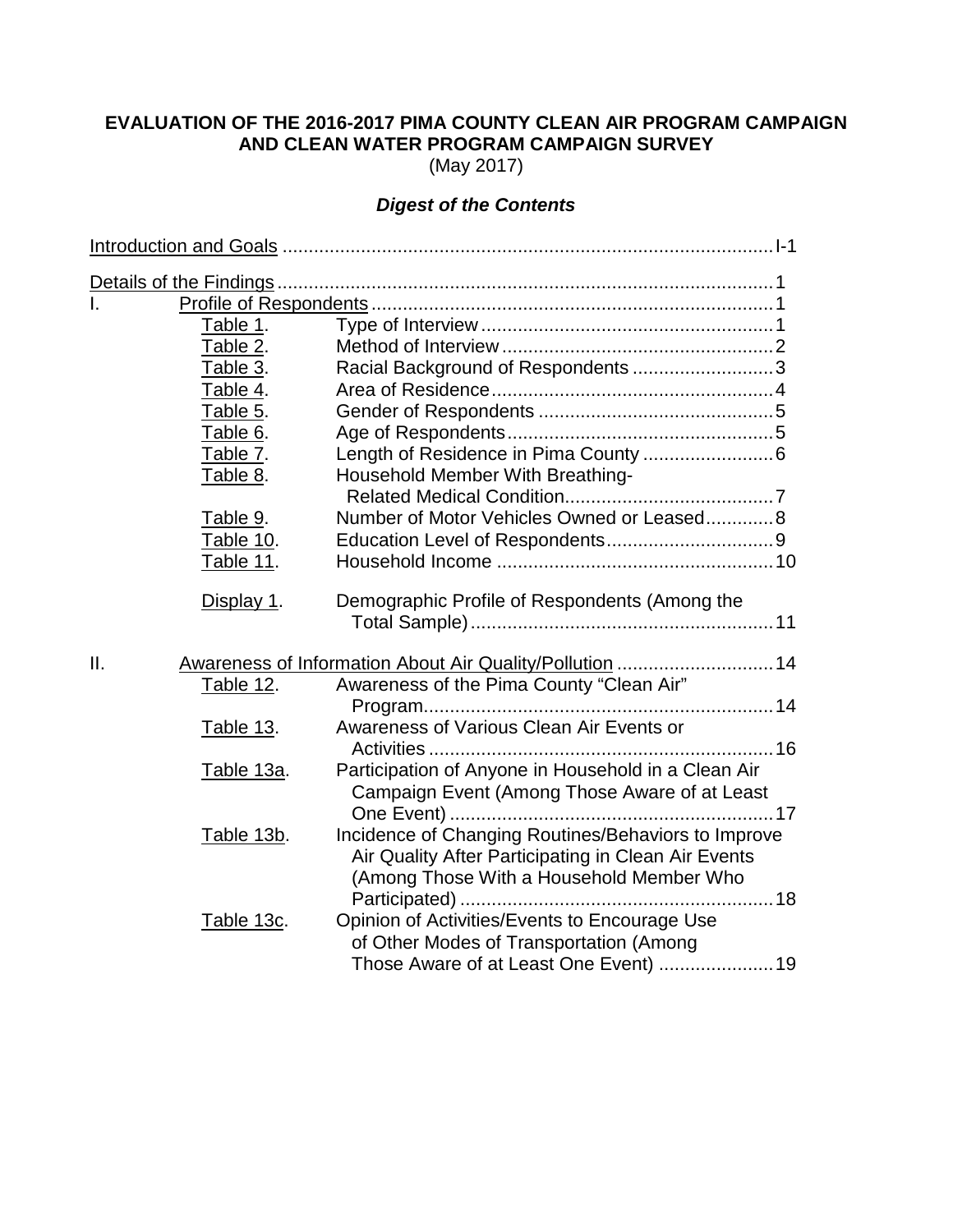(May 2017)

# *Digest of the Contents* (Cont'd)

|      | Table 14.<br>Table 15.<br>Table 15a. | Presence of Children Ages 5-18 in Household22<br>Incidence of Children Ages 5-18 Receiving<br><b>Information From School About Air Pollution</b> |  |
|------|--------------------------------------|--------------------------------------------------------------------------------------------------------------------------------------------------|--|
|      |                                      | (Among Households With Children Ages 5-18)23                                                                                                     |  |
|      | Table 16.                            | Use of Gasoline-Powered Lawn & Garden                                                                                                            |  |
|      | Table 16a.                           | Types of Gasoline-Powered Lawn & Garden                                                                                                          |  |
|      |                                      |                                                                                                                                                  |  |
|      | Table 16b.                           | Type of Engine in Gasoline-Powered Lawn &                                                                                                        |  |
|      | Table 16c.                           | Minutes Per Month Gasoline-Powered Lawn &                                                                                                        |  |
|      |                                      |                                                                                                                                                  |  |
|      | <b>Table 17.</b>                     | Agreement with Various Statements Regarding                                                                                                      |  |
|      |                                      | PDEQ Programs and Air Pollution30                                                                                                                |  |
|      | Table 18.                            |                                                                                                                                                  |  |
|      | Table 18a.                           | Travel Behavior for Leisure Purposes 32                                                                                                          |  |
|      | <b>Table 19.</b>                     | Perceived Seriousness of Air Quality                                                                                                             |  |
|      | Display 19.                          | <b>Perceived Seriousness of Air Quality</b>                                                                                                      |  |
|      |                                      |                                                                                                                                                  |  |
|      | Display 19.                          | <b>Perceived Seriousness of Air Quality</b>                                                                                                      |  |
|      |                                      | Problem in Tucson Area (Sum of "Moderate" and                                                                                                    |  |
|      |                                      |                                                                                                                                                  |  |
| III. |                                      |                                                                                                                                                  |  |
|      | <u>Table 20.</u>                     |                                                                                                                                                  |  |
|      | <b>Table 21.</b>                     | Location of Place of Employment (Among Those                                                                                                     |  |
|      | <b>Table 22.</b>                     | Incidence of Telecommuting (Among Those Who                                                                                                      |  |
|      | <b>Table 23.</b>                     | Frequency of Telecommuting (Among Those                                                                                                          |  |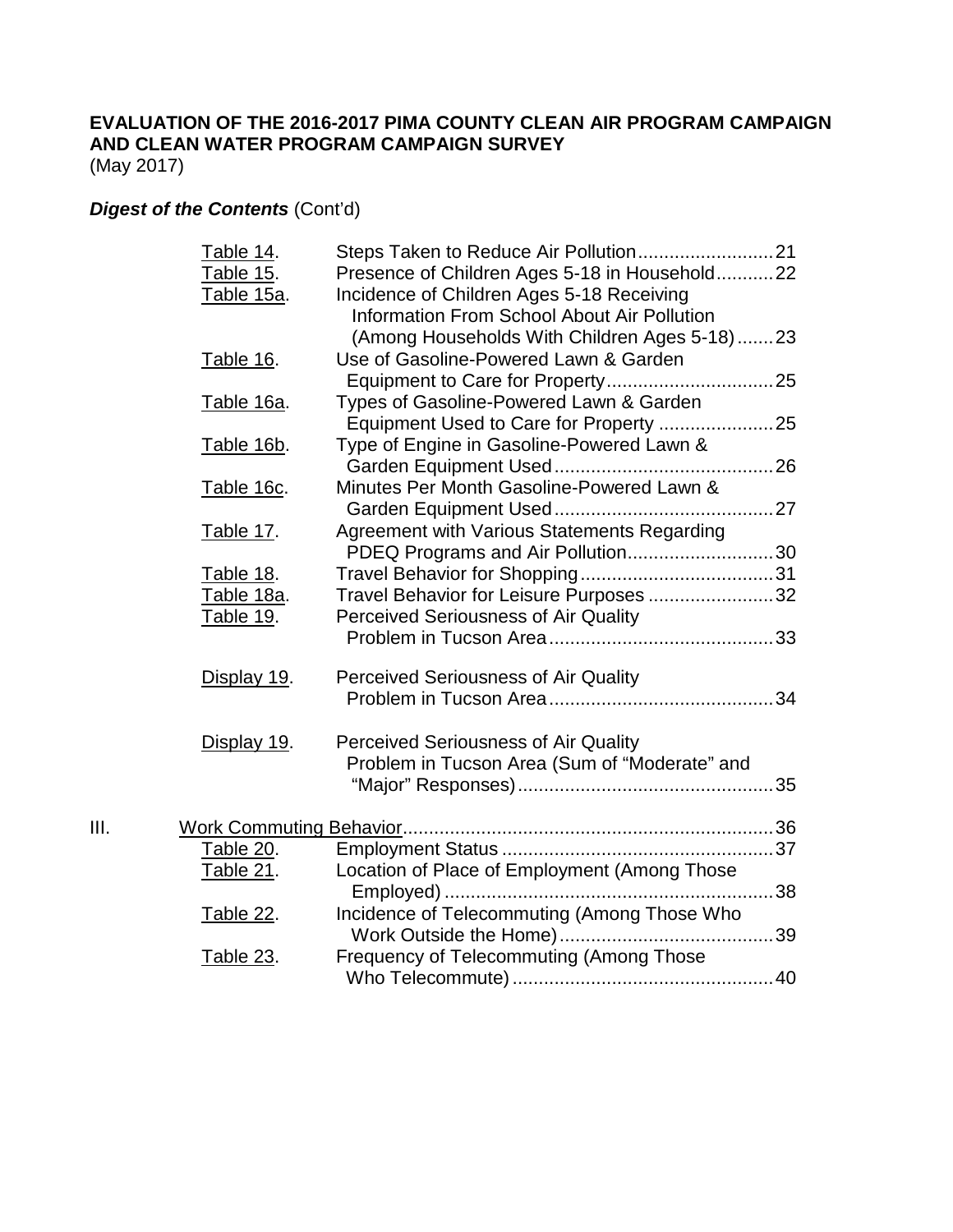(May 2017)

# *Digest of the Contents* (Cont'd)

|     | Table 24.          | Availability of "Compressed Workweek"                                                          |
|-----|--------------------|------------------------------------------------------------------------------------------------|
|     |                    | Programs (Among Those Who Work Outside                                                         |
|     |                    |                                                                                                |
|     | <u>Table 25</u> .  | Current Work Schedule (Among Those Employed                                                    |
|     | Table 26-S.        | Summary of Usage of Transportation Methods                                                     |
|     |                    | for Traveling To and From Work or School                                                       |
|     |                    | (Among Those Working Outside the Home                                                          |
|     |                    |                                                                                                |
|     | Table 26-D.        | Detailed Daily Usage and Tracking of Transportation                                            |
|     |                    | Methods for Tracking To and From Work or                                                       |
|     |                    | School (Among Those Working Outside the                                                        |
|     |                    |                                                                                                |
|     | Table 26-T.        | <b>Tracking Summary of Estimated Number of</b>                                                 |
|     |                    | Daily Commuter Miles Saved Through                                                             |
|     |                    |                                                                                                |
|     | Table 26-1.        | 2017 Estimated Number of Daily Commuter Miles                                                  |
|     |                    | Saved Through Alternative Modes (Among                                                         |
|     |                    | Employed Persons and Students)48                                                               |
|     | Table 26a.         | Most Used Mode of Transportation for Work/                                                     |
|     |                    | School Commute (Among Those Working<br>Outside the Home or Going to School)49                  |
|     | <u>Table 26b</u> . | Size of Work or School Commute Carpool (Among                                                  |
|     |                    |                                                                                                |
|     |                    |                                                                                                |
|     | Display 26b.       | Size of Work or School Commute Carpool (Among                                                  |
|     |                    |                                                                                                |
|     |                    |                                                                                                |
|     | Table 26c.         | Miles Traveled to Work or School (Among Those                                                  |
|     |                    | Working Outside the Home or Going to School52<br>Reasons for Driving Alone To and From Work or |
|     | Table 26d.         | School (Among Single-Car Commuters) 54                                                         |
|     |                    |                                                                                                |
| IV. |                    |                                                                                                |
|     | <u>Table 27.</u>   | Perception of Where Stormwater That Flows Into                                                 |
|     |                    |                                                                                                |
|     |                    |                                                                                                |
|     | Display 27.        | Perception of Where Stormwater That Flows Into<br>Tucson Storm Drains Ends Up57                |
|     |                    |                                                                                                |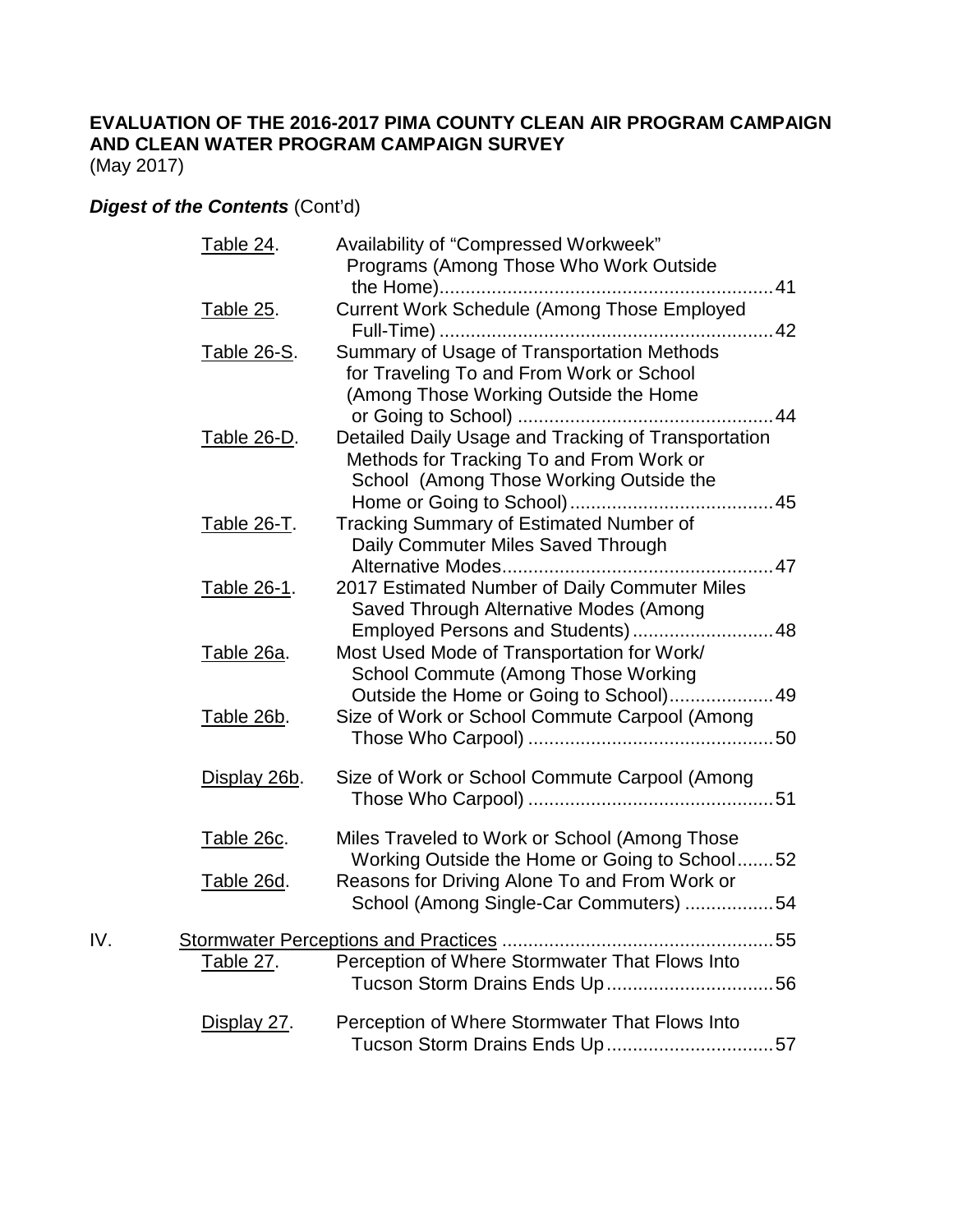(May 2017)

*Significance of Difference Between %*

# *Digest of the Contents* (Cont'd)

|                 | <b>Table 28.</b>                   | Green Infrastructures Implemented/Installed                                                    |
|-----------------|------------------------------------|------------------------------------------------------------------------------------------------|
|                 | Display 28.                        | Green Infrastructures Implemented/Installed                                                    |
|                 | Table 29.                          | <b>Perceived Seriousness of Stormwater Pollution</b>                                           |
|                 | Table 30.                          | Rating of Various Contributors to Stormwater                                                   |
|                 | Display 30.                        | Rating of Various Contributors to Stormwater                                                   |
|                 | <b>Table 31.</b>                   | Methods Used to Dispose of Various Types of                                                    |
|                 | Display 31.                        | Methods Used to Dispose of Various Types of                                                    |
|                 | Table 32.                          | Government Entity to Call If Witness Someone<br>Dumping Trash or Chemicals in a Storm Drain 71 |
|                 | Display 32.                        | Government Entity to Call If Witness Someone<br>Dumping Trash or Chemicals in a Storm Drain 72 |
|                 | Table 33.                          | Likelihood of Taking Part in Various Activities                                                |
|                 | Display 33.                        | Likelihood of Taking Part in Various Activities                                                |
| <b>Appendix</b> |                                    |                                                                                                |
|                 |                                    |                                                                                                |
|                 | Confidence Intervals for a Given % |                                                                                                |

2017 Pima Air Quality/Clean Water Region Definitions.............................................A-5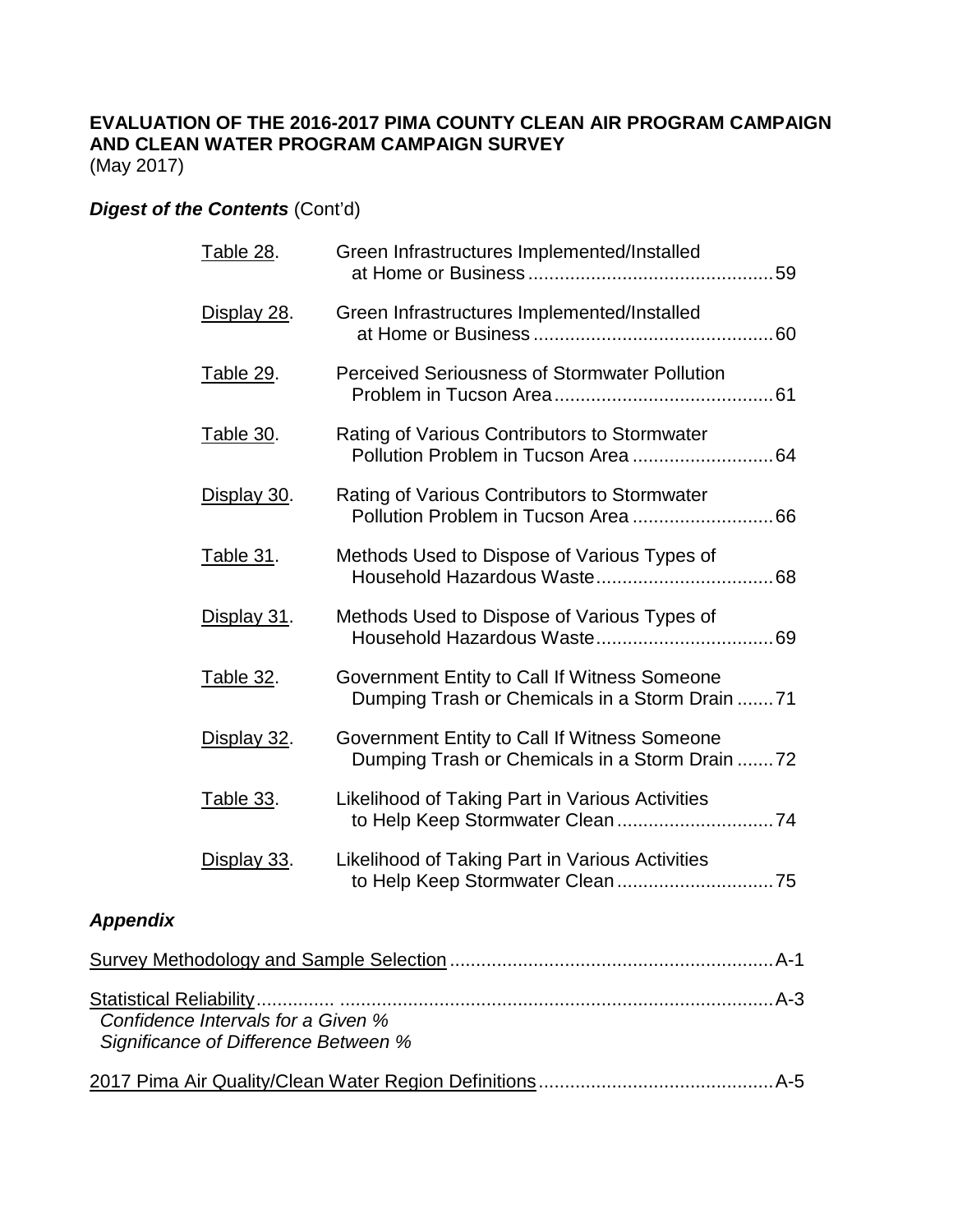(May 2017)

## *Detailed Perceptual Tables*

Explanation of Detailed Perceptual Table Format

## Table Title

- 1 Type of Interview
- 2 Method of Interview
- 3 Racial Background of Respondents
- 4 Area of Residence
- 5 Sex of Respondents
- 6 Age of Respondents
- 7 Length of Residence in Pima County
- 8 Household Member With Breathing-Related Medical Condition
- 9 Number of Motor Vehicles Owned or Leased
- 10 Education Level of Respondents
- 11 Household Income
- 12 Awareness of the Pima County "Clean Air" Program
- 13 Awareness of Various Clean Air Events or Activities
- 13a Participation of Anyone in Household in a Clean Air Campaign Event (Among Those Aware of at Least One Event)
- 13b Incidence of Changing Routines/Behaviors to Improve Air Quality After Participating in Clean Air Events (Among Those With a Household Member Who Participated)
- 13c Opinion of Activities/Events to Encourage Use of Other Modes of Transportation
- 14 Steps Taken To Reduce Air Pollution
- 15 Presence of Children Ages 5-18 in Household
- 15a Incidence of Children Ages 5-18 Receiving Information From School About Air Pollution
- 16 Use of Gasoline-Powered Lawn & Garden Equipment to Care for Property
- 16a Types of Gasoline-Powered Lawn & Garden Equipment Used to Care for Property
- 16b Type of Engine in Gasoline-Powered Lawn & Garden Equipment Used
- 16c Minutes Per Month Gasoline-Powered Lawn & Garden Equipment Used
- 17 Agreement with Various Statements Regarding PDEQ Programs and Air Pollution
- 18 Travel Behavior for Shopping
- 18a Travel Behavior for Leisure Purposes
- 19 Perceived Seriousness of Air Quality Problem in Tucson Area
- 20 Employment Status
- 21 Location of Place of Employment
- 22 Incidence of Telecommuting (Among Those Who Work Outside the Home)
- 23 Frequency of Telecommuting (Among Those Who Telecommute)
- 24 Availability of "Compressed Workweek" Programs (Among Those Who Work Outside the Home)
- 25 Current Work Schedule (Among Those Employed Full-Time)
- 26 Daily Usage of Transportation Methods for Traveling To and From Work or School (Among Those Working Outside the Home or Going to School)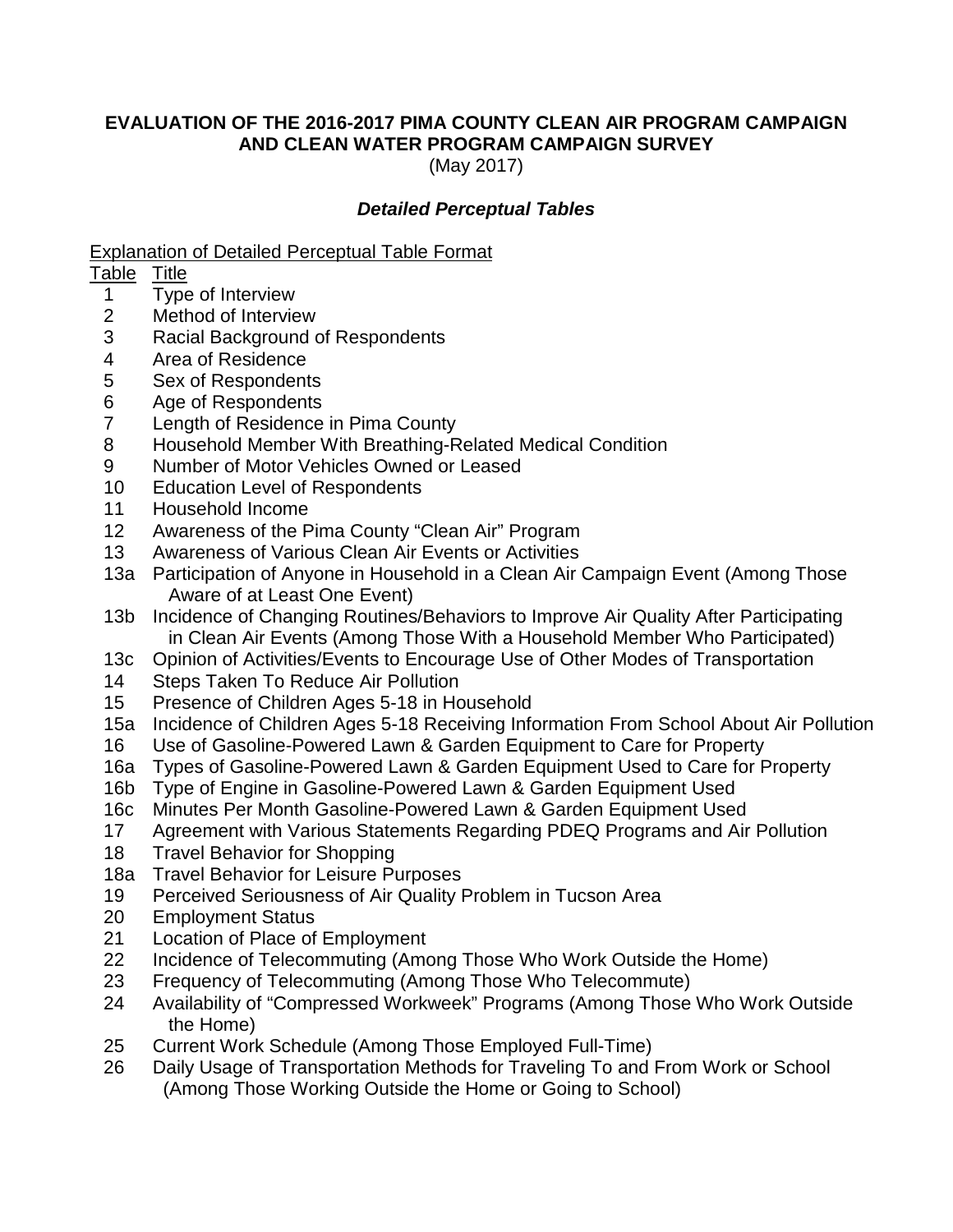(May 2017)

# *Detailed Perceptual Tables* (Cont'd)

## Table Title

- 26a Most Used Mode of Transportation for Work/School Commute
- 26b Size of Work or School Commute Carpool (Among Those Who Carpool)
- 26c Miles Traveled to Work or School
- 26d Reasons for Driving Alone To and From Work or School (Among Single-Car Commuters)
- 27 Perception of Where Stormwater That Flows Into Tucson Storm Drains Ends Up
- 28 Green Infrastructures Implemented/Installed at Home or Business
- 29 Perceived Seriousness of Stormwater Pollution Problem in Tucson Area
- 30 Rating of Various Contributors to Stormwater Pollution Problem in Tucson Area
- 31 Methods Used to Dispose of Various Types of Household Hazardous Waste
- 32 Government Entity to Call If Witness Someone Dumping Trash or Chemicals in a Storm Drain
- 33 Likelihood of Taking Part in Various Activities to Help Keep Stormwater Clean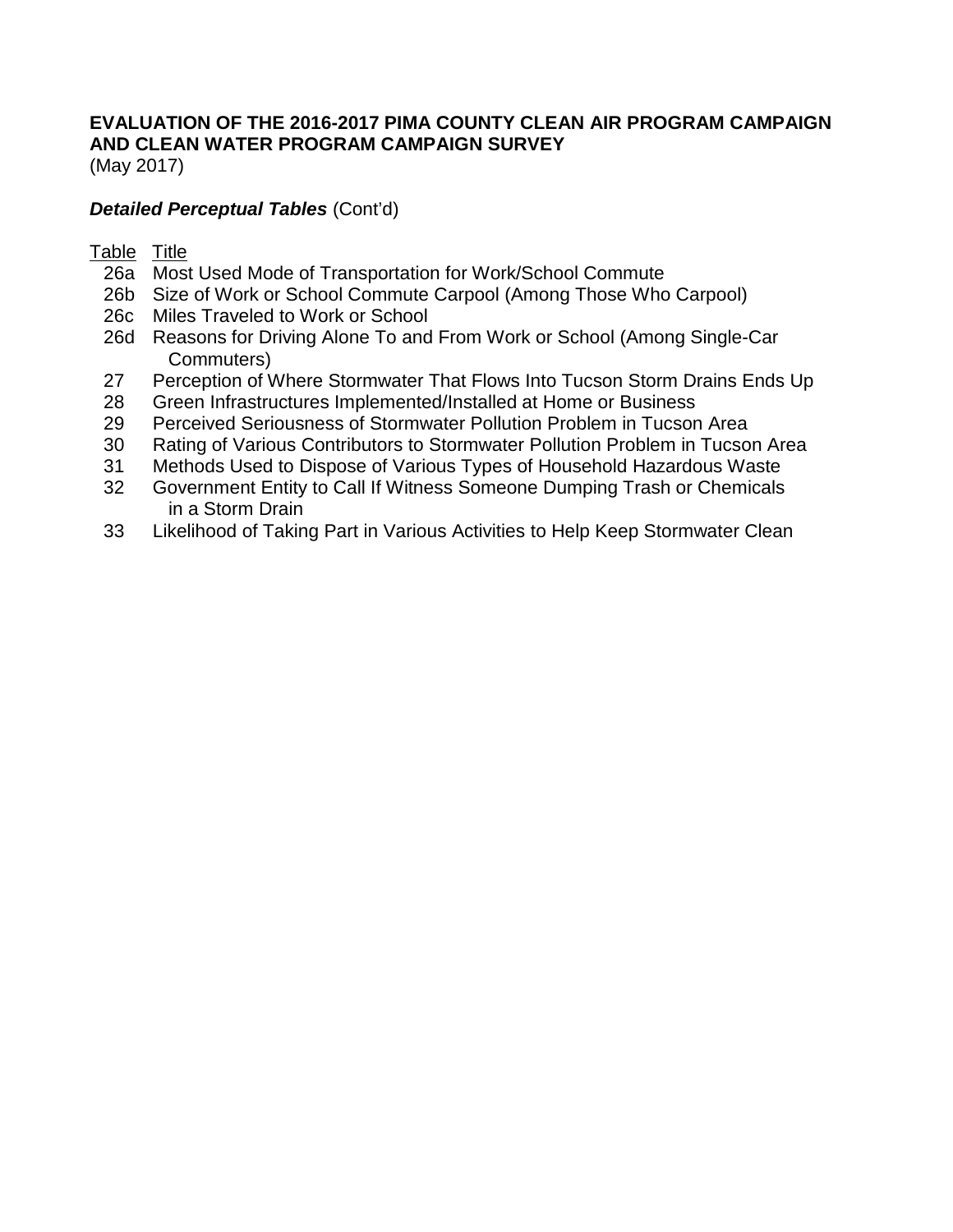(May 2017)

**Introduction and Goals** This Campaign Effectiveness Study, conducted for the Pima County Department of Environmental Quality, was designed to evaluate the specific effectiveness of the 2016-2017 Clean Air and Clean Water Program Campaigns.

> This study is a continuation of the Pima County Department of Environmental Quality's long-term effort to raise the level of public awareness regarding air quality problems in the Tucson metropolitan area and reduce air pollution by encouraging use of alternative modes of transportation and other options. The Clean Air Program Campaign is the  $27<sup>th</sup>$  annual installment of this longterm effort which began in January 1989. In addition, the study measured and tracked key issues related to stormwater management and hazardous waste disposal for PDEQ's Clean Water Program. The Clean Water Program Campaign is the 5<sup>th</sup> annual installment of the effort to raise awareness to keep stormwater clean.

> **Areas of Investigation** – The tracking survey was implemented and the results analyzed so as to determine the success of the Campaign in accomplishing its objectives, including:

- 1. Determining current travel behavior (commuting/ telecommuting/compressed work weeks) in Pima County and measuring changes from previous studies.
- 2. Increasing long-range awareness that motor vehicles are the primary source of air pollution and that effective longterm solutions to air quality problems will involve reducing single occupant motor vehicle trips.
- 3. Determining the present and potential use of alternate transportation modes, with specific emphasis on carpooling and employer encouragement of alternative modes. Estimating the number of daily commuter miles saved through alternative modes.
- 4. Assessing the awareness and perceptions of air quality problems in Tucson and what is known about air pollution. Learning whether children are talking about or bringing home materials from school about improving air quality.

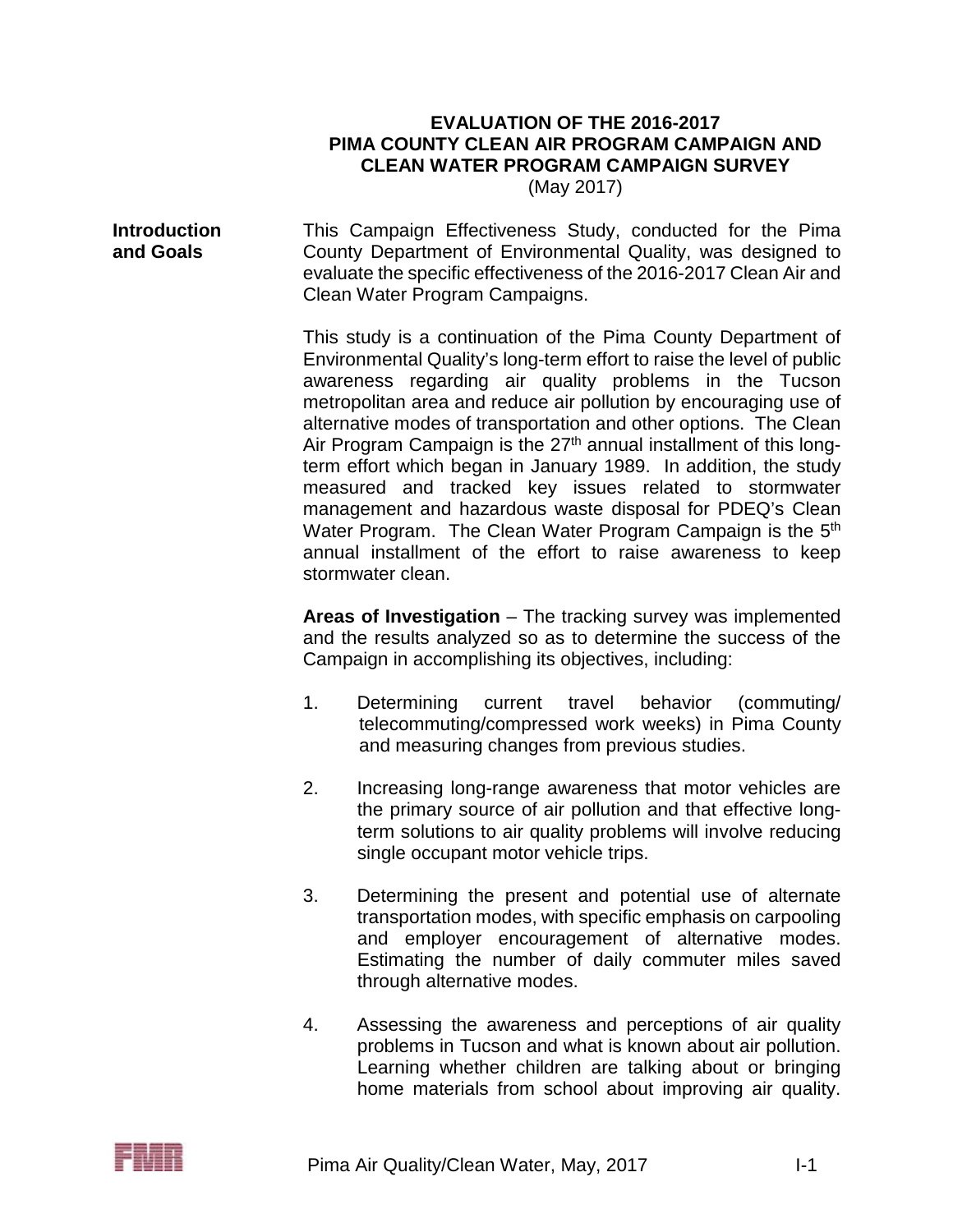Determining the actions, if any, taken to help reduce air pollution.

- 5. Measuring the awareness of the Clean Air Program in Pima County and various clean air special events or activities.
- 6. Tracking the perception or awareness of stormwater destinations, level of seriousness for local stormwater pollution and land use behaviors influencing stormwater quality.
- 7. Tracking actions impacting stormwater quality, including disposal methods of household products, reporting dumping to a government entity and willingness to take selected actions to improve stormwater quality.
- 8. Assessing the demographics of people whose perceptions do not match the facts or have behaviors contributing to stormwater pollution.

**Methodology Overview** – To accomplish the goals of this study, a random sampling of 504 men and women, 16 years of age and older, in the Pima County area was interviewed by telephone (250) and online (254) during May 2017. The specific procedures used to select the sample are explained in detail in the Appendix of this report.

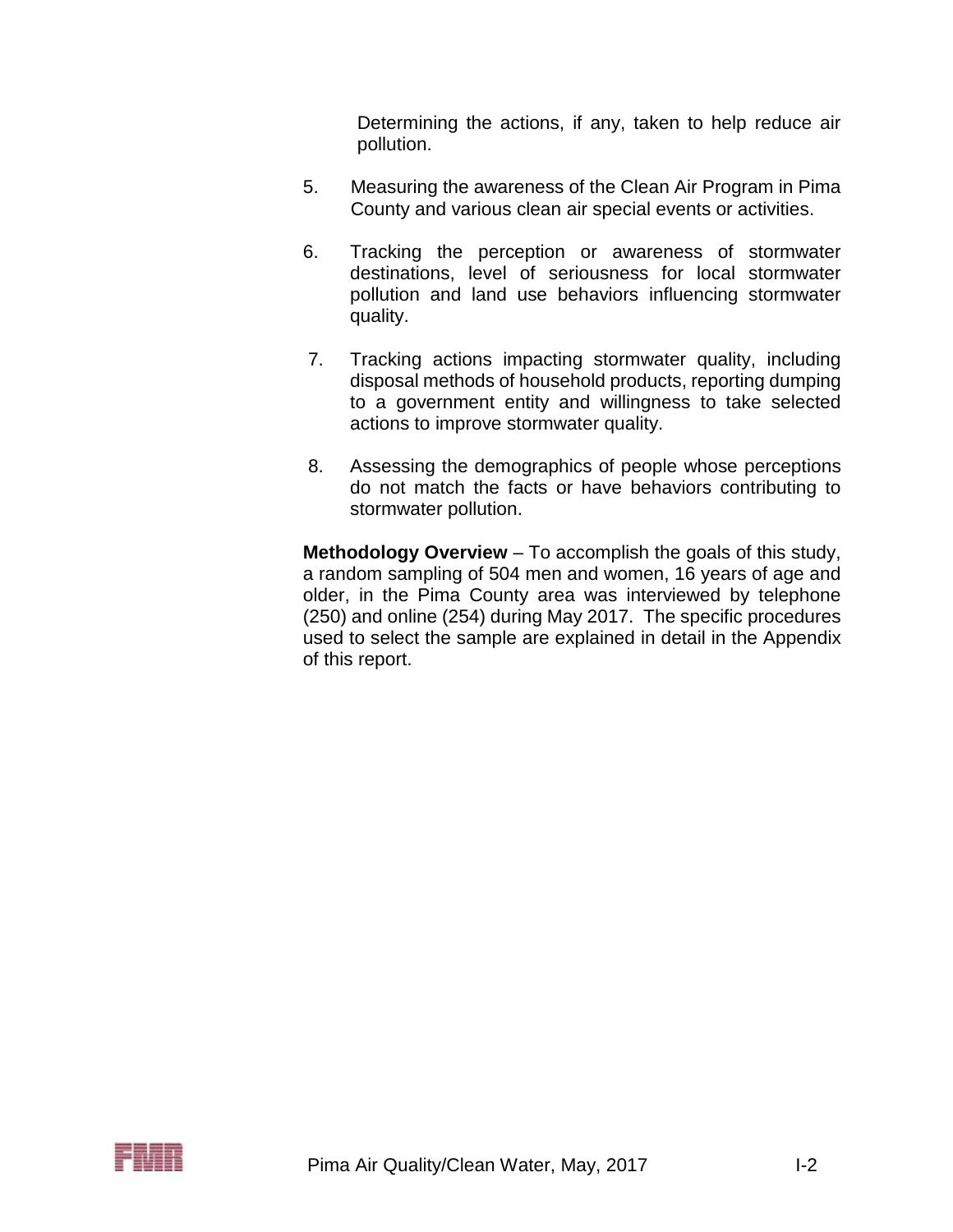# **Details of the Findings**

### *Profile of Respondents*

**Interview Language** – Consistent with prior projects, 97% of survey interviews were conducted in English. The remaining 3% (13 surveys overall) were Spanish-language interviews – including 7 Telephone and 6 Internet. Nearly all Spanish surveys (11 of 12) were conducted among self-identified Hispanic survey respondents in the Central or Northwest zip codes. (Refer to Table 4 for zip code zone definitions.)

Table 1 Type of Interview

|                  | 05/06       | 05/07       | 05/08       | 06/11       | 06/13     | 06/14     | 05/15     | 05/16     | 05/17     | Sample                |           |
|------------------|-------------|-------------|-------------|-------------|-----------|-----------|-----------|-----------|-----------|-----------------------|-----------|
|                  | $\tau$ otal | $\tau$ otal | $\tau$ otal | $\tau$ otal | Total     | Total     | Total     | Total     | Total     | <sup>-</sup> elephone | Internet  |
| English          | 96%         | 99%         | 99%         | 98%         | 98%       | 98%       | 98%       | 98%       | 97%       | 97%                   | 98%       |
| <b>I</b> Spanish | 4%          | $1\%$       | 1%          | $2\%$       | $2\%$     | 2%        | 2%        | $2\%$     | 3%        | 3%                    | 2%        |
|                  | $N = 502$   | $N = 503$   | $N = 402$   | $N = 403$   | $N = 504$ | $N = 502$ | $N = 500$ | $N = 500$ | $N = 504$ | $N = 250$             | $N = 254$ |

Question: Would you feel most comfortable if this interview is conducted in Spanish, English or does it make no difference?

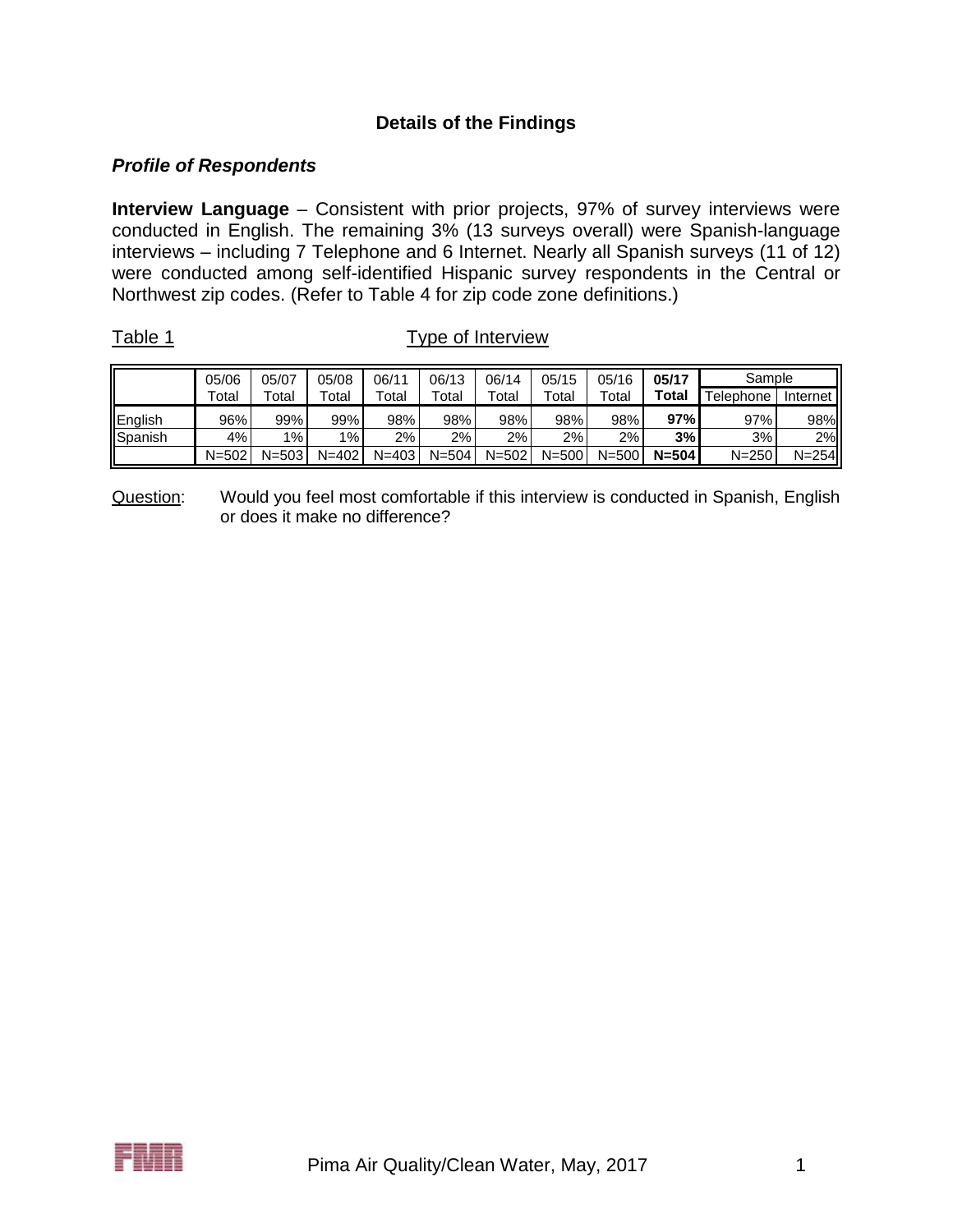**Interview Method** – In line with recent projects, and per the project sampling plan, survey interviews were fielded both via telephone and online (about 250 each, for a combined in-tab of 504 respondents). Before 2015, all surveys were 100% telephone interviews. Internet surveys were conducted utilizing a panel company which sent a link to randomlyselected panelists (who opt in to receive invitations and are provided an incentive of some sort to participate in surveys for which they qualify). Telephone survey respondents were randomly-selected for participation, with interviews conducted by the FMR field staff.

Once again, the two sampling methodologies utilized the same screening criteria (Pima County residents 16 or older who live in specific zip codes) and survey instrument – including bilingual options for both. The only difference in the survey design relates to questions with unaided responses. Specifically, in the Telephone survey, unaided question response options are not read to respondents – whereas, in the Internet surveys, all response options are provided to respondents to select from.

|           | 05/15<br>Total | 05/16<br>Total | 05/17<br><b>Total</b> |
|-----------|----------------|----------------|-----------------------|
| Telephone | 50%            | 50%            | <b>50%</b>            |
| Internet  | 50%            | 50%            | <b>50%</b>            |
|           | $N = 500$      | $N = 500$      | $N = 504$             |

### Table 2 Method of Interview

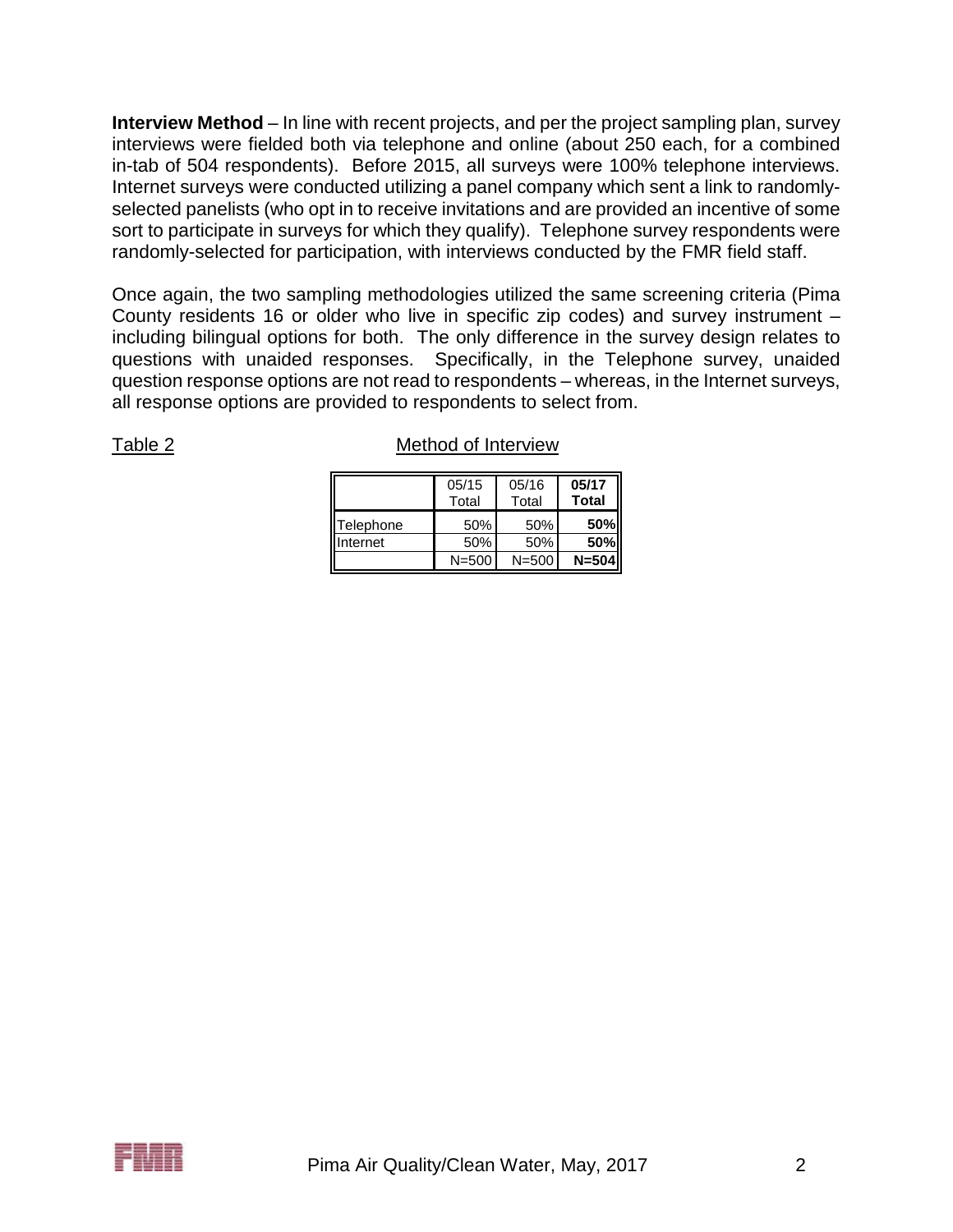**Self-Identified Ethnicity** – Regardless of interview method (Internet or Telephone), one of four respondents are Hispanic. This is right on target with the survey sampling quotas for this project. For the first time, the Internet sub-sample included more non-Whites (34%) than did the Telephone (29%). Overall, the combined 2017 sample is highly consistent with ethnic survey quotas (as well as past surveys), and is broken down as follows: 69% White, 25% Hispanic, 3% African-American, 2% Asian/Pacific Islander and 1% Native American.

| $\sim$ $\sim$ $\sim$ $\sim$ |       |       |       |       |       |       |       |       |       |           |          |
|-----------------------------|-------|-------|-------|-------|-------|-------|-------|-------|-------|-----------|----------|
|                             | 05/06 | 05/07 | 05/08 | 06/11 | 06/13 | 06/14 | 05/15 | 05/16 | 05/17 | Sample    |          |
|                             | Total | Total | Total | Total | Total | Total | Total | Total | Total | Telephone | Internet |
| White                       | 75%   | 76%   | 78%   | 74%   | 71%   | 67%   | 72%   | 71%   | 69%   | 72%       | 66%      |
| Hispanic                    | 20%   | 19%   | 17%   | 20%   | 24%   | 24%   | 20%   | 22%   | 25%   | 26%       | 25%      |
| African-American            | $2\%$ | 2%    | $1\%$ | 2%    | 3%    | 5%    | 3%    | 3%    | 3%    | $1\%$     | 5%       |
| Asian, Pacific              |       |       |       |       |       |       |       |       |       |           |          |
| Islander                    | 2%    | 2%    | $2\%$ | 1%    | $1\%$ | 2%    | 2%    | 2%    | 2%    | 0%        | 3%       |
| Native American             | 1%    | 2%    | 2%    | 4%    | 2%    | 2%    | 3%    | 2%    | 1%    | 2%        | 1%       |

Table 3 Racial Background of Respondents

Question: This survey is intended to reflect the attitudes of all segments of the population. To which of the following ethnic groups do you belong?

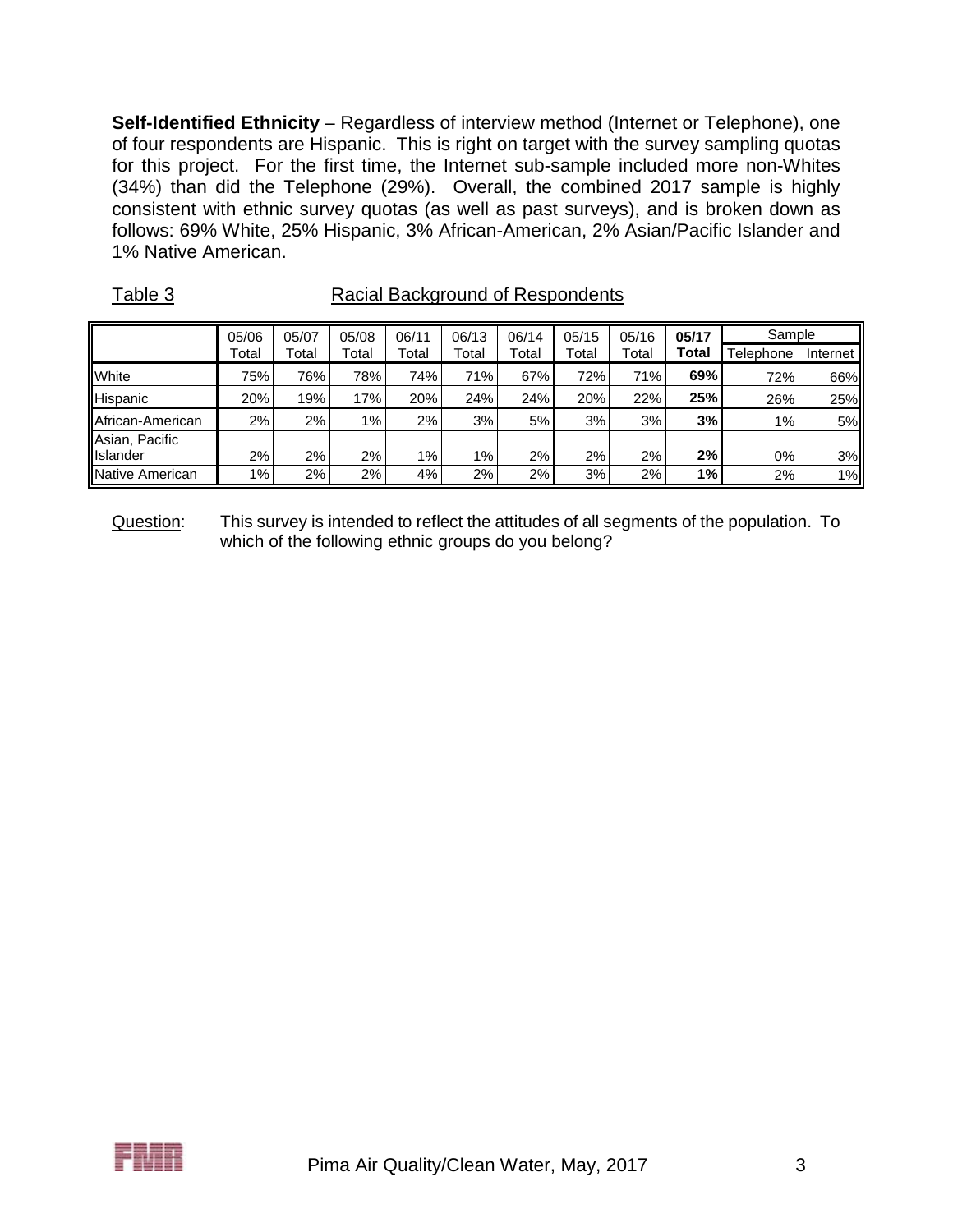**Area of Residence** – The geographic distribution of the combined Internet-Telephone sample is very consistent with the sampling plan for the study: 30% Central, 28% South, 27% Northwest and 15% East. As in past years, sampling quotas for the telephone subsample were based on population density in Pima County. There were no specific geographic quotas for the Internet sub-sample (although it ended up reflecting survey quotas).

| г | ۱<br>ю |  |
|---|--------|--|
|   |        |  |

#### Area of Residence

|                                                                                                                                                    | 05/06<br>Total   | 05/07<br>Total   | 05/08<br>Total   | 06/11<br>Total   | 06/13<br>Total   | 06/14<br>Total   | 05/15<br>Total   | 05/16<br>Total   | 05/17<br>Total   |
|----------------------------------------------------------------------------------------------------------------------------------------------------|------------------|------------------|------------------|------------------|------------------|------------------|------------------|------------------|------------------|
| Central<br>85710 85711 85712 85716 85718<br>85719                                                                                                  | 28%              | 27%              | 29%              | 28%              | 30%              | 28%              | 31%              | 31%              | 30%              |
| South<br>85321 85614 85622 85629 85634<br>85641 85701 85706 85707 85708<br>85713 85714 85735 85736 85746<br>85756 85757 85341 85601 85633<br>85639 | 31%              | 27%              | 30%              | 28%              | 29%              | 28%              | 27%              | 27%              | 28%              |
| Northwest<br>85653 85654 85658 85704 85705<br>85737 85739 85741 85742 85743<br>85745 85755 85652 85738                                             | 25%              | 29%              | 26%              | 28%              | 27%              | 28%              | 27%              | 27%              | 27%              |
| East<br>85619 85715 85730 85747 85748<br>85749 85750                                                                                               | 16%<br>$N = 502$ | 17%<br>$N = 503$ | 16%<br>$N = 402$ | 16%<br>$N = 403$ | 14%<br>$N = 504$ | 16%<br>$N = 502$ | 15%<br>$N = 500$ | 15%<br>$N = 500$ | 15%<br>$N = 504$ |

|                                                                                                                                                 |           | Air Quality Problem |          | Sample    |           |
|-------------------------------------------------------------------------------------------------------------------------------------------------|-----------|---------------------|----------|-----------|-----------|
|                                                                                                                                                 | Major     | Moderate            | Minor    | Telephone | Internet  |
| Central<br>85710 85711 85712 85716 85718 85719                                                                                                  | 30%       | 32%                 | 27%      | 30%       | 30%       |
| South<br>85321 85614 85622 85629 85634 85641<br>85701 85706 85707 85708 85713 85714<br>85735 85736 85746 85756 85757 85341<br>85601 85633 85639 | 30%       | 26%                 | 30%      | 28%       | 28%       |
| Northwest<br>85653 85654 85658 85704 85705 85737<br>85739 85741 85742 85743 85745 85755<br>85652 85738                                          | 25%       | 27%                 | 24%      | 26%       | 28%       |
| East<br>85619 85715 85730 85747 85748 85749<br>85750                                                                                            | 15%       | 15%                 | 19%      | 15%       | 15%       |
|                                                                                                                                                 | $N = 107$ | $N = 272$           | $N = 95$ | $N = 250$ | $N = 254$ |

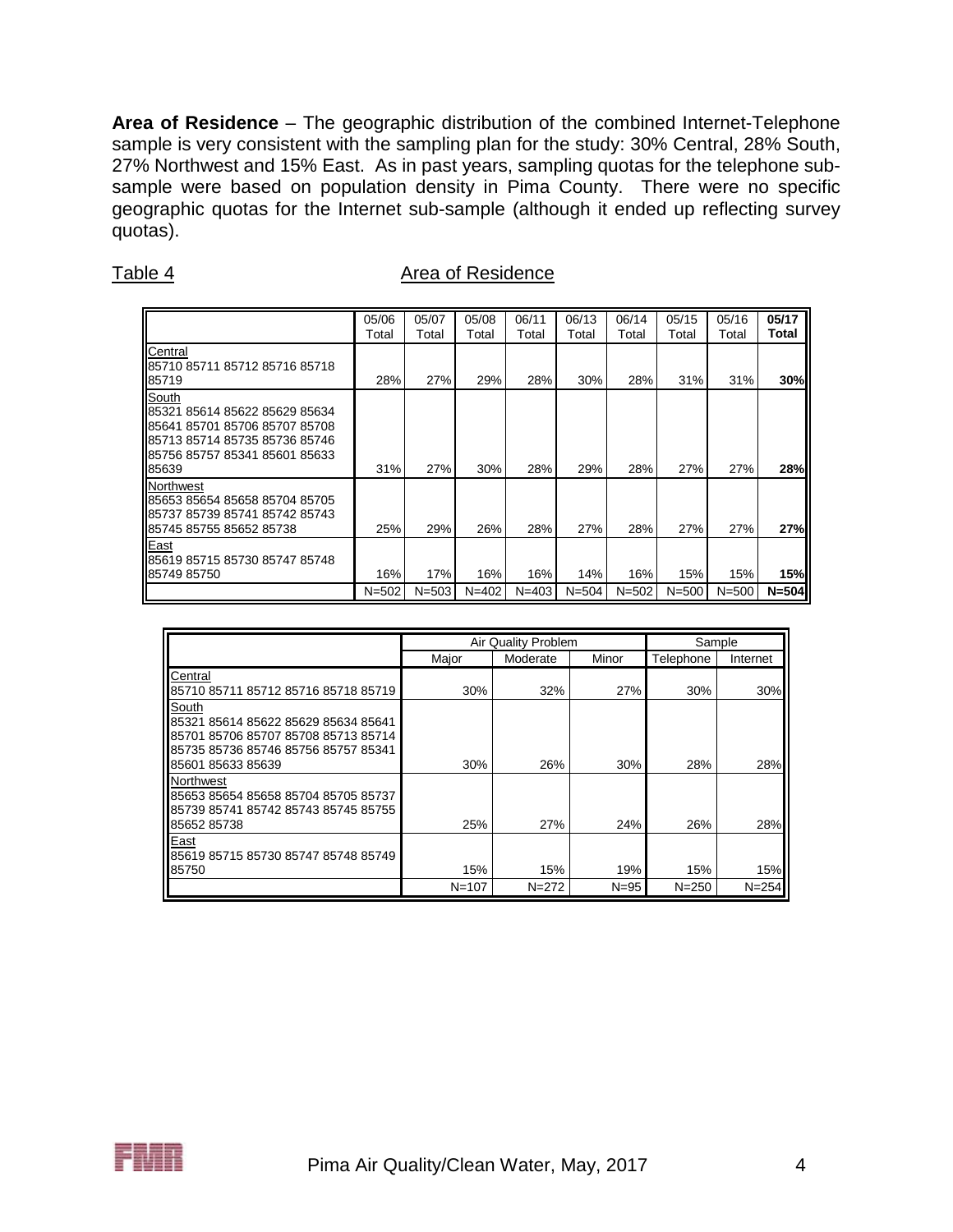**Gender** – Consistent with all past surveys, there are no specific sampling quotas with respect to sex or age distribution. As indicated in Table 5, the gender distribution of the 2017 sample is 46% male and 54% female (compared to 44%/56% in 2016). This is true regardless of sample method, with relatively few differences based on geographic area. As in past Telephone studies, there was only one survey conducted per household and all respondents contacted to participate were further randomized by interviewing "the male or female in your household who is 16 or older and most recently celebrated a birthday." Internet invitations were sent by the online panel company to their "opt in" panelists who reside in Pima County zip codes.

|       | 05/06 | 05/07       | 05/08       | 06/11 | 06/13       | 06/14       | 05/15 | 05/16                  | 05/17        | Sample    |            |
|-------|-------|-------------|-------------|-------|-------------|-------------|-------|------------------------|--------------|-----------|------------|
|       | Total | $\tau$ otal | $\tau$ otal | Total | $\tau$ otal | $\tau$ otal | Total | $\tau$ <sub>otal</sub> | <b>Total</b> | Telephone | Internet I |
| Men   | 46%   | 44%         | 47%         | 44%   | 45%         | 50%         | 42%   | 44%                    | 46%          | 46%       | 46%        |
| Women | 54%   | 56%         | 53%         | 56%   | 55%         | 50%         | 58%   | 56%                    | 54%          | 54%       | 54%        |

Table 5 Gender of Respondents

Question: For this survey, we need to speak with the male or female in your household who is sixteen years old or older and most recently celebrated a birthday. Are you that person?

**Age Distribution** – Similar to last year, 47% of the combined Telephone-Internet sample is 26 to 55. However, consistent with other dual-methodology studies that we conduct, the distribution of the Telephone sub-sample skews older than the Internet. Specifically, a majority of Telephone respondents (55%) are 56 to 75 – while the identical share of Internet panelists are 16 to 35. As a result, the median age of the Internet sample is much younger (34.3 years) than the Telephone sample (62.0 years).

|--|

#### Age of Respondents

|            | 05/06 | 05/07 | 05/08 | 06/11 | 06/13 | 06/14 | 05/15 | 05/16 | Sample<br>05/17 |           |          |
|------------|-------|-------|-------|-------|-------|-------|-------|-------|-----------------|-----------|----------|
|            | Total | Total | Total | Total | Total | Total | Total | Total | Total           | Telephone | Internet |
| 16 to 25   | 13%   | 14%   | 10%   | 10%   | 13%   | 10%   | 16%   | 14%   | 15%             | 5%        | 24%      |
| 26 to 35   | 18%   | 16%   | 17%   | 15%   | 19%   | 17%   | 16%   | 17%   | 17%             | 3%        | 31%      |
| 36 to 45   | 17%   | 17%   | 20%   | 19%   | 19%   | 18%   | 15%   | 16%   | 15%             | 10%       | 20%      |
| 46 to 55   | 13%   | 16%   | 17%   | 16%   | 14%   | 15%   | 14%   | 15%   | 15%             | 15%       | 16%      |
| 56 to 65   | 13%   | 14%   | 14%   | 15%   | 14%   | 16%   | 18%   | 18%   | 18%             | 29%       | 8%       |
| 66 to 75   | 16%   | 14%   | 15%   | 17%   | 15%   | 16%   | 15%   | 14%   | 14%             | 26%       | 1%       |
| 76 or over | 9%    | 8%    | 6%    | 8%    | 6%    | 8%    | 6%    | 6%    | 6%              | 12%       | 0%       |

Question: Please stop me when I read the age category you belong to. Are you...

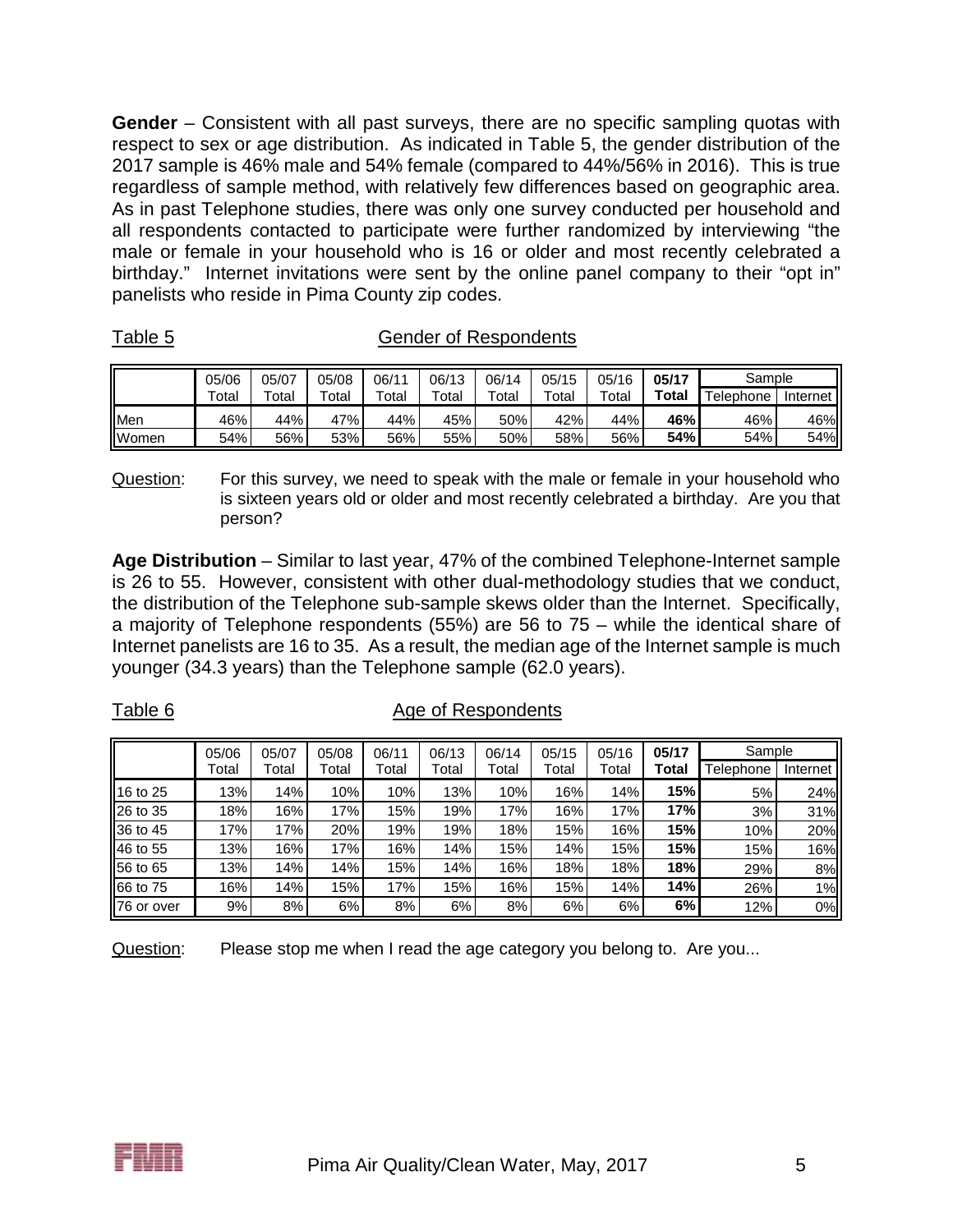**Length of Residence** – More than six of ten report that they have lived in Pima County for 11+ years (61%), including two-thirds of Telephone residents (68% versus 54% Internet). Still, nearly three of four Internet panelists (73%) are 6+ year Pima County residents. In line with last year, 6% are "new" Pima County residents (for less than two years) – while 7% are part-year residents.

|                   | 05/06 | 05/07 | 05/08 | 06/11 | 06/13 | 06/14 | 05/15 | 05/16 | 05/17 | Sample    |          |
|-------------------|-------|-------|-------|-------|-------|-------|-------|-------|-------|-----------|----------|
|                   | Total | Total | Total | Total | Total | Total | Total | Total | Total | Telephone | Internet |
| Part year         | 5%    | 6%    | 2%    | 3%    | 8%    | 3%    | 4%    | 4%    | 7%    | 9%        | 5%       |
| Less than 2 years | 4%    | 6%    | 4%    | 2%    | 6%    | 6%    | 8%    | 7%    | 6%    | 3%        | 8%       |
| 2 to 5 years      | 10%   | 15%   | 16%   | 10%   | 9%    | 12%   | 11%   | 9%    | 11%   | 8%        | 13%      |
| 6 to 10 years     | 1%    | 13%   | 12%   | 12%   | 14%   | 14%   | 13%   | 14%   | 16%   | 12%       | 19%      |
| 11 or more years  | 70%   | 60%   | 65%   | 73%   | 62%   | 66%   | 64%   | 67%   | 61%   | 68%       | 54%      |

Table 7 Length of Residence in Pima County

Question: Do you live in Pima County all year or are you a part-year resident? Question: How many years have you lived in Pima County?

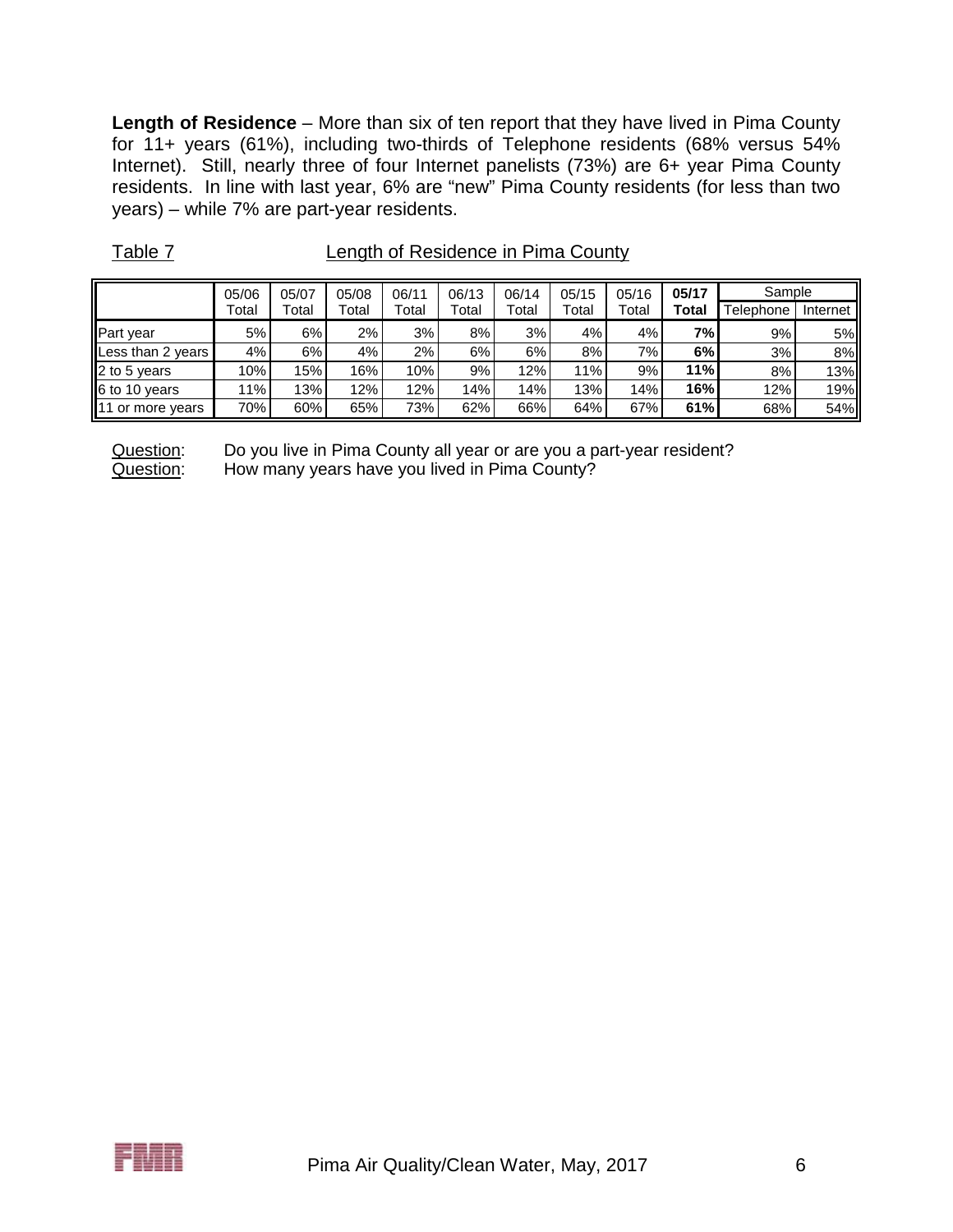**Household Member With a Breathing-Related Medical Condition** – Overall, 42% of survey respondents (46% of Internet versus 37% of Telephone participants) indicate that someone in their household suffers from a breathing-related medical condition. This is up slightly from 2016 (40%), and represents the highest mention in recent surveys. Allowing for multiple mentions, 21% say that they themselves have a breathing-related medical condition (unchanged from last year), while 31% indicate that children (10%, down slightly from 11%) or other family members (21%, up from 17%) are affected. Geographically, the incidence of a household member with a breathing-related medical condition is highest in the Central or South zips.

Consistent with prior surveys, there is a strong correlation between the incidence of impacted household members and the perception of a "major" air quality problem in the Tucson area.

|                         | 05/06     | 05/07     | 05/08     | 06/11     | 06/13     | 06/14     | 05/15     | 05/16     | 05/17     | Sample    |           |
|-------------------------|-----------|-----------|-----------|-----------|-----------|-----------|-----------|-----------|-----------|-----------|-----------|
|                         | Total     | Total     | Total     | Total     | Total     | Total     | Total     | Total     | Total     | Telephone | Internet  |
| Yes                     | 40%       | 37%       | 37%       | 33%       | 37%       | 38%       | 34%       | 40%       | 42%       | 37%       | 46%       |
| Respondent              | 16%       | (15%)     | 19%)      | (14%)     | (19%)     | (20%)     | (18%)     | (21%)     | (21%)     | (20%)     | (22%)     |
| Children                | 12%       | (14%)     | $(11\%)$  | (12%)     | (12%)     | (10%)     | (9%)      | $(11\%)$  | (10%)     | (10%)     | (9%)      |
| Other family<br>member  | (19%)     | (19%)     | (17%)     | (15%)     | (16%)     | (16%)     | (13%)     | (17%)     | (21%)     | (16%)     | (26%)     |
| No.                     | 59%       | 62%       | 62%       | 66%       | 62%       | 59%       | 64%       | 58%       | 57%       | 62%       | 52%       |
| Don't know/<br>Not sure | 1%        | $1\%$     | 1%        | $1\%$     | 1%        | 3%        | 2%        | 2%        | 1%        | 1%        | 2%        |
|                         | $N = 502$ | $N = 503$ | $N = 402$ | $N = 403$ | $N = 504$ | $N = 502$ | $N = 500$ | $N = 500$ | $N = 504$ | $N = 250$ | $N = 254$ |

## Table 8 Household Member With Breathing-Related Medical Condition

Question: Do you, your children or any other family member suffer from a breathing-related medical condition – such as asthma, emphysema, lung disease, etc.? If yes, who?

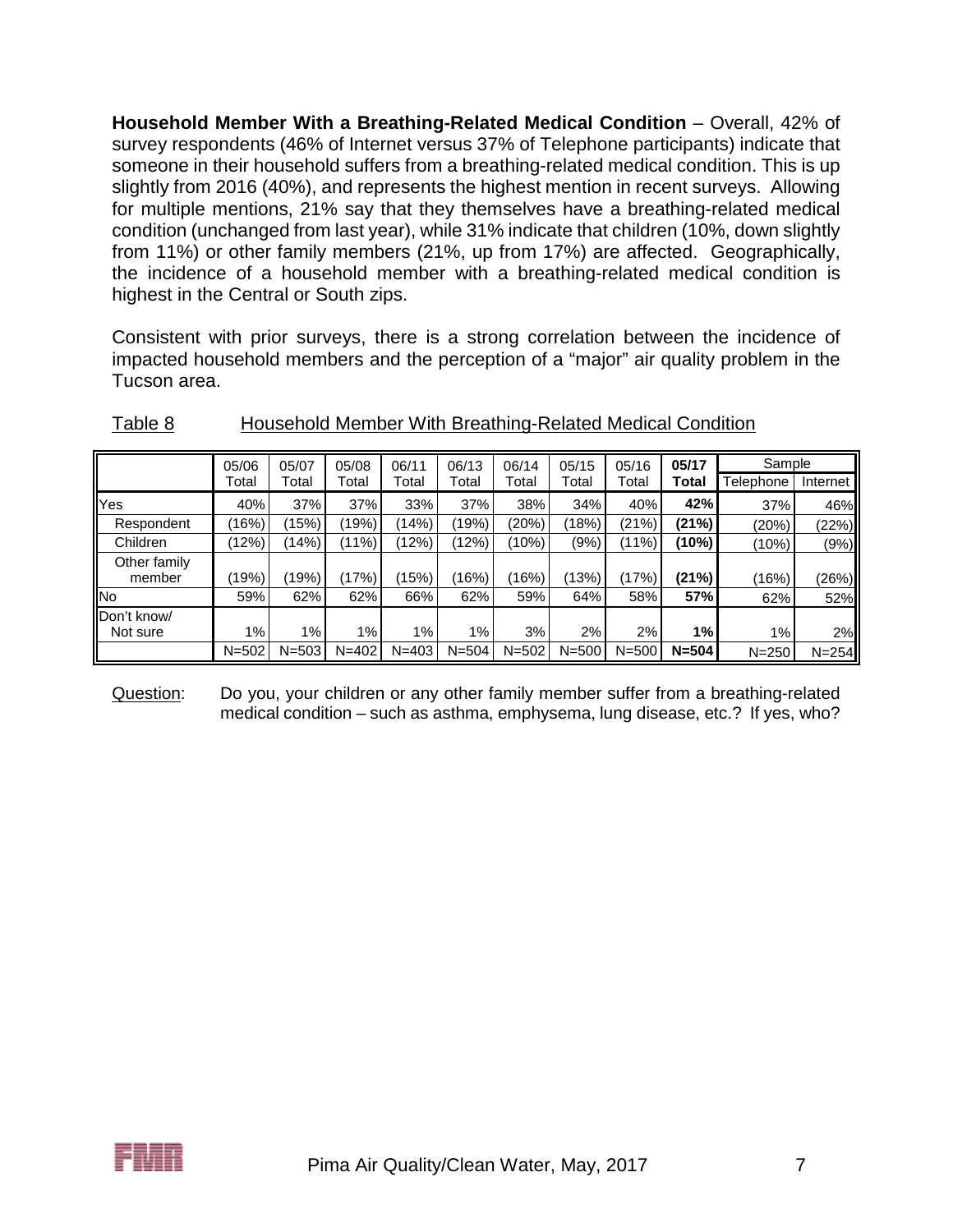**Number of Motor Vehicles Owned or Leased** – Highly consistent with the last two years, 16% report that members of their household own or lease three or more motor vehicles. While the percentage of single-vehicle households (35%) is lower than we found last year (41%), it is nearly identical to 2015 levels (36%). Instead, there are a few more two-vehicle households (42%, up from 37%). Similar to recent studies, 7% (more often Central region residents) say that that no one in their household owns or rents a motor vehicle in working condition. Geographically, South area residents are most apt to have three or more vehicles (23%). Single-vehicle homes are more common in the Central region (43%).

|                       | 05/06 | 05/07 | 05/08 | 06/11 | 06/13 | 06/14 | 05/15 | 05/16 | 05/17        | Sample    |          |
|-----------------------|-------|-------|-------|-------|-------|-------|-------|-------|--------------|-----------|----------|
|                       | Total | Total | Total | Total | Total | Total | Total | Total | <b>Total</b> | Telephone | Internet |
| No working cars       | 2%    | 4%    | 6%    | 5%    | 6%    | 9%    | 8%    | 6%    | 7%           | 6%        | 8%       |
| One                   | 30%   | 27%   | 30%   | 25%   | 28%   | 32%   | 36%   | 41%   | 35%          | 36%       | 34%      |
| <b>Two</b>            | 43%   | 44%   | 40%   | 46%   | 40%   | 38%   | 40%   | 37%   | 42%          | 38%       | 45%      |
| <b>IThree or more</b> | 24%   | 26%   | 24%   | 24%   | 27%   | 21%   | 17%   | 16%   | 16%          | 19%       | 13%      |

Table 9 Number of Motor Vehicles Owned or Leased

Question: How many motor vehicles in working condition are owned or leased by members of your household?

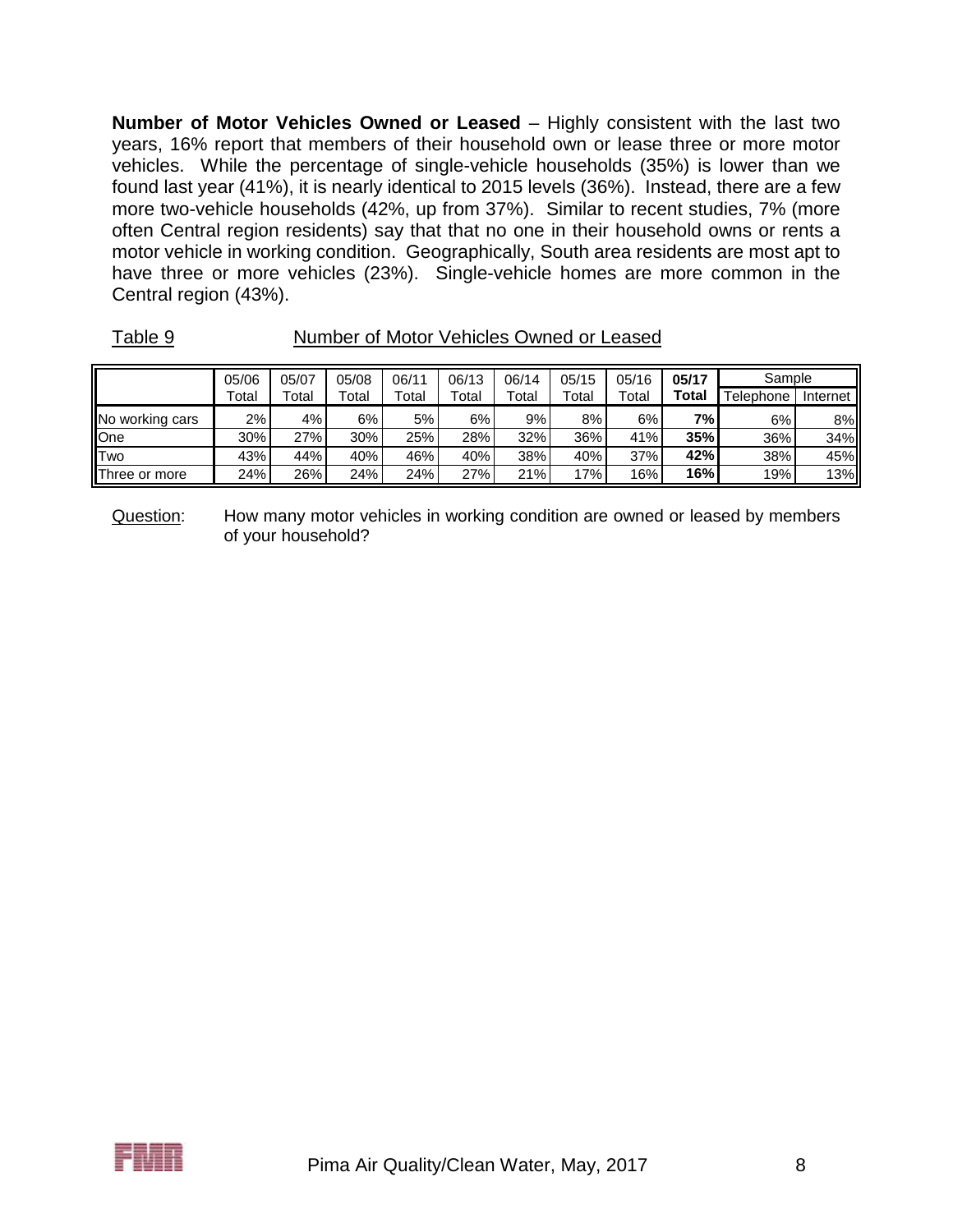**Education Level** – In line with recent surveys, and regardless of sample methodology, three of four respondents have at least some college level education. Once again, Telephone respondents are more likely to have some graduate work or a degree (18% versus 8% of Internet panelists). At the same time, Internet respondents are more apt to have some college (but no degree) (33% versus 20% of Telephone). Northwest area residents are more likely to be college graduates or better.

Regardless of interview method, and identical to last year, 19% are high school graduates. Only 5% have less than a high school diploma.

| Table |  | -10 |  |
|-------|--|-----|--|
|       |  |     |  |

**Education Level of Respondents** 

|                                          | 05/06 | 05/07 | 05/08 | 06/11 | 06/13 | 06/14 | 05/15 | 05/16 | 05/17 | Sample    |            |
|------------------------------------------|-------|-------|-------|-------|-------|-------|-------|-------|-------|-----------|------------|
|                                          | Total | Total | Total | Total | Total | Total | Total | Total | Total | Telephone | Internet I |
| Less than high school                    | 10%   | 8%    | 8%    | 9%    | 8%    | 9%    | 7%    | 4%    | 5%    | 6%        | 5%         |
| Completed high                           |       |       |       |       |       |       |       |       |       |           |            |
| school/Trade school                      | 24%   | 19%   | 19%   | 18%   | 19%   | 13%   | 16%   | 19%   | 19%   | 18%       | 20%        |
| Some college                             | 25%   | 25%   | 29%   | 26%   | 28%   | 28%   | 31%   | 33%   | 27%   | 20%       | 33%        |
| College graduate                         | 23%   | 31%   | 27%   | 28%   | 29%   | 29%   | 28%   | 27%   | 36%   | 38%       | 34%        |
| Some graduate work<br>or graduate degree | 16%   | 16%   | 15%   | 18%   | 14%   | 18%   | 17%   | 15%   | 13%   | 18%       | 8%         |

Question: What was the last grade of school you completed?

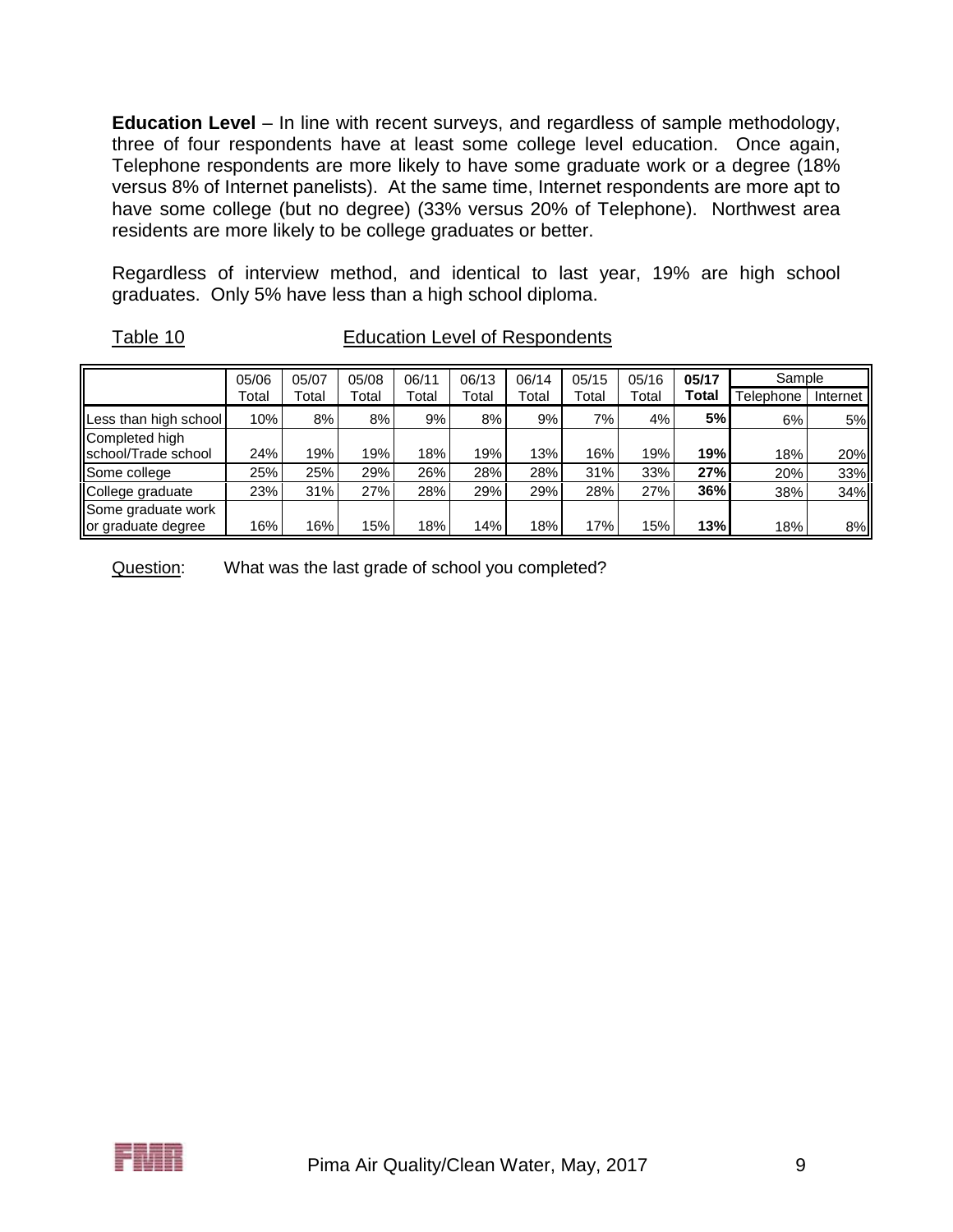**Annual Household Income** – The median annual household income among all survey respondents (excluding refusals) is \$46,995. This is very consistent with the 2016 survey (\$43,974). In line with prior years, median household income is much higher among Telephone respondents (\$53,679) as compared with Internet panelists (\$40,690). Households in the highest income category (\$80,000+) are more common in the Northwest or East zips.

Identical to last year, 11% refused to indicate their broad annual household income category – more often Telephone respondents (17% versus 5% of Internet panelists).

|--|

|  | Table 11 | Household Income |
|--|----------|------------------|
|--|----------|------------------|

|                                     | 05/06 | 05/07 | 05/08 | 06/11 | 06/13 | 06/14 | 05/15 | 05/16 | 05/17 | Sample    |          |
|-------------------------------------|-------|-------|-------|-------|-------|-------|-------|-------|-------|-----------|----------|
|                                     | Total | Total | Total | Total | Total | Total | Total | Total | Total | Telephone | Internet |
| Less than $$15,000$                 | 7%    | 5%    | 8%    | 5%    | 9%    | 8%    | 12%   | 11%   | 12%   | 8%        | $16\%$   |
| \$15,000 to \$24,999                | 12%   | 8%    | 9%    | 7%    | 9%    | 10%   | 14%   | 13%   | 10%   | 8%        | $12\%$   |
| \$25,000 to \$39,999                | 12%   | 15%   | 16%   | 15%   | 16%   | 9%    | 16%   | 17%   | 17%   | 15%       | 19%      |
| \$40,000 or more*                   | 49%   | 50%   | 49%   | 47%   | 46%   | 53%   | 46%   | 48%   | 50%   | 53%       | 47%      |
| No answer/Refused                   | 20%   | 21%   | 18%   | 25%   | 21%   | 20%   | 13%   | 11%   | 11%   | 17%       | 5%       |
|                                     |       |       |       |       |       |       |       |       |       |           |          |
| $\mathsf{I}^*$ \$40,000 to \$59,999 | 20%   | 16%   | 19%   | 13%   | 15%   | 15%   | 14%   | 16%   | 16%   | 16%       | $16\%$   |
| \$60,000 to \$79,999                | 11%   | 12%   | 12%   | 12%   | 10%   | 11%   | 11%   | 12%   | 10%   | 8%        | 12%      |
| \$80,000 or more                    | 18%   | 22%   | 18%   | 22%   | 21%   | 27%   | 21%   | 20%   | 24%   | 29%       | 19%      |

Question: As I read the following categories, please tell me into which group your total annual household income falls. We are not interested in your exact income, just your household income category...from all sources before taxes.

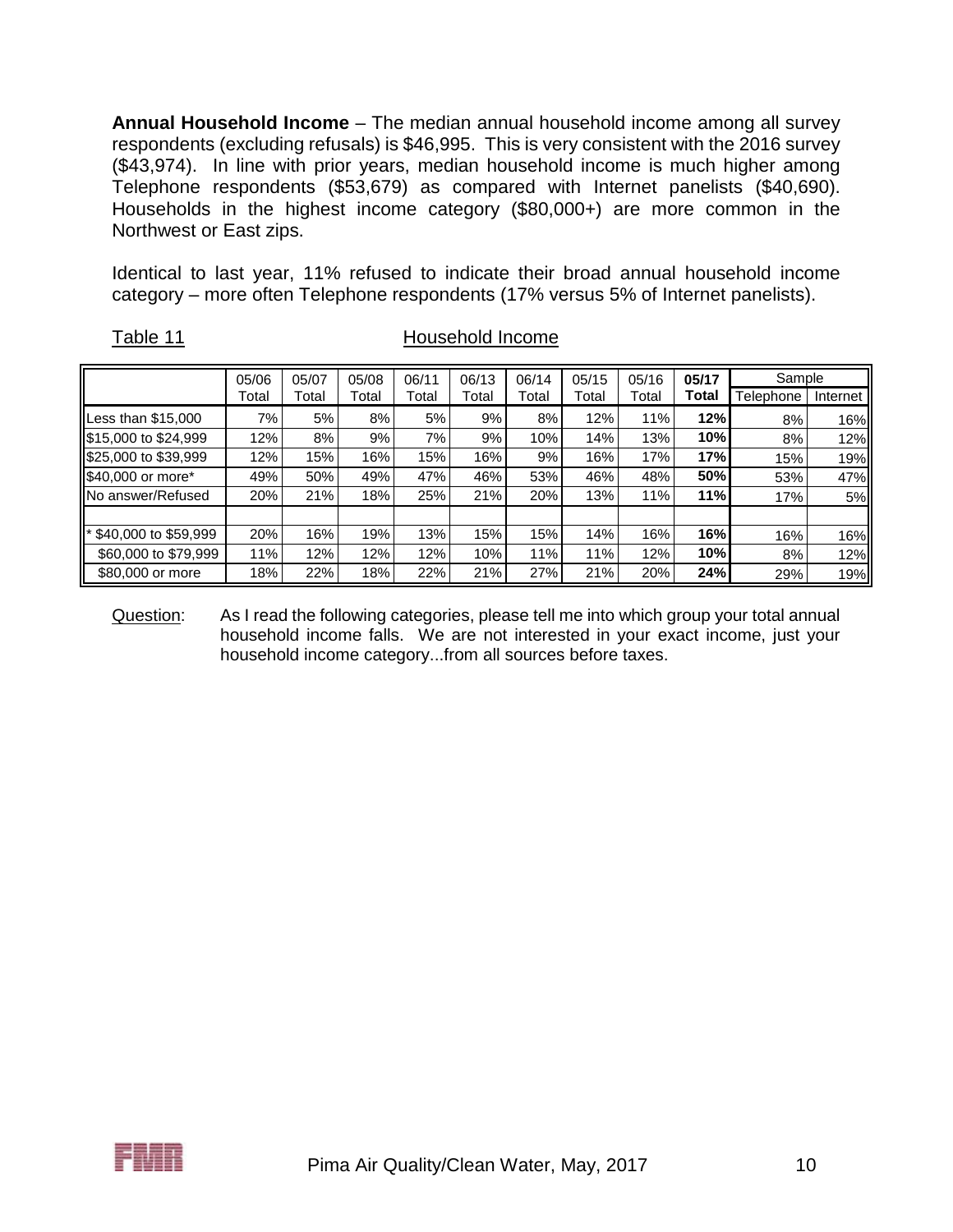# **Display 1 Demographic Profile of Respondents** (Among the Total Sample)









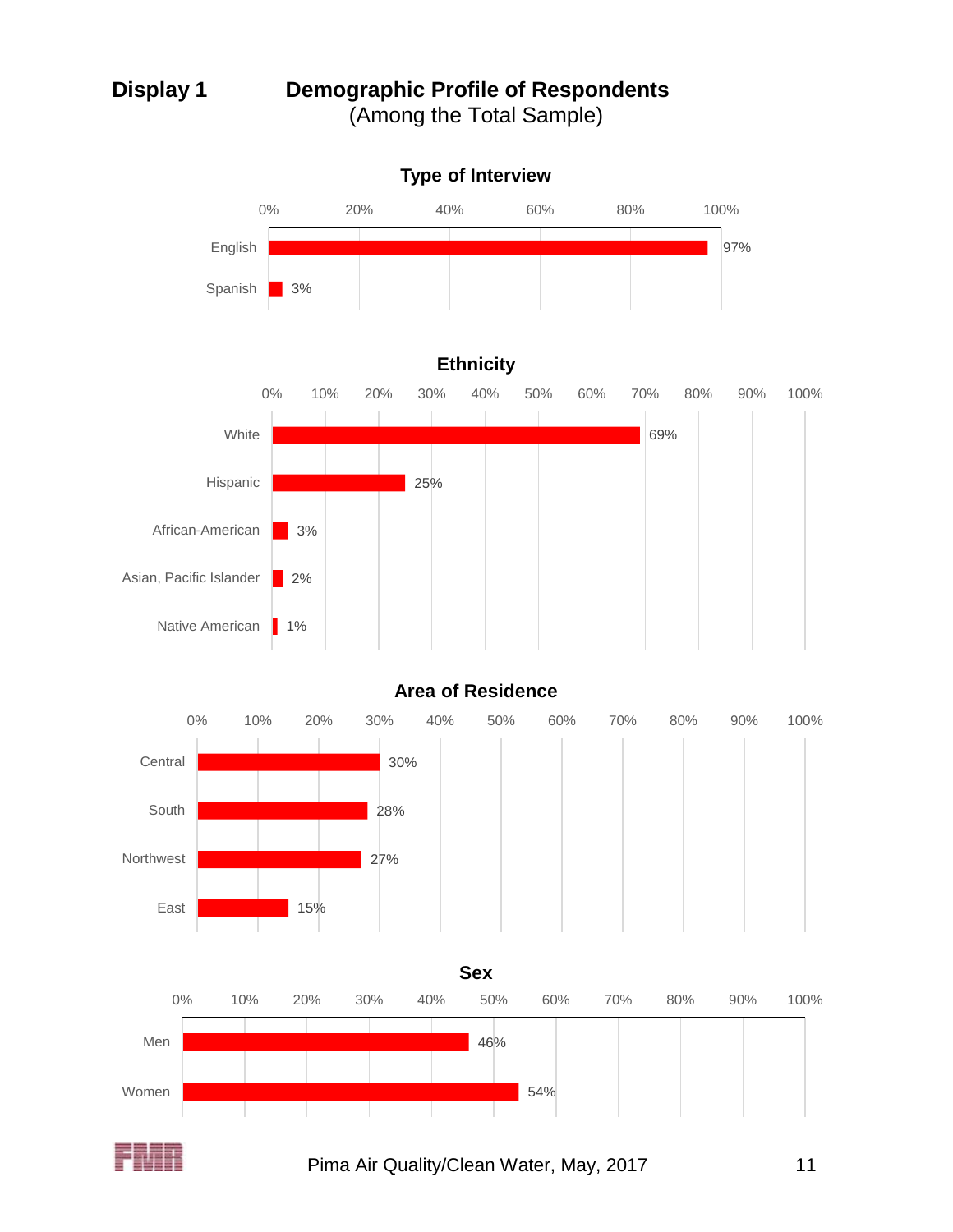

**Display 1** (Cont'd) **Demographic Profile of Respondents** (Among the Total Sample)

**Length of Pima County Residence**



# **Household Member With Breathing-Related Medical Condition**



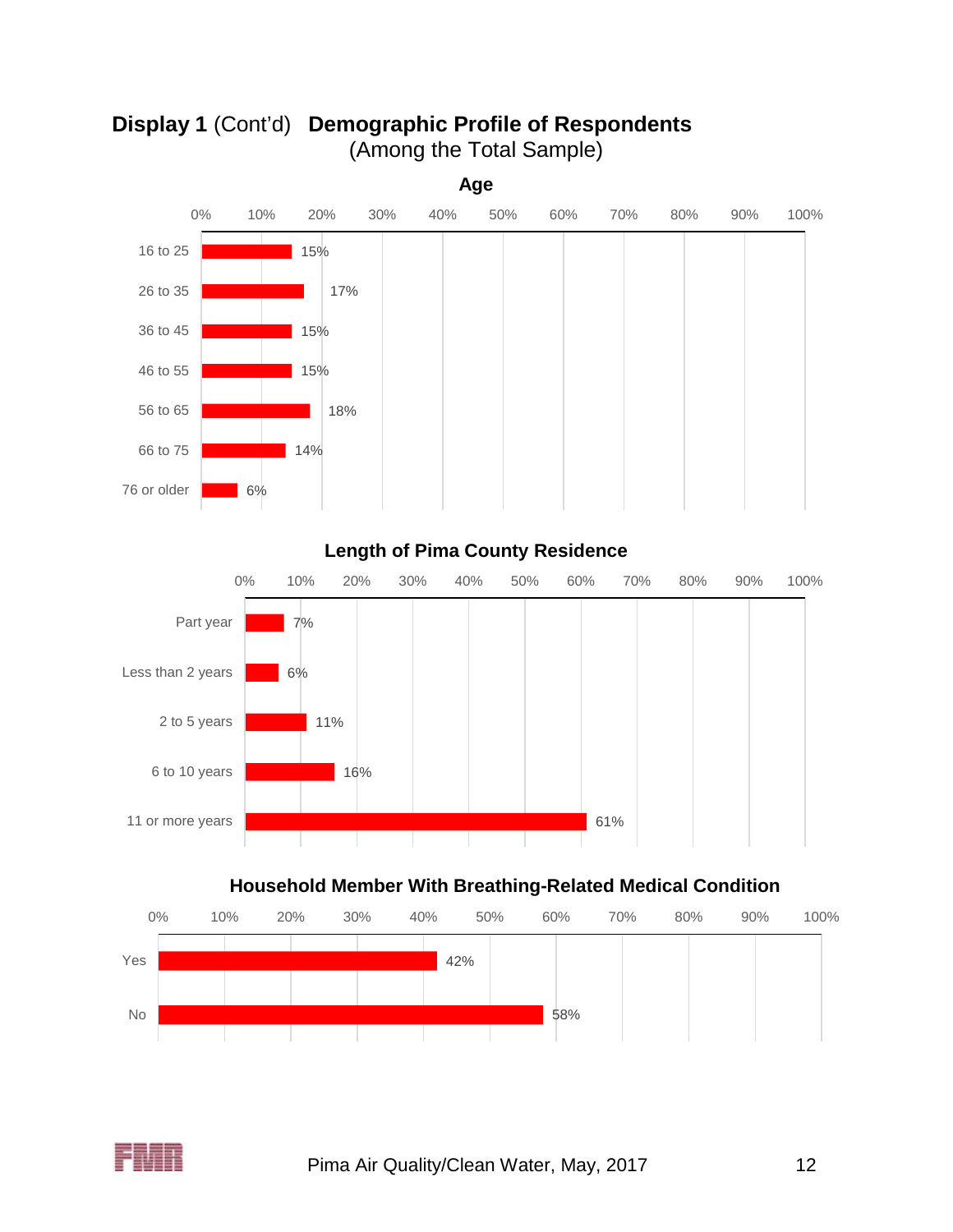

# **Display 1** (Cont'd) **Demographic Profile of Respondents** (Among the Total Sample)





# **Household Income**



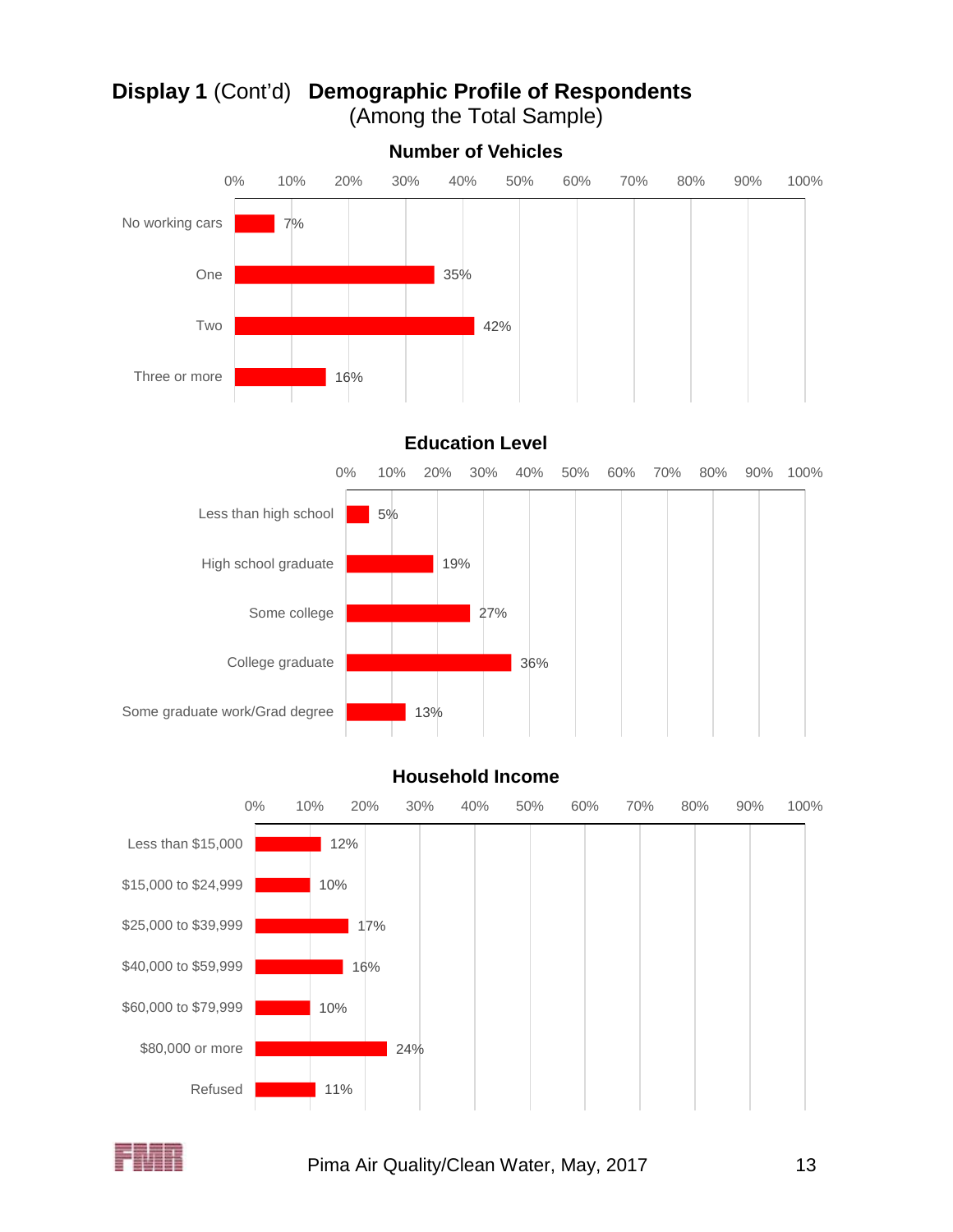## *Awareness of Information About Air Quality/Pollution*

**Awareness of the Pima County "Clean Air" Program** – As indicated in Table 12, 44% (regardless of sampling method) are familiar with the Pima County "Clean Air" Program. This is down from one-half in 2016, but remains highly consistent with 2015 findings (45%).

Awareness is highest in the Central (49%) or South (45%) zip codes and among respondents who think that Tucson has a "major" air quality problem (58%) – as well as those who perceive a progressively more severe stormwater pollution problem. Awareness tends to be higher among men (47%) than women (41%), with fewer differences based on ethnicity. Program awareness is also higher among progressively more long-term Pima County residents.

### Table 12 **Awareness of the Pima County "Clean Air" Program**

|            | 05/06<br>Total | 05/07<br>Total | 05/08<br>Гоtal | 06/11<br>Total | 06/13<br>Total | 06/14<br>Total | 05/15<br>Total | 05/16<br>Total | 05/17<br>Total |
|------------|----------------|----------------|----------------|----------------|----------------|----------------|----------------|----------------|----------------|
| <b>Yes</b> | 59%            | 59%            | 46%            | 52%            | 43%            | 52%            | 45%            | 50%            | 44%II          |
| <b>INo</b> | 37%            | 36%            | 46%            | 43%            | 52%            | 45%            | 49%            | 42%            | 47%            |
| Don't know | 4%             | 5%             | 7%             | 5%             | 5%             | 3%             | 6%             | 7%             | 9%             |
|            | $N = 502$      | $N = 503$      | $N = 402$      | $N = 403$      | $N = 504$      | $N = 502$      | $N = 500$      | $N = 500$      | $N = 504$      |

|            |           |           | Area             |        |           | Air Quality Problem |          | Sample                 |           |
|------------|-----------|-----------|------------------|--------|-----------|---------------------|----------|------------------------|-----------|
|            | Central   | South     | <b>Northwest</b> | East   | Maior     | Moderate            | Minor    | <sup>-</sup> Telephone | Internet  |
| Yes        | 49%       | 45%       | 39%              | 39%    | 58%       | 41%                 | 44%      | 44%                    | 44%       |
| No         | 42%       | 45%       | 52%              | 55%    | 38%       | 48%                 | 50%      | 50%                    | 44%       |
| Don't know | 9%        | 9%        | 10%              | 7%     | 4%        | 11%                 | 5%       | 6%                     | 12%       |
|            | $N = 151$ | $N = 141$ | $N = 137$        | $N=75$ | $N = 107$ | $N = 272$           | $N = 95$ | $N = 250$              | $N = 254$ |

Question: Have you ever heard of or are you aware of the Pima County Department of Environmental Quality "Clean Air" Program?

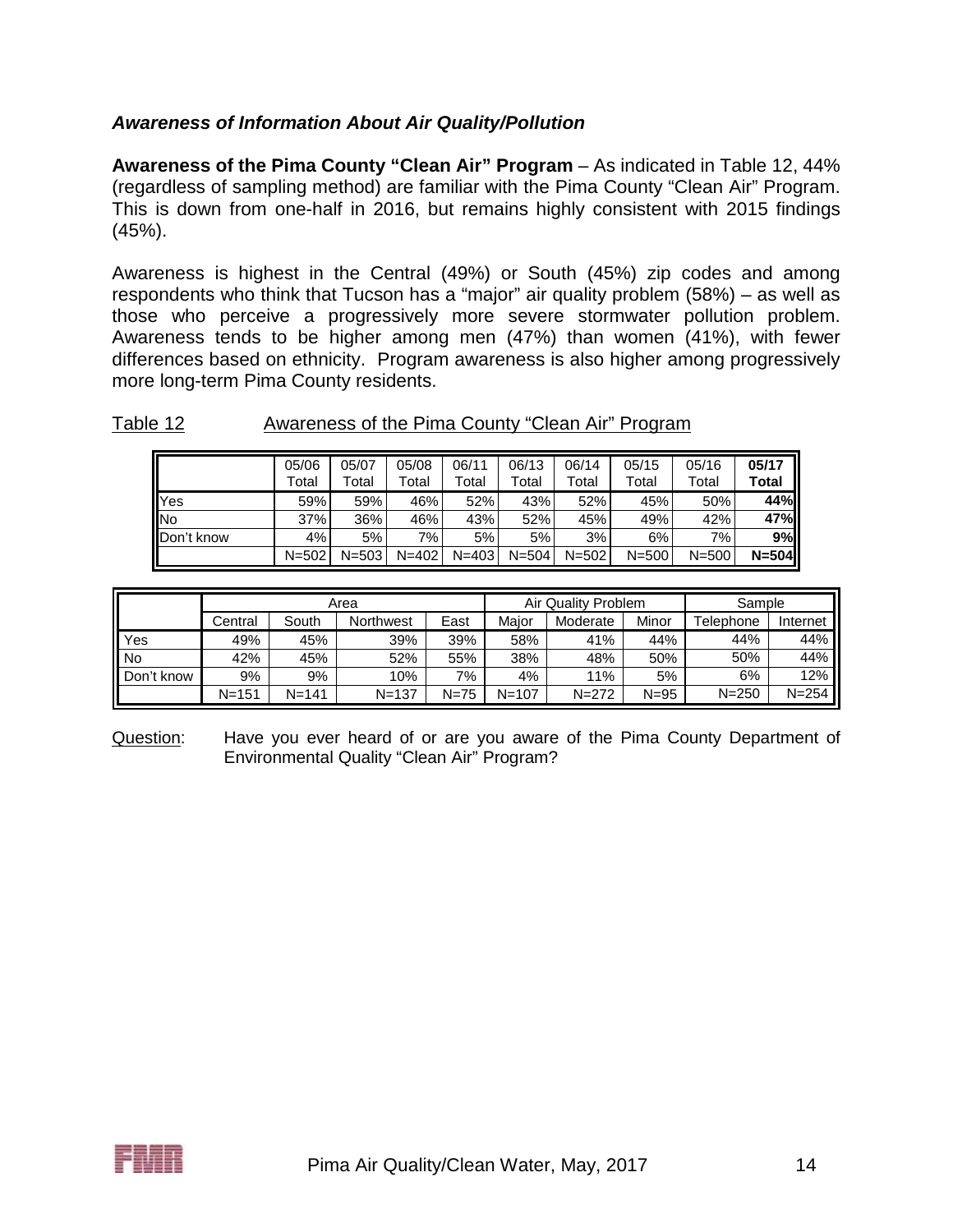**Awareness of Various Clean Air Events or Activities** – Overall, 86% indicate familiarity with at least one "Clean Air" event or activity. This is up slightly from 83% in 2016. Once again, as we have found in past years, awareness of specific events or activities continues to be significantly higher among survey respondents familiar with the "Clean Air" Program. Awareness is also higher among men as compared to women.

Similar to past surveys, the three "Clean Air" events with the highest degree of familiarity include:

- **"Earth Day Festival and Parade"** (62% awareness [72% Telephone versus 52% Internet], up from 55% last year. Awareness is greater in the South zips.)
- **"Bike to Work Day"** (53% awareness [50% Telephone versus 56% Internet], down from 60%-63% in the last three surveys. Event recall is highest in the Central or East zips, as well as among 36 to 45 year-olds and those who perceive a progressively more severe air quality problem.)
- **"Bike Fest"** (47% awareness [54% Telephone versus 41% Internet], off slightly from the last two years [51%-52%]. Awareness is slightly lower only in the Northwest zips, and elevated among 36 to 45 year-olds.)

One of four or more are familiar with the remaining events:

- **"Car-Free Day"** (33% awareness [34% Telephone versus 32% Internet], identical to last year. South zip residents, 36 to 45 or 56 to 65 year-olds, Hispanics and those who perceive a progressively more severe air quality problem are more likely to aware of this clean air event.)
- **"Walk and Roll to School Day"** (31% awareness [30% Telephone versus 32% Internet], basically unchanged since last year [32%]. South region residents, 36 to 45 year-olds and Hispanics indicate the highest degree of awareness – as do those who think Tucson has a progressively more severe air quality problem.)
- **"Cyclovia"** (23% awareness [24% Telephone versus 22% Internet], highly consistent with the past two surveys [24% each]. Central residents and those who perceive a progressively more severe air quality problem are more apt to be aware of this event, with few differences based on ethnicity.)

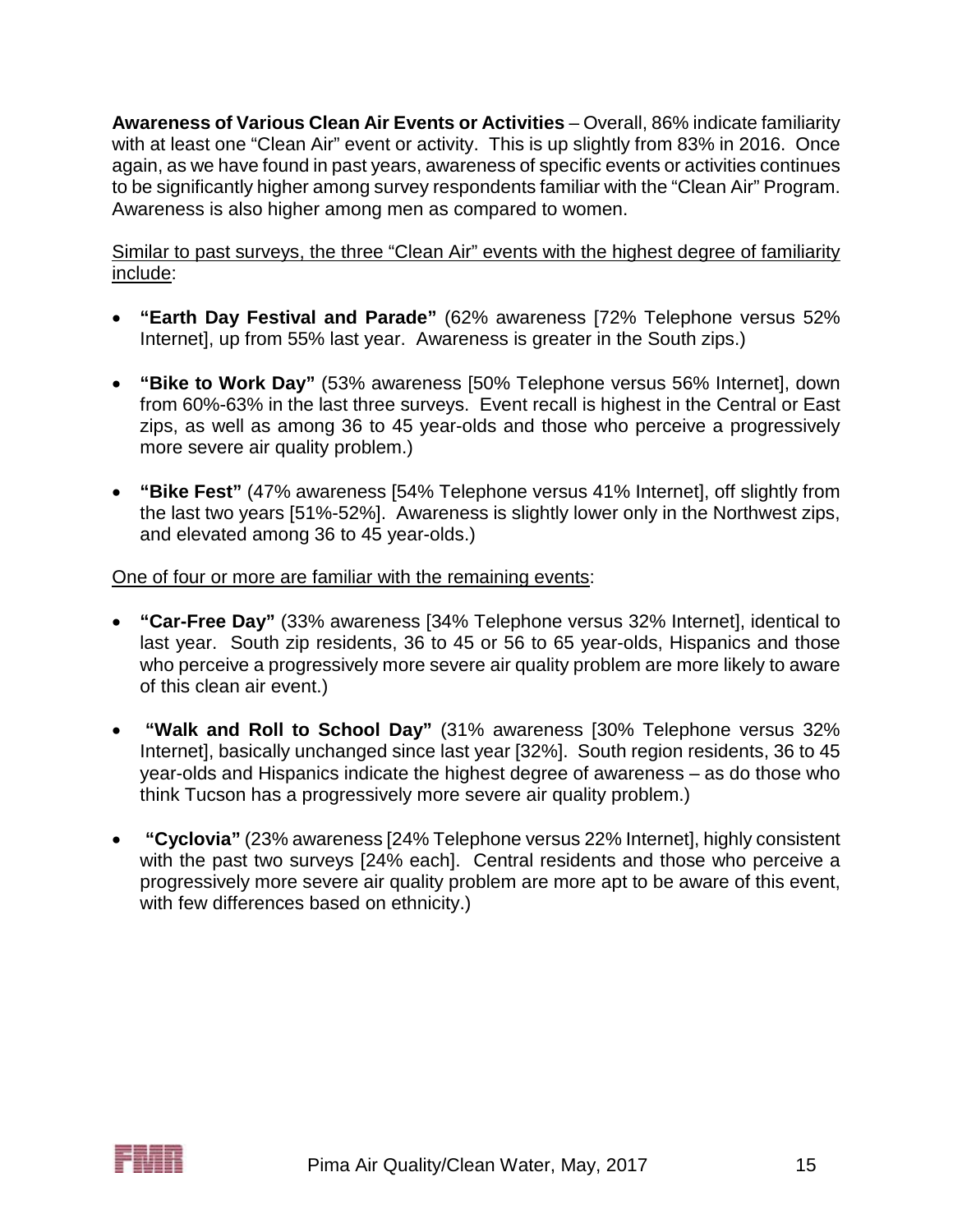# Table 13 Awareness of Various Clean Air Events or Activities

|                                  | 05/06<br>Total | 05/07<br>Total | 05/08<br>Total | 06/11<br>Total | 06/13<br>Total | 06/14<br>Total | 05/15<br>Total | 05/16<br>Total | 05/17<br>Total |
|----------------------------------|----------------|----------------|----------------|----------------|----------------|----------------|----------------|----------------|----------------|
| "Earth Day Festival and Parade"  | 66%            | 74%            | 72%            | 68%            | 66%            | 68%            | 59%            | 55%            | 62%            |
| "Bike to Work Day"               | 56%            | 55%            | 61%            | 57%            | 54%            | 63%            | 62%            | 60%            | 53%            |
| "Bike Fest"                      |                | -              | 30%            | 53%            | 48%            | 45%            | 52%            | 51%            | 47%            |
| "Car-Free Day"                   |                |                | -              | -              | -              | 30%            | 27%            | 33%            | 33%            |
| I "Walk and Roll to School Day"* | 38%            | 22%            | 33%            | 34%            | 36%            | 32%            | 29%            | 32%            | 31%            |
| "Cyclovia"                       |                |                | -              | 13%            | 11%            | 21%            | 24%            | 24%            | 23%            |
| None of these                    | 12%            | 10%            | 7%             | 12%            | 10%            | 10%            | 15%            | 17%            | 14%            |
|                                  | $N = 502$      | $N = 503$      | $N = 402$      | $N = 403$      | $N = 504$      | $N = 502$      | $N = 500$      | $N = 500$      | $N = 504$      |

|                                 |           |           | Area      |          |           | Air Quality Problem | Sample   |           |           |
|---------------------------------|-----------|-----------|-----------|----------|-----------|---------------------|----------|-----------|-----------|
|                                 | Central   | South     | Northwest | East     | Maior     | Moderate            | Minor    | Telephone | Internet  |
| "Earth Day Festival and Parade" | 62%       | 67%       | 62%       | 53%      | 65%       | 64%                 | 56%      | 72%       | 52%       |
| "Bike to Work Day"              | 56%       | 52%       | 46%       | 60%      | 67%       | 52%                 | 48%      | 50%       | 56%       |
| "Bike Fest"                     | 52%       | 45%       | 43%       | 49%      | 50%       | 50%                 | 40%      | 54%       | 41%       |
| "Car-Free Day"                  | 30%       | 40%       | 28%       | 33%      | 52%       | 30%                 | 25%      | 34%       | 32%       |
| "Walk and Roll to School Day"*  | 29%       | 35%       | 29%       | 32%      | 49%       | 30%                 | 19%      | 30%       | 32%       |
| "Cyclovia"                      | 30%       | 21%       | 23%       | 17%      | 29%       | 25%                 | 17%      | 24%       | 22%       |
| None of these                   | 9%        | 19%       | 17%       | 11%      | 8%        | 11%                 | 24%      | 10%       | 18%       |
|                                 | $N = 151$ | $N = 141$ | $N = 137$ | $N = 75$ | $N = 107$ | $N = 272$           | $N = 95$ | $N = 250$ | $N = 254$ |

\* Was "Walk Our Children to School Day" (5/04-5/06).

Question: I am now going to read you some events or activities that are used to promote clean air in the Tucson area. As I read each, simply tell me if you have seen or heard of the event.

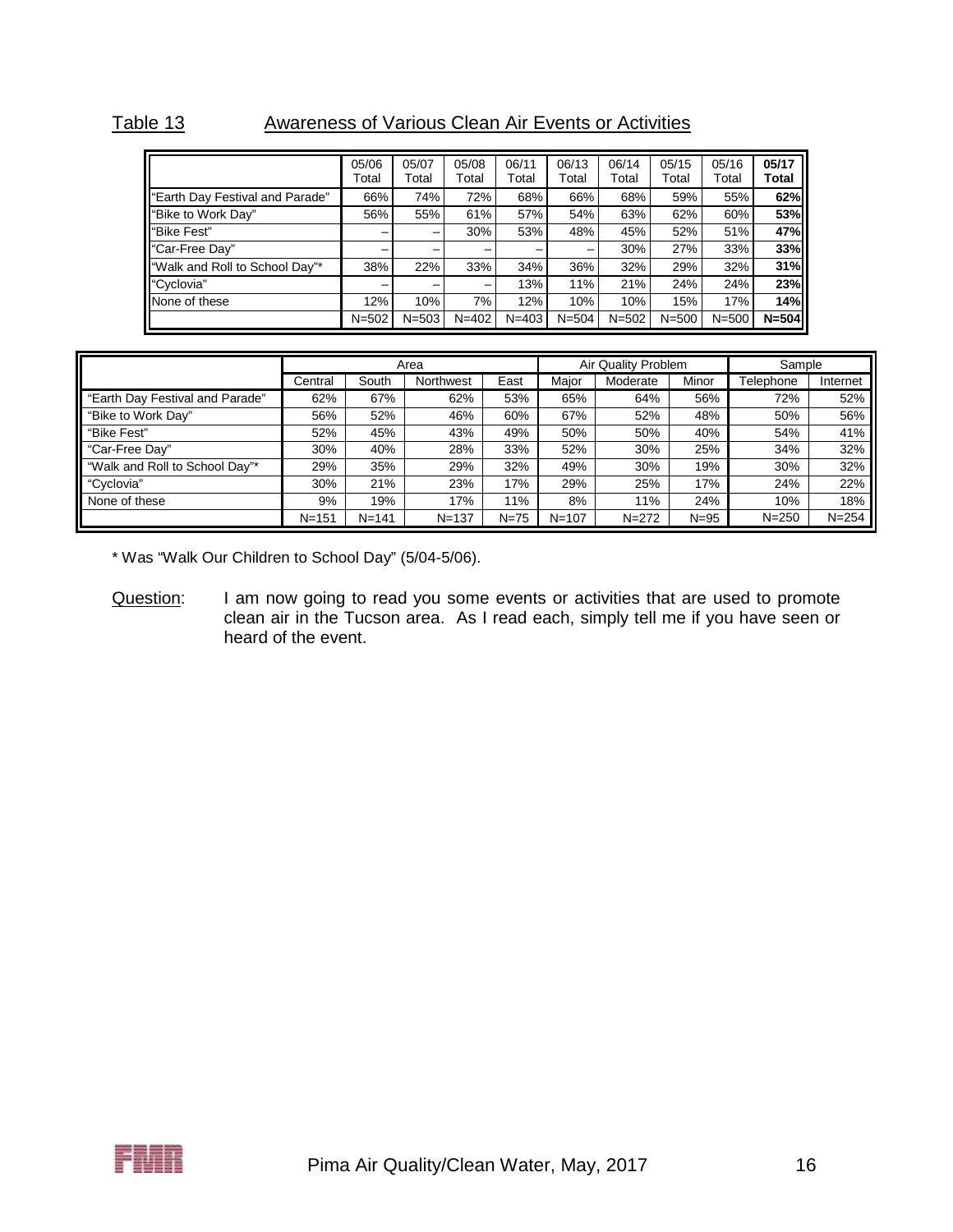**Household Participation in a "Clean Air" Campaign Event** – Among the 86% aware of at least one "Clean Air" event or activity, 18% indicate that they or someone in their household participated in at least one of these events. This represents a significant improvement since last year (12%), and nearly matches the all-time high recorded in 2015 (20%).

Participants in a "Clean Air" event are more apt to be Internet panelists (22% versus 14% Telephone), South region residents, men, 26 to 45 year-olds and high income households  $($60,000+)$  – along with those who perceive a "major" (24%) or "moderate" (21%) air quality problem. Once again, past participation is much higher among residents aware of the "Clean Air" Program (27% versus 8% unaware).

| Table 13a | Participation of Anyone in Household in a Clean Air Campaign Event |
|-----------|--------------------------------------------------------------------|
|           | (Among Those Aware of at Least One Event)                          |

|            | 05/06<br>Гоtal | 05/07<br>Total | 05/08<br>Total | 06/11<br>Total | 06/13<br>Total | 06/14<br>Total | 05/15<br>Total | 05/16<br>Total | 05/17<br>Total |
|------------|----------------|----------------|----------------|----------------|----------------|----------------|----------------|----------------|----------------|
| <b>Yes</b> | 9%             | 11%            | 10%            | 17%            | 17%            | 12%            | 20%            | 12%            | 18%            |
| No         | 88%            | 86%            | 88%            | 82%            | 83%            | 84%            | 79%            | 85%            | 77% I          |
| Don't know | 4%             | 3%             | 2%             | $1\%$          | $1\%$          | 3%             | 2%             | 3%             | 5%             |
|            | $N = 444$      | $N = 455$      | $N = 374$      | $N = 354$      | $N = 452$      | $N = 450$      | $N = 425$      | $N = 417$      | $N=432$        |

|            |           |           | Area      |          |          | Air Quality Problem |          | Sample    |           |  |
|------------|-----------|-----------|-----------|----------|----------|---------------------|----------|-----------|-----------|--|
|            | Central   | South     | Northwest | East     | Major    | Moderate            | Minor    | Telephone | Internet  |  |
| Yes        | 14%       | 24%       | 18%       | 16%      | 24%      | 21%                 | 3%       | 14%       | 22%       |  |
| <b>No</b>  | 81%       | 72%       | 75%       | 79%      | 71%      | 73%                 | 94%      | 84%       | 69%       |  |
| Don't know | 5%        | 4%        | 7%        | 4%       | 4%       | 6%                  | 3%       | 2%        | 9%        |  |
|            | $N = 137$ | $N = 114$ | $N = 114$ | $N = 67$ | $N = 98$ | $N = 243$           | $N = 72$ | $N = 225$ | $N = 207$ |  |

Question: Did you or anyone in your household attend or participate in any of the clean air events in the past year?

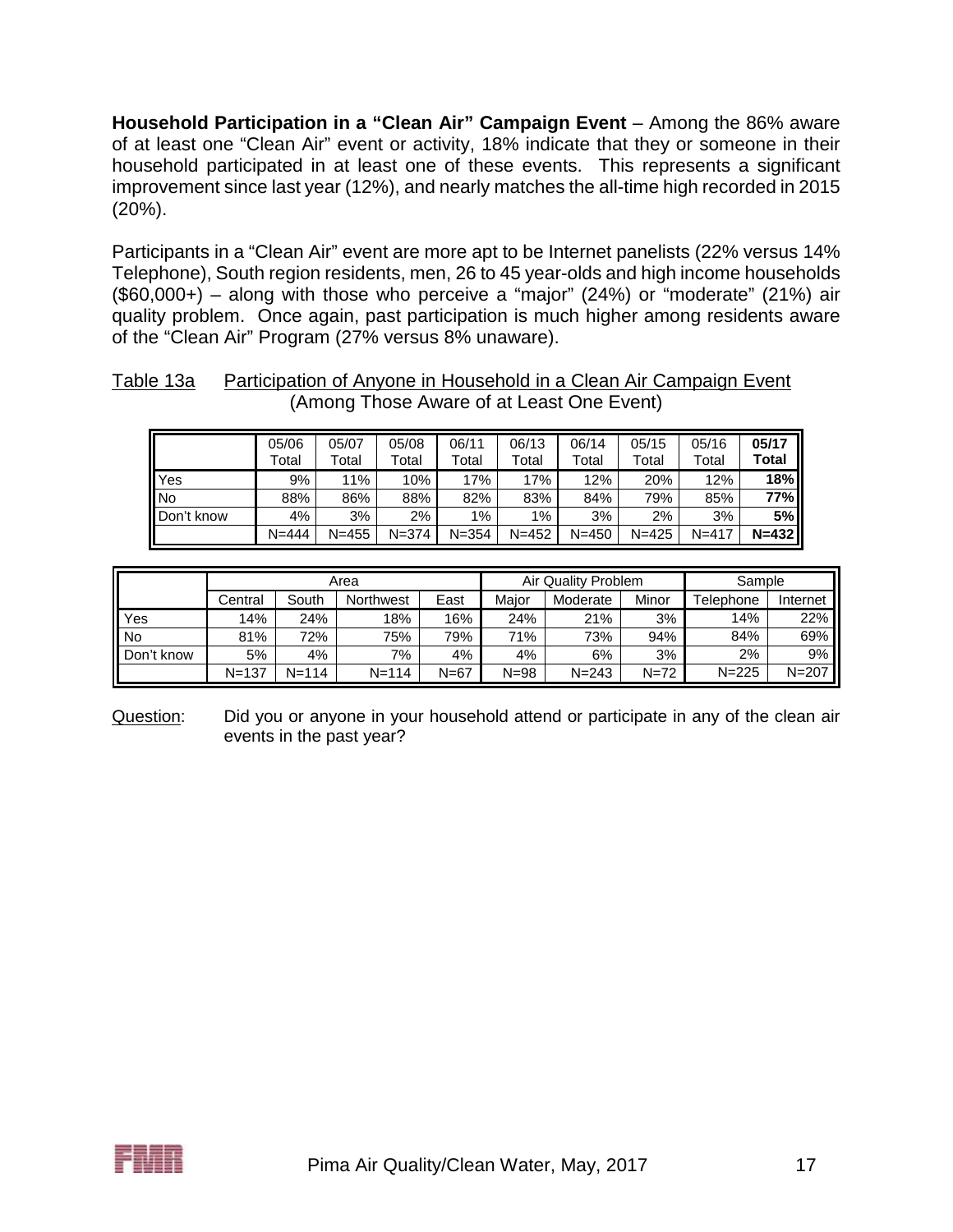**Incidence of Changing Routines/Behaviors to Improve Air Quality After Participating in "Clean Air" Events** – Among the 18% who report participation in a "Clean Air" event, three of four indicate that they have changed (or are considering actions to change) their daily routines or behaviors to help improve air quality. This is down from a near record 80% mention last year, and remains higher than we found in both 2015 (69%) and 2014 (55%). Internet panelists are especially apt to report a behavior or routine change (87% versus 55% Telephone).

Among the combined sample, this means that 11% report a change in their behavior after participating in a "Clean Air" event. This is up from 10% in 2016, and ties the all-time high recorded in 2015. Willingness to change in the current survey is highest among Central zip residents, women, 26 to 45 year-olds and households impacted by a breathing-related medical condition.

Table 13b Incidence of Changing Routines/Behaviors to Improve Air Quality After Participating in Clean Air Events (Among Those With a Household Member Who Participated)

|            | 05/07<br>Total | 05/08<br>Total | 06/11<br>Total | 06/13<br>Total | 06/14<br>Total | 05/15<br>Total | 05/16<br>Total | 05/17<br>Total |
|------------|----------------|----------------|----------------|----------------|----------------|----------------|----------------|----------------|
| Yes        | 65%            | 81%            | 57%            | 76%            | 55%            | 69%            | 80%            | 74%            |
| <b>No</b>  | 27%            | 11%            | 41%            | 23%            | 39%            | 23%            | 8%             | 25%            |
| Don't know | 8%             | 8%             | 2%             | 1%             | 5%             | 8%             | 12%            | 1%             |
|            | $N = 52$       | $N = 36$       | $N = 61$       | $N = 75$       | $N=56$         | $N = 83$       | $N = 49$       | $N=77$         |

|            |          |          | Area      |          |          | Air Quality Problem | Sample    |          |  |
|------------|----------|----------|-----------|----------|----------|---------------------|-----------|----------|--|
|            | Central  | South    | Northwest | East     | Maior    | Moderate            | Telephone | Internet |  |
| Yes        | 84%      | 74%      | 70%       | 64%      | 83%      | 69%                 | 55%       | 87%      |  |
| No         | 16%      | 26%      | 30%       | 27%      | 17%      | 29%                 | 45%       | 11%      |  |
| Don't know | 0%       | 0%       | $0\%$     | 9%       | 0%       | 2%                  | 0%        | 2%       |  |
|            | $N = 19$ | $N = 27$ | $N = 20$  | $N = 11$ | $N = 24$ | $N = 41$            | $N = 31$  | $N=46$   |  |

Question: After participating in a clean air event, did you or someone in your household take or consider any actions to change your daily routines or behaviors to help improve air quality?

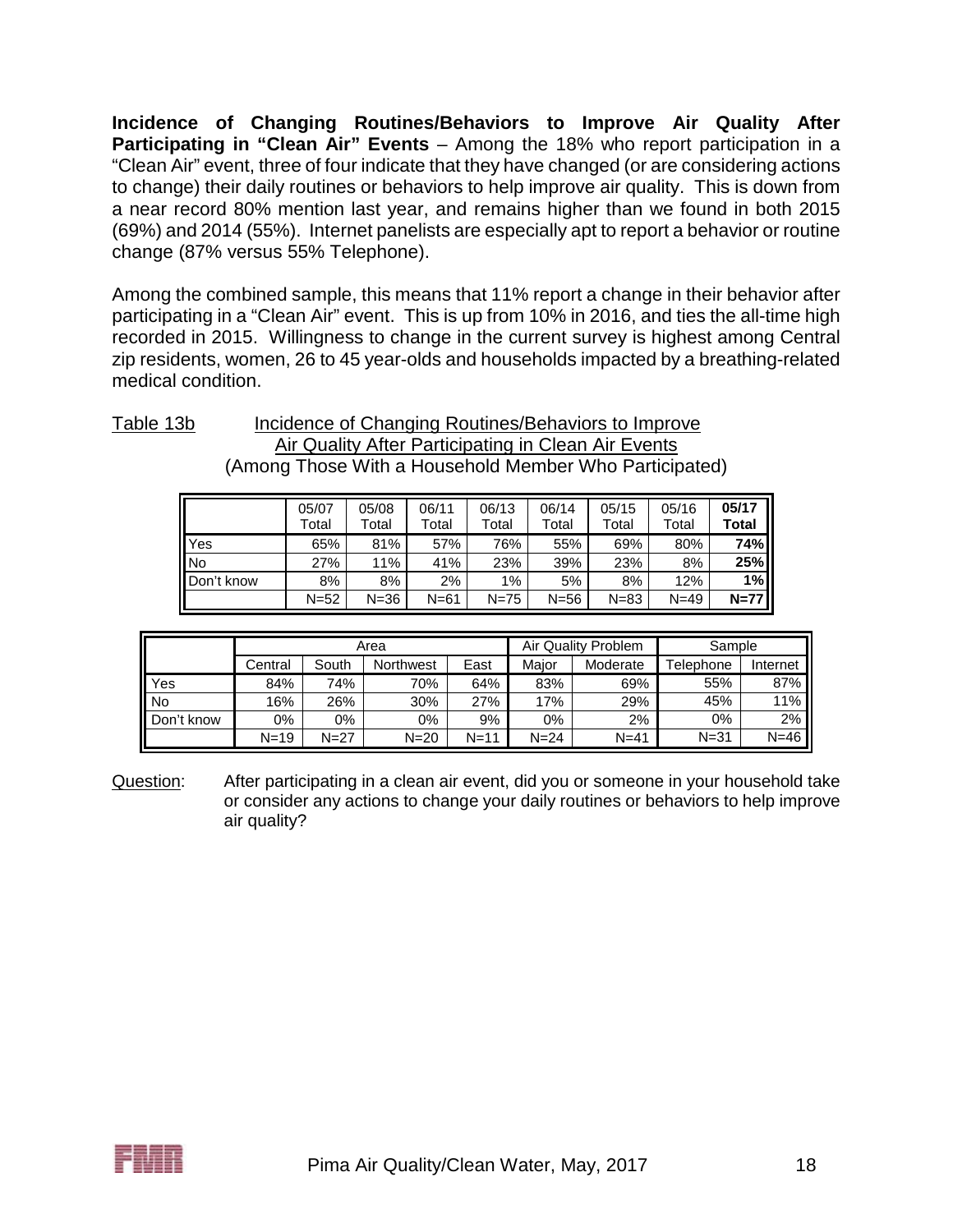**Opinion of Activities/Events to Encourage Use of Other Modes of Transportation** – Nine of ten familiar with at least one "Clean Air" event (regardless of sample methodology) have a positive opinion of "events and activities that encourage people to use other modes of transportation or work from home instead of driving alone." This represents progressive improvement from the 2015 (85%) and 2016 (88%) surveys, and is the highest positive mention to-date. In fact, for the first time ever, a majority are now "very favorable" towards these type of activities/events (52%, up from 45%-47% the last two years).

Geographically, Central and South residents are most highly favorable of activities and events to encourage use of other modes of transportation. This is also true among women, 26 to 45 year-olds and those who perceive a progressively more severe air quality problem in Tucson.

Consistent with recent years, just 7% have a negative opinion (to any extent) of air quality related events and activities.

#### Table 13c Opinion of Activities/Events to Encourage Use of Other Modes of Transportation (Among Those Aware of at Least One Event)

|                                | 05/06<br>Total | 05/07<br>Total | 05/08<br>Total | 06/11<br>Total | 06/13<br>Total | 06/14<br>Total | 05/15<br>Total | 05/16<br>Total | 05/17<br>Total |
|--------------------------------|----------------|----------------|----------------|----------------|----------------|----------------|----------------|----------------|----------------|
| Very favorable                 | 43%            | 45%            | 46%            | 42%            | 45%            | 38%            | 47%            | 45%            | 52%            |
| <b>Il</b> Somewhat favorable   | 40%            | 39%            | 36%            | 44%            | 40%            | 35%            | 38%            | 43%            | 38%            |
| Not very favorable             | 4%             | 5%             | 5%             | 7%             | 6%             | 5%             | $7\%$ .        | 4%             | 5%             |
| Not at all favorable           | 3%             | 3%             | 3%             | 6%             | 4%             | 6%             | 3%             | 4%             | 2%             |
| <b>II</b> Don't know/No answer | 10%            | 8%             | 9%             | $1\%$          | 5%             | 15%            | 5%             | 4%             | 4%             |
|                                | $N = 444$      | $N = 455$      | $N = 374$      | $N = 354$      | $N = 452$      | $N = 450$      | $N = 425$      | $N = 417$      | $N=432$        |

|                      |           |           | Area             |        |          | Air Quality Problem |          | Sample    |           |
|----------------------|-----------|-----------|------------------|--------|----------|---------------------|----------|-----------|-----------|
|                      | Central   | South     | <b>Northwest</b> | East   | Maior    | Moderate            | Minor    | Telephone | Internet  |
| Very favorable       | 59%       | 56%       | 44%              | 45%    | 67%      | 53%                 | 32%      | 52%       | 63%       |
| Somewhat favorable   | 31%       | 38%       | 42%              | 43%    | 30%      | 37%                 | 50%      | 38%       | 37%       |
| Not very favorable   | 5%        | 2%        | 7%               | 6%     | 2%       | 4%                  | 10%      | 5%        | 5%        |
| Not at all favorable | 1%        | $2\%$     | 3%               | 2%     | $0\%$    | $1\%$               | 6%       | 2%        | 1%        |
| Don't know/No answer | 4%        | 3%        | 4%               | 4%     | 1%       | 4%                  | 3%       | 4%        | 4%        |
|                      | $N = 137$ | $N = 114$ | $N = 114$        | $N=67$ | $N = 98$ | $N = 243$           | $N = 72$ | $N = 225$ | $N = 207$ |

Question: Overall, what is your opinion of these events and activities that encourage people to use other modes of transportation or work from home instead of driving alone? Is your opinion of the various Clean Air Campaign events and activities very favorable, somewhat favorable, not very favorable or not at all favorable?

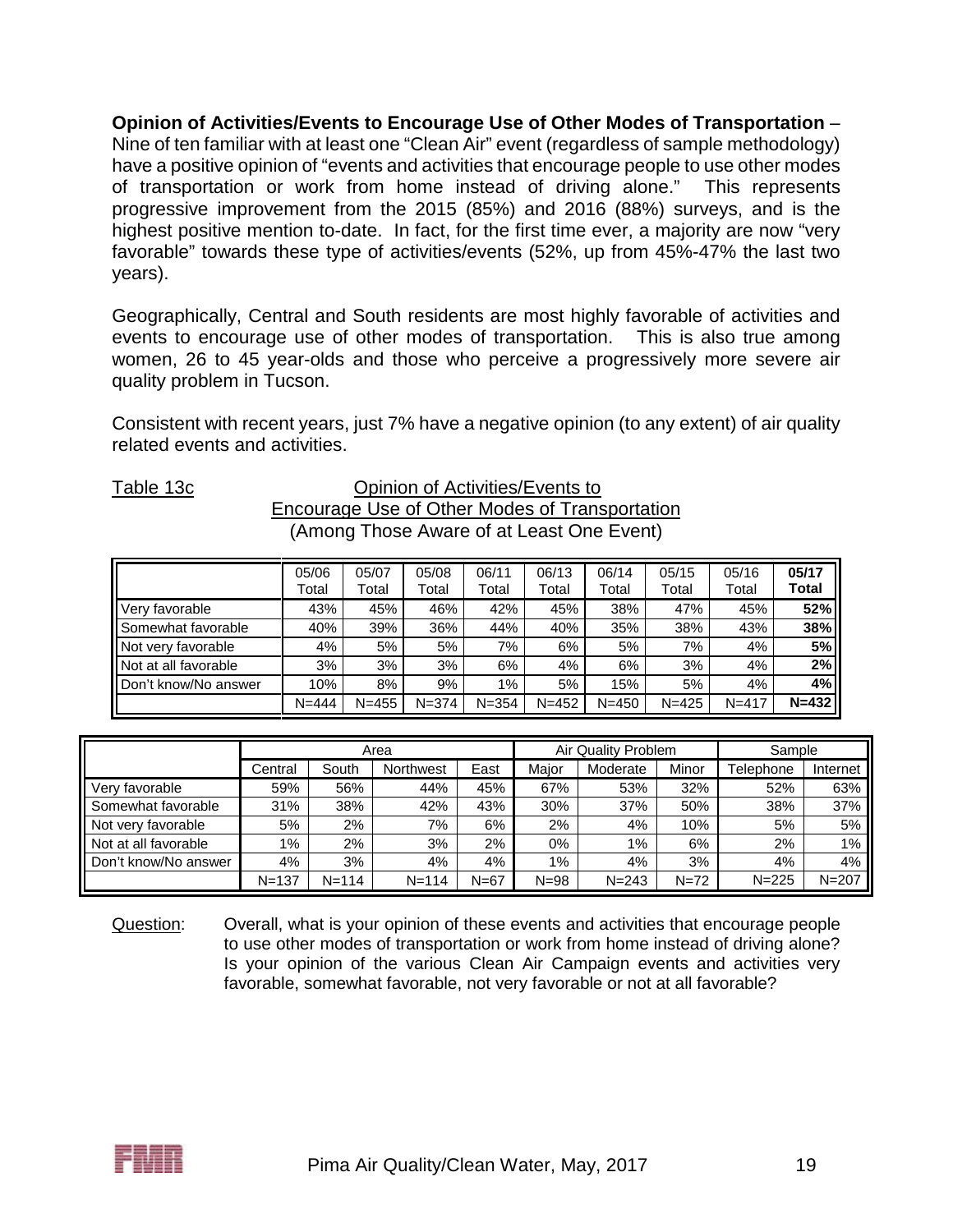**Steps Taken to Reduce Air Pollution** – As we found last year, and allowing for multiple mentions (unaided in the Telephone survey and aided in the Internet survey), the four steps most often taken to help reduce air pollution in the Tucson area include:

- **Keep car tuned** (38%, basically unchanged from 39% last year [which was the highest mention to-date]. There are few differences based on perception of the air quality problem in Tucson. Most likely to keep their car tuned are South or Northwest residents, 26 to 35 year olds and Internet respondents [46% versus 30% Telephone].)
- **Carpool/Less driving alone** (38%, up from 33% last year [and the highest mention since 40% in 2007]. Internet respondents [42% versus 34% Telephone], South zip residents, women, 16 to 25 year-olds and those who perceive a progressively more severe air quality problem are likelier to be increasing carpooling.)
- **Generally reduced driving** (38%, identical to last year. This is generally the case regardless of geography [lower only in Northwest zips] or sample method. Those who have reduced their driving levels tend to be women, 26 to 35 or 46 to 55 year-olds and respondents who perceive a "major" or "moderate" air quality problem.)
- **Keep tires inflated properly** (31%, down from 35% last year. More apt to keep their tires properly inflated are Internet respondents [41% versus 21% Telephone], Northwest or East area residents, 36 to 55 year-olds and those who perceive a "moderate" or "minor" air quality problem.)

Progressively more (especially South residents) indicate that they have **planted trees** to help reduce air pollution (23%, up from 21% in 2016 and 17% in 2015). Other significant actions taken include: **bought a more fuel efficient car** (20%, up from 13% in the last two surveys), **choose one day a week not to drive** (16%, up from 12% last year), **avoid excessive idling** (16%, up from 12%), **bought bicycles** (15%, up from 12%), **adjusted vehicle's emission control equipment** (14%, up from 12%), **use BBQ grill less** (8%, down slightly from 9%), **moved closer to work** (8%, down slightly from 9%) and/or **use fireplace/wood stove less** (unchanged at 8%).

Down from 16% in the last two surveys, and representing a record mention, just 12% overall indicate that they have done **nothing** to reduce air pollution. Once again, these tend to be residents unaware of the "Clean Air" Program (16% versus 7% familiar) and those who perceive a "minor" air quality problem (16%).

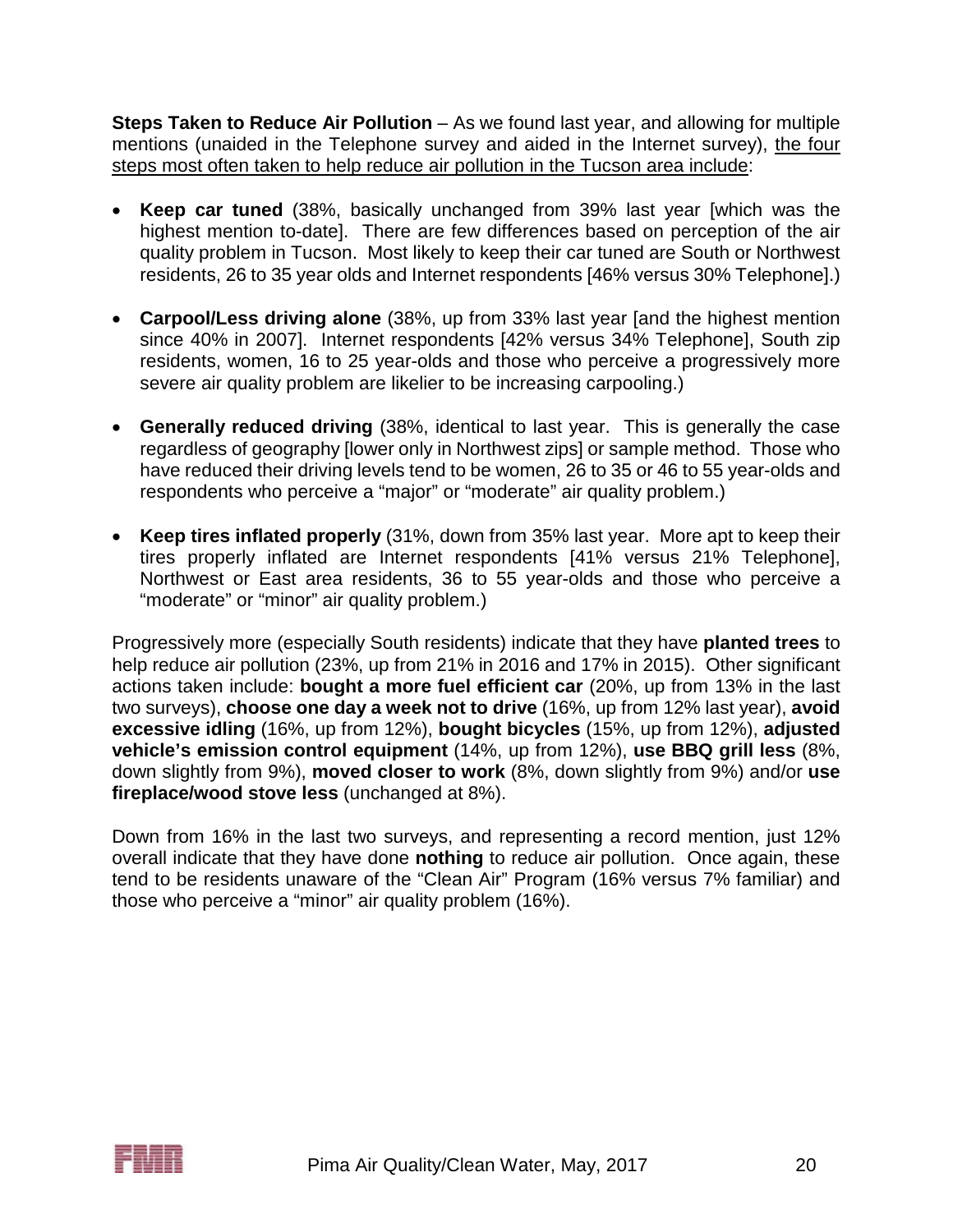# Table 14 **Steps Taken to Reduce Air Pollution**

|                                               | 05/06<br>Total | 05/07<br>Total | 05/13<br>Total | 05/14<br>Total | 05/15<br>Total | 05/16<br>Total | 05/17<br><b>Total</b> |
|-----------------------------------------------|----------------|----------------|----------------|----------------|----------------|----------------|-----------------------|
| Keep car tuned                                | 31%            | 28%            | 12%            | 25%            | 35%            | 39%            | 38%                   |
| Carpool/Less driving alone                    | 32%            | 40%            | 28%            | 28%            | 32%            | 33%            | 38%                   |
| Generally reduced driving/Driven less         | 39%            | 39%            | 37%            | 44%            | 35%            | 38%            | 38%                   |
| Keep tires properly inflated                  | 13%            | 14%            | 7%             | 22%            | 39%            | 35%            | 31%                   |
| <b>Planted trees</b>                          | 10%            | 12%            | 5%             | 12%            | 17%            | 21%            | 23%                   |
| Bought more fuel efficient car                | 8%             | 11%            | 7%             | 13%            | 13%            | 13%            | 20%                   |
| Chosen once a week not to drive               | 2%             | 4%             | 5%             | 6%             | 10%            | 12%            | 16%                   |
| Avoid excessive idling                        | 6%             | 6%             | 4%             | 12%            | 12%            | 12%            | 16%                   |
| <b>Bought bicycles</b>                        | 8%             | 5%             | 8%             | 6%             | 12%            | 12%            | 15%                   |
| Adjusted vehicle's emission control equipment | 12%            | 7%             | 3%             | 11%            | 10%            | 12%            | 14%                   |
| Using BBQ grill less                          | 2%             | 6%             | 1%             | 2%             | 6%             | 9%             | 8%                    |
| Moved closer to work                          | 4%             | 2%             | 2%             | 2%             | 8%             | 9%             | 8%                    |
| Using fireplace/Wood stove less               | 4%             | 6%             | 3%             | 3%             | 5%             | 8%             | 8%                    |
| Challenged friends/Co-workers to change       | 0%             | 3%             | $1\%$          | 2%             | 3%             | 2%             | 6%                    |
| Bought alternative-fueled car                 | 2%             | 3%             | 4%             | 3%             | 4%             | 3%             | 5%                    |
| Advocated alternative to cars                 | 1%             | 1%             | $1\%$          | 1%             | 4%             | 2%             | 4%                    |
| Walk more                                     | 3%             | 1%             | 2%             | 2%             | 1%             | 2%             | 2%                    |
| Ride the bus/Public transportation            | 1%             | 0%             | 1%             | 2%             | 1%             | 3%             | 1%                    |
| Other                                         | 7%             | 5%             | 7%             | 4%             | 3%             | 4%             | <b>5%</b>             |
| Nothing                                       | 15%            | 14%            | 21%            | 15%            | 16%            | 16%            | 12%                   |
|                                               | $N = 502$      | $N = 503$      | $N = 504$      | $N = 502$      | $N = 500$      | $N = 500$      | $N=504$               |

|                                                  |           |           | Area      |        |           | Air Quality Problem |          | Sample    |           |
|--------------------------------------------------|-----------|-----------|-----------|--------|-----------|---------------------|----------|-----------|-----------|
|                                                  | Central   | South     | Northwest | East   | Major     | Moderate            | Minor    | Telephone | Internet  |
| Keep car tuned                                   | 37%       | 42%       | 40%       | 31%    | 38%       | 42%                 | 37%      | 30%       | 46%       |
| Carpool/Less driving alone                       | 34%       | 45%       | 34%       | 36%    | 49%       | 41%                 | 22%      | 34%       | 42%       |
| Generally reduced driving/Driven<br>less         | 39%       | 40%       | 32%       | 41%    | 42%       | 42%                 | 26%      | 36%       | 40%       |
| Keep tires properly inflated                     | 30%       | 26%       | 34%       | 35%    | 28%       | 34%                 | 33%      | 21%       | 41%       |
| <b>Planted trees</b>                             | 16%       | 30%       | 23%       | 25%    | 40%       | 22%                 | 13%      | 14%       | 33%       |
| Bought more fuel efficient car                   | 15%       | 23%       | 20%       | 23%    | 28%       | 18%                 | 19%      | 16%       | 23%       |
| Chosen once a week not to drive                  | 11%       | 21%       | 16%       | 15%    | 24%       | 13%                 | 12%      | 9%        | 22%       |
| Avoid excessive idling                           | 11%       | 16%       | 20%       | 15%    | 15%       | 18%                 | 13%      | 10%       | 20%       |
| Bought bicycles                                  | 11%       | 26%       | 9%        | 15%    | 27%       | 12%                 | 12%      | 8%        | 22%       |
| Adjusted vehicle's emission<br>control equipment | 13%       | 15%       | 14%       | 11%    | 18%       | 13%                 | 14%      | 11%       | 16%       |
| Using BBQ grill less                             | 8%        | 8%        | 7%        | 9%     | 6%        | 10%                 | 7%       | 2%        | 14%       |
| Moved closer to work                             | 5%        | 9%        | 9%        | 9%     | 8%        | 10%                 | 5%       | 0%        | 15%       |
| Using fireplace/Wood stove less                  | 6%        | 11%       | 8%        | 5%     | 12%       | 8%                  | 3%       | 6%        | 10%       |
| Challenged friends/Co-workers to<br>change       | 3%        | 8%        | 6%        | 4%     | 11%       | 5%                  | 1%       | 3%        | 8%        |
| Bought alternative-fueled car                    | 1%        | 6%        | 8%        | 7%     | 8%        | 5%                  | 3%       | 6%        | 5%        |
| Advocated alternative to cars                    | 3%        | 7%        | 4%        | 0%     | 8%        | 4%                  | 1%       | 3%        | 5%        |
| Walk more                                        | 4%        | 0%        | 2%        | 0%     | 2%        | 1%                  | 3%       | 2%        | 1%        |
| Ride the bus/Public transportation               | 2%        | 0%        | 1%        | 0%     | 1%        | 0%                  | 2%       | 2%        | 0%        |
| Other                                            | 3%        | 4%        | 7%        | 11%    | 2%        | 7%                  | 6%       | 9%        | 2%        |
| Nothing                                          | 12%       | 9%        | 16%       | 8%     | 4%        | 9%                  | 16%      | 12%       | 11%       |
|                                                  | $N = 151$ | $N = 141$ | $N = 137$ | $N=75$ | $N = 107$ | $N = 272$           | $N = 95$ | $N = 250$ | $N = 254$ |

Question: What, if anything, have you been able to do to help reduce air pollution in the Tucson area?

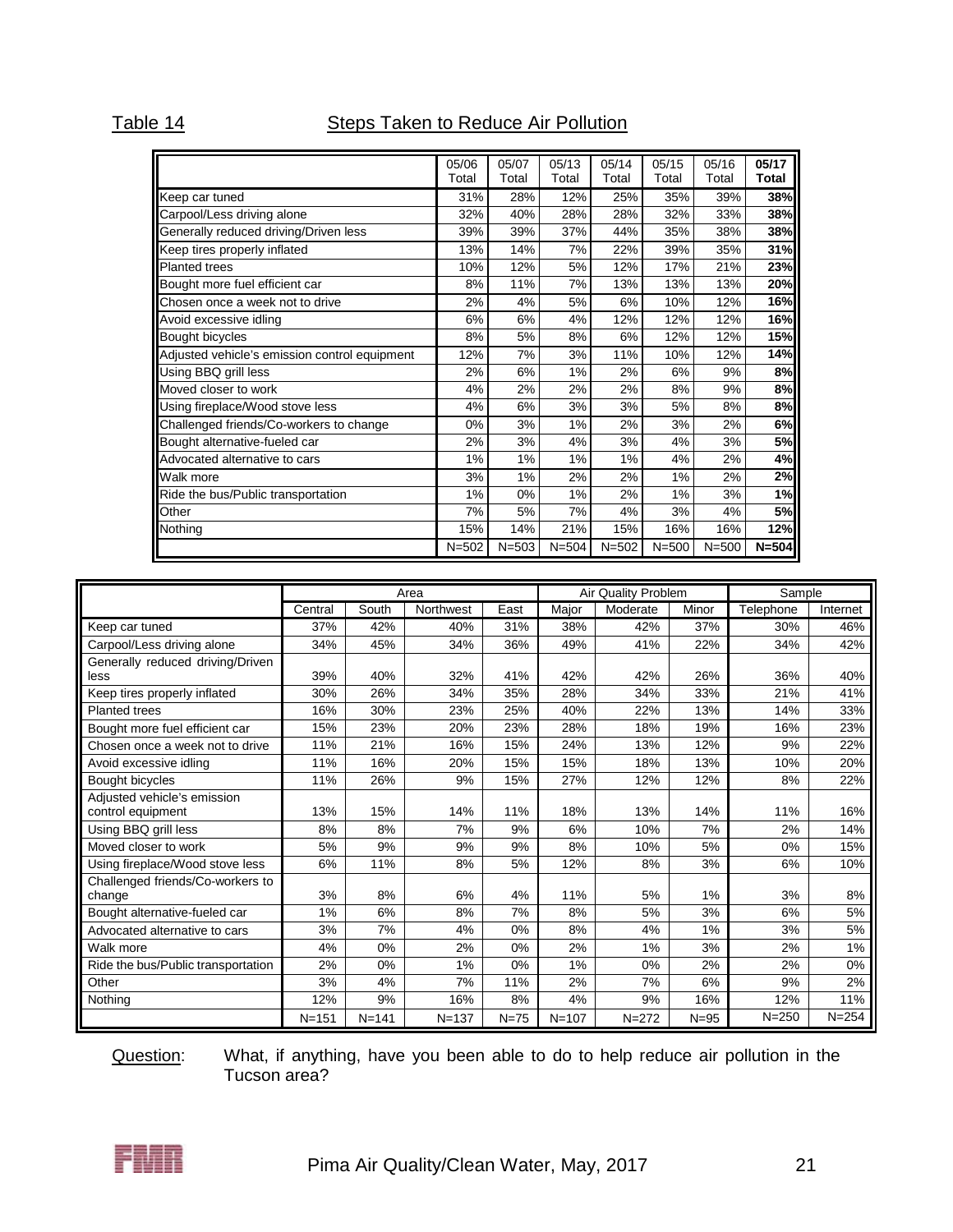**Presence of Children 5-18 in Household** – Among the total sample, 28% indicate that they have children between the ages of 5 and 18 living in their household. This is higher than we found in 2015 (26%) or 2016 (24%). South or Northwest residents, 26 to 45 yearolds and non-Whites are more likely to report the presence of children in their households.

|            | 05/06     | 05/07     | 05/08       | 06/11     | 06/13       | 06/14     | 05/15     | 05/16     | 05/17     |
|------------|-----------|-----------|-------------|-----------|-------------|-----------|-----------|-----------|-----------|
|            | ™otal     | Total     | $\tau$ otal | Total     | $\tau$ otal | Total     | Total     | Total     | Total     |
| <b>Yes</b> | 30%       | 30%       | 30%         | 27%       | 33%         | 22%       | 26%       | 24%       | 28%       |
| <b>INo</b> | 70%l      | 70%       | 70%         | 73%       | 67%         | 78%       | 74%       | 76%       | 72%       |
|            | $N = 502$ | $N = 503$ | $N = 402$   | $N = 403$ | $N = 504$   | $N = 502$ | $N = 500$ | $N = 500$ | $N = 504$ |

| Table 15 | Presence of Children Ages 5-18 in Household |
|----------|---------------------------------------------|
|          |                                             |

|     | Area      |           |           |          | Air Quality Problem | Sample    |          |           |           |
|-----|-----------|-----------|-----------|----------|---------------------|-----------|----------|-----------|-----------|
|     | Central   | South     | Northwest | East     | Maior               | Moderate  | Minor    | Telephone | Internet  |
| Yes | 24%       | 30%       | 31%       | 28%      | 33%                 | 26%       | 28%      | 18%       | 37%       |
| No  | 76%       | 70%       | 69%       | 72%      | 67%                 | 74%       | 72%      | 82%       | 63%       |
|     | $N = 151$ | $N = 141$ | $N = 137$ | $N = 75$ | $N = 107$           | $N = 272$ | $N = 95$ | $N = 250$ | $N = 254$ |

Question: Do children 5 to 18 years of age live in your household?

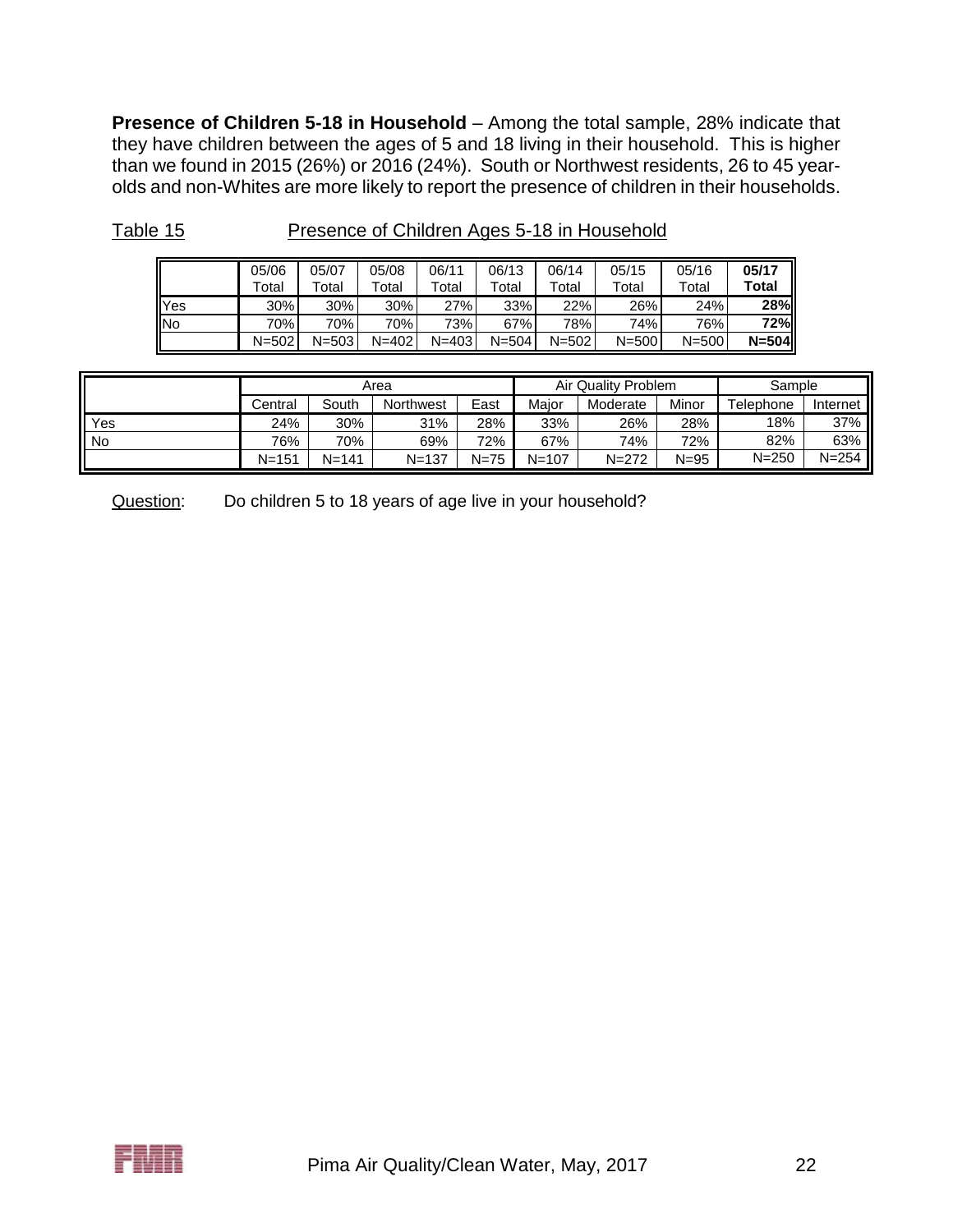**Incidence of Children Ages 5-18 Receiving Air Pollution Information From School** – Among households with young children (28% of the combined sample), one-half report that these 5 to 18 year-olds have "talked about or brought home materials from school about improving air quality." This represents an incremental increase from the 2015 (45%) and 2016 (48%) studies. Recall of school material in 2017 is apparent regardless of geography (especially in the East zips), and highest among Whites, higher income households and those who perceive a "major" air quality problem – along with residents aware of the "Clean Air" Program (68% versus 36% unfamiliar).

### Table 15a **Incidence of Children Ages 5-18 Receiving** Information From School About Air Pollution (Among Households With Children Ages 5-18)

|            | 05/06     | 05/07       | 05/08     | 06/11     | 06/13     | 06/14   | 05/15     | 05/16     | 05/17     |
|------------|-----------|-------------|-----------|-----------|-----------|---------|-----------|-----------|-----------|
|            | Total     | $\tau$ otal | Total     | Total     | Total     | Total   | Total     | Total     | Total     |
| <b>Yes</b> | 36%       | 36%         | 29%       | 36%       | 40%       | 54%     | 45%       | 48%       | 50%       |
| <b>INo</b> | 59%       | 50%         | 64%       | 59%       | 51%       | 34%     | 47%       | 48%       | 43%       |
| Don't know | 5%        | 14%         | 7%        | 6%        | 9%        | 11%     | 8%        | 3%        | 8%        |
|            | $N = 149$ | $N = 153$   | $N = 119$ | $N = 109$ | $N = 168$ | $N=110$ | $N = 131$ | $N = 120$ | $N = 141$ |

|            | Area    |          |           |          | Air Quality Problem | Sample   |        |           |          |
|------------|---------|----------|-----------|----------|---------------------|----------|--------|-----------|----------|
|            | Central | South    | Northwest | East     | Maior               | Moderate | Minor  | Telephone | Internet |
| Yes        | 50%     | 48%      | 48%       | 57%      | 69%                 | 46%      | 44%    | 52%       | 48%      |
| No         | 44%     | 40%      | 43%       | 43%      | 29%                 | 45%      | 48%    | 41%       | 43%      |
| Don't know | 6%      | 12%      | 10%       | 0%       | 3%                  | 8%       | 7%     | 6%        | 8%       |
|            | N=36    | $N = 42$ | $N=42$    | $N = 21$ | $N = 35$            | $N = 71$ | $N=27$ | $N = 46$  | $N = 95$ |

Question: Have the children 5 to 18 years old in your home ever talked about or brought home materials from school about improving air quality – including school presentations or brochures?

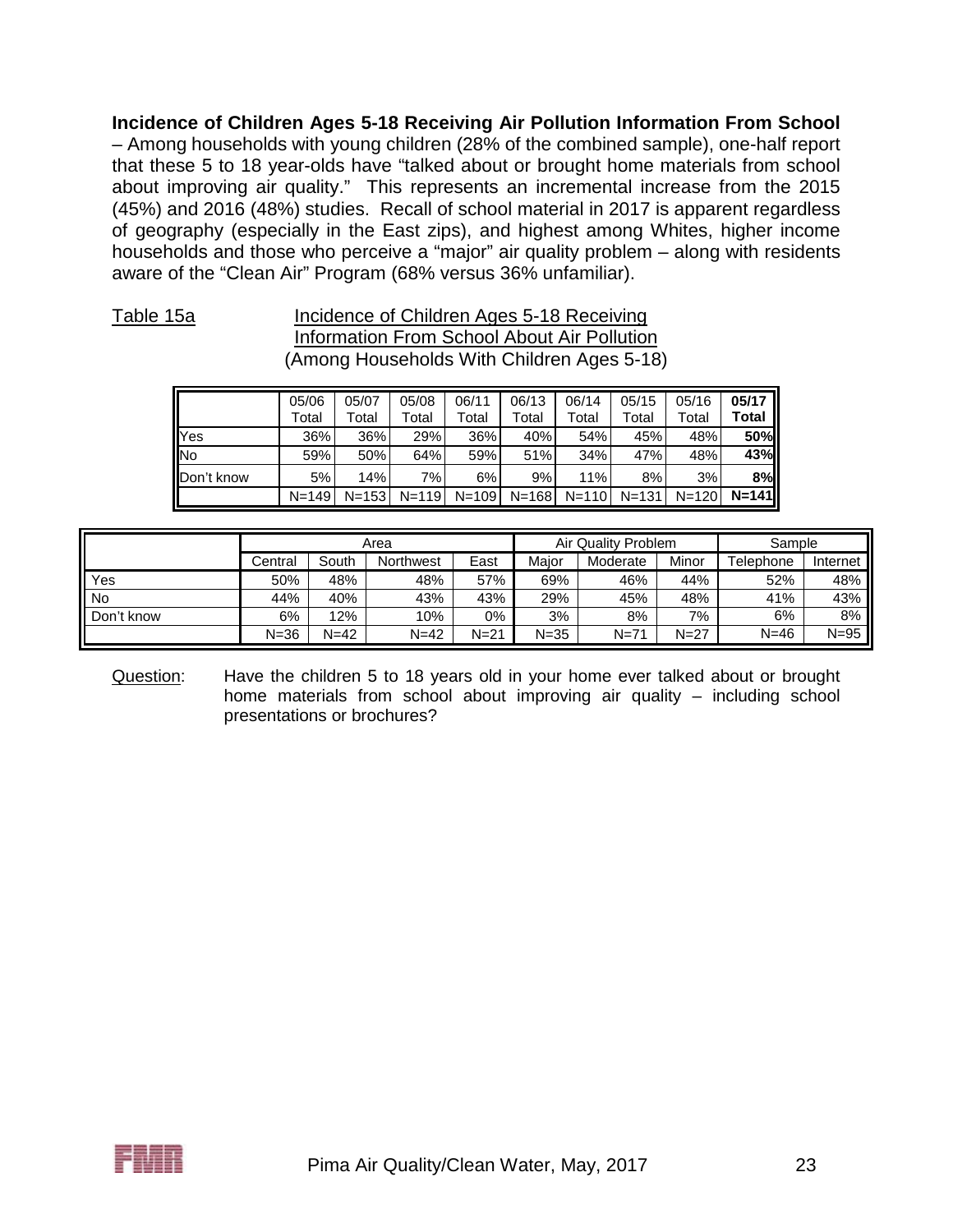**Gasoline-Powered Lawn & Garden Equipment** – One of ten report that they (or someone in their household) use gasoline-powered lawn & garden equipment to care for their home property (Table 16). This compares to 14% usage in 2016. Once again, gasoline-powered equipment usage is generally consistent regardless of geography (slightly higher in the Northwest region) or gender – with fewer differences between Telephone (7%) and Internet (12%) respondents. Usage is elevated among 46 to 55 year-olds and those with less formal education (high school diploma or less).

Similar to last year, users were asked for the types of gasoline-powered lawn & garden equipment used (Table 16a) – including (for each piece of equipment used) the type of engine (2-stroke or 4-stroke) (Table 16b) and number of minutes of usage in a typical month (Table 16c). Among the 9% who report having such equipment, the usage details are summarized as follows:

|                                        | <b>Usage</b><br>(Among<br>Equipment<br>Users) | Total<br><b>Usage</b><br>(Among<br>the Total<br>Sample) | %<br>2-Stroke<br><b>Engine</b><br>(Among<br>Equipment<br>Users) | Average<br><b>Monthly</b><br>Usage<br>(Minutes)<br>(Among<br>Equipment<br>Users) |
|----------------------------------------|-----------------------------------------------|---------------------------------------------------------|-----------------------------------------------------------------|----------------------------------------------------------------------------------|
| Gasoline-powered lawn mower            |                                               |                                                         |                                                                 |                                                                                  |
| 2017                                   | 64%                                           | 6%                                                      | 37%                                                             | 37                                                                               |
| 2016                                   | 54%                                           | 8%                                                      | 38%                                                             | 38                                                                               |
| <b>Gasoline-powered chainsaw</b>       |                                               |                                                         |                                                                 |                                                                                  |
| 2017                                   | 40%                                           | 4%                                                      | 58%                                                             | 35                                                                               |
| 2016                                   | 26%                                           | 4%                                                      | 42%                                                             | 39                                                                               |
| Gasoline-powered leaf blower or vacuum |                                               |                                                         |                                                                 |                                                                                  |
| 2017                                   | 36%                                           | 3%                                                      | 53%                                                             | 40                                                                               |
| 2016                                   | 36%                                           | 5%                                                      | 58%                                                             | 25                                                                               |
| <b>Gasoline-powered string trimmer</b> |                                               |                                                         |                                                                 |                                                                                  |
| 2017                                   | 34%                                           | 3%                                                      | 62%                                                             | 48                                                                               |
| 2016                                   | 24%                                           | 3%                                                      | 59%                                                             | 33                                                                               |
| <b>Gasoline-powered hedge trimmers</b> |                                               |                                                         |                                                                 |                                                                                  |
| 2017                                   | 19%                                           | 2%                                                      | 56%                                                             | 62                                                                               |
| 2016                                   | 21%                                           | 3%                                                      | 47%                                                             | 31                                                                               |

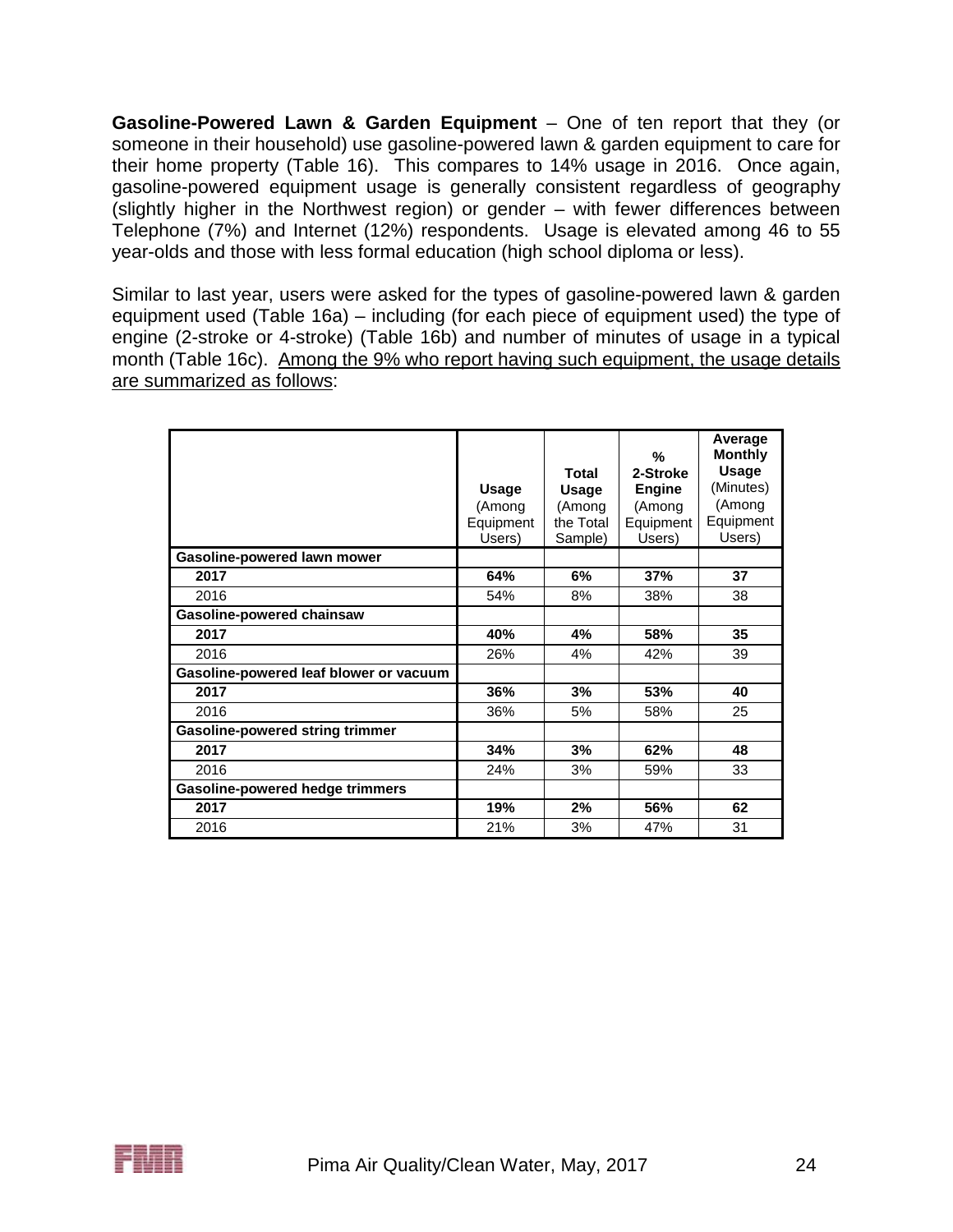## Table 16 Use of Gasoline-Powered Lawn & Garden Equipment to Care for Property

|                | 05/16     | 05/17     | Area      |           |           |        |  |  |
|----------------|-----------|-----------|-----------|-----------|-----------|--------|--|--|
|                | Total     | Total     | Central   | South     | Northwest | East   |  |  |
| Yes            | 14%       | 9%        | 9%        | 7%        | 12%       | 9%     |  |  |
| N <sub>o</sub> | 84%       | 88%       | 89%       | 91%       | 84%       | 89%    |  |  |
| Don't know     | 2%        | 2%        | 2%        | 2%        | 4%        | 1%     |  |  |
|                | $N = 500$ | $N = 504$ | $N = 151$ | $N = 141$ | $N = 137$ | $N=75$ |  |  |

|            |           | <b>Air Quality Problem</b> | Sample   |           |           |
|------------|-----------|----------------------------|----------|-----------|-----------|
|            | Maior     | Moderate                   | Minor    | Telephone | Internet  |
| res        | 12%       | 9%                         | 10%      | 7%        | 12%       |
| N٥         | 86%       | 89%                        | 90%      | 93%       | 84%       |
| Don't know | 2%        | 2%                         | 1%       | 0%        | 4%        |
|            | $N = 107$ | $N = 272$                  | $N = 95$ | $N = 250$ | $N = 254$ |

Question: Do you or anyone in your household use *gasoline-powered* lawn & garden equipment to care for your home property?

### Table 16a Types of Gasoline-Powered Lawn & Garden Equipment Used to Care for Property

|                                        | 05/16    | 05/17        | Area     |          |           |       |  |
|----------------------------------------|----------|--------------|----------|----------|-----------|-------|--|
|                                        | Total    | <b>Total</b> | Central  | South    | Northwest | East  |  |
| Gasoline-powered lawn mower            | 54%      | 64%          | 77%      | 70%      | 65%       | 29%   |  |
| Gasoline-powered chainsaw              | 26%      | 40%          | 38%      | 40%      | 41%       | 43%   |  |
| Gasoline-powered leaf blower or vacuum | 36%      | 36%          | 38%      | 30%      | 47%       | 14%   |  |
| Gasoline-powered string trimmer        | 24%      | 34%          | 46%      | 40%      | 29%       | 14%   |  |
| Gasoline-powered hedge trimmers        | 21%      | 19%          | 23%      | 20%      | 12%       | 29%   |  |
| Other gasoline-powered equipment       | 6%       | $0\%$        | 0%       | $0\%$    | 0%        | 0%    |  |
|                                        | $N = 72$ | $N=47$       | $N = 13$ | $N = 10$ | $N = 17$  | $N=7$ |  |

|                                        |          | Air Quality Problem | Sample |           |          |
|----------------------------------------|----------|---------------------|--------|-----------|----------|
|                                        | Major    | Moderate            | Minor  | Telephone | Internet |
| Gasoline-powered lawn mower            | 77%      | 62%                 | 56%    | 71%       | 60%      |
| Gasoline-powered chainsaw              | 46%      | 29%                 | 56%    | 47%       | 37%      |
| Gasoline-powered leaf blower or vacuum | 54%      | 25%                 | 33%    | 35%       | 37%      |
| Gasoline-powered string trimmer        | 54%      | 29%                 | 22%    | 12%       | 47%      |
| Gasoline-powered hedge trimmers        | 54%      | 4%                  | 11%    | 12%       | 23%      |
| Other gasoline-powered equipment       | $0\%$    | 0%                  | $0\%$  | $0\%$     | 0%       |
|                                        | $N = 13$ | $N = 24$            | $N=9$  | $N = 17$  | $N = 30$ |

Question: As I read each type of gasoline-powered lawn & garden equipment, please tell me if you currently use it to care for your home property.

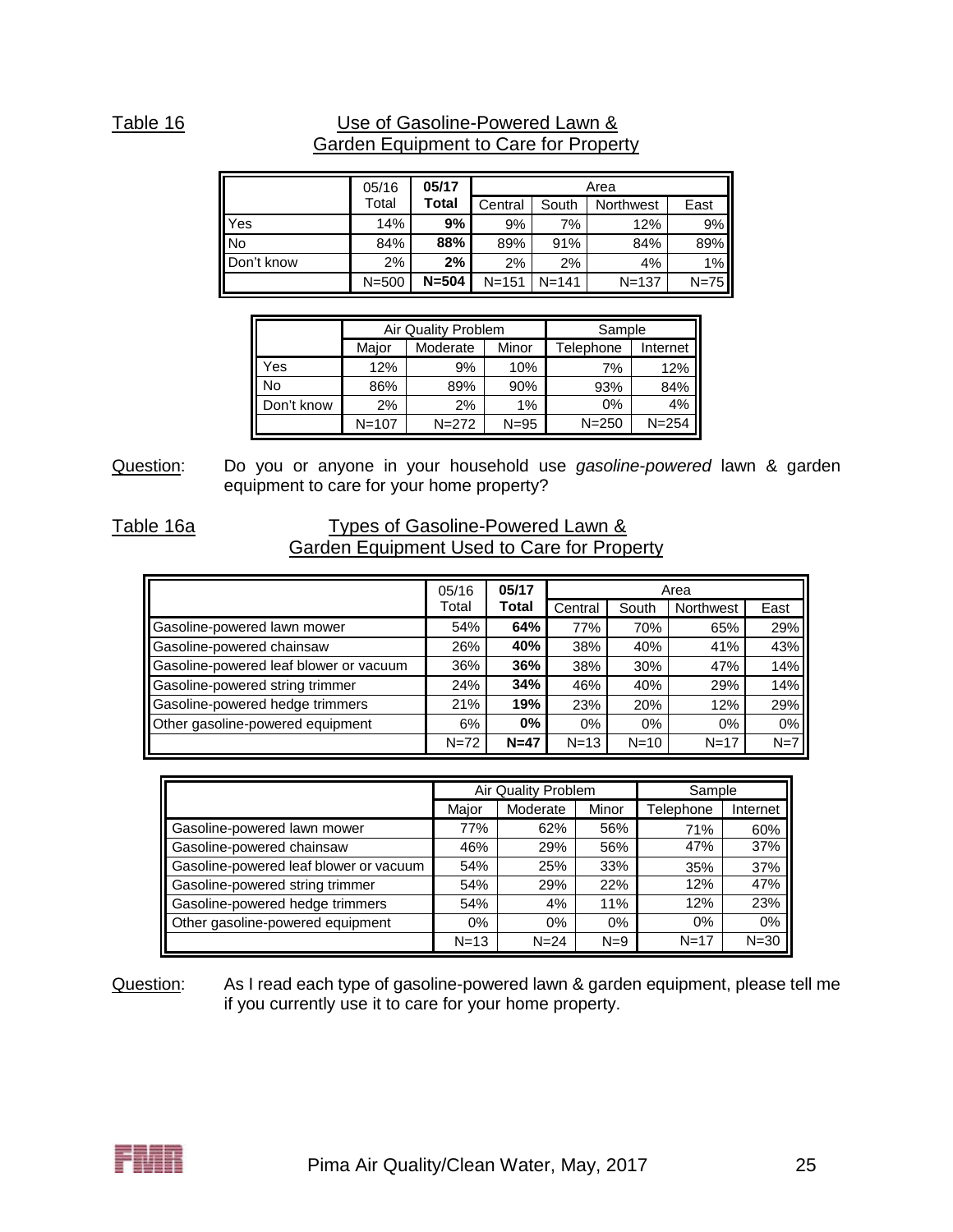|                                        |               |               | Don't |
|----------------------------------------|---------------|---------------|-------|
|                                        | $2 -$         | 4-            |       |
|                                        | <b>Stroke</b> | <b>Stroke</b> | Know  |
| Gasoline-powered lawn mower            |               |               |       |
| 2017 (N=30)                            | 37%           | 20%           | 43%   |
| 2016 (N=39)                            | 38%           | 28%           | 33%   |
| <b>Gasoline-powered chainsaw</b>       |               |               |       |
| 2017 (N=19)                            | 58%           | $0\%$         | 42%   |
| 2016 (N=19)                            | 42%           | 16%           | 42%   |
| Gasoline-powered leaf blower or vacuum |               |               |       |
| 2017 (N=17)                            | 53%           | 29%           | 18%   |
| 2016 (N=26)                            | 58%           | 15%           | 27%   |
| <b>Gasoline-powered string trimmer</b> |               |               |       |
| 2017 (N=16)                            | 62%           | 6%            | 31%   |
| 2016 (N=17)                            | 59%           | 12%           | 29%   |
| <b>Gasoline-powered hedge trimmers</b> |               |               |       |
| 2017 (N=9)                             | 56%           | 11%           | 33%   |
| 2016 (N=15)                            | 47%           | 27%           | 27%   |
| Other gasoline-powered equipment       |               |               |       |
| 2017 (N=0)                             |               |               |       |
| 2016 (N=4)                             | 25%           | 25%           | 50%   |

Table 16b Type of Engine in Gasoline-Powered Lawn & Garden Equipment Used

Question: Does that have a 2-stroke or a 4-stroke engine?

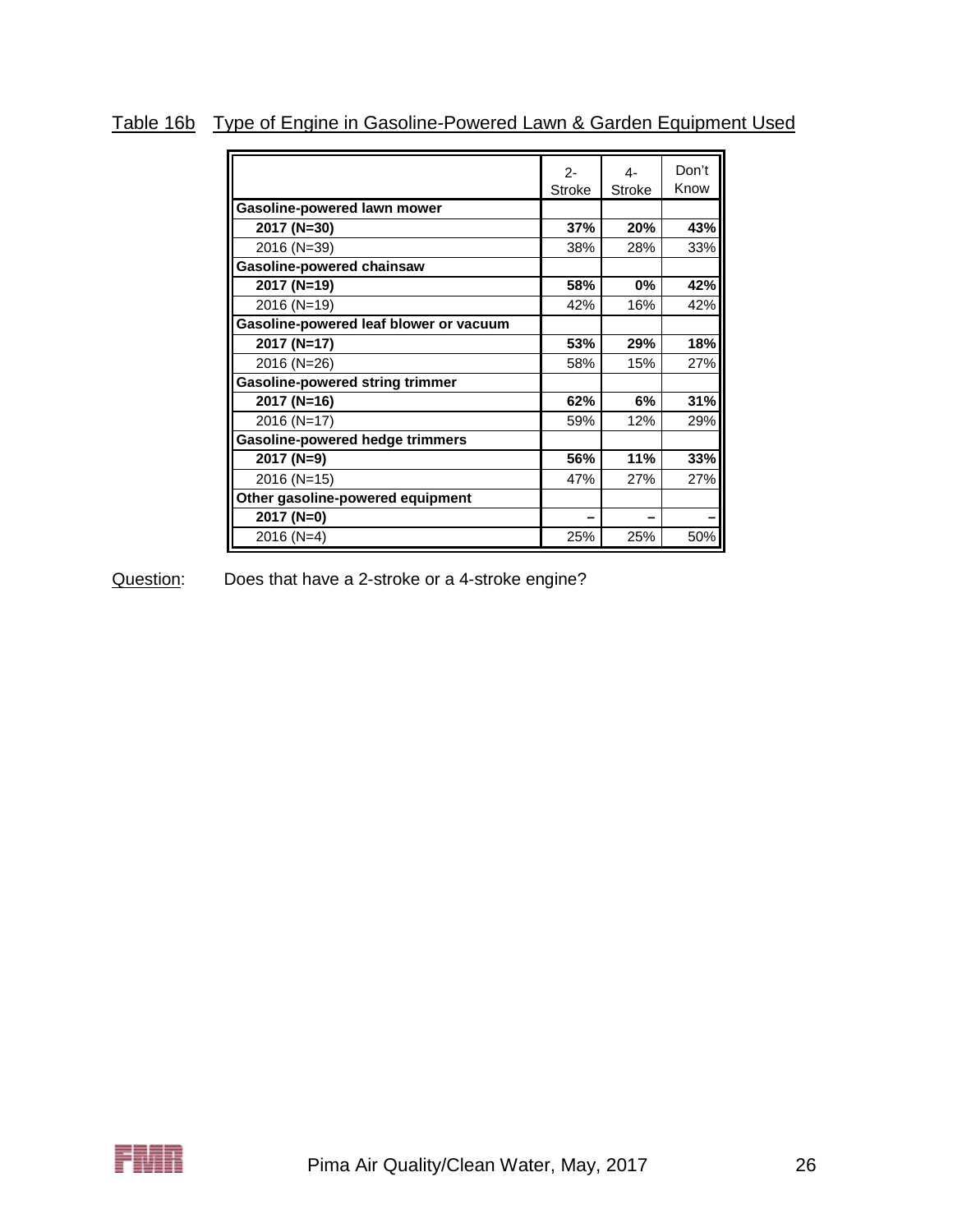|                                        | 15<br><b>Minutes</b><br>or Less | 16-30<br><b>Minutes</b> | 31 Min-<br>1 Hour | More<br>Than<br>1 Hour |
|----------------------------------------|---------------------------------|-------------------------|-------------------|------------------------|
| Gasoline-powered lawn mower            |                                 |                         |                   |                        |
| 2017 (N=30)                            | 57%                             | 21%                     | 7%                | 14%                    |
| 2016 (N=39)                            | 13%                             | 61%                     | 18%               | 8%                     |
| Gasoline-powered chainsaw              |                                 |                         |                   |                        |
| 2017 (N=19)                            | 47%                             | 29%                     | 6%                | 18%                    |
| 2016 (N=19)                            | 47%                             | 21%                     | 10%               | 21%                    |
| Gasoline-powered leaf blower or vacuum |                                 |                         |                   |                        |
| 2017 (N=17)                            | 33%                             | 33%                     | 13%               | 20%                    |
| 2016 (N=26)                            | 46%                             | 27%                     | 23%               | 4%                     |
| <b>Gasoline-powered string trimmer</b> |                                 |                         |                   |                        |
| 2017 (N=16)                            | 44%                             | 13%                     | 6%                | 38%                    |
| 2016 (N=17)                            | 41%                             | 24%                     | 24%               | 12%                    |
| <b>Gasoline-powered hedge trimmers</b> |                                 |                         |                   |                        |
| 2017 (N=9)                             | 13%                             | 22%                     | 33%               | 33%                    |
| 2016 (N=15)                            | 40%                             | 20%                     | 33%               | 7%                     |
| Other gasoline-powered equipment       |                                 |                         |                   |                        |
| 2017 (N=0)                             |                                 |                         |                   |                        |
| 2016 (N=4)                             | 25%                             | 50%                     | 25%               | 0%                     |

Table 16c Minutes Per Month Gasoline-Powered Lawn & Garden Equipment Used

Question: In a typical month, how many minutes would you estimate that you use this piece of equipment?

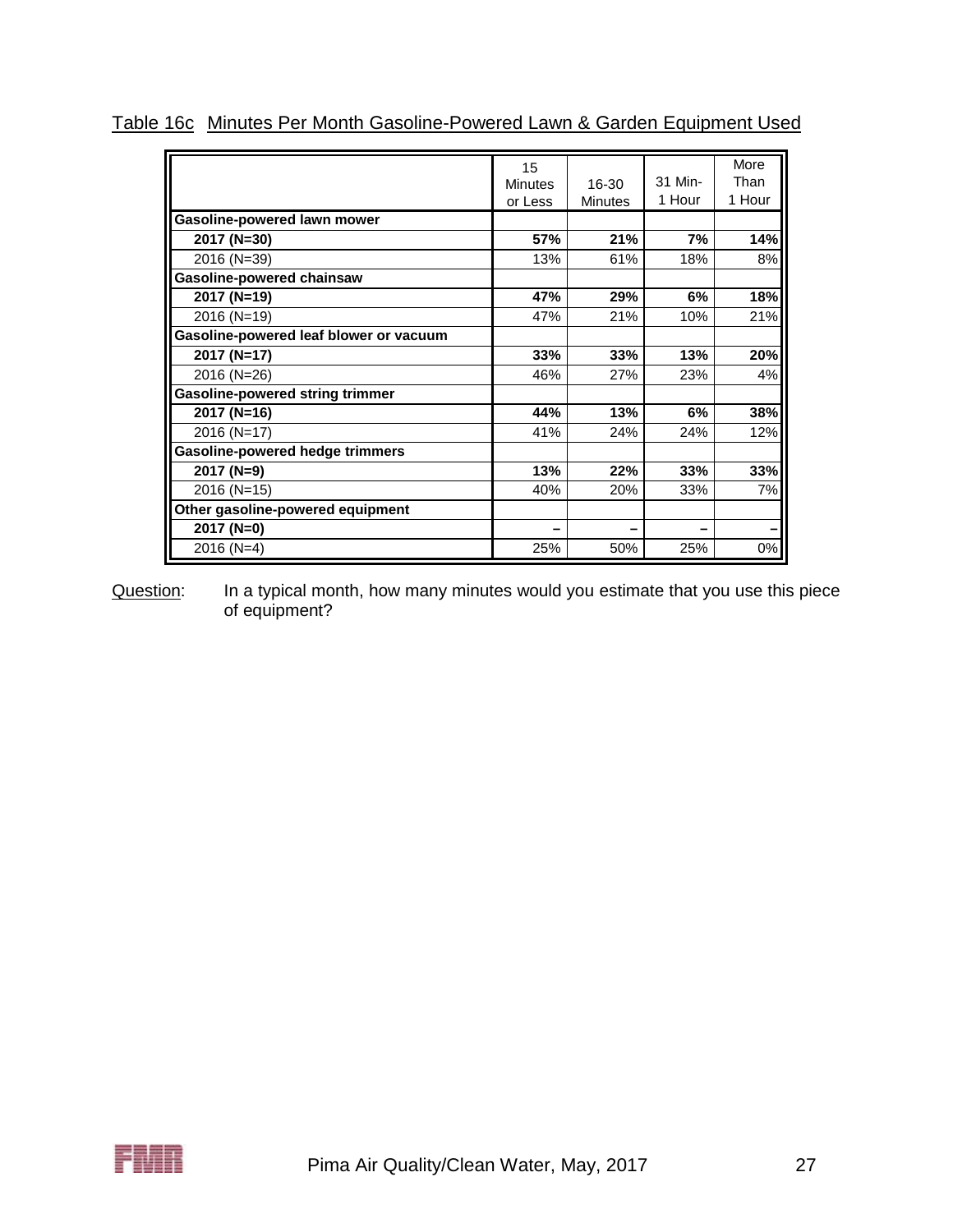**Agreement With Various Statements Regarding PDEQ Programs and Air Pollution** – As in prior years, survey respondents were asked to agree or disagree with a variety of statements related to various PDEQ programs (including clean air and clean water).

### **PDEQ and Rideshare Awareness** –

- **You are aware of the Pima County Department of Environmental Quality** (63% agreement, down from 2016 [68%] but still higher than we found in 2015 [60%]. Agreement is consistent regardless of geography, and highest among men, Telephone respondents [68% versus 58% Internet] and households with progressively higher incomes. Consistent with prior studies, 84% of those aware of the "Clean Air" Program also indicate an awareness of PDEQ [compared to 42% who are unaware of the program].)
- **You are aware of the services provided by Sun Rideshare** (51% agree, down somewhat from record levels found in 2016 [58%] and 2015 [55%]. Central or Northwest region residents, 26 to 45 year-olds, non-Hispanic minorities and Internet respondents [55% versus 47% Telephone] indicate the most agreement – along with those aware of the "Clean Air" Program [66% versus 38% unaware].)

### **PDEQ Program and Campaign Awareness** –

- **You have seen or heard information about the importance of keeping your tires properly inflated** (86% agree, up from 83% last year. Recall is generally consistent regardless of geography [somewhat lower only in the Northwest], gender or air quality problem perception. Most apt to agree are those 36 or older, 11+ year Pima County residents, non-Hispanics, 2+ vehicle households, Telephone respondents [92% versus 79% Internet] and those familiar with the "Clean Air" Program [93% versus 80% unfamiliar].)
- **You are aware of the "Clean Water Starts With Me" campaign** (55% agree, down just slightly from last year's record mention [57%]. Again, agreement is directly related to the perception of a progressively more severe stormwater pollution problem. Campaign awareness remains significantly higher among those familiar with the "Clean Air" Program [76% versus 34% unfamiliar] – as well as among Central or South residents and non-Whites.)
- **You have seen or heard the phrase "Healthy Air Is in Our Hands"** (34% agree. This is off slightly from last year [36%], but still higher than 2015 [26%]. Again, there is recall regardless of geography [highest in the South zips] – with increased agreement among men, 26 to 45 year-olds, Internet panelists [45% versus 23% Telephone] and those aware of the "Clean Air" Program [58% versus 13% unaware]. Familiarity remains directly related to the perception of a progressively more severe air quality problem.)

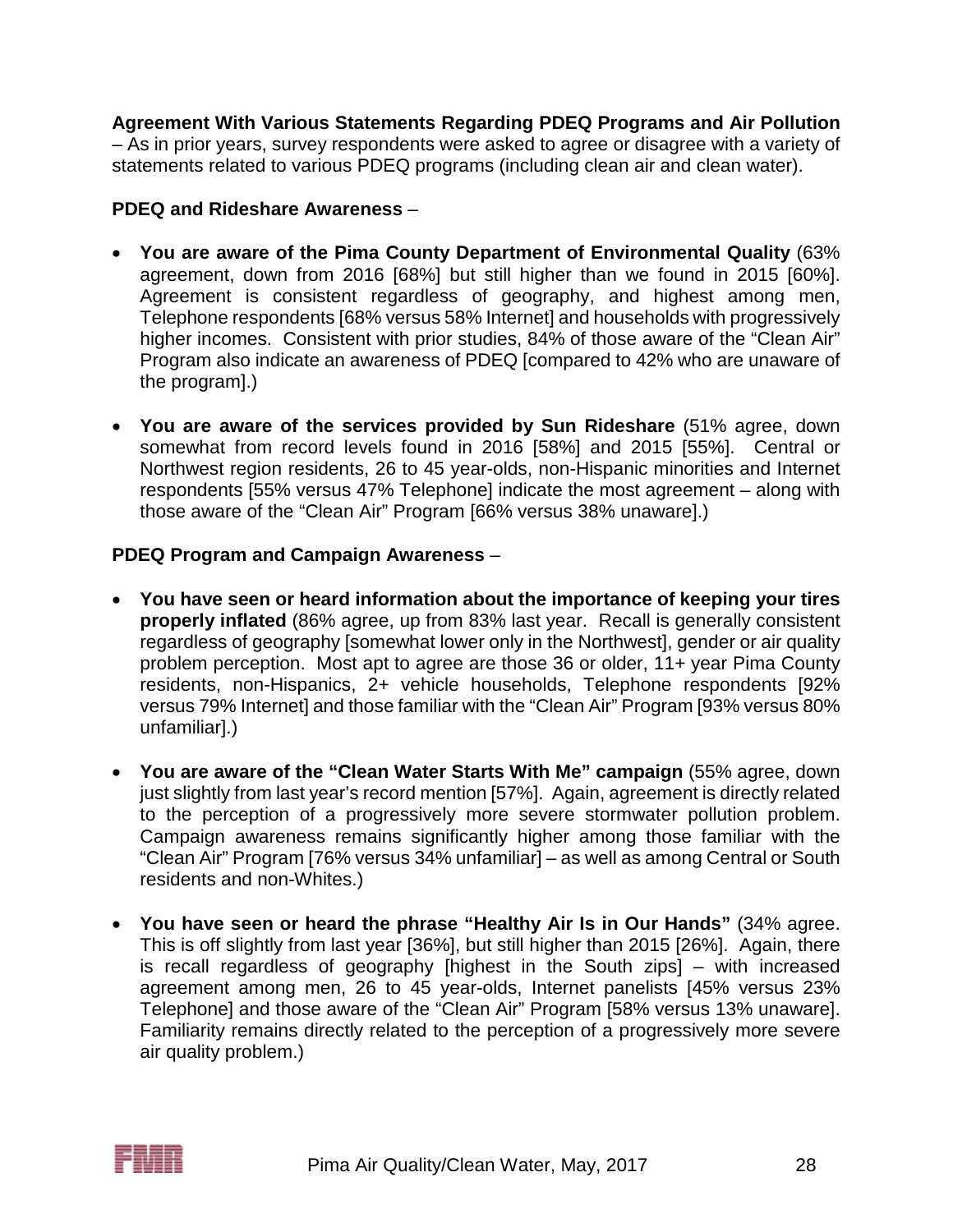### **Air Pollution Evaluations** –

- **You are aware that air pollution causes health problems** (Identical to last year, fully 96% agree.)
- **You have seen or heard information that vehicle engine idling causes air pollution** (New to the 2017 survey, nine of ten agree – with few differences based on geography, gender, age, air quality problem perception or interview method.)
- **You understand what an air pollution advisory means** (86% agree, down just slightly from the all-time mention recorded in 2013 and 2016 [89% each].)
- **You have seen or heard information regarding clean air or air pollution** (84% agree, the highest percentage recorded to-date [when 68%-80% agreed with the statement "you have seen or heard commercials on TV or radio regarding clean air or air pollution"]. Recall is similar regardless of geography, interview method or air quality problem perception. It is highest among men, the oldest [66+] respondents and those aware of the "Clean Air" Program [91% versus 77% unaware].)
- **You are aware that the majority of our air pollution comes from motor vehicle use** (81% agree, very consistent with the four most recent surveys [81%-83%]. Agreement is highest among Central residents, 36 to 45 year-olds, Hispanics and residents familiar with the "Clean Air" Program [90% versus 75% unfamiliar] – as well as those who consider Tucson to have a "major" or "moderate" air quality problem.)
- **You are aware of air pollution advisories in Pima County** (Two-thirds report awareness. This represents a decline from 2016 [72%], but remains higher than what we found in 2015 [64%]. There are few differences in awareness with respect to geography, ethnicity or air quality problem perception. It is highest among men, Telephone respondents [71% versus 61% Internet] and the most formally educated. Similar to past studies, awareness is higher among those aware of the "Clean Air" Program [90%] than not [44%].)
- *Because you want to reduce air pollution,* **you are generally driving less** (As we have found in the prior two years, 58% agree. Agreement is somewhat lower only in Northwest zips [51% versus 56%-62% elsewhere]. Agreement tends to be higher among non-Hispanic minorities and lower income households – as well as those who perceive a progressively more serious air quality problem and are aware of the "Clean Air" Program [66% versus 50% unaware].)

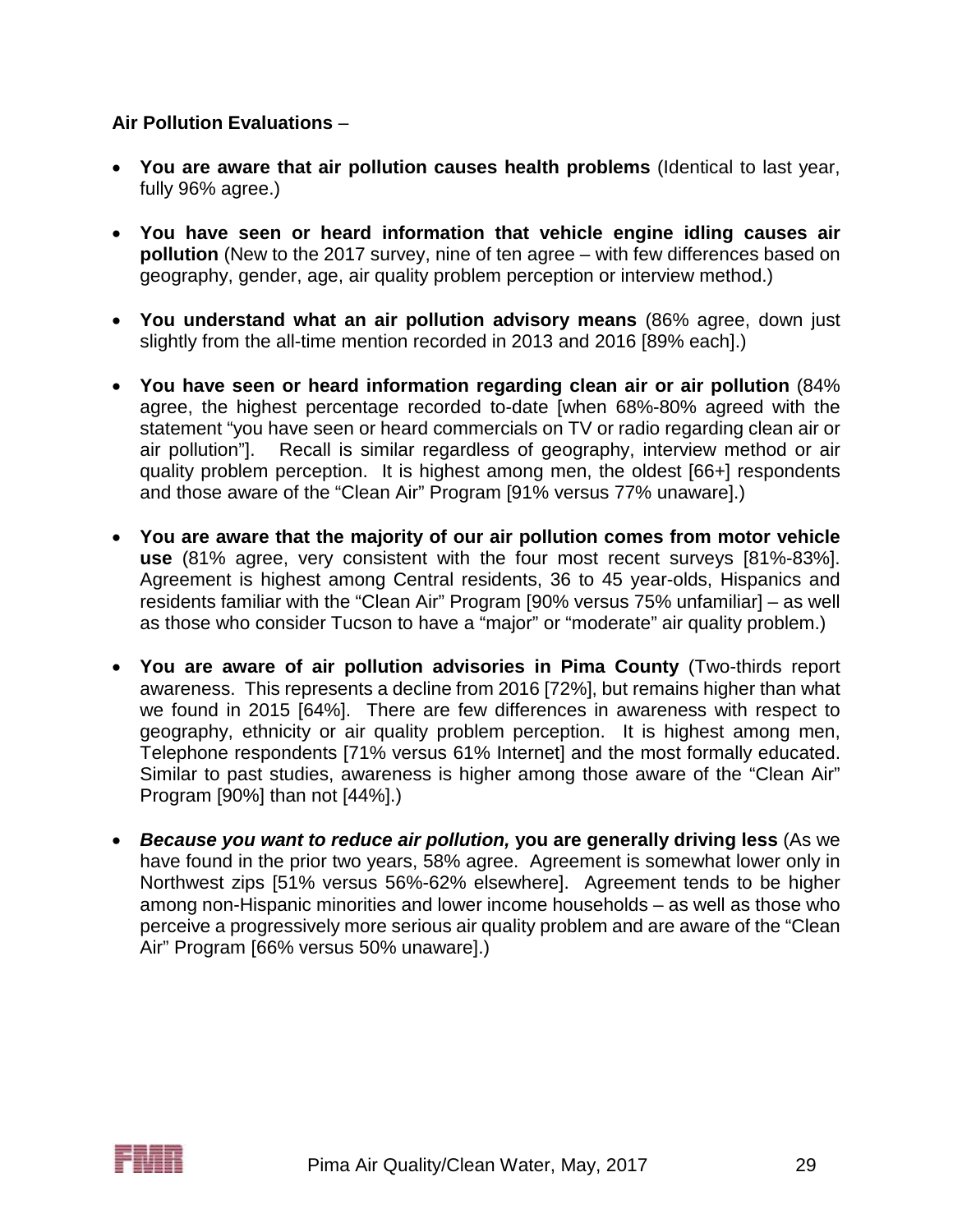#### Table 17 **Agreement With Various Statements Regarding** PDEQ Programs and Air Pollution

|                                                                                                     | 05/06<br>Total | 05/07<br>Total | 05/08<br>Total | 06/11<br>Total | 06/13<br>Total | 06/14<br>Total | 05/15<br>Total | 05/16<br>Total | 05/17<br>Total |
|-----------------------------------------------------------------------------------------------------|----------------|----------------|----------------|----------------|----------------|----------------|----------------|----------------|----------------|
| You are aware that air pollution causes health<br>problems.*                                        |                | 98%            | 96%            | 98%            | 99%            | 94%            | 95%            | 96%            | 96%            |
| You have seen or heard information that vehicle<br>engine idling causes air pollution.              |                |                |                |                |                |                |                |                | 90%            |
| You understand what an air pollution advisory<br>means.**                                           | 83%            | 83%            | 79%            | 87%            | 89%            | 87%            | 85%            | 89%            | 86%            |
| You have seen or heard information about the<br>importance of keeping your tires properly inflated. |                |                |                |                |                | 90%            | 88%            | 83%            | 86%            |
| You have seen or heard information regarding clean<br>air or air pollution.***                      | 75%            | 76%            | 69%            | 74%            | 68%            | 80%            | 66%            | 77%            | 84%            |
| You are aware that the majority of our air pollution<br>comes from motor vehicle use.               |                |                |                | 79%            | 81%            | 82%            | 82%            | 83%            | 81%            |
| You are aware of air pollution advisories in Pima<br>County.****                                    | 70%            | 74%            | 79%            | 75%            | 75%            | 78%            | 64%            | 72%            | 66%            |
| You are aware of the Pima County Department of<br>Environmental Quality (PDEQ).*****                | 48%            | 65%            | 70%            | 69%            | 64%            | 68%            | 60%            | 68%            | 63%            |
| Because you want to reduce air pollution, you are<br>generally driving less                         |                |                | 55%            | 48%            | 53%            | 55%            | 58%            | 58%            | 58%            |
| You are aware of the services provided by Sun<br>Rideshare.                                         |                | -              |                | 48%            | 45%            | 49%            | 55%            | 58%            | 51%            |
| You are aware of the "Clean Water Starts With Me"<br>campaign.                                      |                |                |                |                |                | 47%            | 47%            | 57%            | 55%            |
| You have seen or heard the phrase "Healthy Air Is in<br>Our Hands."                                 |                |                |                |                |                |                | 26%            | 36%            | 34%            |
|                                                                                                     | $N = 502$      | $N = 503$      | $N = 402$      | $N = 403$      | $N = 504$      | $N = 502$      | $N = 500$      | $N = 500$      | $N = 504$      |

|                                                                                                        |           | Area      |                |        |           | Air Quality Problem |          | Sample    |           |
|--------------------------------------------------------------------------------------------------------|-----------|-----------|----------------|--------|-----------|---------------------|----------|-----------|-----------|
|                                                                                                        | Central   | South     | North-<br>west | East   | Major     | Moderate            | Minor    | Telephone | Internet  |
| You are aware that air pollution causes health<br>problems.*                                           | 98%       | 92%       | 95%            | 99%    | 95%       | 97%                 | 97%      | 98%       | 94%       |
| You have seen or heard information that vehicle<br>engine idling causes air pollution.                 | 93%       | 86%       | 89%            | 89%    | 91%       | 88%                 | 94%      | 91%       | 88%       |
| You understand what an air pollution advisory<br>means.**                                              | 85%       | 84%       | 86%            | 92%    | 85%       | 88%                 | 88%      | 95%       | 78%       |
| You have seen or heard information about the<br>importance of keeping your tires properly<br>inflated. | 84%       | 87%       | 82%            | 91%    | 89%       | 87%                 | 85%      | 92%       | 79%       |
| You have seen or heard information regarding<br>clean air or air pollution.***                         | 85%       | 83%       | 85%            | 84%    | 86%       | 86%                 | 84%      | 86%       | 83%       |
| You are aware that the majority of our air<br>pollution comes from motor vehicle use.                  | 89%       | 78%       | 77%            | 77%    | 86%       | 84%                 | 78%      | 82%       | 81%       |
| You are aware of air pollution advisories in<br>Pima County.****                                       | 68%       | 64%       | 66%            | 68%    | 68%       | 68%                 | 66%      | 71%       | 61%       |
| You are aware of the Pima County Department<br>of Environmental Quality (PDEQ).*****                   | 64%       | 63%       | 61%            | 64%    | 71%       | 64%                 | 58%      | 68%       | 58%       |
| Because you want to reduce air pollution, you<br>are generally driving less                            | 61%       | 62%       | 51%            | 66%    | 71%       | 58%                 | 45%      | 60%       | 56%       |
| You are aware of the services provided by Sun<br>Rideshare.                                            | 53%       | 47%       | 54%            | 49%    | 64%       | 53%                 | 33%      | 47%       | 55%       |
| You are aware of the "Clean Water Starts With<br>Me" campaign.                                         | 58%       | 60%       | 48%            | 49%    | 66%       | 58%                 | 38%      | 53%       | 56%       |
| You have seen or heard the phrase "Healthy Air<br>Is in Our Hands."                                    | 30%       | 38%       | 35%            | 33%    | 51%       | 34%                 | 22%      | 23%       | 45%       |
|                                                                                                        | $N = 151$ | $N = 141$ | $N = 137$      | $N=75$ | $N = 107$ | $N = 272$           | $N = 95$ | $N = 250$ | $N = 254$ |

\* Was "You are aware that airborne dust causes health problems" (5/07-5/08).

was ""You understand what an air pollution advisory means, issued as part of an Air Quality Action Day" (5/06-5/08).<br>Was "You have seen or heard commercials on TV or radio regarding clean air or air pollution" (5/06-5/16)

\*\*\* Was "You have seen or heard commercials on TV or radio regarding clean air or air pollution" (5/06-5/16)<br>\*\*\*\* Was "in Tucson" (5/06-6/14)

Was "in Tucson" (5/06-6/14).

\*\*\*\*\* Was "You are **knowledgeable** about the Pima County Department of Environmental Quality (PDEQ)" (5/06).

Question: As I read the following statements, simply tell me if you agree or disagree.

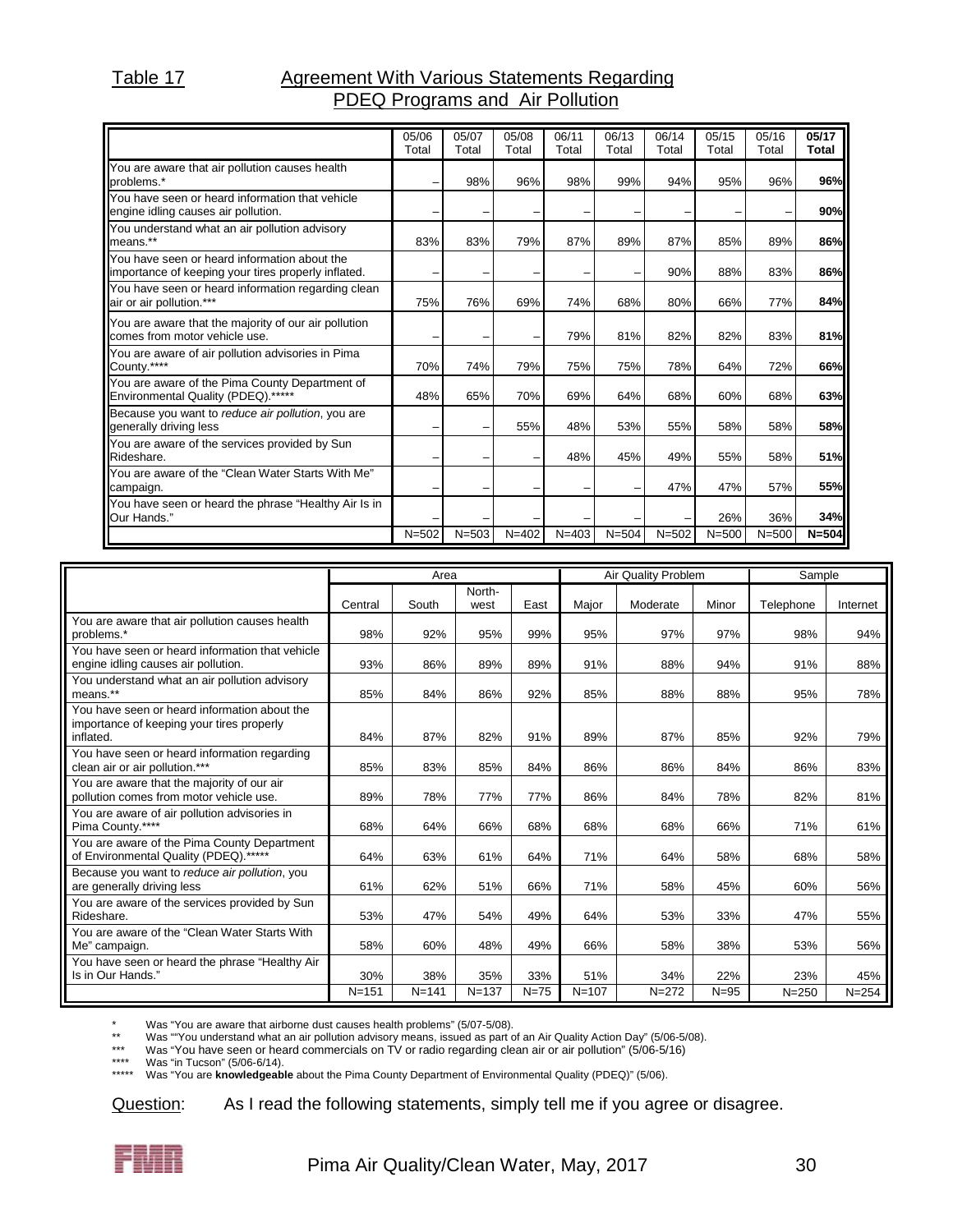**Travel Behavior for Shopping** – A majority (54%) indicate they generally **drive alone** for shopping. This in down from 60% last year, but short of the record low of 50% recorded in 2015. Instead, a few more **carpool with 1 to 4 other adults** (30%, up from 27% in 2016). Others take the **bus** (6%, up from 5%), **walk** (5%, up from 4%), **bicycle** (2%, up from 1%), **vanpool with 5 or more other adults** (unchanged at 1%) or **motorcycle** (1%, up from 0%-1% in past years). Internet respondents are more likely to use single driver alternatives and less apt to drive alone (48% versus 61% of Telephone).

The incidence of driving alone for shopping is again greater among Northwest or East area residents – as well as college graduates or better and higher income households. South zip residents, women, 16 to 25 year-olds and Hispanics are more apt to carpool for shopping. Bus usage is elevated among 16 to 25 year-olds and lower income households.

|                                        | 05/06 | 05/07 | 05/15 | 05/16 | 05/17 | Sample    |          |
|----------------------------------------|-------|-------|-------|-------|-------|-----------|----------|
|                                        | Total | Total | Total | Total | Total | Telephone | Internet |
| Drive alone                            | 77%   | 77%   | 50%   | 60%   | 54%   | 61%       | 48%      |
| Carpool with 1 to 4 other              |       |       |       |       |       |           |          |
| adults                                 | 19%   | 18%   | 29%   | 27%   | 30%   | 28%       | 32%      |
| <b>Bus</b>                             | 1%    | 1%    | 9%    | 5%    | 6%    | 4%        | 7%       |
| Walk                                   | 1%    | 1%    | 4%    | 4%    | 5%    | 4%        | 6%       |
| <b>Bicycle</b>                         | 1%    | 1%    | 3%    | 1%    | 2%    | 1%        | 4%       |
| Vanpool with 5 or more<br>other adults | 0%    | 1%    | 2%    | 1%    | 1%    | $0\%$     | 1%       |
| Motorcycle                             | 0%    | 1%    | 1%    |       | 1%    | $0\%$     | 2%       |
| Take the streetcar                     | -     |       | 1%    |       | 0%    | 0%        | 0%       |
| Other                                  |       | 0%    | 1%    | 2%    | 1%    | 1%        | 2%       |

Table 18 Travel Behavior for Shopping

Question: What type of transportation do you generally use to go shopping?

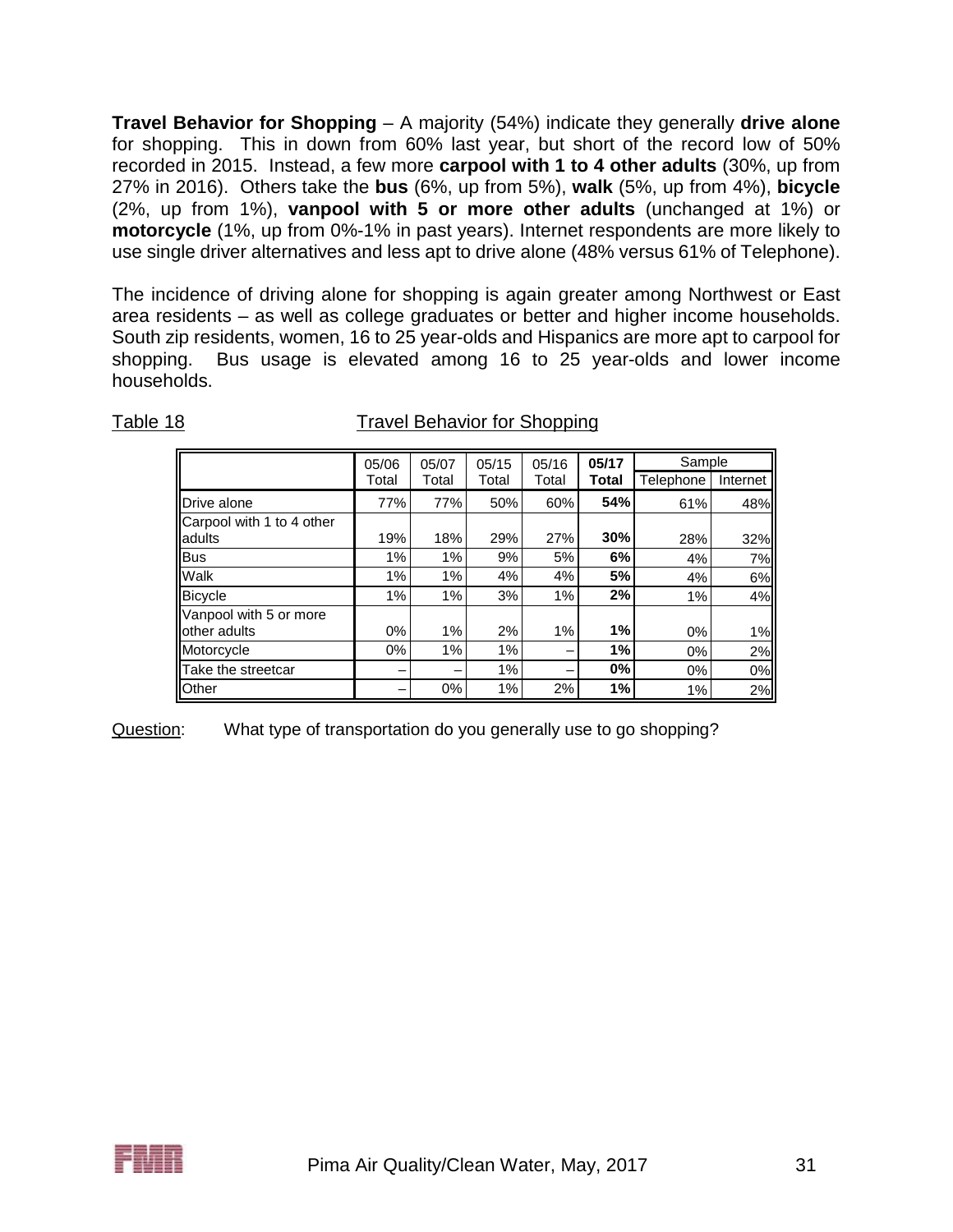**Travel Behavior for Leisure Purposes** – As we found last year, for leisure purposes ("such as dining out, meeting with friends, going to the movies, going to the gym, etc."), more **drive alone** (44%) rather than **carpool with 1 to 4 other adults** (41%). In 2016, the drive alone-to-carpool split was 45% and 44%, respectively. Once again, Internet respondents are more apt to carpool (43% versus 39% drive alone), while the Telephone sample is more likely to drive alone (48%) than carpool (39%). In lesser numbers, others say they generally take the **bus** (6%, up from 3% last year), **walk** (unchanged at 3%), **motorcycle** (2%, up from 0%-1%), **bicycle** (1%, down from 2%) or **vanpool with 5 or more other adults** (1% versus 0%-1% in past years) for leisure purposes.

Single passenger leisure travel is highest in the East or Northwest zip codes, as well as among the oldest respondents (66+), Hispanics and higher income households. Carpooling for leisure purposes is higher among Central area residents, women, 16 to 25 year-olds and non-Hispanic minorities. South or Central residents and lower incometypes are more apt to take the bus.

Table 18a Travel Behavior for Leisure Purposes

|                                     | 05/06 | 05/07 | 05/15 | 05/16 | 05/17 | Sample    |          |
|-------------------------------------|-------|-------|-------|-------|-------|-----------|----------|
|                                     | Total | Total | Total | Total | Total | Telephone | Internet |
| Drive alone                         | 60%   | 60%   | 39%   | 45%   | 44%   | 48%       | 39%      |
| Carpool with 1 to 4 other<br>adults |       |       |       |       |       |           |          |
|                                     | 30%   | 30%   | 43%   | 44%   | 41%   | 39%       | 43%      |
| <b>Bus</b>                          | 1%    | 2%    | 6%    | 3%    | 6%    | 3%        | 9%       |
| Walk                                | 3%    | 2%    | 4%    | 3%    | 3%    | 2%        | 3%       |
| Motorcycle                          | 1%    | 1%    | 1%    | $0\%$ | 2%    | 2%        | 2%       |
| Bicycle                             | 2%    | 2%    | 2%    | 2%    | 1%    | $1\%$     | 2%       |
| Vanpool with 5 or more              |       |       |       |       |       |           |          |
| other adults                        | $0\%$ | 1%    | 1%    | $0\%$ | 1%    | 1%        | 1%       |
| Take the streetcar                  | -     |       | 1%    |       | -     |           |          |
| Other                               |       |       | 2%    | 2%    | 2%    | 2%        | 1%       |

Question: What type of transportation do you generally use for leisure purposes, such as dining out, meeting with friends, going to the movies, going to the gym, etc.?

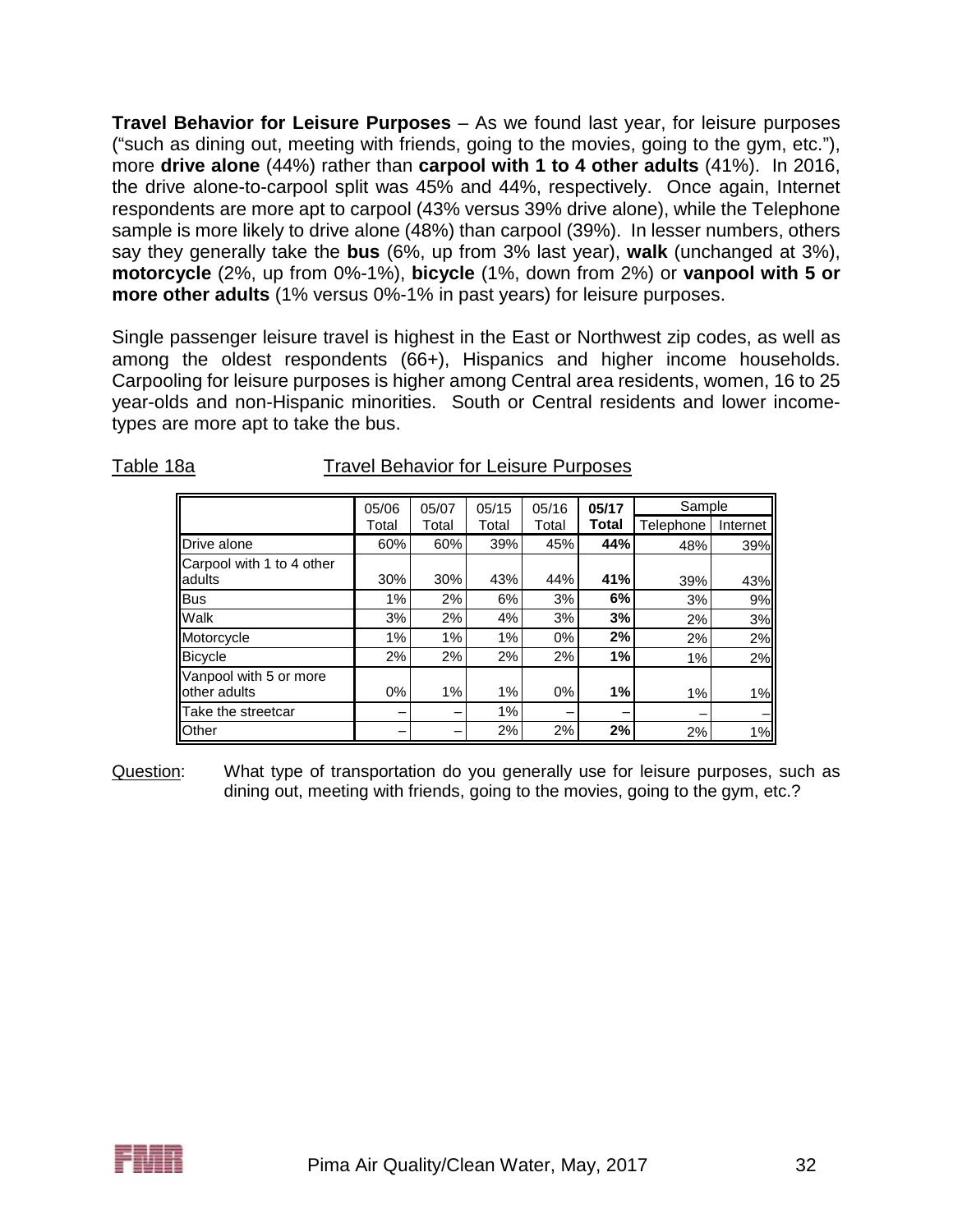**Perceived Seriousness of Air Quality Problem in Tucson Area** – Overall, 21% perceive that Tucson has a "major" air quality problem. This represents an incremental increase from the 2015 (14%) and 2016 (18%) surveys. At the same time, progressively fewer consider air quality to be a "minor" problem (19%, down from 21% in 2016 and 24% in 2015). Most of the rest (basically unchanged at 54%) think it is a "moderate" issue, while the balance (6%) are not sure.

The perception of a "major" air quality problem is generally consistent regardless of geography, gender and ethnicity. Internet panelists are twice as likely as Telephone respondents (28% versus 14%, respectively) to perceive a "major" air quality problem. Younger respondents and households impacted by a breathing-related medical condition are also more apt to say that Tucson has a "major" air quality problem. So are those aware of the "Clean Air" Program (28% versus 17% unfamiliar) and residents who perceive there to be a progressively more "serious" stormwater pollution problem.

The perception of a "minor" air quality problem is greater in the East zips (24% versus 17%-20% elsewhere), and elevated among men, 3+ motor vehicle households and Telephone respondents (25% versus 13% Internet).

|                  | 05/06 | 05/07 | 05/08 | 06/11 | 06/13 | 06/14       | 05/15 | 05/16 | 05/17 | Sample    |          |
|------------------|-------|-------|-------|-------|-------|-------------|-------|-------|-------|-----------|----------|
|                  | Total | Total | Total | Total | Total | $\tau$ otal | Total | Total | Total | Telephone | Internet |
| Major problem    | 27%   | 22%   | 25%   | 19%   | 17%   | 18%         | 14%   | 18%   | 21%   | 14%       | 28%      |
| Moderate problem | 57%   | 60%   | 58%   | 53%   | 55%   | 52%         | 57%   | 55%   | 54%   | 56%       | 52%      |
| Minor problem    | 13%   | 15%   | 13%   | 24%   | 24%   | 27%         | 24%   | 21%   | 19%   | 25%       | 13%      |
| Don't know       | 3%    | 2%    | 4%    | 4%    | 5%    | 4%          | 4%    | 6%    | 6%    | 4%        | 8%       |

|--|

Question: How much of an air quality problem do you think exists in the Tucson area? Do you think this is a major problem, a moderate problem or a minor problem?

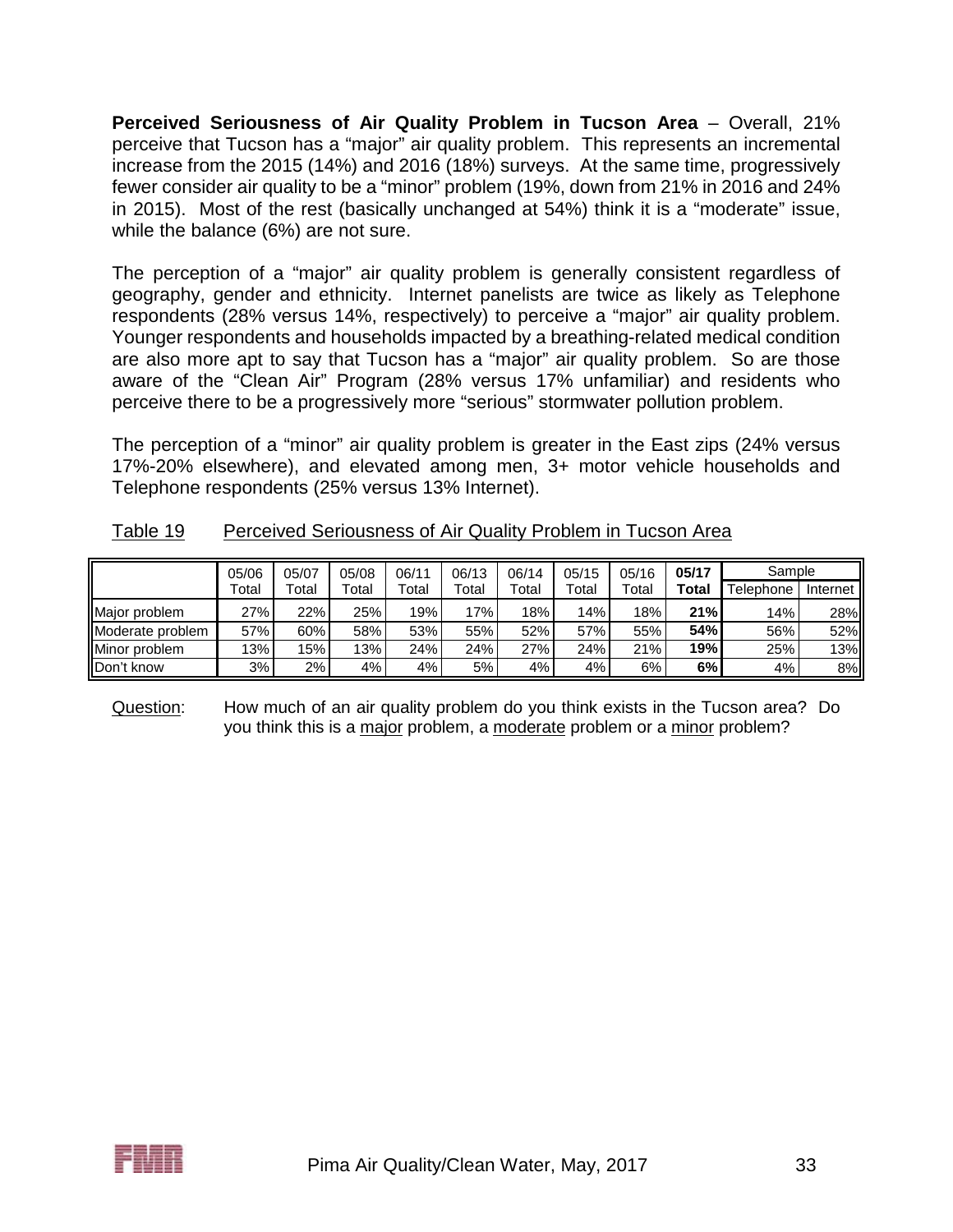

# **Display 19 Perceived Seriousness of Air Quality Problem in Tucson Area** (Among the Total Sample)

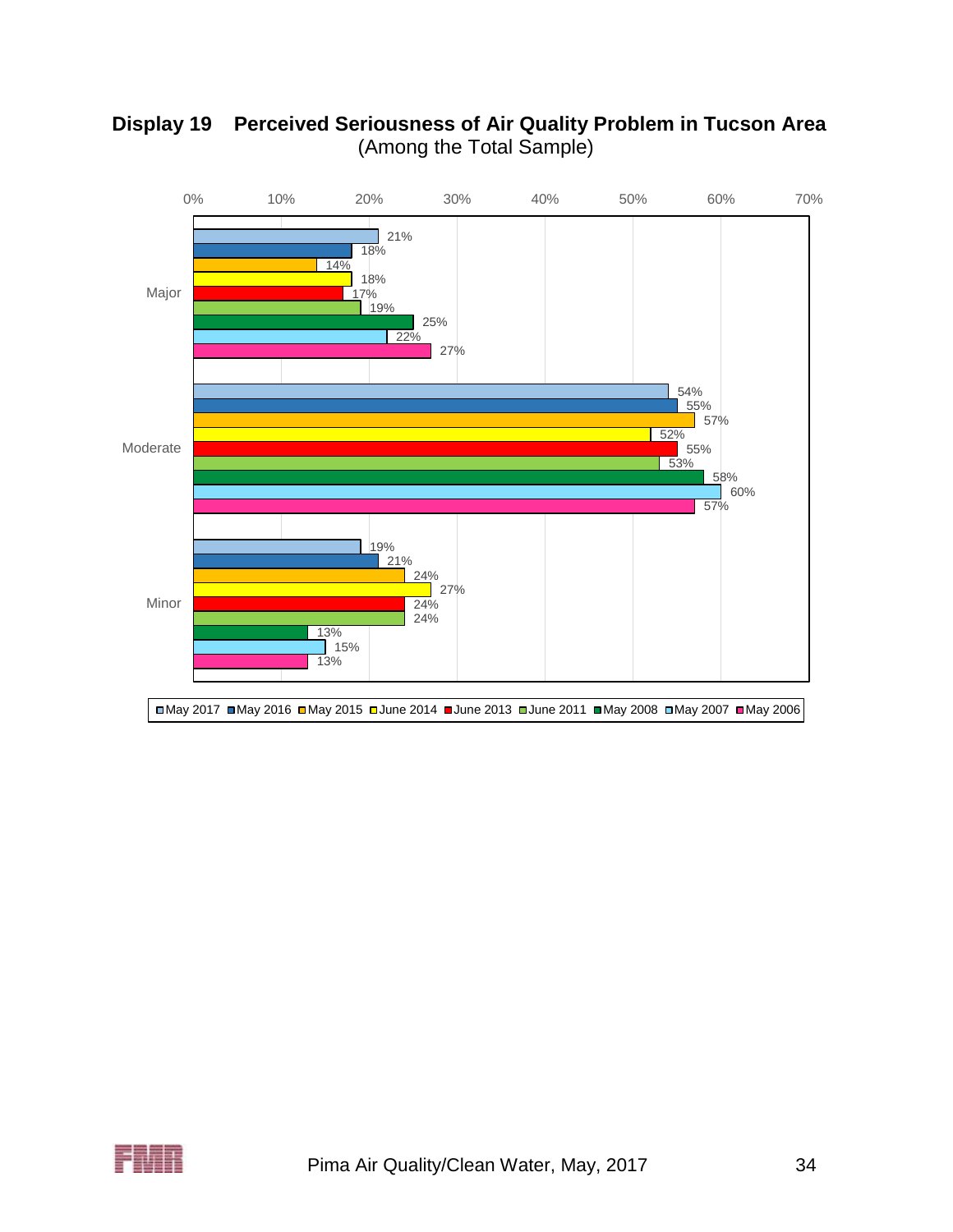

# **Display 19 Perceived Seriousness of Air Quality Problem in Tucson Area** Among the Total Sample – Sum of "Moderate" and "Major" Responses

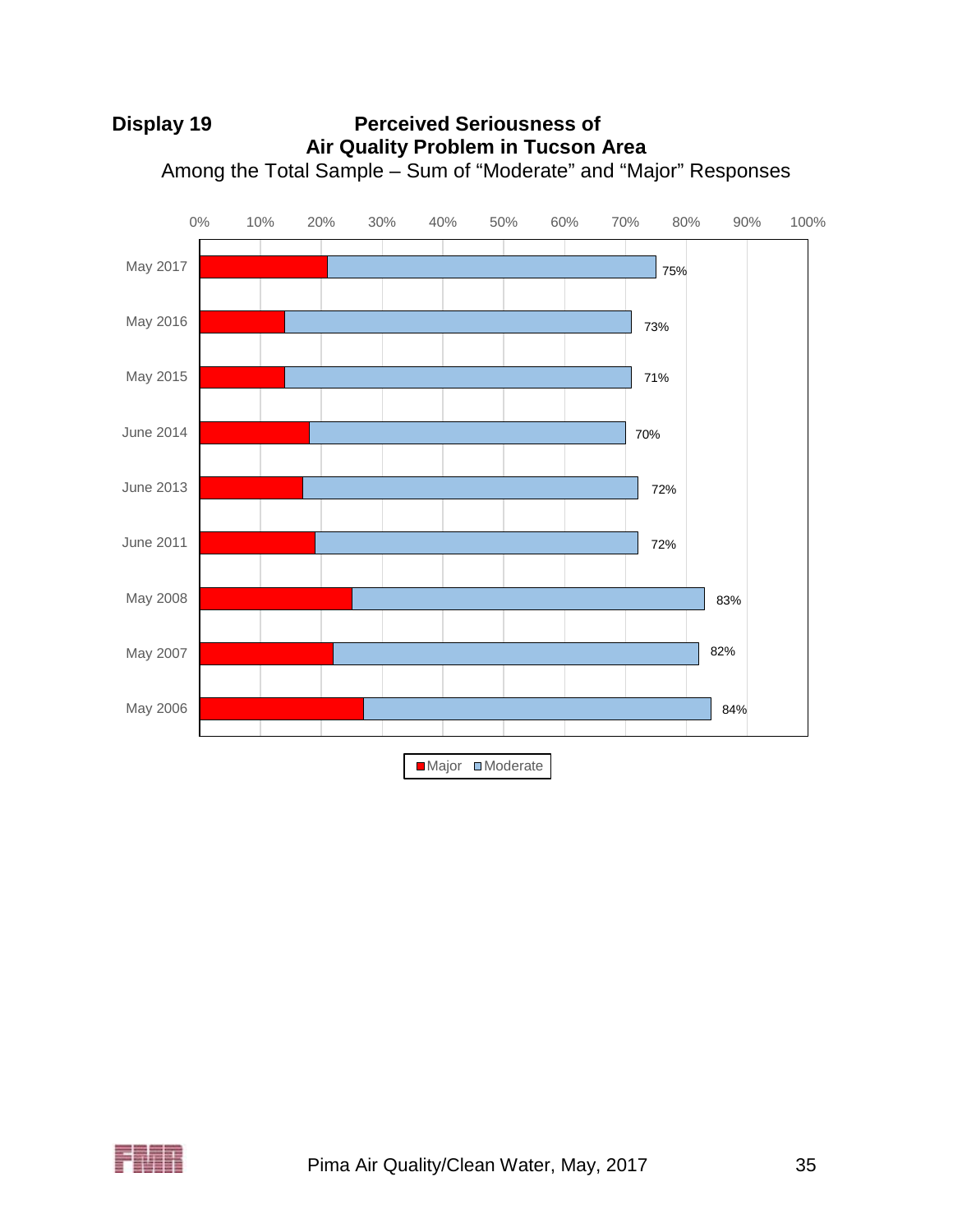#### *Work Commuting Behavior*

**Employment Status** – With respondents allowed to select more than one category of response, 35% indicate that they are employed full-time (30 hours or more each week), up from the last three surveys (29%-31%). Northwest (37%) and East (40%) zip code zone residents are more apt to be employed full-time (versus 33% in South and Central), as are Internet respondents, men, 26 to 55 year-olds and those with a college degree or better. Identical to last year, another 12% work part-time (less than 30 hours a week). Part-time employees are more likely to be Internet respondents, women and 35 or younger, as well as Central or Northwest residents. Also in line with last year, 8% report being currently unemployed, more often Central region residents.

Down from last year (36%), but consistent with 2015 (26%), 27% in the current survey say they are retired, more often South region respondents, those 56+ and Telephone respondents. Overall, the share of homemakers (12%) and students (8%) remain unchanged from last year.

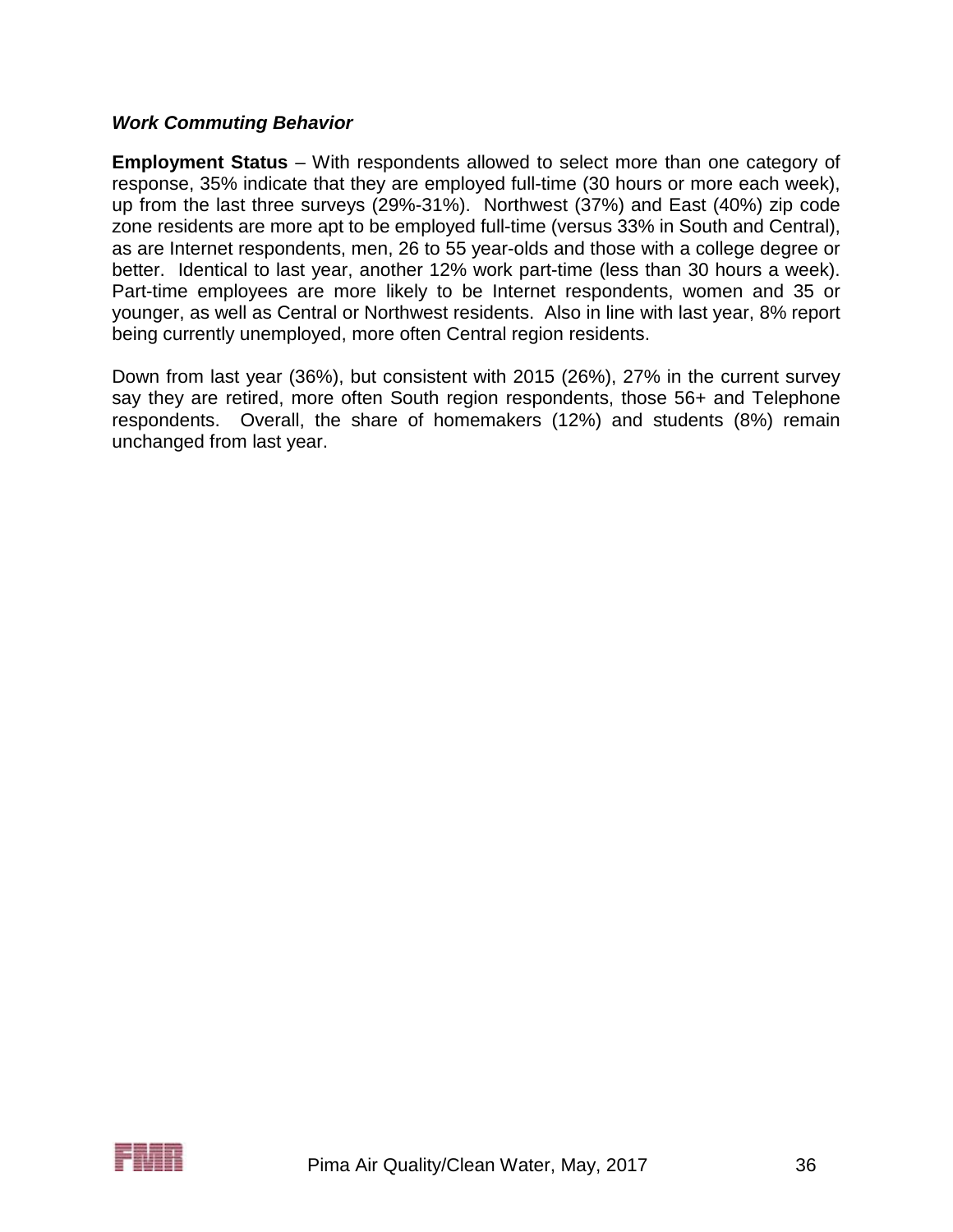#### Table 20 **Employment Status** (Multiple Mentions Allowed)

|                                                          | 05/06<br>Total | 05/07<br>Total | 05/08<br>Total | 06/11<br>Total | 06/13<br>Total | 06/14<br>Total | 05/15<br>Total | 05/16<br>Total | 05/17<br>Total |
|----------------------------------------------------------|----------------|----------------|----------------|----------------|----------------|----------------|----------------|----------------|----------------|
| Employed full-time (30<br>hours or more each<br>week)    | 34%            | 35%            | 29%            | 35%            | 27%            | 30%            | 31%            | 29%            | 35%            |
| Employed part-time<br>LEess than 30 hours<br>leach week) | 11%            | 11%            | 12%            | 8%             | 11%            | 8%             | 13%            | 12%            | 12%            |
| A student                                                | 11%            | 10%            | 9%             | 9%             | 9%             | 4%             | 11%            | 8%             | 8%             |
| Retired                                                  | 32%            | 31%            | 34%            | 35%            | 31%            | 38%            | 26%            | 36%            | 27%            |
| A homemaker                                              | 12%            | 10%            | 12%            | 9%             | 13%            | 9%             | 12%            | 12%            | 12%            |
| Currently unemployed                                     | 4%             | 4%             | 8%             | 6%             | 10%            | 11%            | 11%            | 8%             | 8%             |
|                                                          | $N = 502$      | $N = 503$      | $N = 402$      | $N = 403$      | $N = 504$      | $N = 502$      | $N = 500$      | $N = 500$      | $N = 504$      |

|                                                        |           |           | Area      |          |           | Air Quality Problem |          | Sample    |           |  |
|--------------------------------------------------------|-----------|-----------|-----------|----------|-----------|---------------------|----------|-----------|-----------|--|
|                                                        | Central   | South     | Northwest | East     | Major     | Moderate            | Minor    | Telephone | Internet  |  |
| Employed full-time (30<br>hours or more each week)     | 33%       | 33%       | 37%       | 40%      | 44%       | 33%                 | 34%      | 23%       | 47%       |  |
| Employed part-time (Less<br>I than 30 hours each week) | 15%       | 9%        | 13%       | 9%       | 8%        | 14%                 | 15%      | 9%        | 15%       |  |
| A student                                              | 8%        | 10%       | 8%        | 7%       | 12%       | 6%                  | 10%      | 5%        | 12%       |  |
| Retired                                                | 24%       | 33%       | 26%       | 24%      | 19%       | 28%                 | 32%      | 53%       | 1%        |  |
| A homemaker                                            | 10%       | 8%        | 15%       | 15%      | 10%       | 14%                 | 7%       | 4%        | 20%       |  |
| Currently unemployed                                   | 11%       | 7%        | 6%        | 9%       | 8%        | 8%                  | 4%       | 8%        | 8%        |  |
|                                                        | $N = 151$ | $N = 141$ | $N = 137$ | $N = 75$ | $N = 107$ | $N = 272$           | $N = 95$ | $N = 250$ | $N = 254$ |  |

Question: Are you one or more of the following...

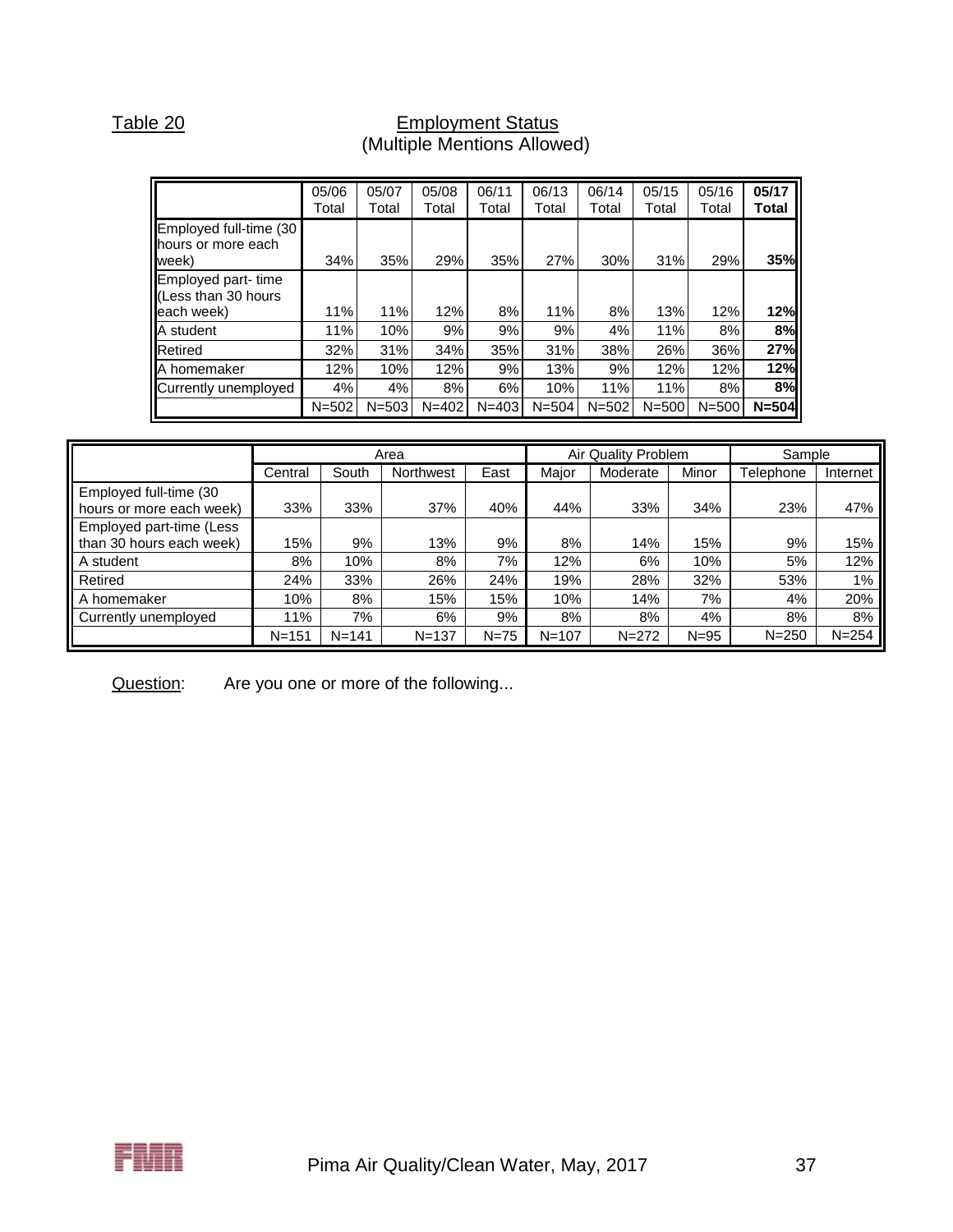**Location of Place of Employment** – Among those who work full-time or part-time (47% of the total sample), 21% work exclusively for a home-based business – up from 14%- 15% the past two years. The remaining 79% of employees work outside the home, for another company exclusively (71%) or in conjunction with a home-based business (8%). South area residents are more apt to exclusively work for a home-based business (30% versus 16%-20% in other areas).

| Table 21                   |                |                | Location of Place of Employment<br>(Among Those Employed) |                |                |                |                |                |                |
|----------------------------|----------------|----------------|-----------------------------------------------------------|----------------|----------------|----------------|----------------|----------------|----------------|
|                            | 05/06<br>Total | 05/07<br>Total | 05/08<br>Total                                            | 06/11<br>Total | 06/13<br>Total | 06/14<br>Total | 05/15<br>Total | 05/16<br>Total | 05/17<br>Total |
| <b>Home-based business</b> | 18%            | 17%            | 15%                                                       | 15%            | 12%            | 22%            | 14%            | 15%            | 21%            |
| Another company            | 78%            | 78%            | 82%                                                       | 82%            | 84%            | 78%            | 78%            | 78%            | 71%            |
| <b>Both</b>                | 4%             | 5%             | 4%                                                        | 3%             | 4%             | $0\%$          | 7%             | 7%             | 8%             |
|                            | $N = 227$      | $N = 233$      | $N = 163$                                                 | $N=170$        | $N = 193$      | $N = 188$      | $N = 218$      | $N = 209$      | $N = 238$      |

|                     |          |          | Area      |          |        | Air Quality Problem | Sample |           |           |
|---------------------|----------|----------|-----------|----------|--------|---------------------|--------|-----------|-----------|
|                     | Central  | South    | Northwest | East     | Major  | Moderate            | Minor  | Telephone | Internet  |
| Home-based business | 20%      | 30%      | 17%       | 16%      | 49%    | 14%                 | 11%    | 15%       | 25%       |
| Another company     | 66%      | 66%      | 77%       | 78%      | 46%    | 79%                 | 80%    | 75%       | 69%       |
| <b>Both</b>         | 14%      | 3%       | 6%        | 5%       | 6%     | 7%                  | 9%     | 10%       | 6%        |
|                     | $N = 73$ | $N = 59$ | $N = 69$  | $N = 37$ | $N=55$ | N=126               | N=46   | $N = 80$  | $N = 158$ |

Question: Do you operate a home-based business or are you an employee of another company?

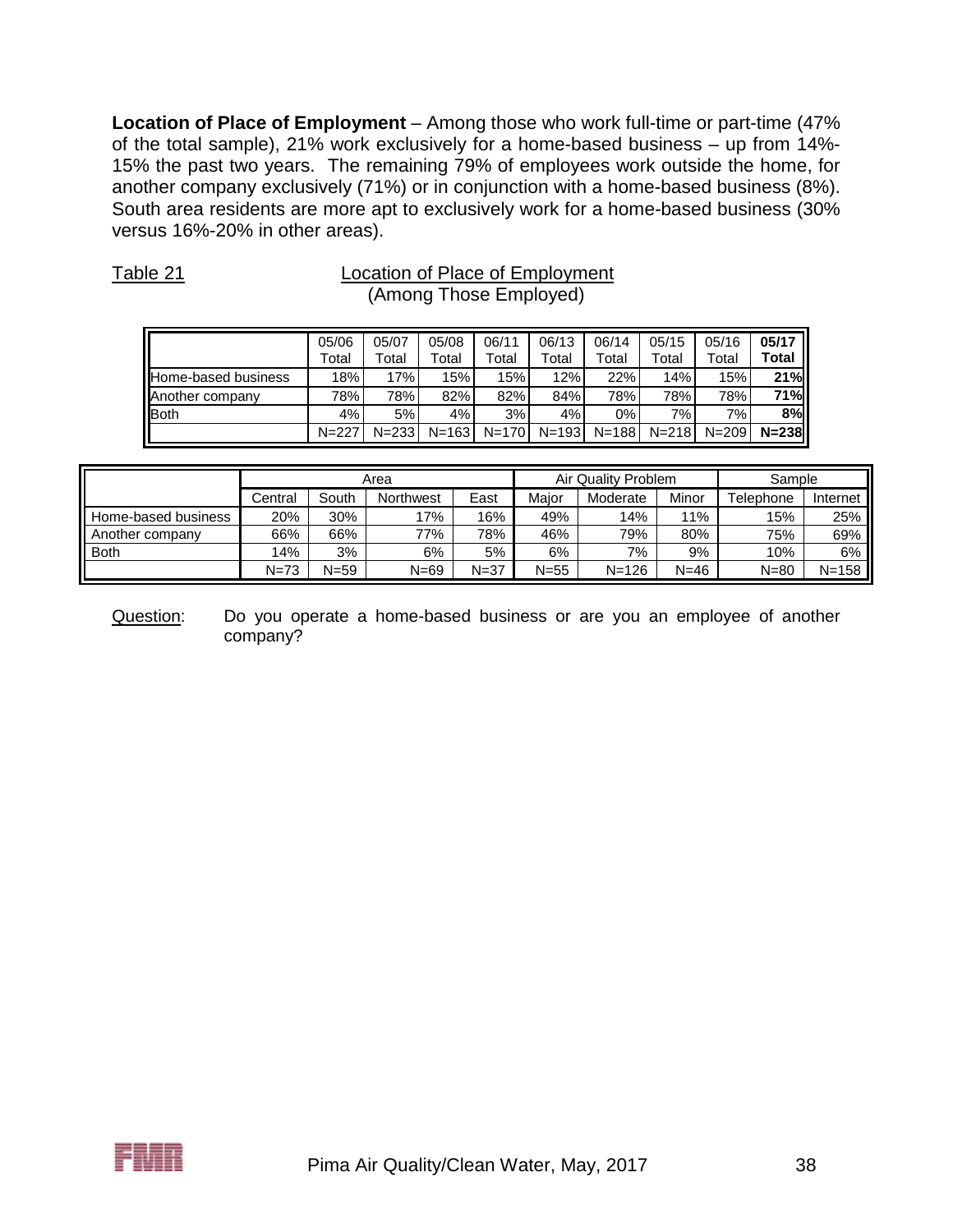**Incidence of Telecommuting** – Identical to last year, 26% who work outside the home say that they telecommute ("working from home as an alternative to going in to your office or place of business during regular business hours"). Telecommuters are more apt to be South (32%) or East (39%) area residents, as well as men, 26 to 45 or 56 to 65 year-olds and college graduates or better.

|                                                                     | (Among Those Who Work Outside the Home) |                |                |                |                |                |                |                |                |  |  |
|---------------------------------------------------------------------|-----------------------------------------|----------------|----------------|----------------|----------------|----------------|----------------|----------------|----------------|--|--|
|                                                                     | 05/06<br>Total                          | 05/07<br>Total | 05/08<br>Total | 06/11<br>Total | 06/13<br>Total | 06/14<br>Total | 05/15<br>Total | 05/16<br>Total | 05/17<br>Total |  |  |
| <b>Yes</b>                                                          | 4%                                      | 14%            | 9%             | 19%            | 19%            | 17%            | 18%            | 26%            | 26%            |  |  |
| No/Employer does not<br>offer telecommuting/<br>Don't know/Not sure | 96%                                     | 86%            | 91%            | 81%            | 81%            | 83%            | 82%            | 74%            | 74%            |  |  |
|                                                                     | $N = 185$                               | $N = 193$      | $N = 139$      | $N = 144$      | $N = 170$      | $N = 146$      | $N = 187$      | $N = 178$      | $N = 187$      |  |  |

Table 22 **Incidence of Telecommuting** 

|                                              |          |        | Area      |          |          | Air Quality Problem | Sample   |           |           |
|----------------------------------------------|----------|--------|-----------|----------|----------|---------------------|----------|-----------|-----------|
|                                              | Central  | South  | Northwest | East     | Maior    | Moderate            | Minor    | Telephone | Internet  |
| Yes                                          | 21%      | 32%    | 21%       | 39%      | 25%      | 27%                 | 29%      | 25%       | 27%       |
| No/Employer does not<br>offer telecommuting/ |          |        |           |          |          |                     |          |           |           |
| Don't know/Not sure                          | 79%      | 68%    | 79%       | 61%      | 75%      | 73%                 | 71%      | 75%       | 73%       |
|                                              | $N = 58$ | $N=41$ | $N=57$    | $N = 31$ | $N = 28$ | $N = 108$           | $N = 41$ | $N = 68$  | $N = 119$ |

Question: Some employers offer the option of telecommuting – in other words, working from your home as an alternative to going in to your office or business location during regular business hours. Do you personally ever telecommute during regular business hours? This excludes working extra hours at home in your spare time such as evenings or weekends.

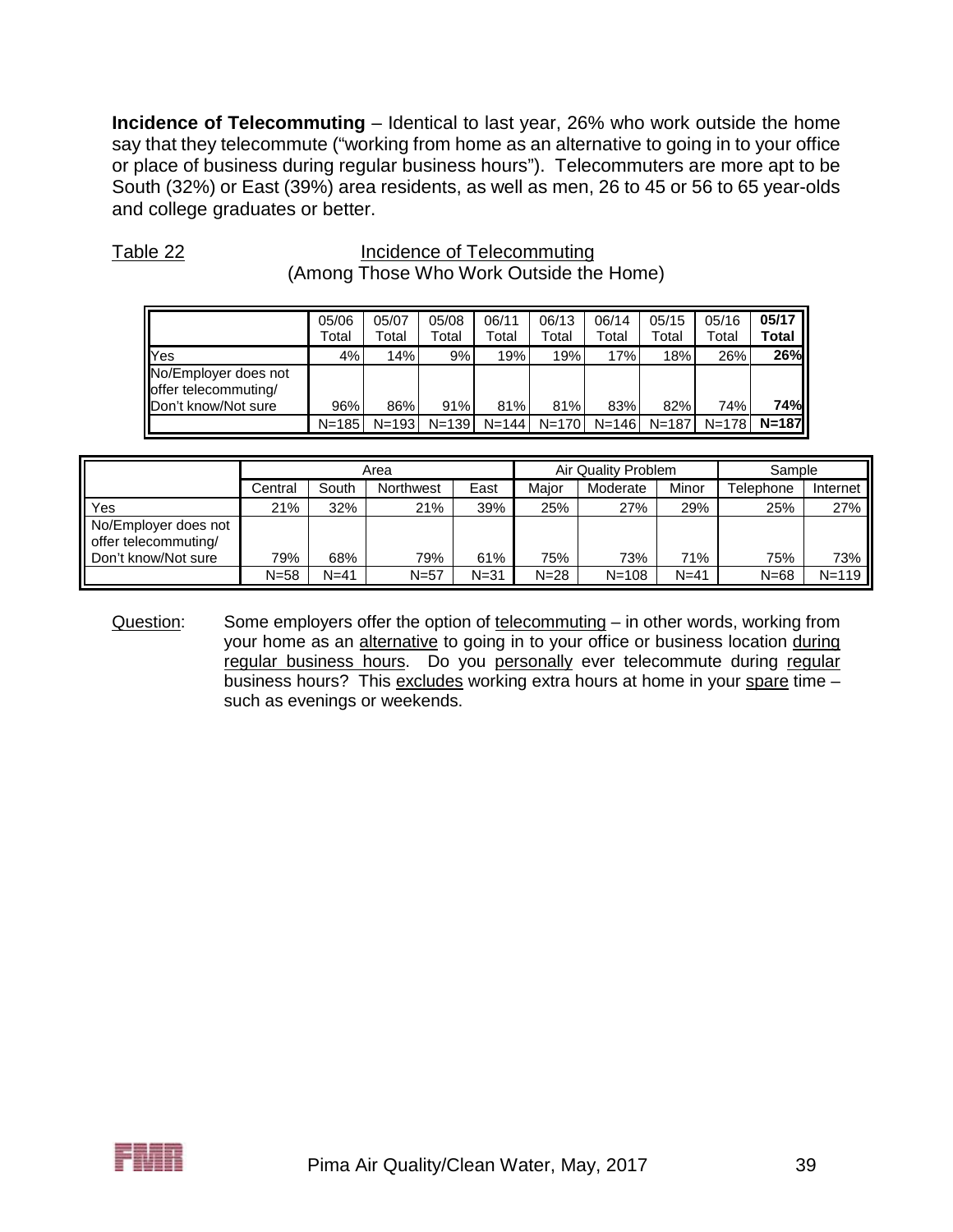**Frequency of Telecommuting** – Down from last year (70%), but still higher than in 2015 (39%), one-half of telecommuters say they do so more than once a week (51%). Another 24% telecommute about once a week (up from 15% last year), and 10% report telecommuting 2-3 times a month (similar to last year). Overall, 14% say they telecommute only once a month (up from 2%-3% in the last two years).

| $1$ up to $-$         |         |        |          | <b>NOUNDING OF LOLOGITHISM</b><br>(Among Those Who Telecommute) |          |          |          |        |        |           |            |
|-----------------------|---------|--------|----------|-----------------------------------------------------------------|----------|----------|----------|--------|--------|-----------|------------|
|                       | 05/06   | 05/07  | 05/08    | 06/11                                                           | 06/13    | 06/14    | 05/15    | 05/16  | 05/17  | Sample    |            |
|                       | Total   | Total  | Total    | Total                                                           | Total    | Total    | Total    | Total  | Total  | Telephone | Internet I |
| More than once a week | 62%     | 52%    | 31%      | 26%                                                             | 52%      | 64%      | 39%      | 70%    | 51%    | 53%       | 50%        |
| About once a week     | 25%     | 15%    | 23%      | 33%                                                             | 12%      | 8%       | 39%      | 15%    | 24%    | 18%       | 28%        |
| 2 to 3 times a month  | 12%     | 15%    | 31%      | 15%                                                             | 21%      | 12%      | 12%      | 11%    | 10%    | 12%       | 9%         |
| Once a month          | 0%      | 18%    | 15%      | 26%                                                             | 15%      | 16%      | 3%       | 2%     | 14%    | 18%       | 12%        |
|                       | $N = 8$ | $N=27$ | $N = 13$ | $N=27$                                                          | $N = 33$ | $N = 25$ | $N = 33$ | $N=47$ | $N=49$ | $N = 17$  | $N = 32$   |

Table 23 Frequency of Telecommuting

Question: How often do you typically telecommute (or work at home instead of driving to the office) – excluding working extra hours at home in your spare time?

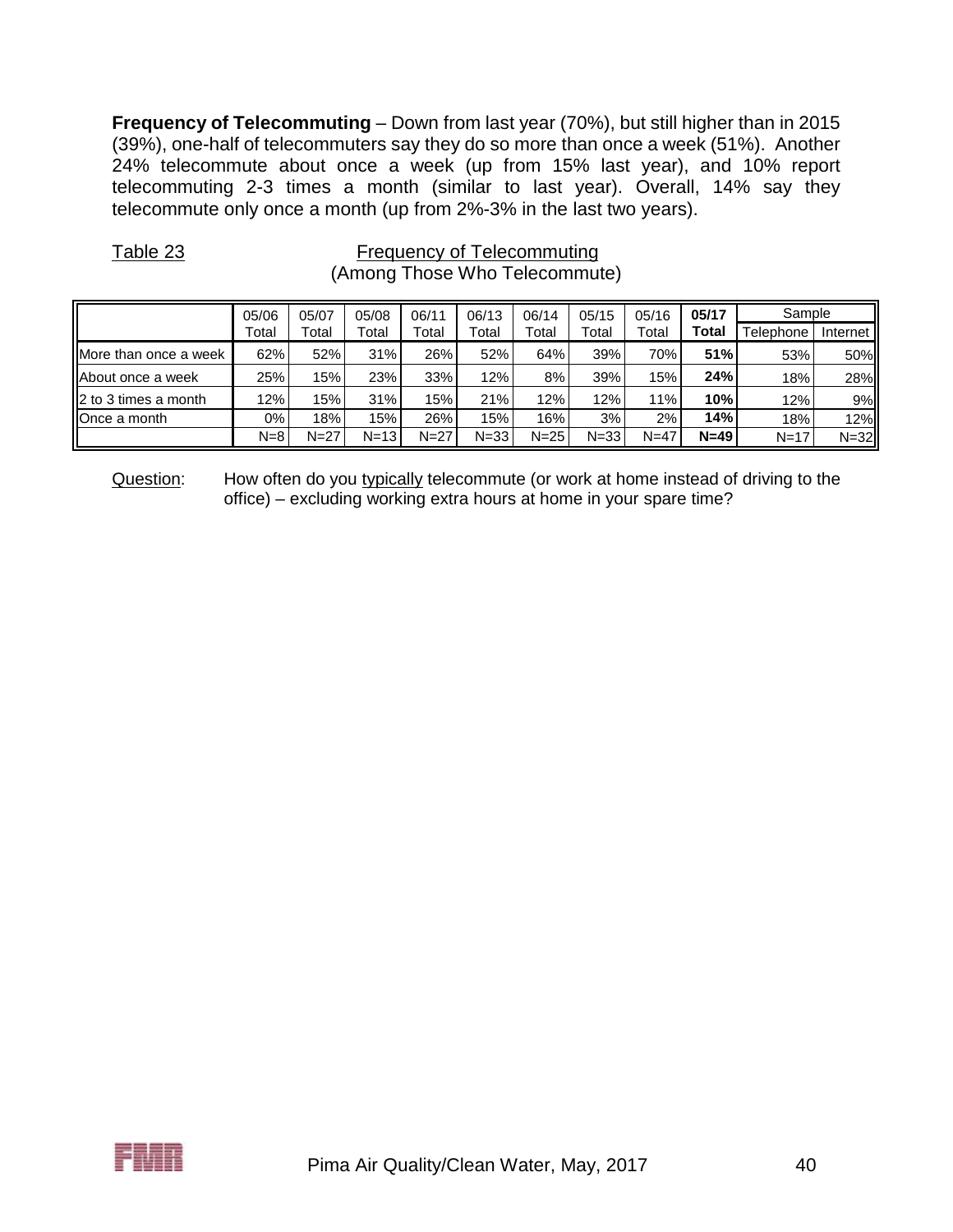**Availability of "Compressed Workweek" Programs** – Among those working outside the home, three of ten indicate they have the option of a "compressed workweek" program. This is down slightly from last year (32%), but an increase from 2015 (27%). South or East region residents, 26 to 35 or 56 to 65 year-olds and those with a college degree are more apt to say they have a compressed workweek program available to them.

| (Among Those Who Work Outside the Home) |                |                |                |                |                |                |                |                |                    |  |  |  |
|-----------------------------------------|----------------|----------------|----------------|----------------|----------------|----------------|----------------|----------------|--------------------|--|--|--|
|                                         | 05/06<br>Total | 05/07<br>Total | 05/08<br>Total | 06/11<br>Total | 06/13<br>Total | 06/14<br>Total | 05/15<br>Total | 05/16<br>Total | $05/17$  <br>Total |  |  |  |
| Yes                                     | 35%            | 31%            | 27%            | 33%            | 32%            | 23%            | 27%            | 32%            | 30%                |  |  |  |
| <b>IINo</b>                             | 65%            | 69%            | 73%            | 67%            | 68%            | 77%            | 73%            | 68%            | <b>70%</b>         |  |  |  |
|                                         | $N = 185$      | $N = 193$      | $N = 139$      | $N = 144$      | $N=170$        | $N = 146$      | $N=187$        | $N = 178$      | $N=187$            |  |  |  |

Table 24 Availability of "Compressed Workweek" Programs

|           |          |       | Area             |          |          | Air Quality Problem |          |           | Sample    |  |  |
|-----------|----------|-------|------------------|----------|----------|---------------------|----------|-----------|-----------|--|--|
|           | Central  | South | <b>Northwest</b> | East     | Maior    | Moderate            | Minor    | Telephone | Internet  |  |  |
| Yes       | 21%      | 42%   | 23%              | 48%      | 57%      | 27%                 | 27%      | 24%       | 34%       |  |  |
| <b>No</b> | 79%      | 58%   | 77%              | 52%      | 43%      | 73%                 | 73%      | 76%       | 66%       |  |  |
|           | $N = 58$ | N=41  | $N=57$           | $N = 31$ | $N = 28$ | $N = 108$           | $N = 41$ | $N = 68$  | $N = 119$ |  |  |

Question: Does your employer either require or offer any form of "COMPRESSED WORKWEEK"? For example, working four 10-hour days each week, rather than five 8-hour days.

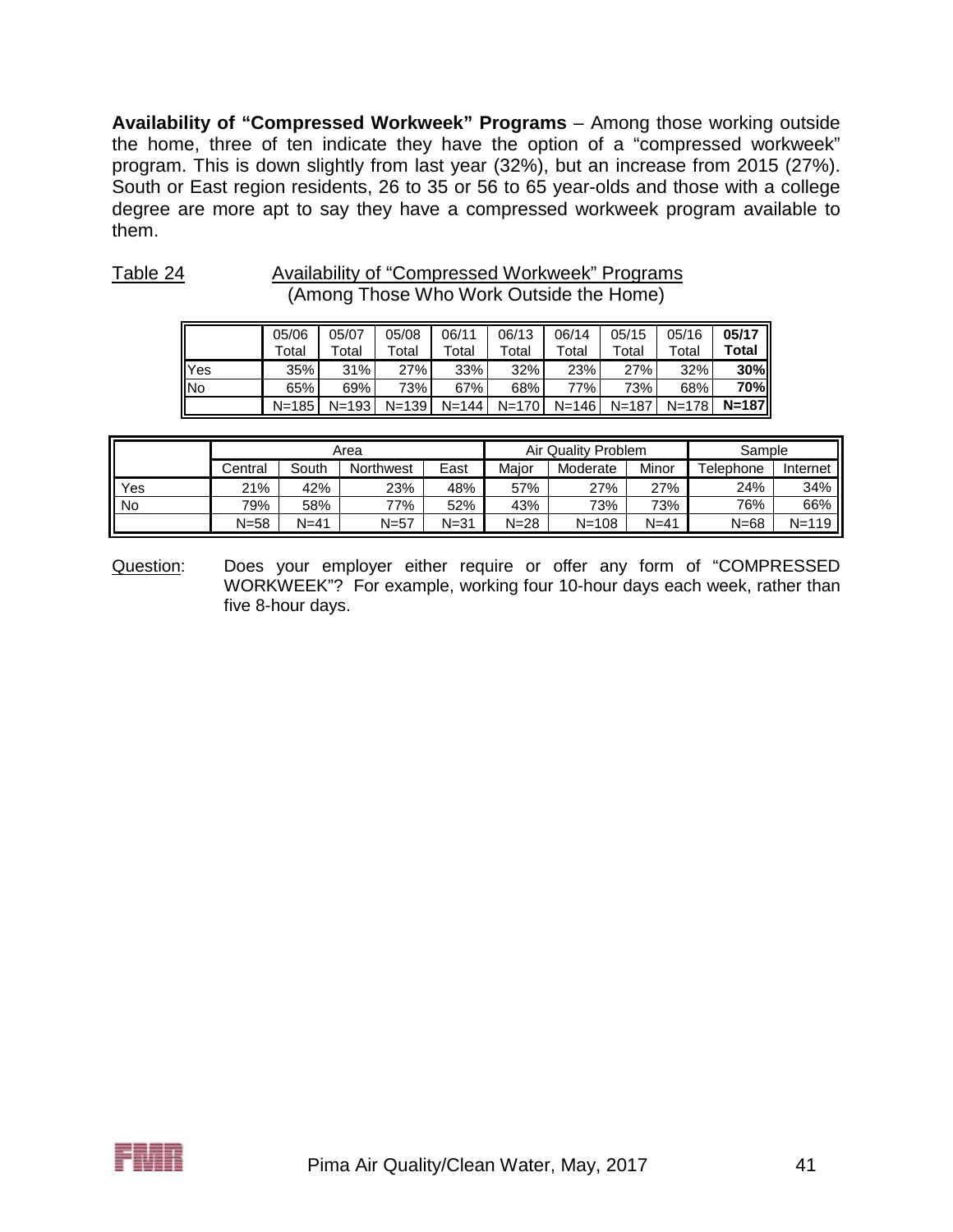**Current Work Schedule** – Down from last year (65%), but higher than 2014-2015 (56% each), 61% of full-time employees in the 2017 survey say they work a "standard" schedule (8 hour days five days a week). Another 12% work a 10 hour day, 4 days a week (identical to last year), while 9% indicate working either a 12 hour day, 3 or 4 days a week (4%, up slightly from 3%) or working 80 hours over 9 days, with the 10<sup>th</sup> day off (5%, up slightly from 3% in 2016). Overall, 17% continue to indicate some "other" workweek options or say their workweek varies. East zip code residents are more apt to utilize compressed workweek options.

#### Table 25 Current Work Schedule (Among Those Employed Full-Time)

|                                                           | 05/06<br>Total | 05/07<br>Total | 05/08<br>Total | 06/11<br>Total | 06/13<br>Total | 06/14<br>Total | 05/15<br>Total | 05/16<br>Total | 05/17<br>Total |
|-----------------------------------------------------------|----------------|----------------|----------------|----------------|----------------|----------------|----------------|----------------|----------------|
| 8 hour day, 5 days a week                                 | 62%            | 68%            | 64%            | 72%            | 67%            | 56%            | 56%            | 65%            | 61%            |
| 10 hour day, 4 days a week                                | 6%             | 6%             | 11%            | 10%            | 9%             | 10%            | 14%            | 12%            | 12%            |
| 12 hour day, 3 or 4 days a week                           | 10%            | 7%             | 6%             | 5%             | 2%             | 5%             | 6%             | 3%             | 4%             |
| 80 hours over 9 days with the 10 <sup>th</sup><br>day off | 1%             | 3%             | 3%             | 2%             | 3%             | 4%             | 4%             | 3%             | 5%             |
| Varies/Other                                              | 20%            | 17%            | 16%            | 11%            | 19%            | 26%            | 20%            | 17%            | 17%            |
|                                                           | $N = 138$      | $N = 146$      | $N=100$        | $N = 118$      | $N = 125$      | $N = 115$      | $N = 133$      | $N = 130$      | $N=134$        |

|                                 |          |          | Area      |          |          | Air Quality Problem |          | Sample    |          |
|---------------------------------|----------|----------|-----------|----------|----------|---------------------|----------|-----------|----------|
|                                 | Central  | South    | Northwest | East     | Maior    | Moderate            | Minor    | Telephone | Internet |
| 8 hour day, 5 days a week       | 59%      | 72%      | 64%       | 46%      | 70%      | 56%                 | 64%      | 50%       | 67%      |
| 10 hour day, 4 days a week      | 5%       | 10%      | 14%       | 21%      | 15%      | 12%                 | 11%      | 17%       | 9%       |
| 12 hour day, 3 or 4 days a week | 5%       | 7%       | $2\%$     | 4%       | $0\%$    | 3%                  | 11%      | 4%        | 4%       |
| 80 hours over 9 days with the   |          |          |           |          |          |                     |          |           |          |
| $10th$ day off                  | 3%       | $0\%$    | 10%       | 8%       | $0\%$    | 8%                  | 4%       | 11%       | 2%       |
| Varies/Other                    | 28%      | 10%      | 10%       | 21%      | 15%      | 22%                 | 11%      | 17%       | 17%      |
|                                 | $N = 39$ | $N = 29$ | $N = 42$  | $N = 24$ | $N = 20$ | $N = 78$            | $N = 28$ | $N=46$    | $N = 88$ |

Question: Which of the following most closely describes your current work schedule?

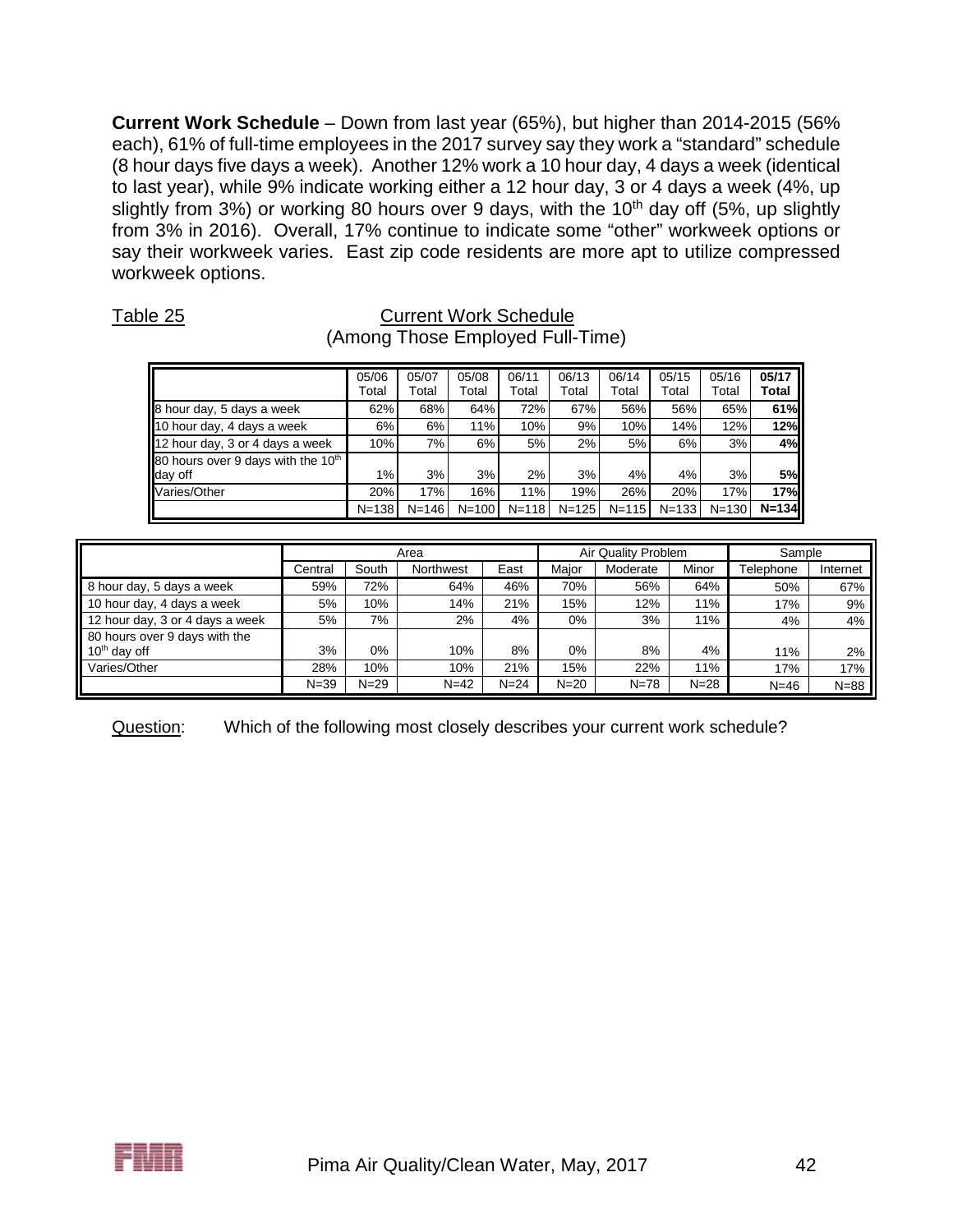**Daily Usage of Transportation Methods for Traveling To and From Work or School** – As in past projects, survey respondents who work outside the home or go to school were read a list of different travel methods and asked to indicate the number of days they use each one to travel to and from work or school. A summary of the data from this question series (including tracking data) is included in Table 26-S, with detailed daily usage in Table 26-D.

Up from 2015-2016 (70%), but still lower than 2014 (83%), 76% utilize **single passenger commuting to work or school** – more often Telephone respondents (80% versus 74% of Internet respondents). The average frequency of use is 4.3 days, down slightly from last year (4.4). Northwest (84%) and East (82%) area residents are most likely to drive alone at least one day a week, while South area residents are *least* apt to drive alone 5+ days a week (30% versus 37%-50% in other regions).

#### Alternative commute travel methods measured by this survey include:

- **Carpool/Vanpool** (Up from the last two years [24%], 28% indicate they carpool or vanpool at least one day per week. Average frequency has dropped somewhat from last year [from 3.5 to 3.1 days]. The incidence of carpooling is greatest in the South zip codes.)
- **Walk to work or school** (Consistent with last year, 24% say they walk to work or school, but with a slight increase in average days [from 2.8 to 3.0 days]. Consistent with the last two years, Central or South area residents, as well as Internet respondents, are most likely to walk to work or school.)
- **Work at home instead of driving to work** (While telecommuting is not as popular as last year [19%, down from 24%], its usage remains higher than in 2015 [14%]. Meanwhile, frequency of usage is consistent with last year [3.4 days]. Northwest residents remain more apt to telecommute.)
- **Ride the bus to work or school** (Bus ridership has increased to 18%, up from 13% last year, and the highest total for bus ridership to-date. At the same time, the average days using this method has decreased [from 4.4 last year to 3.6]. Internet respondents and Central or South area residents are more apt to take the bus.)
- **Ride a bike to work or school** (Consistent with last year, one of ten indicate riding bikes to work or school [10%], with no change in frequency [2.4 days]. South or Central area residents and 16 to 25 or 46 to 55 year-olds are more apt to ride a bike to work or school.)
- **Ride a motorcycle to work or school** (Compared to last year, more are riding a motorcycle to work or school [from 2% to 6%], with a significant increase in frequency as well [from 1.4 to 2.8 days].)
- **Take the streetcar to work or school** (Consistent with last year, 4% take the streetcar, with a slight increase in frequency [from 1.8 to 2.0 days].)

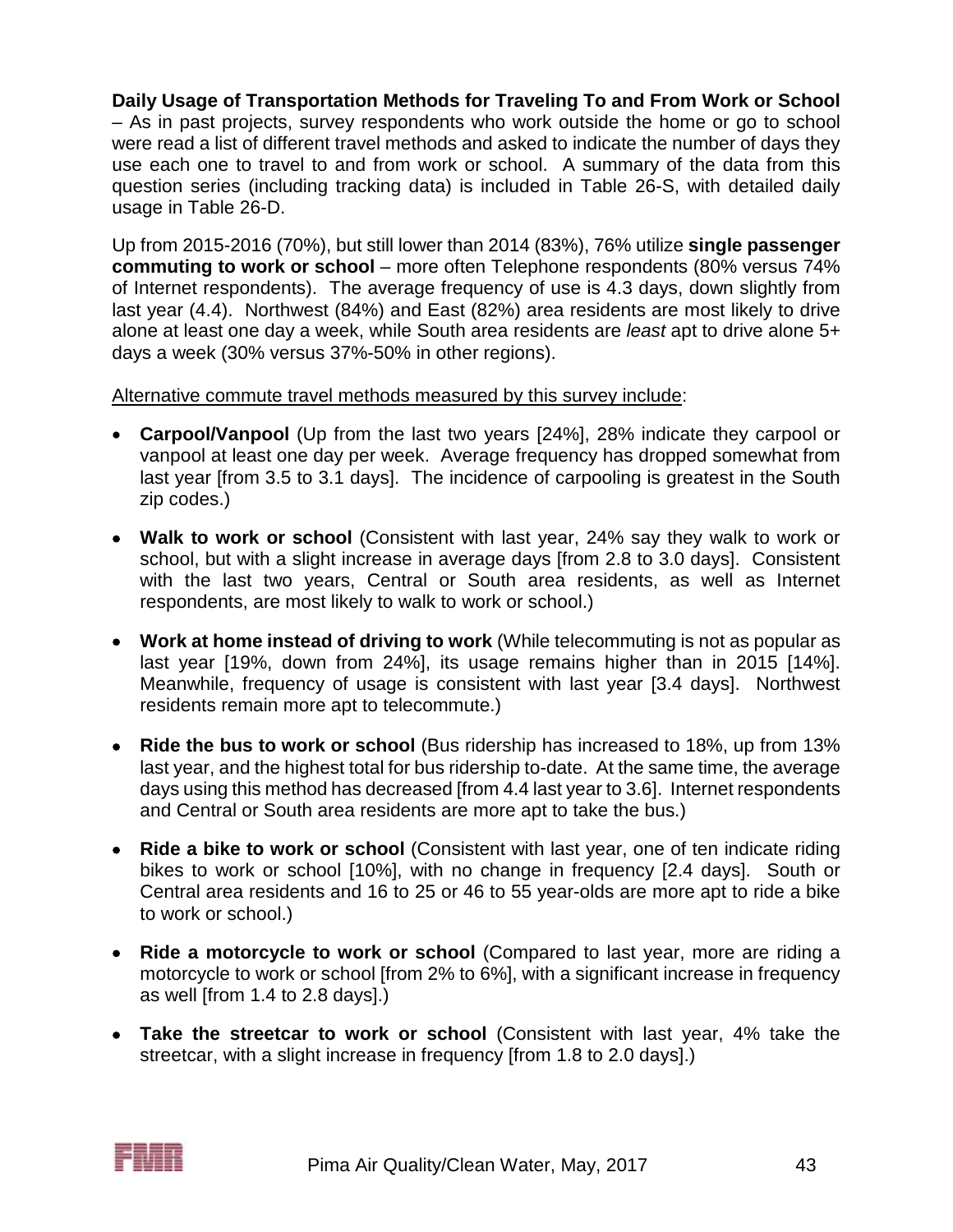|                         | 2006      | 2006      | 2007      | 2007      | 2008    | 2008       |
|-------------------------|-----------|-----------|-----------|-----------|---------|------------|
|                         | Usage*    | Average   | Usage*    | Average   | Usage*  | Average    |
| <b>Travel Method</b>    | $(N=219)$ | Frequency | $(N=229)$ | Frequency | (N=159) | Frequency  |
| Drive alone             | 81%       | 4.4 days  | 78%       | 4.1 days  | 74%     | 4.7 days   |
| Carpool/Vanpool         | 24%       | 4.4 days  | 30%       | 3.4 days  | 22%     | 3.9 days   |
| Walk                    | 9%        | 3.2 days  | 14%       | 3.6 days  | 14%     | 3.4 days   |
| Work at home instead of |           |           |           |           |         |            |
| driving to work         | 6%        | 3.5 days  | 10%       | 2.7 days  | 12%     | 3.2 days   |
| Take the bus            | 6%        | 3.9 days  | 7%        | 3.8 days  | 11%     | 3.7 days   |
| Ride a bike             | 6%        | 2.8 days  | 9%        | 2.8 days  | 8%      | $3.5$ days |
| Ride a motorcycle       | 3%        | 4.2 days  | 2%        | 3.6 days  | 1%      | $1.0$ days |

#### Table 26-S Summary of Usage of Transportation Methods for Traveling to and from Work or School (Among Those Working Outside the Home or Going to School)

| <b>I</b> Travel Method                     | 2011<br>Usage*<br>(N=171) | 2011<br>Average<br>Frequency | 2013<br>Usage*<br>$(N=205)$ | 2013<br>Average<br>Frequency | 2014<br>Usage*<br>$(N=162)$ | 2014<br>Average<br>Frequency |
|--------------------------------------------|---------------------------|------------------------------|-----------------------------|------------------------------|-----------------------------|------------------------------|
| Drive alone                                | 84%                       | 4.5 days                     | 79%                         | 4.5 days                     | 83%                         | 4.5 days                     |
| Carpool/Vanpool                            | 28%                       | 4.0 days                     | 26%                         | 3.9 days                     | 10%                         | 3.1 days                     |
| Walk                                       | 15%                       | 4.0 days                     | 12%                         | $3.7$ days                   | 6%                          | 2.3 days                     |
| Work at home instead of<br>driving to work | 9%                        | 3.3 days                     | 15%                         | 3.5 days                     | 7%                          | 3.5 days                     |
| Take the bus                               | 5%                        | $3.1$ days                   | 9%                          | 3.8 days                     | 10%                         | 3.1 days                     |
| Ride a bike                                | 7%                        | 3.7 days                     | 9%                          | 2.1 days                     | 1%                          | $1.5$ days                   |
| Ride a motorcycle                          | 2%                        | 2.7 days                     | 5%                          | 2.6 days                     | 7%                          | 2.3 days                     |

|                         | 2015      | 2015      | 2016      | 2016       | 2017      | 2017             |
|-------------------------|-----------|-----------|-----------|------------|-----------|------------------|
|                         | Usage*    | Average   | Usage*    | Average    | Usage*    | Average          |
| <b>Travel Method</b>    | $(N=226)$ | Frequency | $(N=203)$ | Frequency  | $(N=219)$ | <b>Frequency</b> |
| Drive alone             | 70%       | 4.3 days  | 70%       | 4.4 days   | 76%       | 4.3 days         |
| Carpool/Vanpool         | 24%       | 3.6 days  | 24%       | $3.5$ days | 28%       | 3.1 days         |
| Walk                    | 21%       | 3.5 days  | 24%       | 2.8 days   | 24%       | 3.0 days         |
| Work at home instead of |           |           |           |            |           |                  |
| driving to work         | 14%       | 2.5 days  | 24%       | 3.4 days   | 19%       | 3.4 days         |
| Take the bus            | 14%       | 3.8 days  | 13%       | 4.4 days   | 18%       | 3.6 days         |
| Ride a bike             | 12%       | 2.8 days  | 10%       | 2.4 days   | 10%       | 2.4 days         |

Ride a motorcycle 4% 2.3 days 2% 1.4 days **6% 2.8 days** Take the streetcar 5% 2.2 days 4% 1.8 days **4% 2.0 days**

\* Percentage who use each mode at least one day/week.

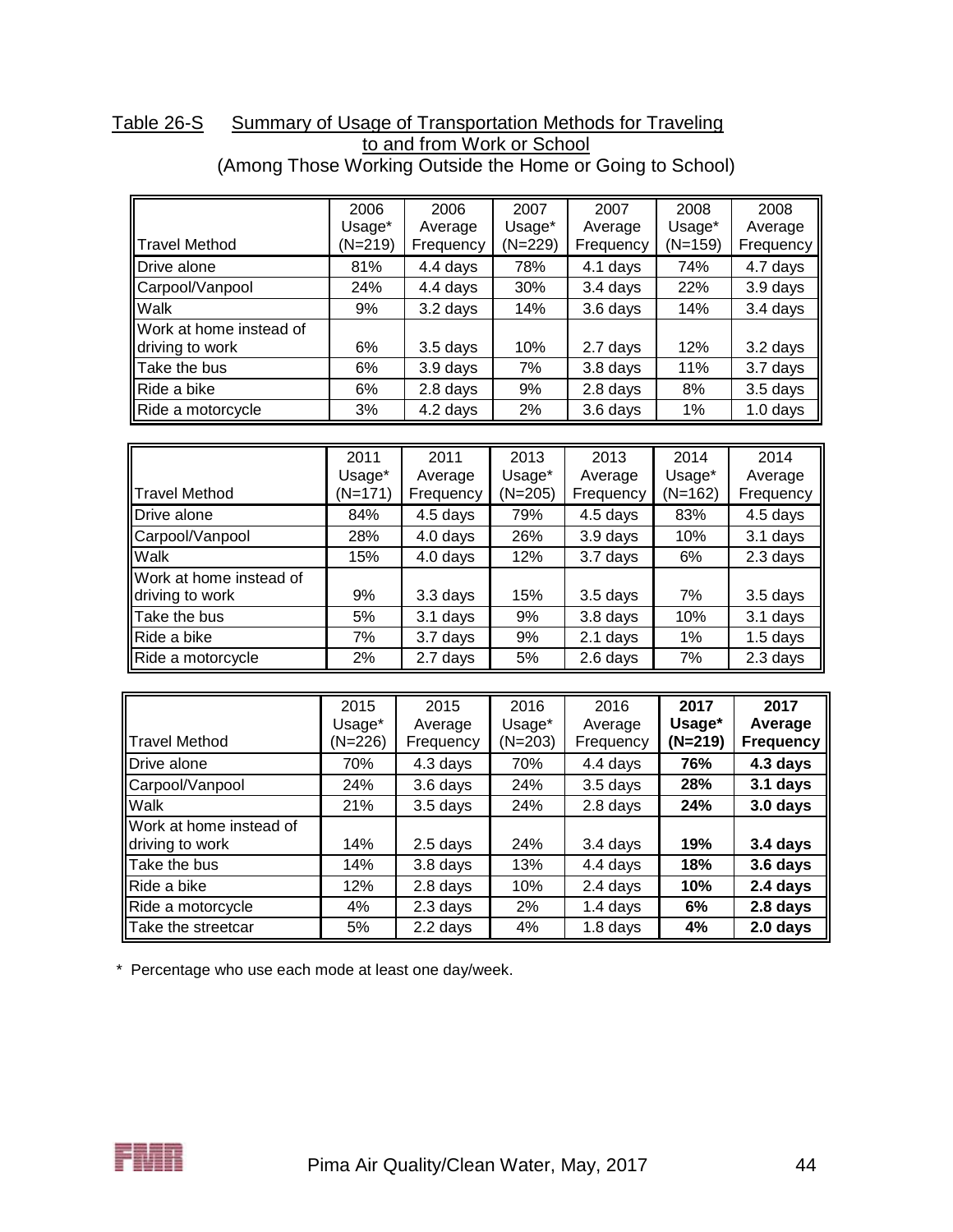### Table 26-D Detailed Daily Usage and Tracking of Transportation Methods for Traveling To and From Work or School (Among Those Working Outside the Home or Going to School)

|                                            |                |                |                |                |                |                |                       |         | Area     |                |          |        | Awareness of<br>"Clean Air"<br>Program |
|--------------------------------------------|----------------|----------------|----------------|----------------|----------------|----------------|-----------------------|---------|----------|----------------|----------|--------|----------------------------------------|
|                                            | 05/08<br>Total | 06/11<br>Total | 06/13<br>Total | 06/14<br>Total | 05/15<br>Total | 05/16<br>Total | 05/17<br><b>Total</b> | Central | South    | North-<br>west | East     | Yes    | <b>No</b>                              |
| Take the bus                               |                |                |                |                |                |                |                       |         |          |                |          |        |                                        |
| Not at all                                 | 89%            | 95%            | 91%            | 90%            | 86%            | 87%            | 82%                   | 76%     | 70%      | 92%            | 91%      | 78%    | 82%                                    |
| 1-4 days/week                              | 6%             | 4%             | 5%             | 8%             | 7%             | 5%             | 12%                   | 13%     | 23%      | 5%             | 6%       | 17%    | 10%                                    |
| 5 days/week                                | 3%             | 2%             | 2%             | 1%             | 4%             | 5%             | 3%                    | 3%      | 6%       | 2%             | 3%       | 3%     | 4%                                     |
| 6+ days/week                               | 2%             | 0%             | 2%             | 1%             | 3%             | 2%             | 3%                    | 7%      | 2%       | 2%             | 0%       | 3%     | 3%                                     |
| Ride a motorcycle                          |                |                |                |                |                |                |                       |         |          |                |          |        |                                        |
| Not at all                                 | 99%            | 98%            | 95%            | 93%            | 96%            | 98%            | 94%                   | 96%     | 91%      | 97%            | 88%      | 90%    | 95%                                    |
| 1-4 days/week                              | $1\%$          | 1%             | 4%             | 7%             | 3%             | 2%             | 6%                    | 4%      | 10%      | 3%             | 9%       | 10%    | 4%                                     |
| 5 days/week                                | 0%             | 1%             | 1%             | 1%             | 0%             | 0%             | 0%                    | 0%      | 0%       | 0%             | 0%       | 0%     | 0%                                     |
| 6+ days/week                               | 0%             | 0%             | 0%             | 0%             | 0%             | 0%             | 1%                    | 0%      | 0%       | 0%             | 3%       | 0%     | 1%                                     |
| Ride a bike                                |                |                |                |                |                |                |                       |         |          |                |          |        |                                        |
| Not at all                                 | 92%            | 93%            | 91%            | 99%            | 88%            | 90%            | 90%                   | 88%     | 87%      | 92%            | 97%      | 90%    | 90%                                    |
| 1-4 days/week                              | 5%             | 6%             | 8%             | 1%             | 8%             | 8%             | 8%                    | 10%     | 9%       | 8%             | 3%       | 8%     | 9%                                     |
| 5 days/week                                | 2%             | 0%             | 1%             | 0%             | 1%             | 2%             | 1%                    | 2%      | 4%       | 0%             | 0%       | 1%     | 2%                                     |
| 6+ days/week                               | 1%             | 1%             | 0%             | 0%             | 2%             | 0%             | 0%                    | 0%      | 0%       | 0%             | 0%       | 0%     | 0%                                     |
| Walk                                       |                |                |                |                |                |                |                       |         |          |                |          |        |                                        |
| Not at all                                 | 86%            | 85%            | 88%            | 94%            | 79%            | 76%            | 76%                   | 65%     | 70%      | 88%            | 85%      | 72%    | 77%                                    |
| 1-4 days/week                              | 9%             | 9%             | 7%             | 6%             | 14%            | 17%            | 18%                   | 26%     | 23%      | 9%             | 9%       | 20%    | 17%                                    |
| 5 days/week                                | 3%             | 1%             | 3%             | 0%             | 4%             | 4%             | 2%                    | 3%      | 2%       | 2%             | 0%       | 4%     | 1%                                     |
| 6+ days/week                               | 2%             | 4%             | 1%             | 0%             | 4%             | 3%             | 5%                    | 6%      | 6%       | 2%             | 6%       | 4%     | 6%                                     |
| Work at home instead of<br>driving to work |                |                |                |                |                |                |                       |         |          |                |          |        |                                        |
| Not at all                                 | 88%            | 91%            | 85%            | 93%            | 86%            | 76%            | 81%                   | 79%     | 89%      | 72%            | 88%      | 72%    | 87%                                    |
| 1-4 days/week                              | 8%             | 5%             | 9%             | 4%             | 11%            | 14%            | 12%                   | 10%     | 10%      | 19%            | 9%       | 25%    | 4%                                     |
| 5 days/week                                | 2%             | 3%             | 4%             | 2%             | 1%             | 7%             | 4%                    | 6%      | 2%       | 5%             | 0%       | 1%     | 5%                                     |
| 6+ days/week                               | 1%             | 1%             | 1%             | 1%             | 2%             | 3%             | 3%                    | 4%      | 0%       | 5%             | 3%       | 1%     | 4%                                     |
| Take the streetcar                         |                |                |                |                |                |                |                       |         |          |                |          |        |                                        |
| Not at all                                 |                |                |                |                | 95%            | 96%            | 96%                   | 96%     | 94%      | 97%            | 97%      | 93%    | 98%                                    |
| 1-4 days/week                              |                |                |                |                | 5%             | 4%             | 4%                    | 4%      | 6%       | 3%             | 3%       | 7%     | 2%                                     |
| 5 days/week                                |                |                |                |                | 0%             | 0%             | 0%                    | $0\%$   | 0%       | 0%             | 0%       | 0%     | 0%                                     |
| 6+ days/week                               |                |                |                |                | 0%             | 0%             | 0%                    | 0%      | 0%       | 0%             | 0%       | 0%     | 0%                                     |
|                                            | $N = 159$      | $N = 171$      | $N = 205$      | $N = 162$      | $N = 226$      | $N = 203$      | $N = 219$             | $N=68$  | $N = 53$ | $N=64$         | $N = 34$ | $N=72$ | $N = 124$                              |

-Table 26-D continued on next page-

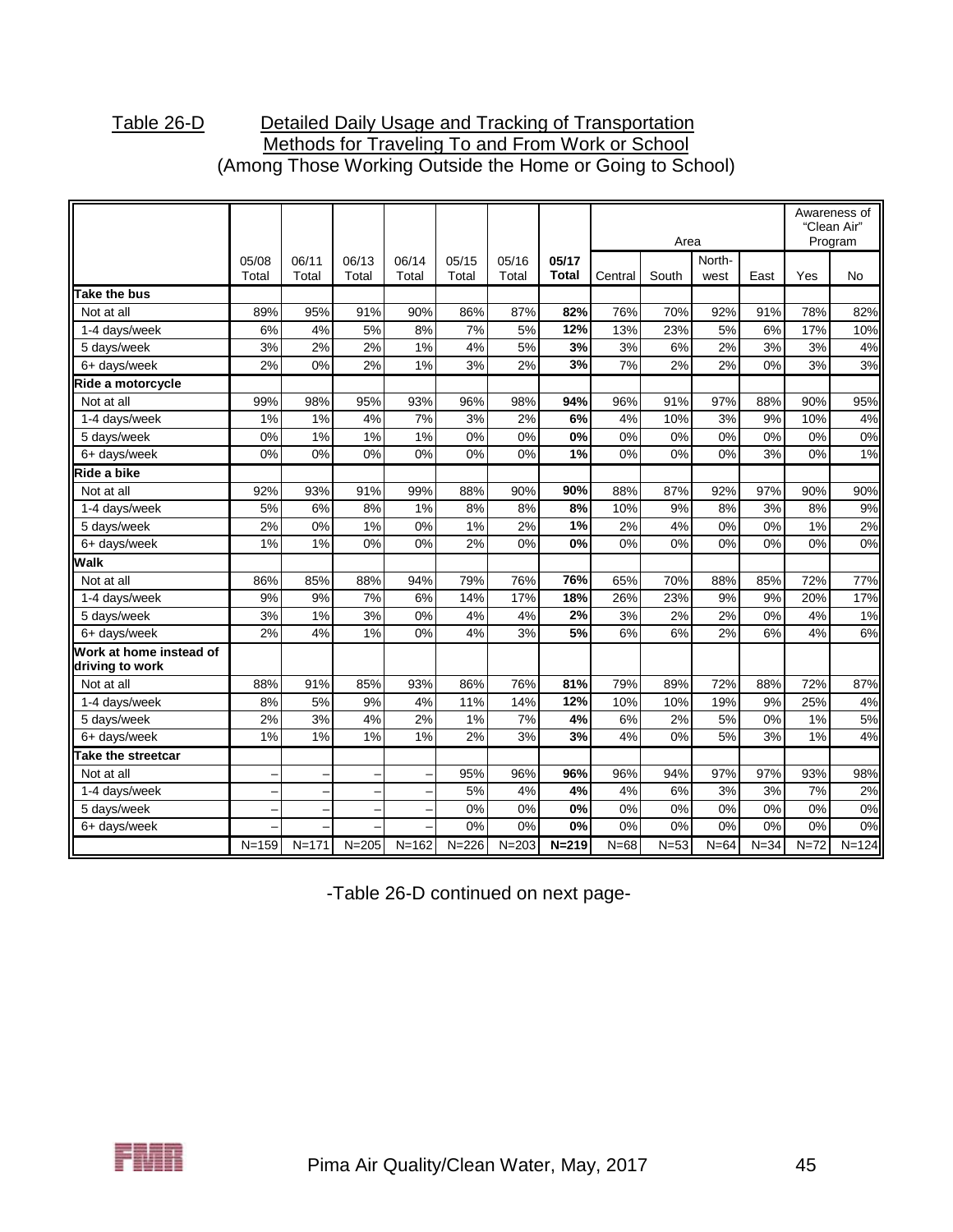# Table 26-D (Cont'd)

|                                                              |                |                |                |                |                |                |                |          | Area   |                |          |          | Awareness of<br>"Clean Air"<br>Program |
|--------------------------------------------------------------|----------------|----------------|----------------|----------------|----------------|----------------|----------------|----------|--------|----------------|----------|----------|----------------------------------------|
|                                                              | 05/08<br>Total | 06/11<br>Total | 06/13<br>Total | 06/14<br>Total | 05/15<br>Total | 05/16<br>Total | 05/17<br>Total | Central  | South  | North-<br>west | East     | Yes      | No                                     |
| Drive or ride with people<br>age 16 or older in a<br>carpool |                |                |                |                |                |                |                |          |        |                |          |          |                                        |
| Not at all                                                   | 78%            | 72%            | 74%            | 90%            | 76%            | 76%            | 72%            | 72%      | 60%    | 73%            | 85%      | 67%      | 73%                                    |
| 1 day/week                                                   | 2%             | 2%             | 1%             | 1%             | 5%             | 5%             | 10%            | 12%      | 17%    | 8%             | 0%       | 19%      | 5%                                     |
| 2 days/week                                                  | 3%             | 4%             | 4%             | 4%             | 2%             | 4%             | 4%             | 3%       | 2%     | 5%             | 6%       | 1%       | 6%                                     |
| 3 days/week                                                  | 2%             | 3%             | 4%             | 1%             | 4%             | 4%             | 4%             | 2%       | 8%     | 5%             | 0%       | 1%       | 6%                                     |
| 4 days/week                                                  | 3%             | 5%             | 5%             | 1%             | 2%             | 2%             | 2%             | 2%       | 4%     | 0%             | 3%       | 1%       | 2%                                     |
| 5 days/week                                                  | 11%            | 12%            | 10%            | 4%             | 7%             | 4%             | 6%             | 7%       | 2%     | 8%             | 3%       | 6%       | 5%                                     |
| 6+ days/week                                                 | 1%             | 2%             | 2%             | 0%             | 3%             | 4%             | 4%             | 3%       | 8%     | 2%             | 3%       | 4%       | 4%                                     |
| <b>Drive alone</b>                                           |                |                |                |                |                |                |                |          |        |                |          |          |                                        |
| Not at all                                                   | 26%            | 16%            | 21%            | 17%            | 30%            | 30%            | 24%            | 28%      | 32%    | 16%            | 18%      | 21%      | 26%                                    |
| 1 day/week                                                   | 2%             | 4%             | 6%             | 4%             | 6%             | 8%             | 7%             | 9%       | 8%     | 5%             | 6%       | 8%       | 6%                                     |
| 2 days/week                                                  | 4%             | 7%             | 5%             | 2%             | 5%             | 7%             | 8%             | 7%       | 8%     | 8%             | 9%       | 8%       | 7%                                     |
| 3 days/week                                                  | 8%             | 6%             | 10%            | 11%            | 8%             | 4%             | 10%            | 12%      | 13%    | 9%             | 6%       | 10%      | 10%                                    |
| 4 days/week                                                  | 12%            | 15%            | 10%            | 11%            | 10%            | 8%             | 10%            | 7%       | 9%     | 14%            | 12%      | 14%      | 9%                                     |
| 5 days/week                                                  | 38%            | 41%            | 33%            | 47%            | 30%            | 27%            | 26%            | 28%      | 13%    | 38%            | 21%      | 22%      | 27%                                    |
| 6+days/week                                                  | 11%            | 12%            | 16%            | 8%             | 11%            | 16%            | 15%            | 9%       | 17%    | 11%            | 29%      | 17%      | 14%                                    |
|                                                              | $N = 159$      | $N = 171$      | $N = 205$      | $N = 162$      | $N = 226$      | $N = 203$      | $N = 219$      | $N = 68$ | $N=53$ | $N=64$         | $N = 34$ | $N = 72$ | $N = 124$                              |

Question: During a typical week, how many days do you typically use each of the following travel methods to get to and from work or school?

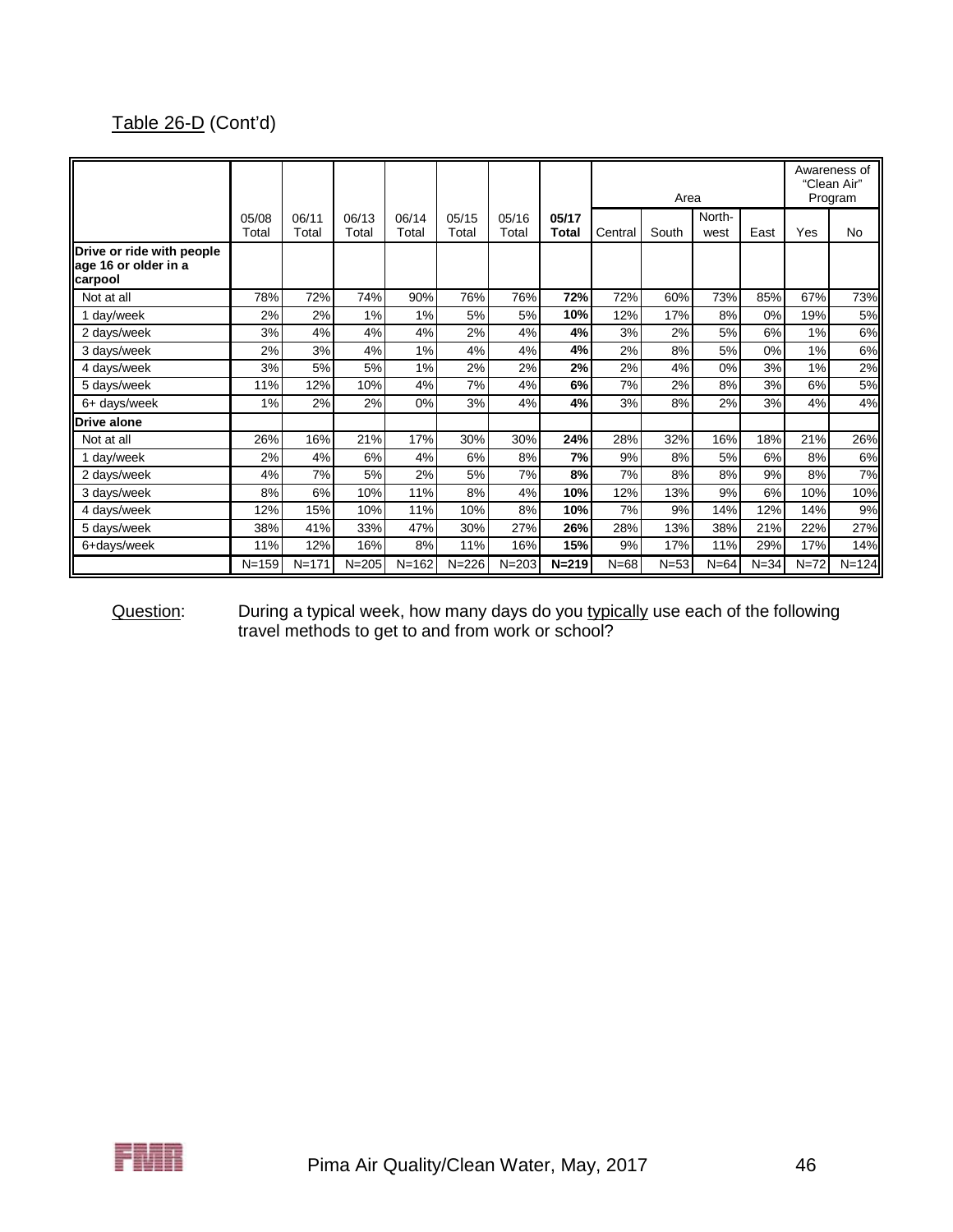**2017 Estimated Number of Daily Commuter Miles Saved Through Alternate Modes** – Tables 26-T and 26-1 reflect the combination of results related to modes of commuter travel and distances traveled with employment estimates (Source: Arizona Office of Employment and Population Statistics) to provide an estimate of the number of vehicle miles saved daily through the use of alternative methods of transportation. The specific computations and data sources are described in the footnotes included with Table 26-1. As shown in Table 26-1's column "I" (on the far right), **we estimate that the reduction of single-occupant vehicles commuting through the use of alternative methods of travel saves 3,569,409 vehicle miles per day – or 35% of total miles driven/not driven.** As summarized in the tracking display below, the percentage of miles saved has decreased slightly from 2016 (38%), but is similar to 2015 findings (34%).

Overall, fewer miles are being traveled (from 11,187,316 in 2016 to 10,276,836) – in part because of a decrease in the share of non-home-based employees (from 85% to 79%, which results in fewer employed persons who have commute miles to calculate).

| Year | Total<br>Employed<br>(Non-Home-<br>Based)/<br><b>Students</b> | % Who<br>Single-<br>Passenger<br>Commute<br>1+ Days/Week | Average<br>Single<br>Occupant<br>Auto<br>Commute<br>Distance | # of<br>Commute<br>Miles Driven/<br>Not Driven | # of<br><b>Vehicle Miles</b><br>Saved Daily | % of Miles<br>Saved<br>Through<br>Alternate<br>Mode Use |
|------|---------------------------------------------------------------|----------------------------------------------------------|--------------------------------------------------------------|------------------------------------------------|---------------------------------------------|---------------------------------------------------------|
| 2017 | 420,190                                                       | 76%                                                      | 14.5                                                         | 10,276,836                                     | 3,569,409                                   | 35%                                                     |
| 2016 | 441,320                                                       | 70%                                                      | 13.4                                                         | 11,187,316                                     | 4,242,773                                   | 38%                                                     |
| 2015 | 434,601                                                       | 70%                                                      | 15.6                                                         | 11,382,426                                     | 3,840,196                                   | 34%                                                     |
| 2014 | 401,281                                                       | 83%                                                      | 15.0                                                         | 11,461,091                                     | 1,780,430                                   | 16%                                                     |
| 2013 | 449,057                                                       | 79%                                                      | 11.6                                                         | 9,977,822                                      | 3,195,589                                   | 32%                                                     |
| 2011 | 419,555                                                       | 84%                                                      | 14.8                                                         | 10,915,750                                     | 2,739,932                                   | 25%                                                     |
| 2008 | 439,394                                                       | 74%                                                      | 11.9                                                         | 9,695,554                                      | 2,864,682                                   | 30%                                                     |
| 2007 | 437,911                                                       | 78%                                                      | 11.4                                                         | 9,162,668                                      | 2,796,391                                   | 30%                                                     |
| 2006 | 423,986                                                       | 81%                                                      | 11.2                                                         | 9,276,739                                      | 2,477,921                                   | 27%                                                     |
| 2005 | 422,141                                                       | 77%                                                      | 13.3                                                         | 9,448,097                                      | 2,317,878                                   | 25%                                                     |
| 2004 | 429,532*                                                      | 84%                                                      | 14.9                                                         | 11,560,391                                     | 2,483,773                                   | 21%                                                     |

### Table 26-T Tracking Summary of Estimated Number of Daily Commuter Miles Saved Through Alternate Modes

\* Based on May, 2004 DES estimates to allow for direct year-to-year tracking.

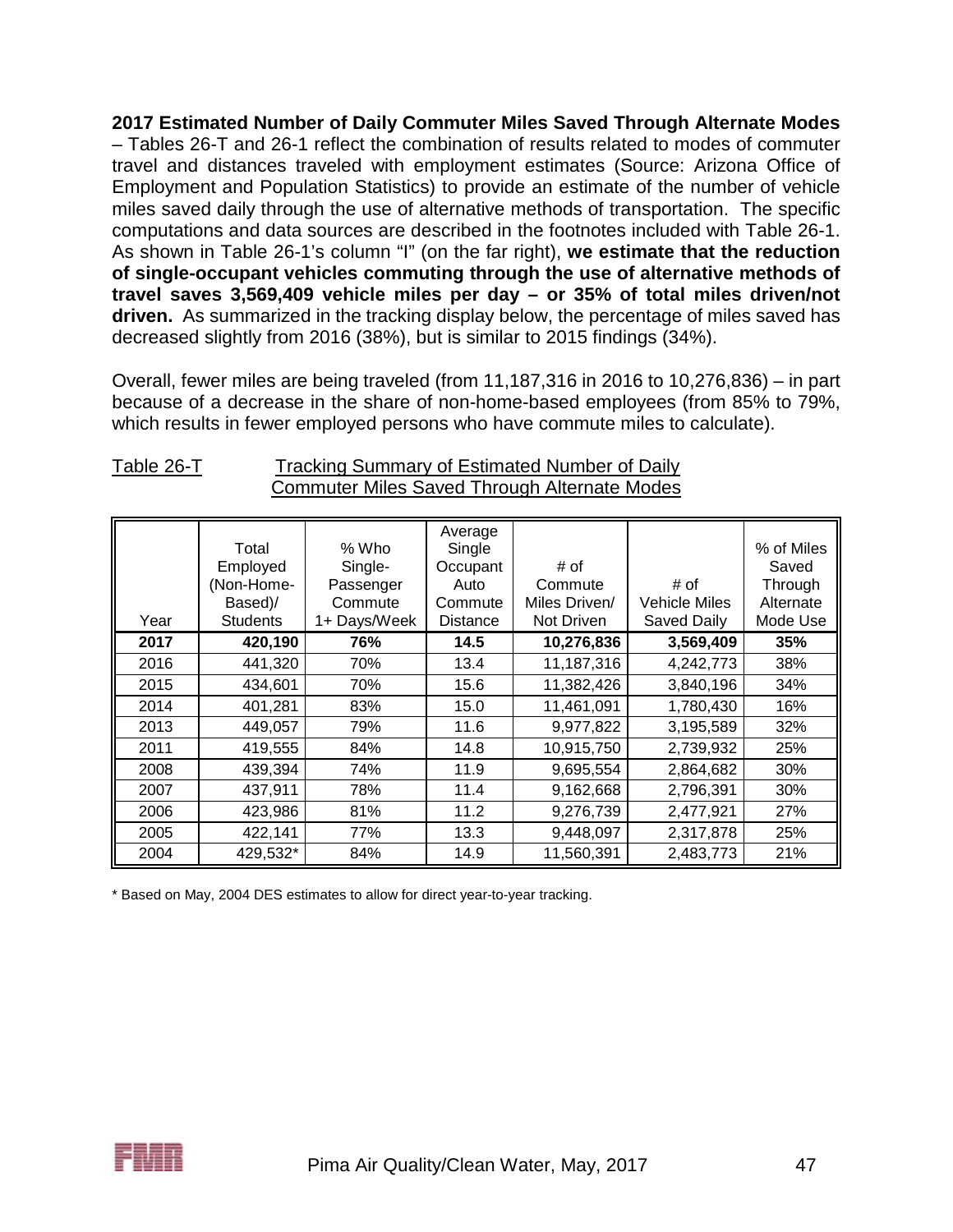#### Table 26-1 2017 Estimated Number of Daily Commuter Miles Saved Through Alternative Modes (Among Employed Persons and Students)

|                           | (A)<br>$#$ of Non-<br>Home-Based<br>Employed<br>Persons/<br><b>Students</b> | (B)<br># One-Way<br>Commute<br><b>Trips</b><br>Per Week | (C)<br>Estimated<br># of One-<br>Way Trips<br>Each Week | (D)<br>Average<br>Days/Week<br>Commute<br>Using<br>Any Mode | (E)<br># of<br>One-Way<br>Commute<br>Trips/Day | (F)<br>Average<br>Commute<br><b>Distance</b> | (G)<br>Estimated #<br><b>Commute Miles</b><br>Driven/Not<br><b>Driven</b> | (H)<br>Vehicle Miles<br>Traveled Daily | (1)<br>Vehicle Miles<br>Saved Daily |
|---------------------------|-----------------------------------------------------------------------------|---------------------------------------------------------|---------------------------------------------------------|-------------------------------------------------------------|------------------------------------------------|----------------------------------------------|---------------------------------------------------------------------------|----------------------------------------|-------------------------------------|
| <b>Travel Mode</b>        |                                                                             |                                                         |                                                         |                                                             |                                                |                                              |                                                                           |                                        |                                     |
| Single Occupant (auto)    | (76%) 319,344                                                               | $4.28x2 = 8.56$                                         | 2,733,585                                               | 6.7                                                         | 407,998                                        | 14.5                                         | 5,915,971                                                                 | 5,915,971                              | $-0-$                               |
| Motorcycle                | 25,211<br>$6\%)$                                                            | 2.79x2=5.58                                             | 140,677                                                 | 6.7                                                         | 20,997                                         | 12.1                                         | 254,064                                                                   | 254,064                                | $-0-$                               |
|                           |                                                                             |                                                         |                                                         |                                                             |                                                |                                              |                                                                           |                                        |                                     |
| <b>Alternative Modes:</b> |                                                                             |                                                         |                                                         |                                                             |                                                |                                              |                                                                           |                                        |                                     |
| Carpool                   | (28%) 117,653                                                               | $3.13x2 = 6.26$                                         | 736,508                                                 | 6.7                                                         | 109,927                                        | 12.8                                         | 1,407,066                                                                 | 521,136                                | 885,930                             |
| <b>Bus</b>                | 75,634<br>(18%)                                                             | $3.60x2 = 7.20$                                         | 544,565                                                 | 6.7                                                         | 81,278                                         | 7.0                                          | 568,946                                                                   | 16,256                                 | 552,690                             |
| <b>Bike</b>               | 42,019<br>(10%)                                                             | $2.43x2=4.86$                                           | 204,212                                                 | 6.7                                                         | 30,479                                         | 9.0                                          | 274,311                                                                   | -0-                                    | 274,311                             |
| Walk                      | (24%) 100,846                                                               | $2.98x2 = 5.96$                                         | 601,042                                                 | 6.7                                                         | 89,708                                         | 6.3                                          | 565,160                                                                   | $-0-$                                  | 565,160                             |
| Streetcar                 | 16,808<br>4%                                                                | $2.00x2 = 4.00$                                         | 67,232                                                  | 6.7                                                         | 10,035                                         | 9.5                                          | 95,333                                                                    | -0-                                    | 95,333                              |
| Telecommute               | 79,836<br>(19%)                                                             | $3.36x2 = 6.72$                                         | 536,498                                                 | 6.7                                                         | 80,074                                         | 11.8                                         | 944,873                                                                   | -0-                                    | 944,873                             |
| Compressed workweek       | (13%)<br>54,625                                                             | $1.00x2 = 2.00$                                         | 109,250                                                 | 6.7                                                         | 16,306                                         | 15.4                                         | 251,112                                                                   | -0-                                    | 251,112                             |
|                           |                                                                             |                                                         |                                                         |                                                             | 846,802                                        |                                              | 10,276,836                                                                |                                        | 3,569,409                           |

(A) # employed persons in Pima County (est. @ 378,100 as of April, 2017 by Arizona Office of Employment & Population Statistics) x % non-home-based employees (79%) (Table 21) + # students 16+ (est. 121,491 in 2015 Census Bureau American Community Survey) x % of work/school commuters reported using each mode (Table 26).

(B) Average # of days/week mode used (Table 26) x 2 ways = estimate of average # of 1-way trips made each week per work/school commuter.

(C) (A) x (B)

(D) # of work/school commuters in survey x % using each mode x average # days/week mode used = Total days/week all modes ÷ # of work/school commuters in survey = average # days/week work/school commuters use any mode.

 $(E)$   $(C) \div (D)$ 

(F) From Table 26c. Reported commute miles ranged from 1 to 200 miles.

(G) (E) x (F)

(H) Vehicle miles/day:<br>Driving alone: Estimated # miles commuted

Driving alone: Estimated # miles commuted Carpool: # miles/day ÷ average # persons (2.7) in each carpool (Table 26b)<br>Bus: # miles/day ÷ average # rides/bus (peak hours) - (estimated at 35) Bike/Walk/Telecommute/Streetcar/C Bike/Walk/Telecommute/Streetcar/Compressed: -0- (no polluting vehicles used)

(I) (G) - (H)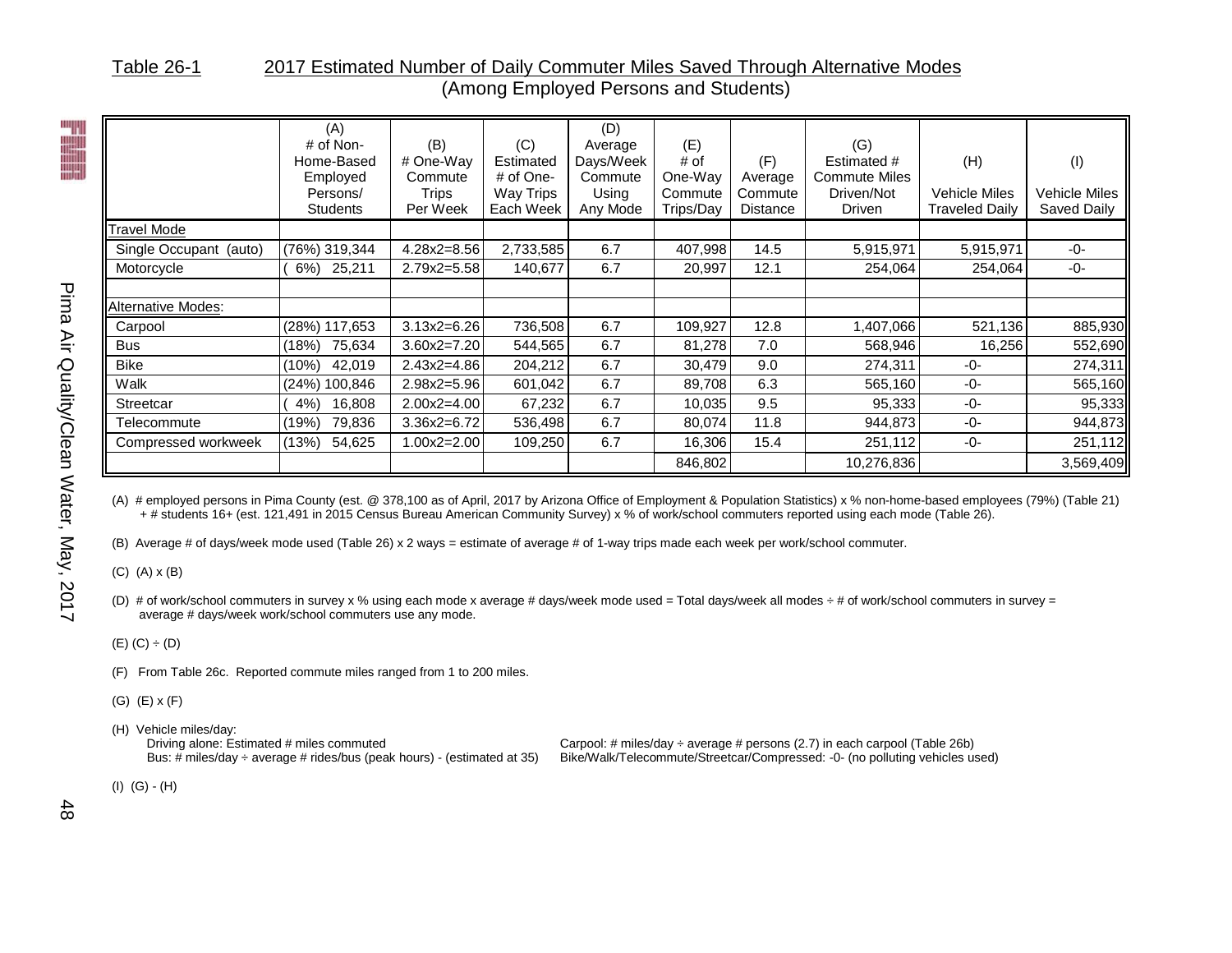**Most Used Mode of Transportation for Work/School Commute** – Consistent with last year, the share who indicate that **single-passenger vehicle commuting** is their *mostused* method of commuting is 62%. Primary use of single-passenger commuting continues to be lower among Central or South region residents and 16 to 25 year-olds. Those with household incomes between \$25,000 and \$59,999 and college graduates are more apt to primarily use single-passenger commuting.

Consistent with last year, 10% are **carpooling** most often. These are more apt to be Northwest area residents and women. **Bus riding** is also consistent with last year at 9%, with greater primary usage among South area residents and men. While down from last year (11%), 8% say they are **telecommuting** most often, primarily Northwest or Central respondents.

A few more primarily utilize **walking** as their most-used mode (from 4% to 6%), although this is still fewer than we found in 2015 (9%).

In lesser numbers, a few indicate that **riding a bike** (2%, down slightly from 3%), **riding a motorcycle** (1%, up from 0%) or **taking the streetcar** (1%, up from 0%) is their primary mode of commuting to work or school.

|                                            | 5/06<br>Total | 5/07<br>Total | 5/08<br>Total | 6/11<br>Total | 6/13<br>Total | 6/14<br>Total | 5/15<br>Total | 5/16<br>Total | 5/17<br>Total |
|--------------------------------------------|---------------|---------------|---------------|---------------|---------------|---------------|---------------|---------------|---------------|
| Drive alone                                | 66%           | 66%           | 70%           | 71%           | 66%           | 80%           | 58%           | 61%           | 62%           |
| Drive or ride in a carpool                 | 16%           | 17%           | 11%           | 10%           | 12%           | 5%            | 12%           | 11%           | 10%           |
| Take the bus                               | 6%            | 4%            | 6%            | 2%            | 6%            | 6%            | 8%            | 9%            | 9%            |
| Work at home instead of<br>driving to work | 3%            | 3%            | 6%            | 4%            | 8%            | 4%            | 5%            | 11%           | 8%            |
| Walk                                       | 4%            | 5%            | 4%            | 8%            | 5%            | 2%            | 9%            | 4%            | 6%            |
| Ride a bike                                | 2%            | 4%            | 3%            | 4%            | 1%            | $1\%$         | 3%            | 3%            | 2%            |
| Ride a motorcycle                          | 3%            | 2%            | -             | 1%            | 2%            | 2%            | 2%            |               | 1%            |
| Take the streetcar                         |               | -             |               |               |               |               | 2%            |               | 1%            |
|                                            | $N = 219$     | $N = 229$     | $N = 159$     | $N = 171$     | $N = 205$     | $N = 162$     | $N = 226$     | $N = 203$     | $N = 219$     |

| Table 26a | Most Used Mode of Transportation for Work/School Commute  |
|-----------|-----------------------------------------------------------|
|           | (Among Those Working Outside the Home or Going to School) |

|                            |          |        | Area      |          |          | Air Quality Problem |        | Sample           |           |
|----------------------------|----------|--------|-----------|----------|----------|---------------------|--------|------------------|-----------|
|                            | Central  | South  | Northwest | East     | Major    | Moderate            | Minor  | <b>Telephone</b> | Internet  |
| Drive alone                | 57%      | 53%    | 70%       | 68%      | 62%      | 61%                 | 64%    | 60%              | 62%       |
| Drive or ride in a carpool | 9%       | 9%     | 11%       | 9%       | 10%      | 11%                 | 6%     | 7%               | 11%       |
| Take the bus               | 9%       | 19%    | 5%        | 3%       | 10%      | 8%                  | 11%    | 5%               | 11%       |
| Work at home instead       |          |        |           |          |          |                     |        |                  |           |
| of driving to work         | 10%      | 2%     | 11%       | 6%       | 8%       | 8%                  | 6%     | 11%              | 6%        |
| Walk                       | 12%      | 8%     | 2%        | 3%       | 10%      | 2%                  | 11%    | 3%               | 8%        |
| Ride a bike                | 3%       | 4%     | 2%        | 0%       | 0%       | 3%                  | $2\%$  | 7%               | 0%        |
| Ride a motorcycle          | 0%       | 0%     | $0\%$     | 6%       | 0%       | $2\%$               | 0%     | 3%               | $0\%$     |
| Take the streetcar         | 0%       | 2%     | $0\%$     | 3%       | 0%       | $2\%$               | 0%     | $1\%$            | 1%        |
|                            | $N = 68$ | $N=53$ | $N = 64$  | $N = 34$ | $N = 40$ | $N = 120$           | $N=47$ | $N = 75$         | $N = 144$ |

Question: During a typical week, how many days do you typically use each of the following travel methods to get to and from work or school? (Record most used mode based on number of days.)

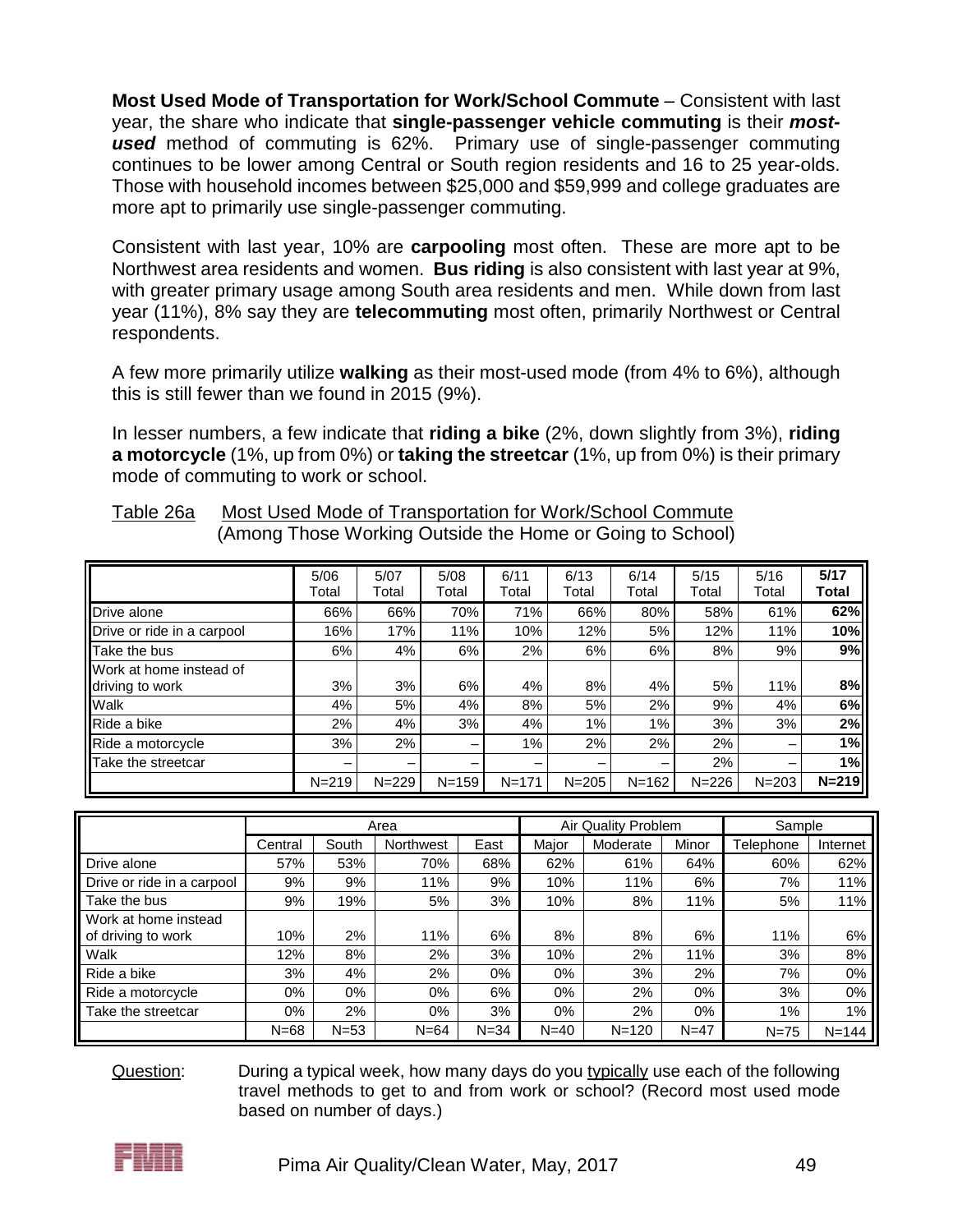**Size of Work or School Commute Carpool** – Among carpoolers, fewer are travelling to work or school in a 2-person carpool (from 69% in 2016 to 48%), with a marked increase in 3-person carpools (from 6% to 39%). Others are commuting in carpools of 4 people (10%, down slightly from 12%) or 5 or more people (3%, down slightly from 4%). The average carpool size has increased slightly from last year (2.7 versus 2.6 in 2016).

| (Among Those Who Carpool) |                |                |                |                |                |                |                |                |                |  |  |
|---------------------------|----------------|----------------|----------------|----------------|----------------|----------------|----------------|----------------|----------------|--|--|
|                           | 05/06<br>Total | 05/07<br>Total | 05/08<br>Total | 06/11<br>Total | 06/13<br>Total | 06/14<br>Total | 05/15<br>Total | 05/16<br>Total | 05/17<br>Total |  |  |
| people                    | 44%            | 38%            | 57%            | 40%            | 38%            | 76%            | 66%            | 69%            | 48%            |  |  |
| people                    | 35%            | 40%            | 23%            | 31%            | 23%            | 24%            | 17%            | 6%             | 39%            |  |  |
| people<br>4               | 14%            | 13%            | 9%             | 10%            | 8%             | $0\%$          | 9%             | 12%            | 10%            |  |  |
| 5<br>or more people       | 8%             | 3%             | 9%             | 2%             | 2%             | 0%             | 8%             | 4%             | 3%             |  |  |
| Varies                    | -              | 6%             | 3%             | 17%            | 30%            | $0\%$          | $0\%$          | 8%             |                |  |  |
|                           | $N = 52$       | $N = 68$       | $N = 35$       | $N = 48$       | $N=53$         | $N = 17$       | $N = 53$       | $N = 49$       | $N = 59$       |  |  |

Table 26b Size of Work or School Commute Carpool

Question: Including yourself, how many people are typically in your carpool?

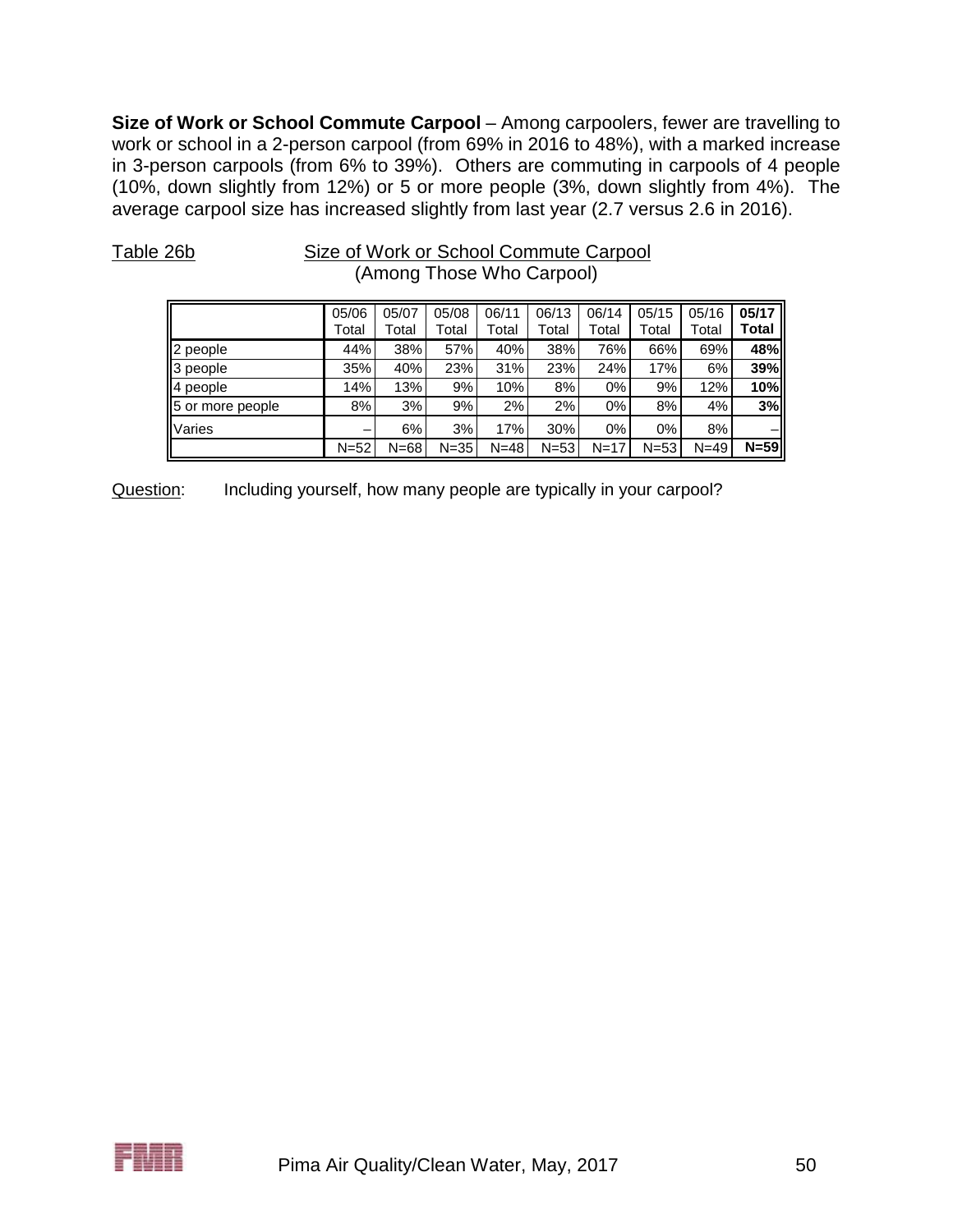



May 2017 May 2016 May 2015 June 2014 June 2013 June 2011 May 2008 May 2007 May 2006

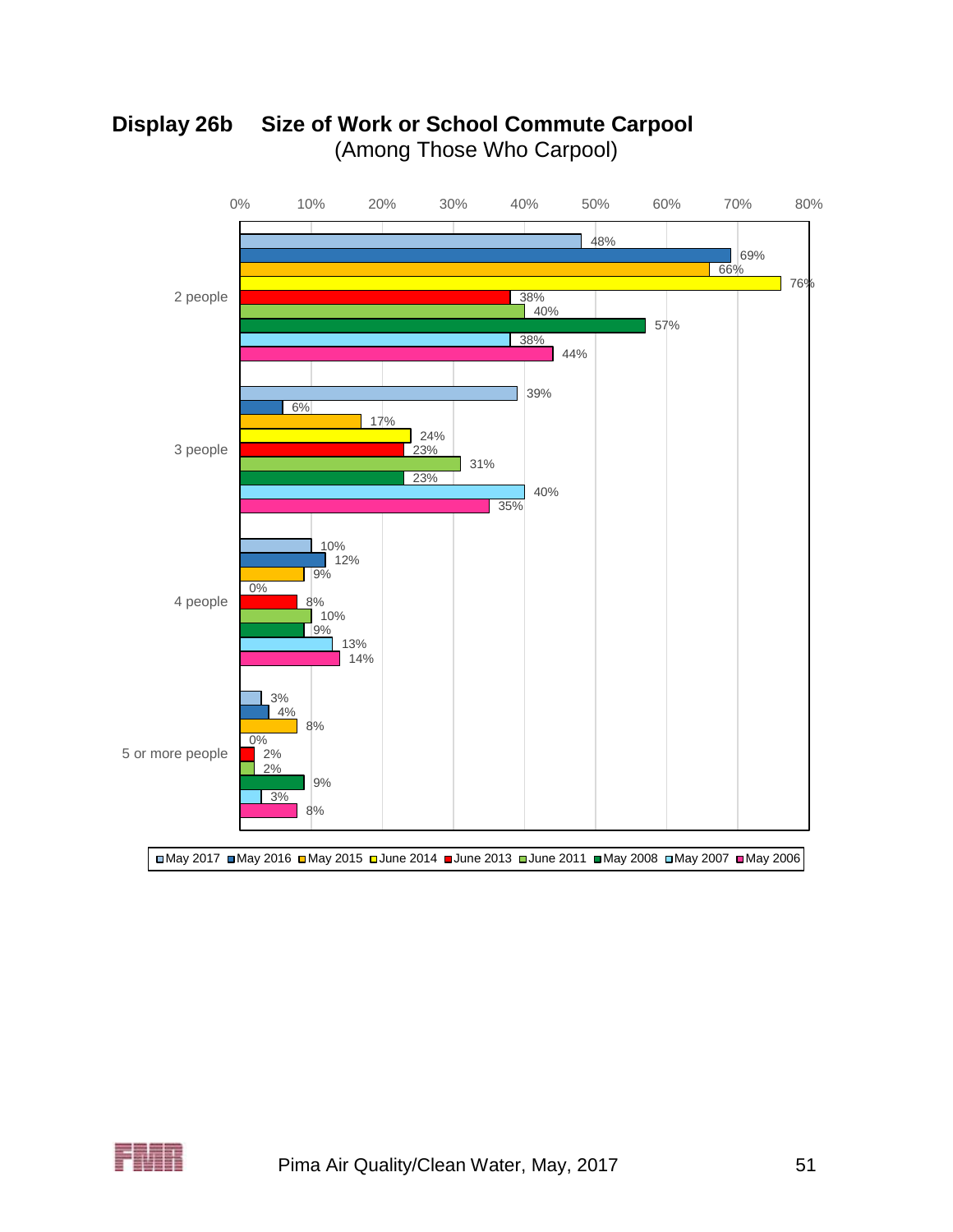**Miles Traveled to Work or School** – Work commute distances are highly consistent with last year. As reflected in Table 26c, 36% indicate they have a commute of 5 miles or less (up slightly from 35% last year), while another three of ten report their commute is between 6 and 10 miles (unchanged at 29%). Another 8% say they travel 11 to 14 miles (unchanged from 2016), and one of four indicate they travel 15 miles or more (26%, down slightly from 27%). As we've seen in the last two years, Telephone respondents tend to have longer commute distances than Internet respondents. Geographically, Northwest (35%) and East (30%) area residents are more apt to have a commute of 15+ miles, while the vast majority of Central (71%) or South (78%) residents travel 10 miles or less.

#### Table 26c Miles Traveled to Work or School

|                             | 05/06<br>Total | 05/07<br>Total | 05/08<br>Total | 06/11<br>Total | 06/13<br>Total | 06/14<br>Total | 05/15<br>Total | 05/16<br>Total | 05/17<br>Total |
|-----------------------------|----------------|----------------|----------------|----------------|----------------|----------------|----------------|----------------|----------------|
| 5 miles or less             | 35%            | 36%            | 34%            | 27%            | 29%            | 14%            | 31%            | 35%            | 36%            |
| 6 to 10 miles               | 24%            | 25%            | 26%            | 28%            | 32%            | 26%            | 26%            | 29%            | 29%            |
| 111 to 14 miles             | 10%            | 5%             | 4%             | 6%             | 10%            | 9%             | 7%             | 8%             | 8%             |
| 115 or more miles           | 29%            | 28%            | 24%            | 38%            | 23%            | 41%            | 33%            | 27%            | 26%            |
| <b>IDon't know/Not sure</b> | 4%             | 6%             | 11%            | 2%             | 5%             | 9%             | 3%             | $2\%$          | 1%             |
|                             | $N = 219$      | $N = 229$      | $N = 159$      | $N = 169$      | $N = 203$      | $N = 162$      | $N = 222$      | $N = 203$      | $N = 216$      |

# (Among Those Working Outside the Home or Going to School)

|                     |          |          | Area      |          |          | Air Quality Problem |        | Sample    |           |  |
|---------------------|----------|----------|-----------|----------|----------|---------------------|--------|-----------|-----------|--|
|                     | Central  | South    | Northwest | East     | Major    | Moderate            | Minor  | Telephone | Internet  |  |
| 5 miles or less     | 43%      | 43%      | 27%       | 30%      | 45%      | 34%                 | 32%    | 25%       | 42%       |  |
| 6 to 10 miles       | 28%      | 35%      | 27%       | 24%      | 18%      | 32%                 | 30%    | 32%       | 27%       |  |
| 11 to 14 miles      | 9%       | 2%       | 10%       | 15%      | 15%      | 7%                  | 6%     | 10%       | 8%        |  |
| 15 or more miles    | 19%      | 20%      | 35%       | 30%      | 22%      | 25%                 | 30%    | 29%       | 24%       |  |
| Don't know/Not sure | 2%       | $0\%$    | 3%        | $0\%$    | $0\%$    | 2%                  | 2%     | 4%        | 0%        |  |
|                     | $N = 68$ | $N = 51$ | $N = 64$  | $N = 33$ | $N = 40$ | $N = 117$           | $N=47$ | $N = 72$  | $N = 144$ |  |

Question: Approximately how many miles do you travel one-way from your home to the place where you work or go to school?

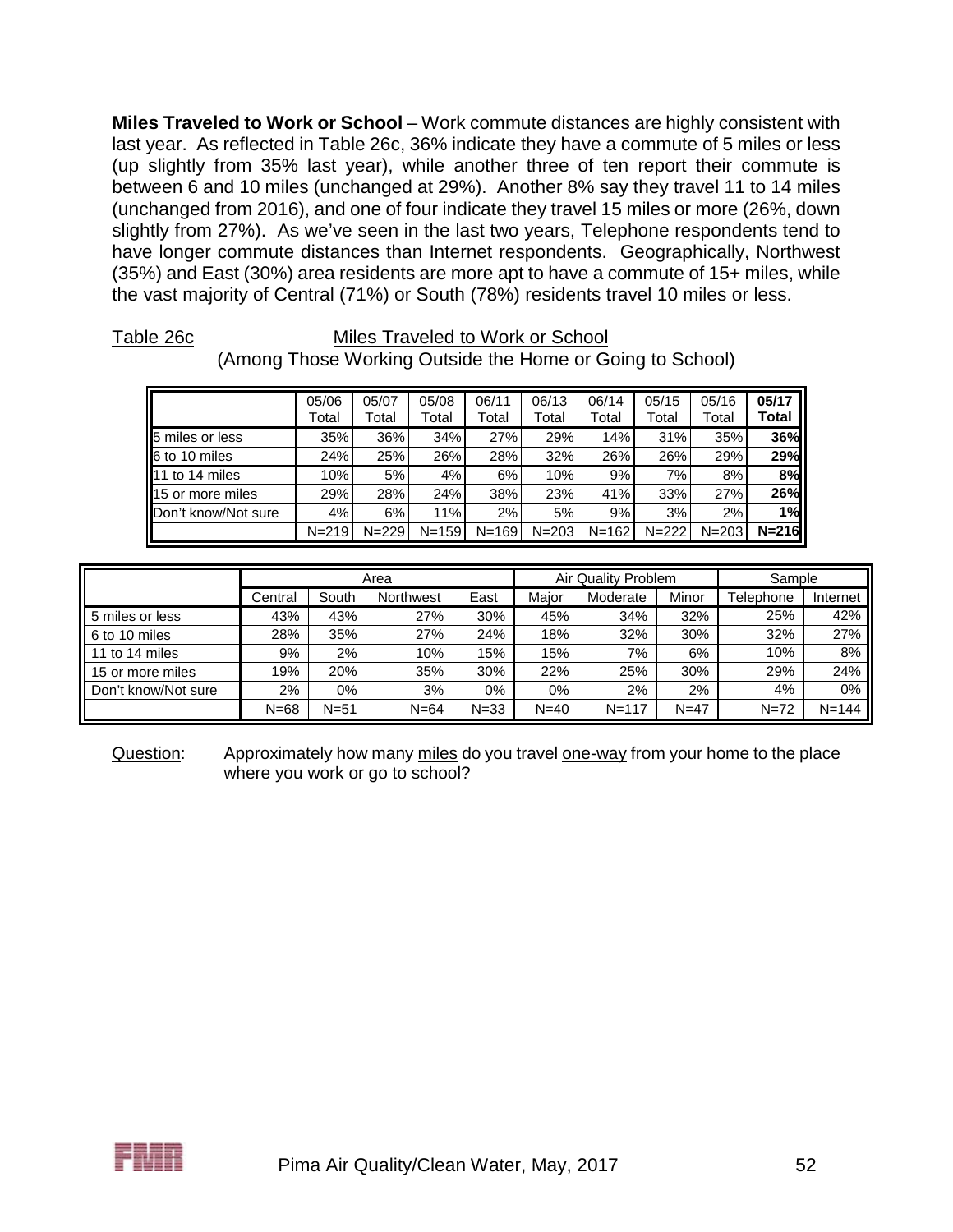**Reasons for Driving Alone To and From Work or School** – As in previous surveys, respondents who commute in a single occupant vehicle at least one day a week were asked to explain why. Like last year, for Telephone respondents this was an unaided question, while Internet respondents were provided a list of responses to choose from.

Up from previous surveys, 43% say that **"convenience"** is the reason they drive alone. This is true regardless of area of residence, and remains especially true among Internet respondents (who were offered an aided list to choose from). Those who perceive a "major" air quality problem are especially apt to cite convenience (58%).

Virtually unchanged from the past two years, **"irregular work hours"** is the second most common reason for driving alone (31%, up slightly from 30%). Irregular work hours has elevated mention among Central area residents and Internet respondents.

Another two of ten indicate that they drive alone because of **"no one to carpool with"** (19%, down from 25%), more often South or East zip code residents. Nearly as many in the current survey say that they **"like to drive alone"** (17%, up from 13% in 2016) – particularly Central or Northwest area residents and Internet respondents.

Down from last year (19%), 15% say they **"need their car for business,"** while a similar share (14%, down from 17%) cite **"personal errands."** Internet respondents and Central or Northwest area residents are more apt to use their car for business, while personal errands are cited more often among Central or South residents.

About one of ten say that they **"work overtime"** (10%, up from 6%) or have **"no bus service in the area"** (8%, up slightly from 7%). Working overtime is a more common explanation among Internet respondents and South area residents, while a lack of bus service is cited more often in the South or Northwest regions.

Fewer now cite a **"child drop off"** (4%, down from 12%) as a reason for single passenger vehicle travel.

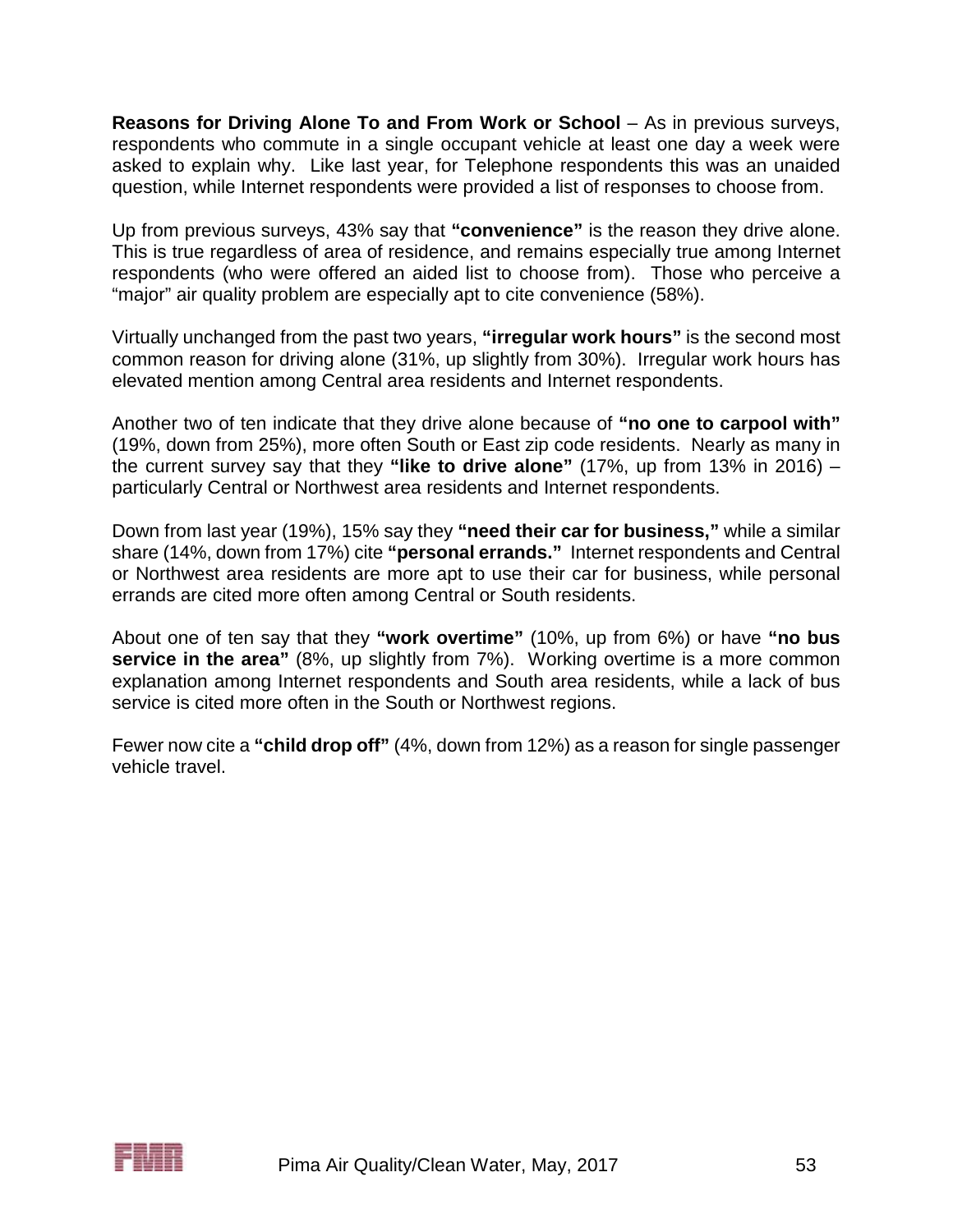#### Table 26d Reasons for Driving Alone To and From Work or School (Among Single-Car Commuters)

|                        | 05/06<br>Total | 05/07<br>Total | 06/13<br>Total | 06/14<br>Total | 05/15<br>Total | 05/16<br>Total | 05/17<br>Total |
|------------------------|----------------|----------------|----------------|----------------|----------------|----------------|----------------|
| Convenience            | 30%            | 32%            | 33%            | 20%            | 32%            | 32%            | 43%            |
| Irregular work hours   | 19%            | 23%            | 25%            | 27%            | 30%            | 30%            | 31%            |
| No one to carpool with | 24%            | 24%            | 24%            | 27%            | 26%            | 25%            | 19%            |
| Like to drive alone    | 12%            | 7%             | 9%             | 25%            | 16%            | 13%            | 17%            |
| Need car for business  | 15%            | 15%            | 12%            | 9%             | 15%            | 19%            | 15%            |
| Personal errands       | 3%             | 7%             | 7%             | 2%             | 11%            | 17%            | 14%            |
| Work overtime          |                | -              | –              |                | 2%             | 6%             | 10%            |
| No bus service in area | 6%             | 8%             | 4%             | 13%            | 8%             | 7%             | 8%             |
| Child drop off         | 1%             | 4%             | 6%             | 2%             | 7%             | 12%            | 4%             |
| Other                  | 7%             | 6%             | 4%             | 2%             | 6%             | 5%             | 5%             |
|                        | $N = 177$      | $N = 178$      | $N = 162$      | $N = 135$      | $N = 157$      | $N = 142$      | $N = 167$      |

|                        |          |          | Area      |          |          | Air Quality Problem |          | Sample    |           |
|------------------------|----------|----------|-----------|----------|----------|---------------------|----------|-----------|-----------|
|                        | Central  | South    | Northwest | East     | Maior    | Moderate            | Minor    | Telephone | Internet  |
| Convenience            | 41%      | 42%      | 46%       | 43%      | 58%      | 39%                 | 46%      | 30%       | 50%       |
| Irregular work hours   | 41%      | 22%      | 28%       | 32%      | 19%      | 33%                 | 39%      | 25%       | 35%       |
| No one to carpool with | 16%      | 25%      | 15%       | 25%      | 16%      | 22%                 | 15%      | 20%       | 19%       |
| Like to drive alone    | 20%      | 8%       | 20%       | 14%      | 16%      | 17%                 | 12%      | 12%       | 20%       |
| Need car for business  | 20%      | 8%       | 20%       | 4%       | 26%      | 13%                 | 12%      | 12%       | 17%       |
| Personal errands       | 22%      | 17%      | 7%        | 11%      | 29%      | 10%                 | 12%      | 13%       | 15%       |
| Work overtime          | 6%       | 17%      | 11%       | 7%       | 10%      | 10%                 | 12%      | 0%        | 16%       |
| No bus service in area | 4%       | 11%      | 11%       | 4%       | 0%       | 8%                  | 12%      | 8%        | 8%        |
| Child drop off         | 6%       | 3%       | 4%        | 4%       | 6%       | 4%                  | 3%       | 5%        | 4%        |
| Other                  | 6%       | 0%       | 6%        | 7%       | 0%       | 6%                  | $0\%$    | 8%        | 3%        |
|                        | $N = 49$ | $N = 36$ | $N = 54$  | $N = 28$ | $N = 31$ | $N = 95$            | $N = 33$ | $N=60$    | $N = 107$ |

Question: What is the main reason you drive alone?

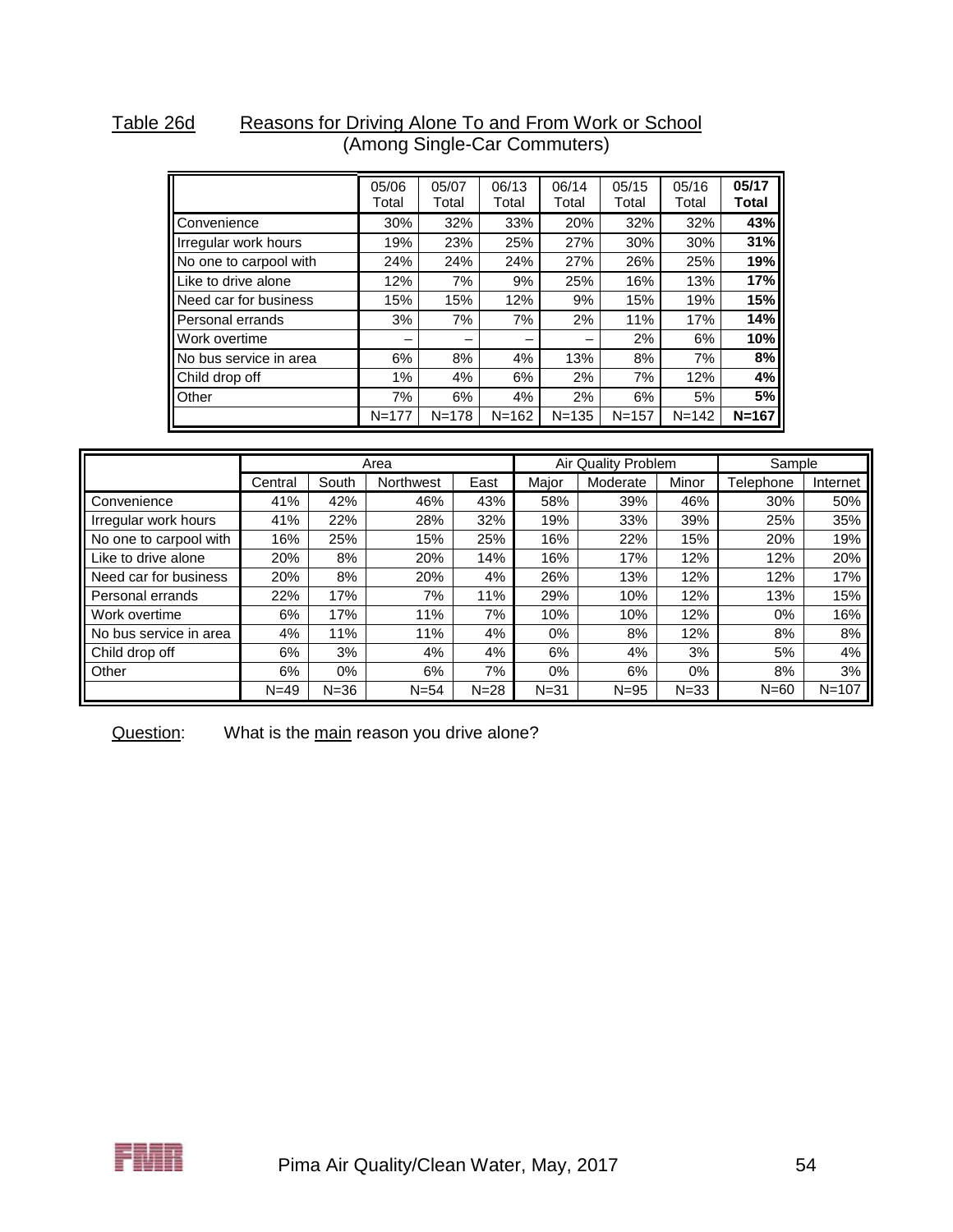### *Stormwater Perceptions and Practices*

**Perception of Where Stormwater That Flows Into Tucson Storm Drains Ends Up** – As in previous surveys, survey respondents were told that "streets in the Tucson are equipped with storm drains." Immediately after, respondents were asked (to the best of their knowledge, unaided for the Telephone sample and aided for the Internet sample) where water that flows into these storm drains ends up. Allowing for multiple answers, ranked responses include:

- **River or wash** (45%, highly consistent with the last two years [45%-46%]. These are more apt to be East or Central region residents, men, Telephone respondents [48% versus 42% Internet] and 56 to 65 year-olds.)
- **Groundwater** (18%, down slightly from 2016 [20%], but still higher than 2015 [15%] results. These remain more apt to be Internet respondents [30% versus 5% Telephone] – as well as men, respondents under 35 and those who perceive a "serious" stormwater pollution problem.)
- **Sewage plants** (17%, up from 11%-12% in past surveys. Only Central residents are *less* apt to think stormwater that flows into a storm drain ends up in a sewage plant, while this response is more common among Internet [21%] than Telephone [13%] respondents.)
- **Water plants** (13%, up from 7% in 2015 and 2016. Like last year, these are primarily Internet respondents [22% versus 3% of Telephone].)
- **Canals** (12%, up from 7% the last two years. More often South residents and Internet respondents [22% versus 1% Telephone].)

Identical to last year, 29% in the current survey say they **do not know** where stormwater that flows into storm drains ends up. This includes a significant share of both Telephone (34%) and Internet (23%) respondents. Who else is not sure? Central or South area residents, women, the oldest respondents (66+) and part-year or less than five year Pima County residents.

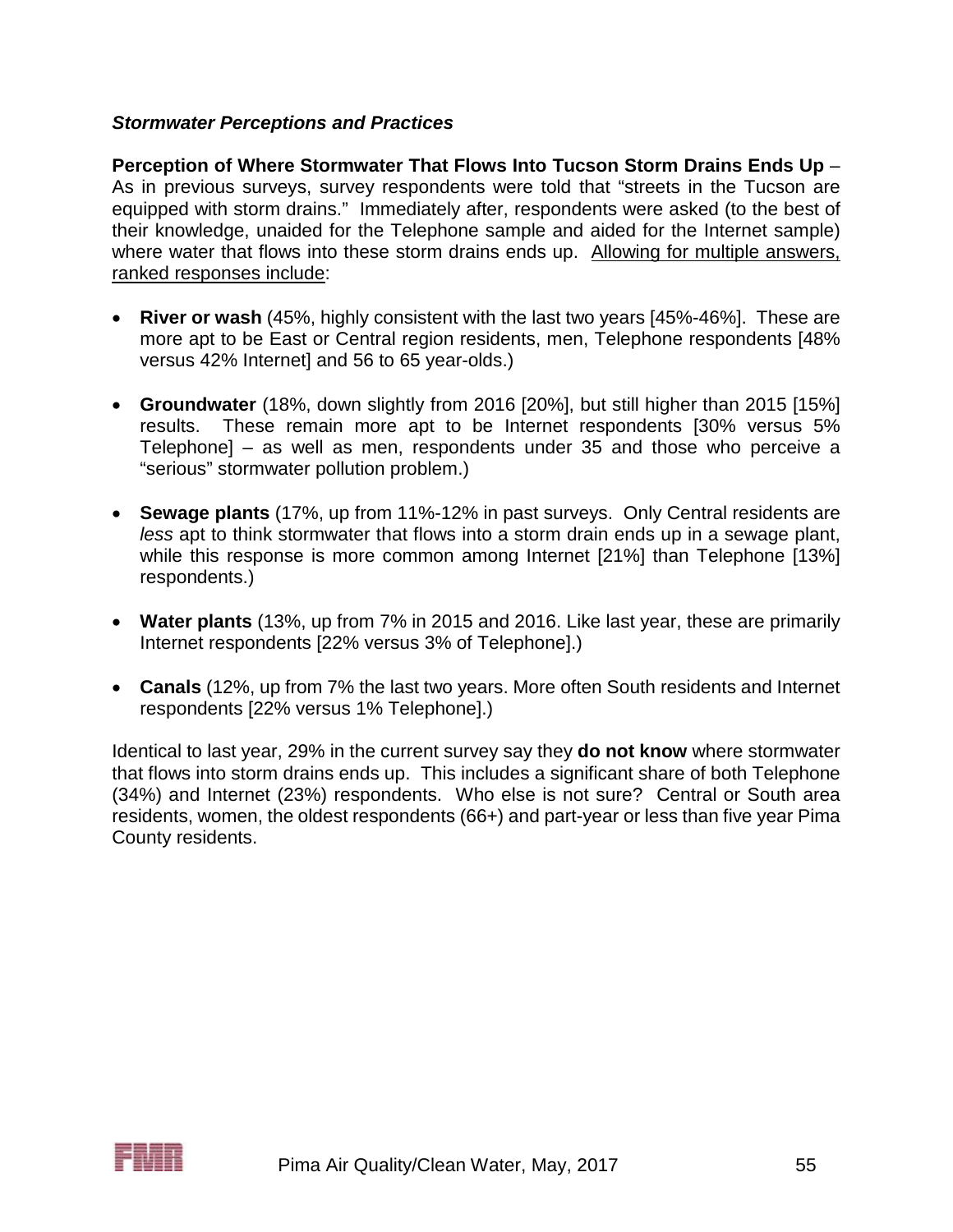### Table 27 **Perception of Where Stormwater That** Flows Into Tucson Storm Drains Ends Up

|                      |           |           |           |           |           |           | Area      |           |        |
|----------------------|-----------|-----------|-----------|-----------|-----------|-----------|-----------|-----------|--------|
|                      | 06/13     | 06/14     | 05/15     | 05/16     | 05/17     |           |           | North-    |        |
|                      | Total     | Total     | Total     | Total     | Total     | Central   | South     | west      | East   |
| <b>River or wash</b> | 44%       | 49%       | 45%       | 46%       | 45%       | 49%       | 40%       | 44%       | 52%    |
| Groundwater          | 7%        | 8%        | 15%       | 20%       | 18%       | 13%       | 21%       | 18%       | 20%    |
| Sewage plants        | 12%       | 11%       | 11%       | 11%       | 17%       | 7%        | 21%       | 22%       | 21%    |
| <b>Water plants</b>  | 6%        | 5%        | 7%        | 7%        | 13%       | 7%        | 14%       | 19%       | 11%    |
| Canals               | 4%        | 3%        | 7%        | 7%        | 12%       | 10%       | 16%       | 12%       | 8%     |
| Don't know/Not sure  | 35%       | 32%       | 33%       | 29%       | 29%       | 34%       | 32%       | 24%       | 20%    |
|                      | $N = 504$ | $N = 502$ | $N = 500$ | $N = 500$ | $N = 504$ | $N = 151$ | $N = 141$ | $N = 137$ | $N=75$ |

|                     |                  | Stormwater<br><b>Pollution Problem</b> |           | Sample    |           |
|---------------------|------------------|----------------------------------------|-----------|-----------|-----------|
|                     | Not a<br>Problem | Moderate<br>Problem                    | Telephone | Internet  |           |
| River or wash       | 46%              | 46%                                    | 45%       | 48%       | 42%       |
| Groundwater         | 11%              | 11%                                    | 5%        | 30%       |           |
| Sewage plants       | 19%              | 14%                                    | 20%       | 13%       | 21%       |
| Water plants        | 12%              | 8%                                     | 18%       | 3%        | 22%       |
| Canals              | 6%               | 8%                                     | 18%       | 1%        | 22%       |
| Don't know/Not sure | 33%              | 32%                                    | 34%       | 23%       |           |
|                     | $N = 72$         | $N = 226$                              | $N = 206$ | $N = 250$ | $N = 254$ |

#### Question: Streets in the Tucson area are equipped with storm drains. To the best of your knowledge, where does the stormwater that flows into these drains end up?

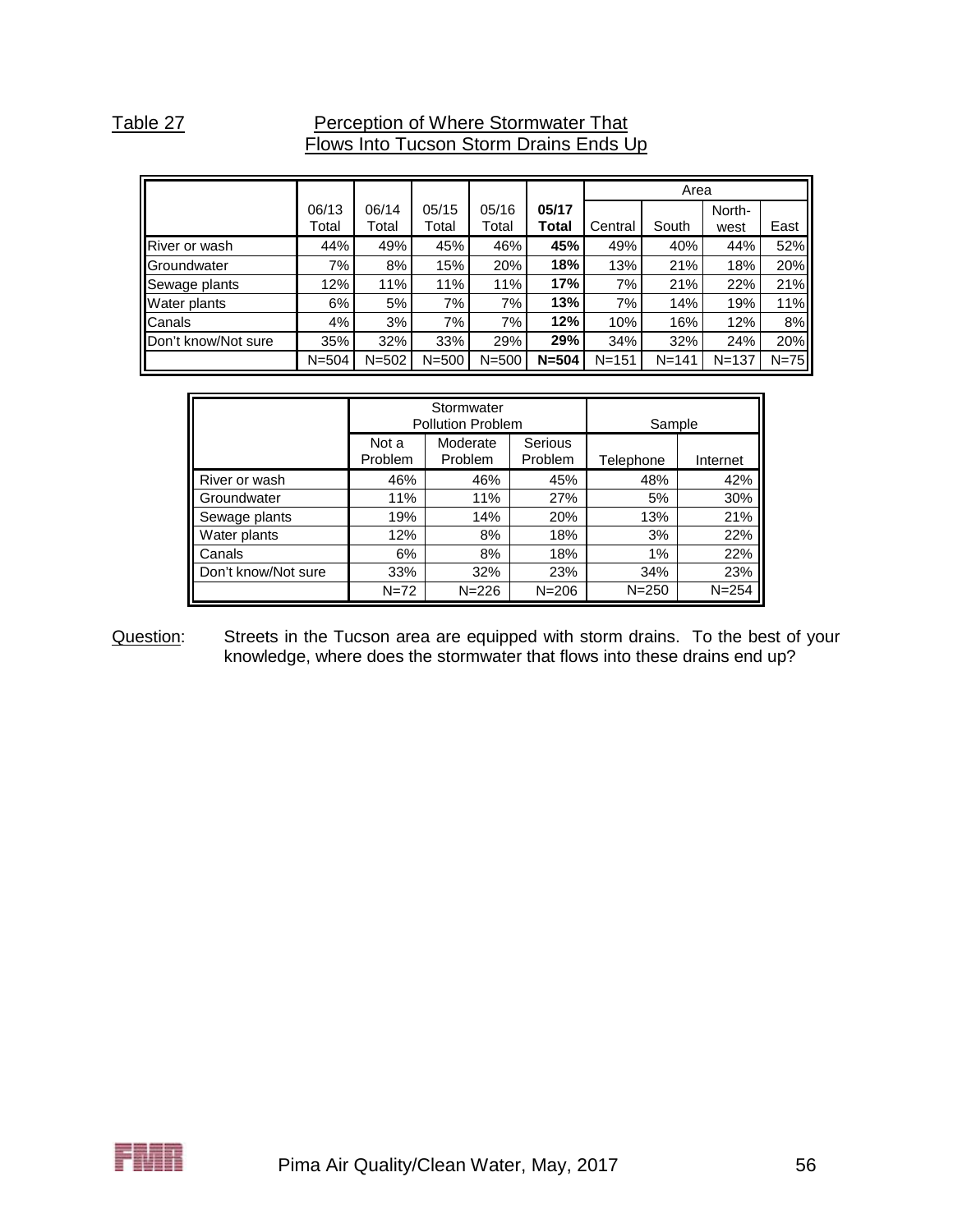

# **Display 27 Perception of Where Stormwater That Flows Into Tucson Storm Drains Ends Up**

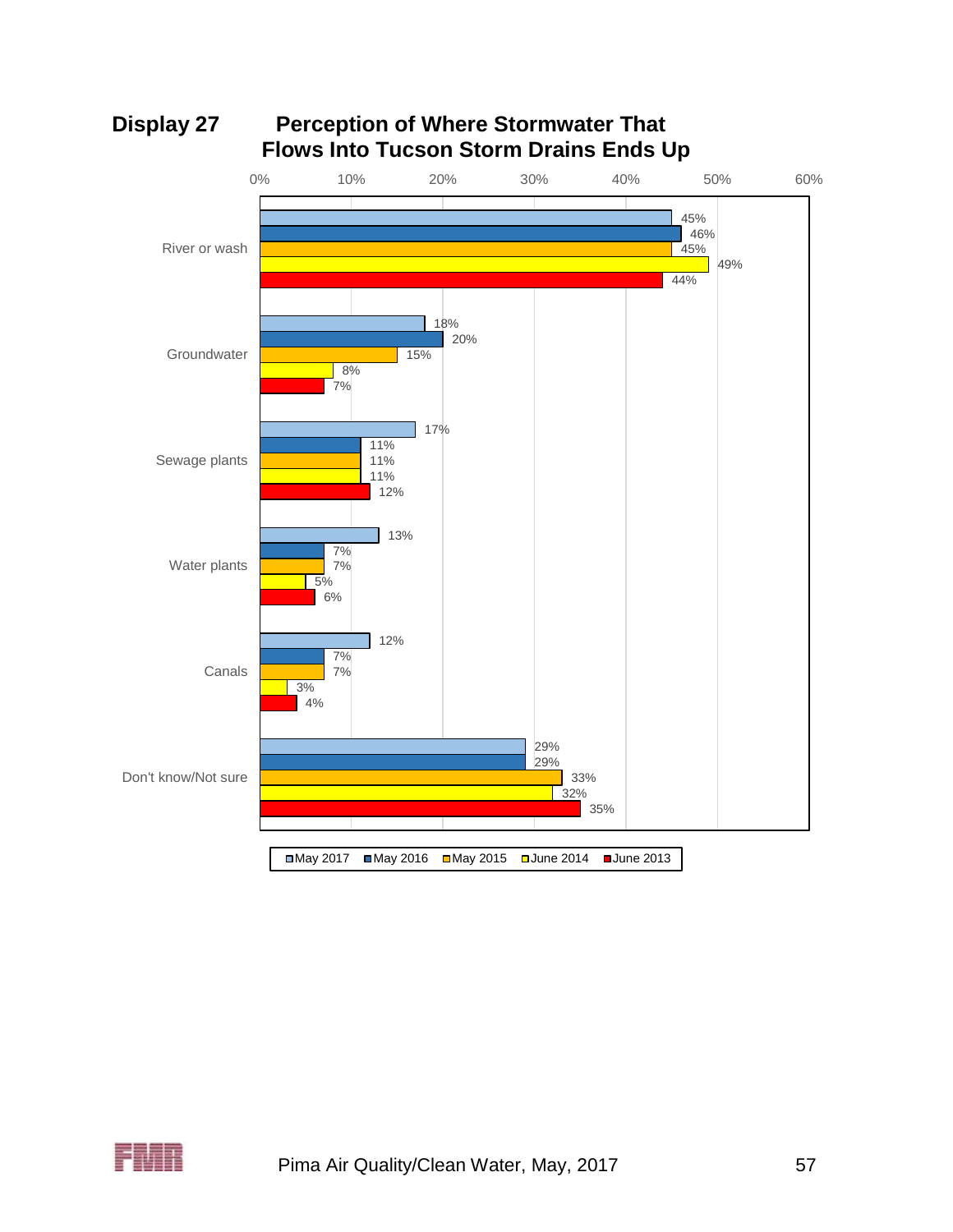**Green Infrastructures Implemented/Installed at Home or Business** – Survey participants were provided a listing of seven different types of Green Infrastructures and asked if each one has been implemented at their home or business. In past surveys, Green Infrastructures were referred to as "Low Impact Development practices." Results (including tracking data) are summarized in Table 28.

- **Landscaping with native plants** (53% highly consistent with the last two years [52% each]. Again, these are more likely to be Telephone respondents [63% versus 42% Internet] – as well as East area residents, higher income households and those who perceive a progressively more "serious" stormwater pollution problem.)
- **Landscape depressions that collect stormwater** (28%, up from 24% last year. Implementation remains higher among Telephone [34%] than Internet [22%] respondents, as well as South area residents, those who perceive a progressively more "serious" stormwater pollution problem and households with at least \$60,000 in annual income.)
- **Connecting runoff from a roof or paved surface to a basin or to water plants** (25%, up from 22% in 2016. Increased implementation among Telephone respondents [28% versus 22% Internet], with little difference based on geography.)
- **Water harvesting with rain barrels or cisterns** (21%, consistent with 2016 [19%] and 2015 [20%]. Internet respondents [27% versus 16% Telephone], South zip code residents, Hispanics and households with incomes of \$40,000 or more are more likely to utilize rain barrels or cisterns.)
- **Porous pavements or bricks** (21%, up from 15% last year but consistent with 2015 [20%]. Implementation continues to be greatest among high income households and Telephone respondents [26% versus 16% Internet], as well as Northwest residents and the most formally educated.)
- **A trench that is filled with gravel to collect stormwater** (19%, up from 16% in 2016. Implementation is higher among South or Northwest residents, 56 to 65 year-olds and high income households.)
- **Natural areas protected from clearing and grading** (18%, up from 15% last year. In addition to Telephone respondents [25% versus 10% Internet], East area residents and those 46 or older are more likely to have set aside natural areas.)

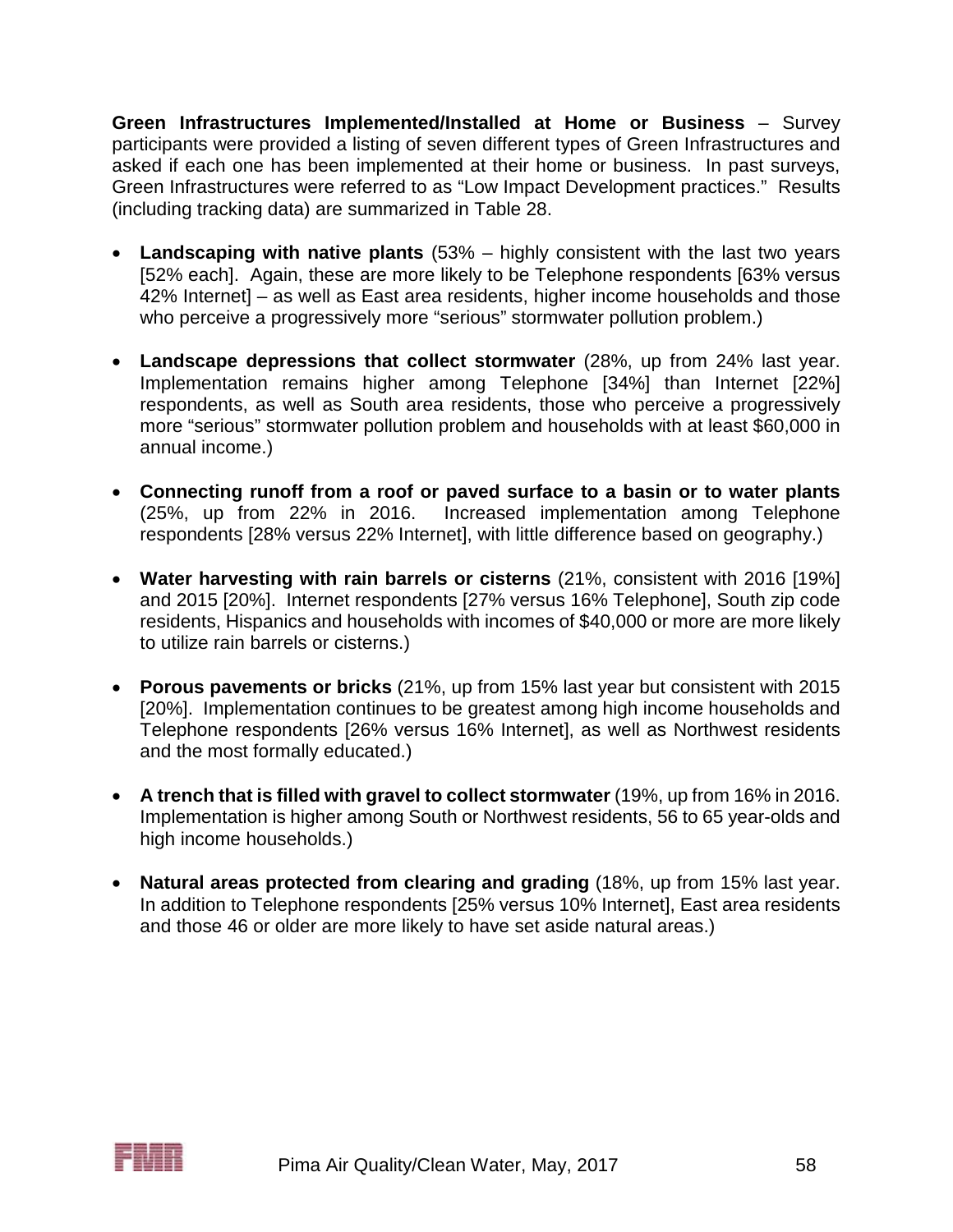|                                        |           |           |           |           |           |           | Area      |           |        |
|----------------------------------------|-----------|-----------|-----------|-----------|-----------|-----------|-----------|-----------|--------|
|                                        | 06/13     | 06/14     | 05/15     | 05/16     | 05/17     |           |           | North-    |        |
|                                        | Total     | Total     | Total     | Total     | Total     | Central   | South     | west      | East   |
| andscaping with native plants          | 41%       | 59%       | 52%       | 52%       | 53%       | 48%       | 48%       | 55%       | 67%    |
| Landscaped depressions that collect    |           |           |           |           |           |           |           |           |        |
| stormwater                             | 16%       | 38%       | 26%       | 24%       | 28%       | 24%       | 36%       | 23%       | 31%    |
| Connecting runoff from a roof or paved |           |           |           |           |           |           |           |           |        |
| surface to a basin or to water plants  | 14%       | 32%       | 20%       | 22%       | 25%       | 24%       | 27%       | 25%       | 23%    |
| Water harvesting using rain barrels or |           |           |           |           |           |           |           |           |        |
| cisterns                               | 12%       | 24%       | 20%       | 19%       | 21%       | 17%       | 30%       | 21%       | 15%    |
| Porous pavements or bricks             | 10%       | 30%       | 20%       | 15%       | 21%       | 15%       | 19%       | 31%       | 19%    |
| A trench that is filled with gravel to |           |           |           |           |           |           |           |           |        |
| collect stormwater                     | 11%       | 24%       | 14%       | 16%       | 19%       | 14%       | 25%       | 26%       | 9%     |
| Natural areas protected from clearing  |           |           |           |           |           |           |           |           |        |
| and grading                            | 12%       | 26%       | 16%       | 15%       | 18%       | 17%       | 14%       | 17%       | 27%    |
| Other                                  | 6%        | 2%        | 2%        | 2%        | 1%        | 2%        | 1%        | 0%        | 0%     |
| Not sure/Don't know                    | 33%       | 14%       | 30%       | 29%       | 24%       | 30%       | 21%       | 23%       | 17%    |
|                                        | $N = 504$ | $N = 502$ | $N = 500$ | $N = 500$ | $N = 504$ | $N = 151$ | $N = 141$ | $N = 137$ | $N=75$ |

### Table 28 Green Infrastructures Implemented/Installed at Home or Business

|                                                                                 |                         | Stormwater<br><b>Pollution Problem</b> |                    | Sample    |           |
|---------------------------------------------------------------------------------|-------------------------|----------------------------------------|--------------------|-----------|-----------|
|                                                                                 | Not a<br><b>Problem</b> | Moderate<br>Problem                    | Serious<br>Problem | Telephone | Internet  |
| Landscaping with native plants                                                  | 43%                     | 49%                                    | 60%                | 63%       | 42%       |
| Landscaped depressions that collect<br>stormwater                               | 12%                     | 24%                                    | 38%                | 34%       | 22%       |
| Connecting runoff from a roof or paved<br>surface to a basin or to water plants | 11%                     | 24%                                    | 31%                | 28%       | 22%       |
| Water harvesting using rain barrels or<br>cisterns                              | 12%                     | 16%                                    | 31%                | 16%       | 27%       |
| Porous pavements or bricks                                                      | 15%                     | 18%                                    | 27%                | 26%       | 16%       |
| A trench that is filled with gravel to<br>collect stormwater                    | 10%                     | 15%                                    | 28%                | 19%       | 20%       |
| Natural areas protected from clearing<br>and grading                            | 18%                     | 16%                                    | 18%                | 25%       | 10%       |
| Other                                                                           | $0\%$                   | 2%                                     | $1\%$              | 2%        | 0%        |
| Not sure/Don't know                                                             | 31%                     | 30%                                    | 15%                | 15%       | 32%       |
|                                                                                 | $N = 72$                | $N = 226$                              | $N = 206$          | $N = 250$ | $N = 254$ |

Question: I am now going to read you a list of different types of Green Infrastructures. After each, simply tell me if this practice has been implemented or installed at your home or business.

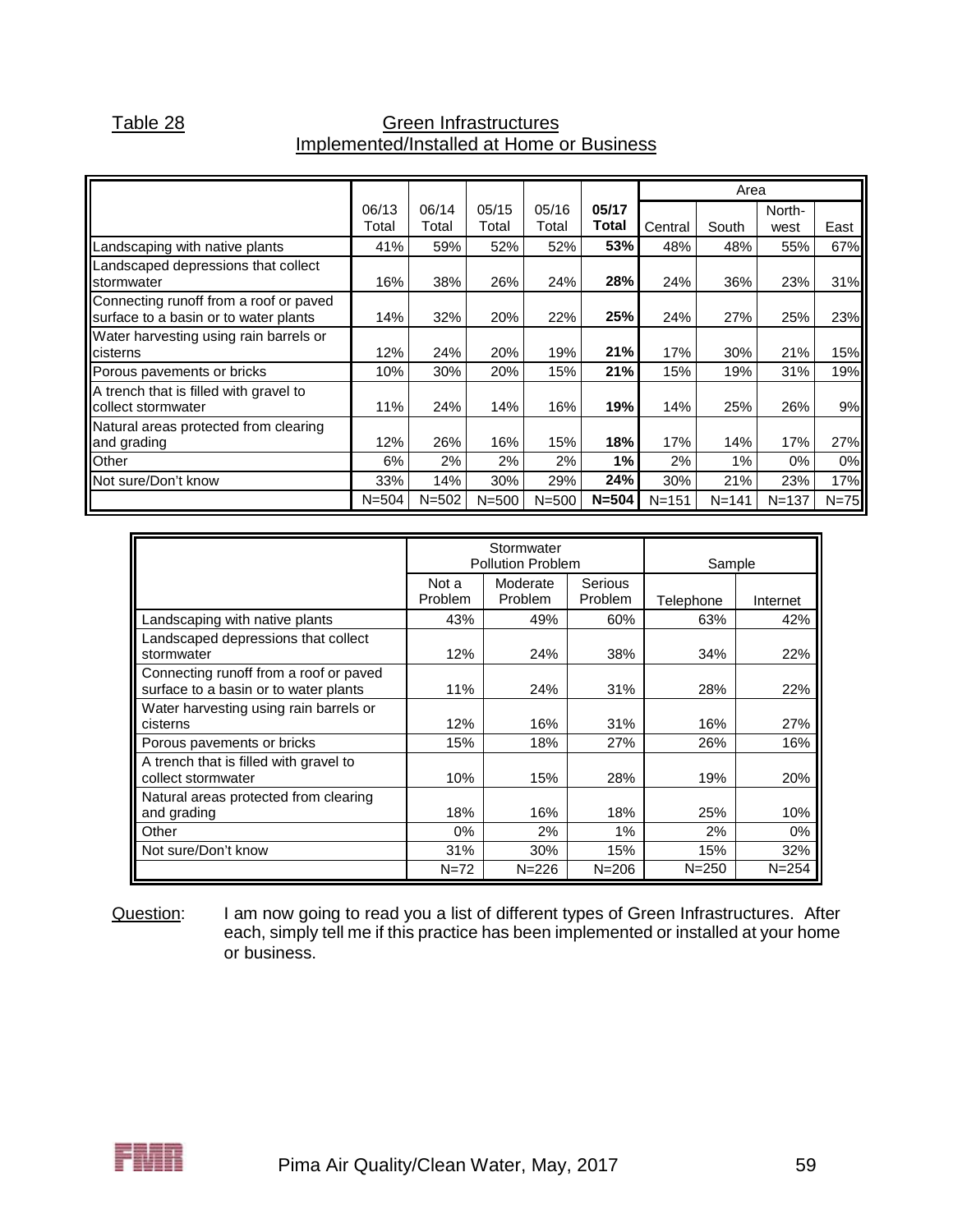**Implemented/Installed at Home or Business** 53% 28% 25% 21% 21% 19% 18% 1% 24% 52% 24% 22% 19% 15% 16% 15% 2% 29% 52% 26% 20% 20% 20%  $14%$ 16% 2% 30% 59% 38% 32%  $\overline{24\%}$ 30% 24% 26% 2% 14% 41% 16% 14% 12% 10% 11% 12% 6% 33% 0% 10% 20% 30% 40% 50% 60% 70% Landscaping w/native plants Landscaped depressions that collect stormwater Connecting runoff from roof/paved surface to basin/to water plants Water harvesting using rain barrels or cisterns Porous pavement or bricks Gravel-filled trench to collect storm water Natural areas protected from clearing and grading **Other** Not sure/Don't know

# **Display 28 Green Infrastructures**



May 2017 May 2016 May 2015 June 2014 June 2013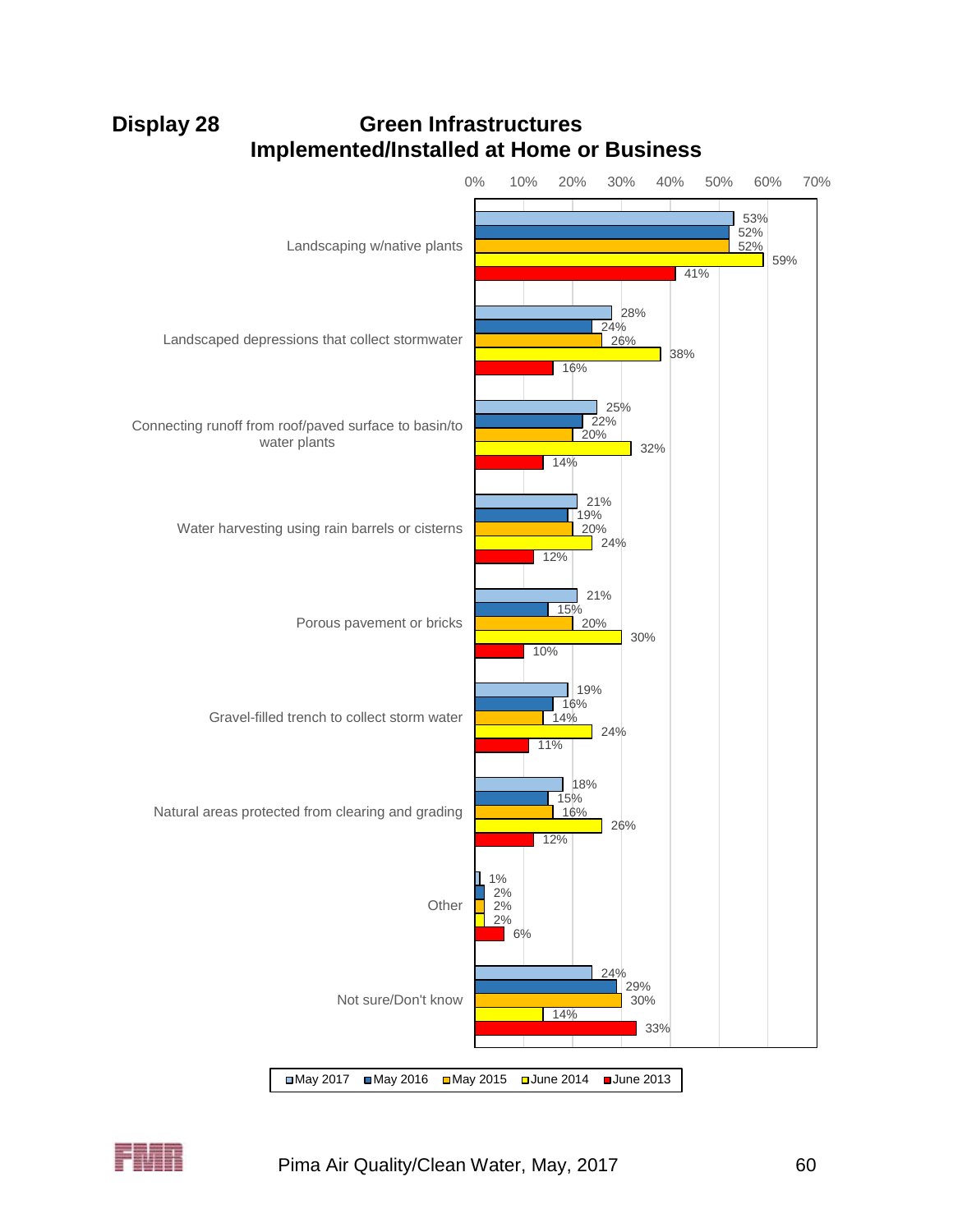**Perceived Seriousness of Stormwater Pollution Problem in the Tucson Area** – In line with previous surveys, the vast majority of survey respondents (86%) indicate that there is a "moderate" (45%) or "serious" (41%) problem in the Tucson area regarding "polluting materials entering storm drains" – with the percentage who perceive a "serious" problem remaining virtually unchanged from last year (41% versus 40% in 2016). Consistent with 2016, this results in a 5.8 average score (on the "1-to-9" scale).

Internet panelists, 26 to 35 year-olds and more formally educated respondents are most likely to perceive a "serious" stormwater pollution problem. Geographically, Northwest residents are *less* apt to say the problem is "serious" (36% versus 41%-44% elsewhere).

As in previous surveys, those who perceive a progressively more serious air quality problem are almost more likely to indicate a seriously more progressive stormwater pollution problem.

|                            |           |           |           |           |                  | Area      |           |           |        |
|----------------------------|-----------|-----------|-----------|-----------|------------------|-----------|-----------|-----------|--------|
|                            | 06/13     | 06/14     | 05/15     | 05/16     | 05/7             |           |           | North-    |        |
|                            | Total     | Total     | Total     | Total     | Total            | Central   | South     | west      | East   |
| Serious problem (7-9)      | 41%       | 38%       | 37%       | 40%       | 41%              | 44%       | 41%       | 36%       | 43%    |
| Moderate problem (4-6)     | 43%       | 51%       | 50%       | 49%       | 45%              | 42%       | 42%       | 49%       | 48%    |
| Not a problem (1-3)        | 16%       | 11%       | 13%       | 11%       | 14%              | 14%       | 17%       | 15%       | 9%     |
| Average score on 1-9 scale | 5.7       | 5.8       | 5.7       | 5.8       | 5.8 <sub>1</sub> | 6.0       | 5.6       | 5.6       | 6.0    |
|                            | $N = 504$ | $N = 502$ | $N = 500$ | $N = 500$ | $N = 504$        | $N = 151$ | $N = 141$ | $N = 137$ | $N=75$ |

|                            | Sample    |           |  |
|----------------------------|-----------|-----------|--|
|                            | Telephone | Internet  |  |
| Serious problem (7-9)      | 38%       | 43%       |  |
| Moderate problem (4-6)     | 46%       | 44%       |  |
| Not a problem (1-3)        | 16%       | 13%       |  |
| Average score on 1-9 scale | 5.6       | 6.0       |  |
|                            | $N = 250$ | $N = 254$ |  |

Question: On a scale of "1-to-9" where "9" means "a serious problem" and "1" means "not a problem," how much of a problem do you think there is in the Tucson area with polluting materials entering storm drains? You can give me any number between "1" and "9."

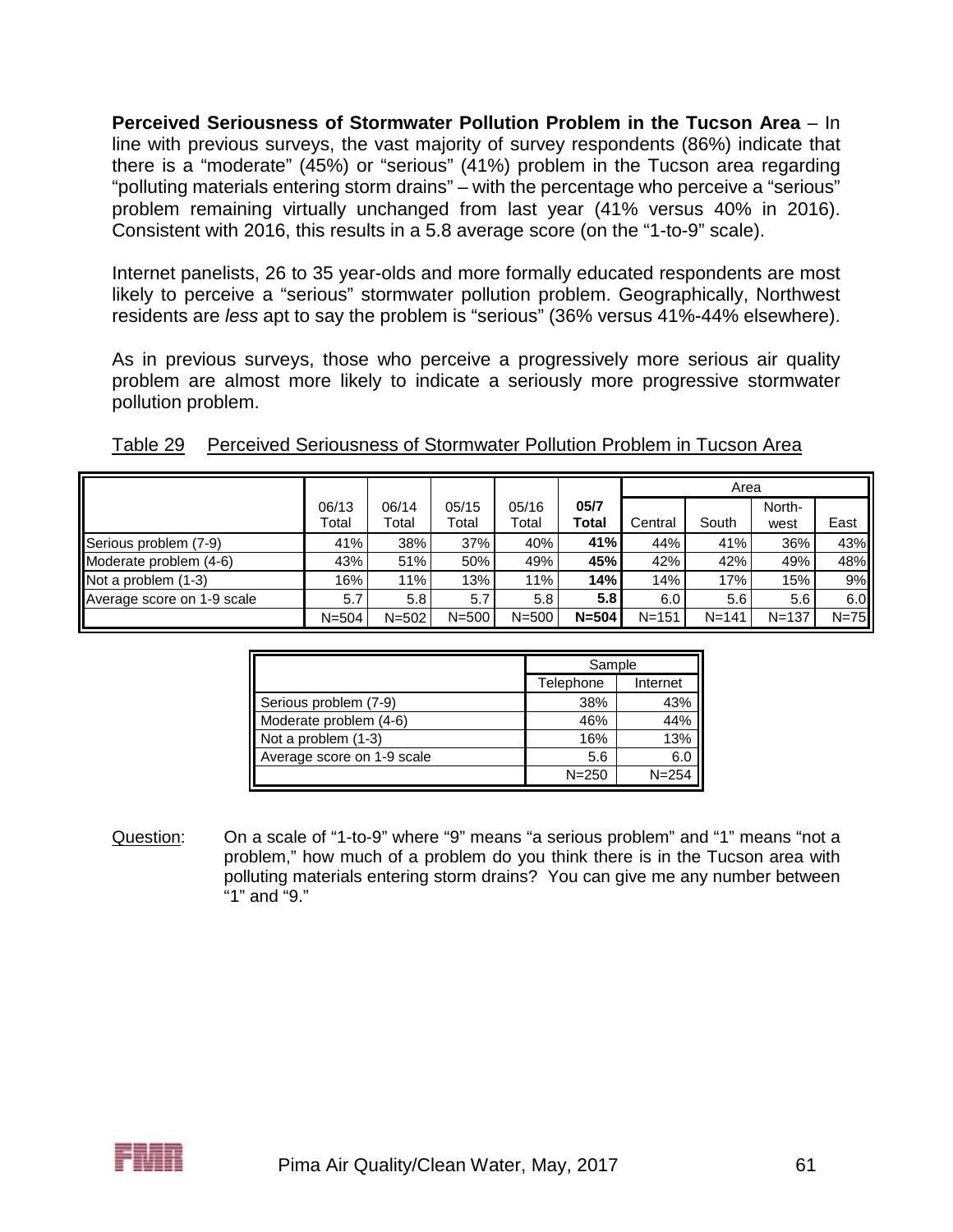**Rating of Various Contributors to Stormwater Pollution Problem in the Tucson Area** – As in prior surveys, respondents were asked to rate (on a "1-to-9" scale) a variety of contributors to the severity of the stormwater pollution problem in the Tucson area. On this "1-to-9" rating scale, "1" means "not a problem" and "9" represents a "serious problem."

Once again, there was a direct relationship between perceived severity of Tucson's stormwater pollution problem and the degree to which each of these factors contribute to the issue – with generally higher scores also among Central region residents, Internet respondents and households impacted by a breathing-related medical condition. Results are summarized in Table 30.

On average, the top five contributors by perceived degree of causation are:

- **Chemicals and materials from construction sites** (46% "serious" contributor to stormwater pollution, up from 40% last year – 6.0 average score [up from 5.9]. These tend to be women, Hispanics and 11+ year Pima County residents.)
- **Chemicals and materials from industrial facilities** (45% "serious" contributor to stormwater pollution, up slightly from 43% last year – 5.9 average score [unchanged from 2016]. These are most apt to be women and college graduates.)
- **Household products such as cleaning fluids, detergents, paints, degreasers and bleaches** (45% "serious" contributor to stormwater pollution, up from 37% last year – 5.9 average score [up from 5.6 in 2016]. East residents, 26 to 35 year-olds and Hispanics are more likely to indicate increased perceived causation.)
- **Automotive fluids such as oil, gasoline and brake fluid** (44% "serious" contributor to stormwater pollution, up slightly from 42% last year – 5.9 average score [unchanged from 2016]. East zip residents, women and 26 to 35 year-olds are more likely to believe that automotive fluids contribute to the stormwater pollution problem.)
- **Pesticides, fertilizers and debris from lawns and gardens** (43% "serious" contributor to stormwater pollution, up from 36% last year – 5.8 average score [up from 5.6 in 2016]. These are more apt to be East area residents and 56 to 65 yearolds.)

Three of four continue to say that **household trash and bulky items like mattresses, sofas and tires** contribute (to some degree) to stormwater pollution (77% versus 76% in 2016); still, slightly more now say it is a "serious" problem (40%, up from 37% in 2016), resulting in a 5.5 average score (unchanged from last year). These are more apt to be non-Whites and 26 to 35 year-olds.

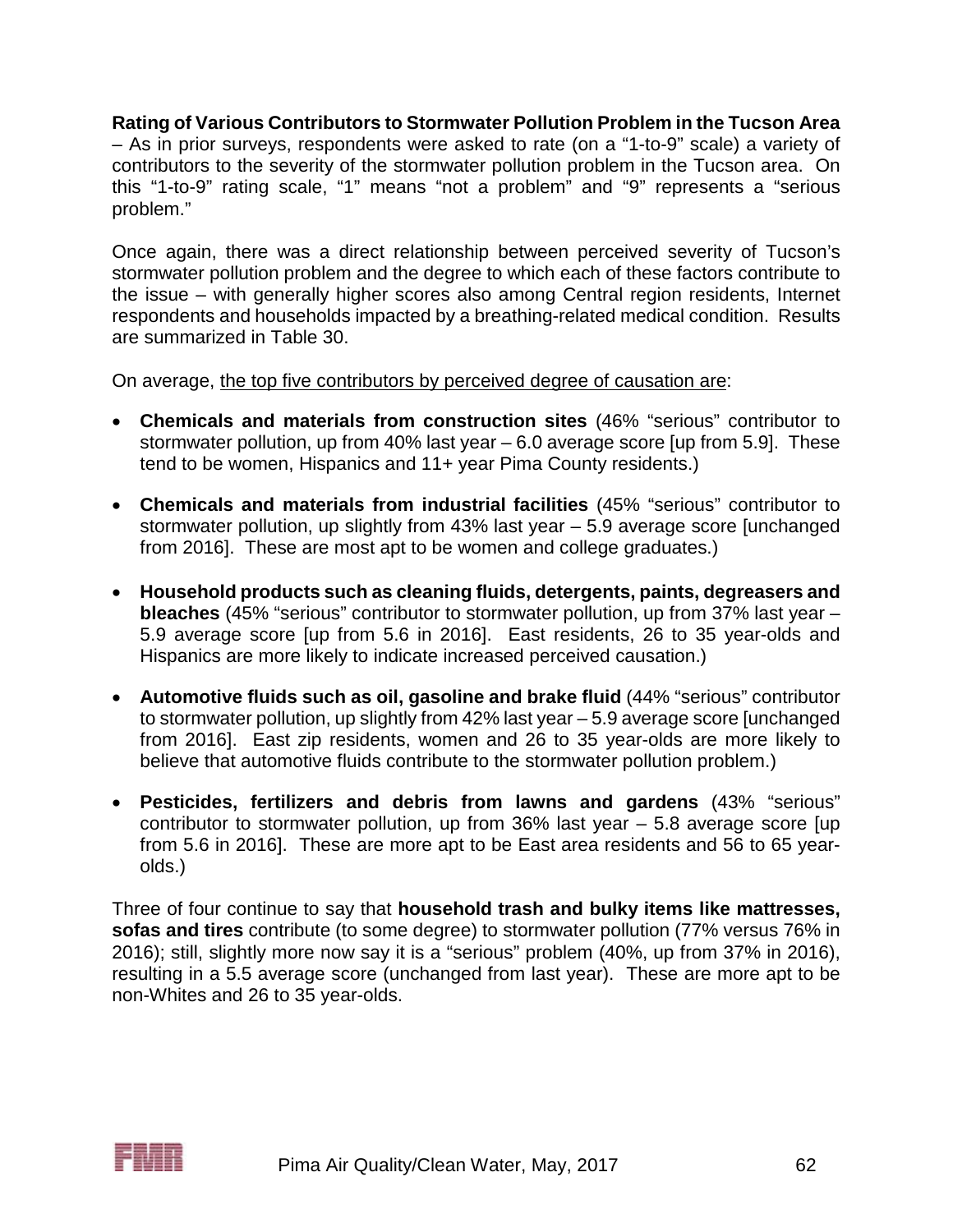Consistent with last year, two-thirds say **animal waste from household pets** is at least a "moderate" contributor to stormwater pollution (66%), although just one of four say it is a "serious" problem. At the same time, one-third perceive it to be a non-factor – resulting in a 4.7 average score (unchanged from 2016).

New this year, 63% indicate that **copper from brake pads made with copper** is at least a "moderate" contributor to the stormwater pollution problem in the Tucson area, while 37% say it is a non-issue – resulting in a 4.5 average score.

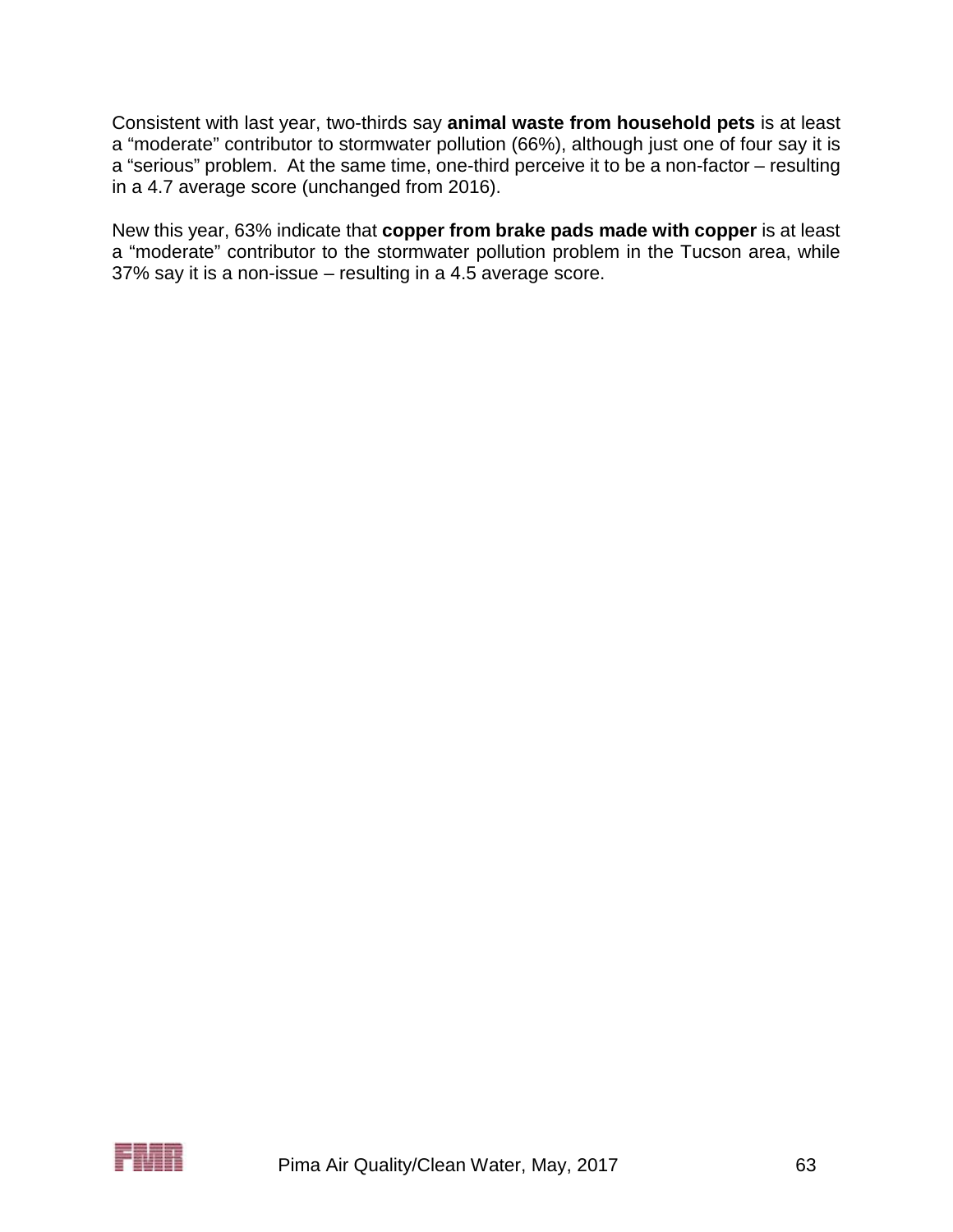## Table 30 **Rating of Various Contributors to** Stormwater Pollution Problem in Tucson Area

| $(5/17 N=504)$                                                                             |                    |                     |                  | Average               |
|--------------------------------------------------------------------------------------------|--------------------|---------------------|------------------|-----------------------|
| $(5/16 N=500)$<br>$(6/14 N=502)$<br>$(6/13 N=504)$                                         | Serious<br>Problem | Moderate<br>Problem | Not a<br>Problem | Score on<br>1-9 Scale |
| $(5/15 N=500)$                                                                             |                    |                     |                  |                       |
| <b>Chemicals and materials from construction sites</b><br>5/17                             |                    |                     |                  |                       |
|                                                                                            | 46%                | 40%                 | 14%              | 6.0                   |
| 5/16                                                                                       | 40%                | 46%                 | 14%              | 5.9                   |
| 5/15                                                                                       | 40%                | 43%                 | 17%              | 5.7                   |
| 6/14                                                                                       | 38%                | 39%                 | 23%              | 5.5                   |
| 6/13                                                                                       | 39%                | 42%                 | 19%              | 5.6                   |
| Chemicals and materials from industrial facilities                                         |                    |                     |                  |                       |
| 5/17                                                                                       | 45%                | 38%                 | 17%              | 5.9                   |
| 5/16                                                                                       | 43%                | 40%                 | 17%              | 5.9                   |
| 5/15                                                                                       | 39%                | 42%                 | 19%              | 5.7                   |
| 6/14                                                                                       | 38%                | 38%                 | 24%              | 5.5                   |
| 6/13                                                                                       | 40%                | 38%                 | 21%              | 5.7                   |
| Household products such as cleaning fluids,<br>detergents, paints, degreasers and bleaches |                    |                     |                  |                       |
| 5/17                                                                                       | 45%                | 37%                 | 18%              | 5.9                   |
| 5/16                                                                                       | 37%                | 43%                 | 20%              | 5.6                   |
| 5/15                                                                                       | 37%                | 42%                 | 20%              | 5.5                   |
| 6/14                                                                                       | 34%                | 43%                 | 23%              | 5.4                   |
| 6/13                                                                                       | 38%                | 39%                 | 23%              | 5.5                   |
| Automotive fluids such as oil, gasoline and brake<br>fluid                                 |                    |                     |                  |                       |
| 5/17                                                                                       | 44%                | 41%                 | 15%              | 5.9                   |
| 5/16                                                                                       | 42%                | 42%                 | 16%              | 5.9                   |
| 5/15                                                                                       | 41%                | 40%                 | 19%              | 5.7                   |
| 6/14                                                                                       | 38%                | 37%                 | 24%              | 5.5                   |
| 6/13                                                                                       | 45%                | 34%                 | 21%              | 5.8                   |
| Pesticides, fertilizers and debris from lawns and<br>gardens                               |                    |                     |                  |                       |
| 5/17                                                                                       | 43%                | 39%                 | 18%              | 5.8                   |
| 5/16                                                                                       | 36%                | 45%                 | 19%              | 5.6                   |
| 5/15                                                                                       | 36%                | 42%                 | 23%              | 5.4                   |
| 6/14                                                                                       | 39%                | 38%                 | 22%              | 5.5                   |
| 6/13                                                                                       | 37%                | 42%                 | 22%              | 5.5                   |
| Household trash and bulky items like mattresses,                                           |                    |                     |                  |                       |
| sofas and tires                                                                            |                    |                     |                  |                       |
| $5/17$                                                                                     | 40%                | 37%                 | 23%              | 5.5                   |
| 5/16                                                                                       | 37%                | 39%                 | 23%              | 5.5                   |
| 5/15                                                                                       | 35%                | 43%                 | 22%              | 5.5                   |
| 6/14                                                                                       | 29%                | 40%                 | 31%              | 4.9                   |

-Table 30 continued on next page-

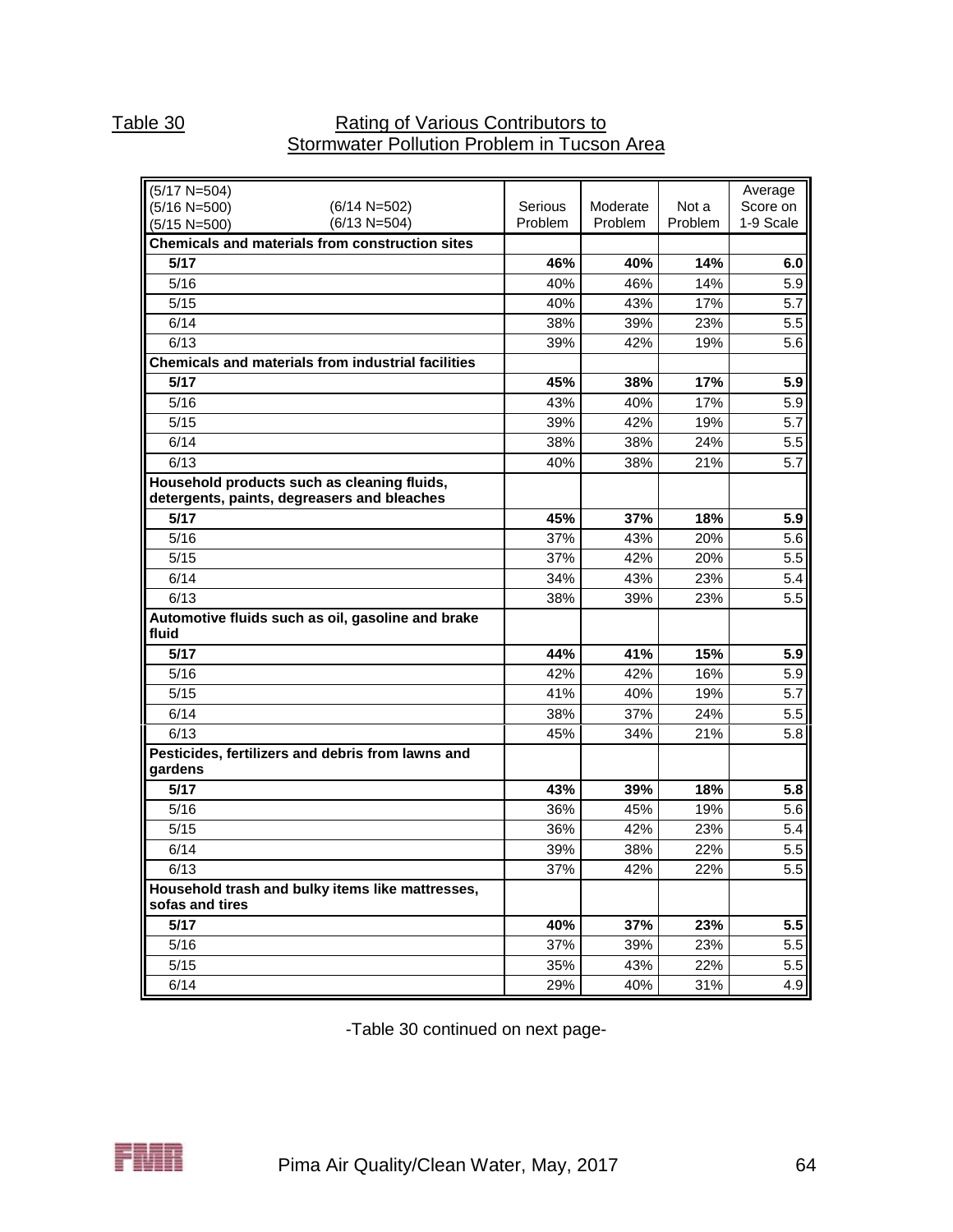## Table 30 (Cont'd)

| $(5/17 N=504)$<br>$(5/16 N=500)$<br>$(5/15 N=500)$ | $(6/14 N=502)$<br>(6/13 N=504)          | Serious<br>Problem | Moderate<br>Problem | Not a<br><b>Problem</b> | Average<br>Score on<br>1-9 Scale |
|----------------------------------------------------|-----------------------------------------|--------------------|---------------------|-------------------------|----------------------------------|
| Animal waste from household pets                   |                                         |                    |                     |                         |                                  |
| 5/17                                               |                                         | 25%                | 41%                 | 34%                     | 4.7                              |
| 5/16                                               |                                         | 26%                | 41%                 | 33%                     | 4.7                              |
| 5/15                                               |                                         | 22%                | 39%                 | 39%                     | 4.5                              |
| 6/14                                               |                                         | 23%                | 35%                 | 43%                     | 4.3                              |
| 6/13                                               |                                         | 23%                | 36%                 | 41%                     | 4.4                              |
|                                                    | Copper from brake pads made with copper |                    |                     |                         |                                  |
| 5/17                                               |                                         | 21%                | 42%                 | 37%                     | 4.5                              |

Question: Using the same "1-to-9" scale – where "9" means "a serious problem" and "1" means "not a problem" - how much do you think each of the following contributes to the problem of stormwater pollution in the Tucson area? You can give me any number between "1" and "9."

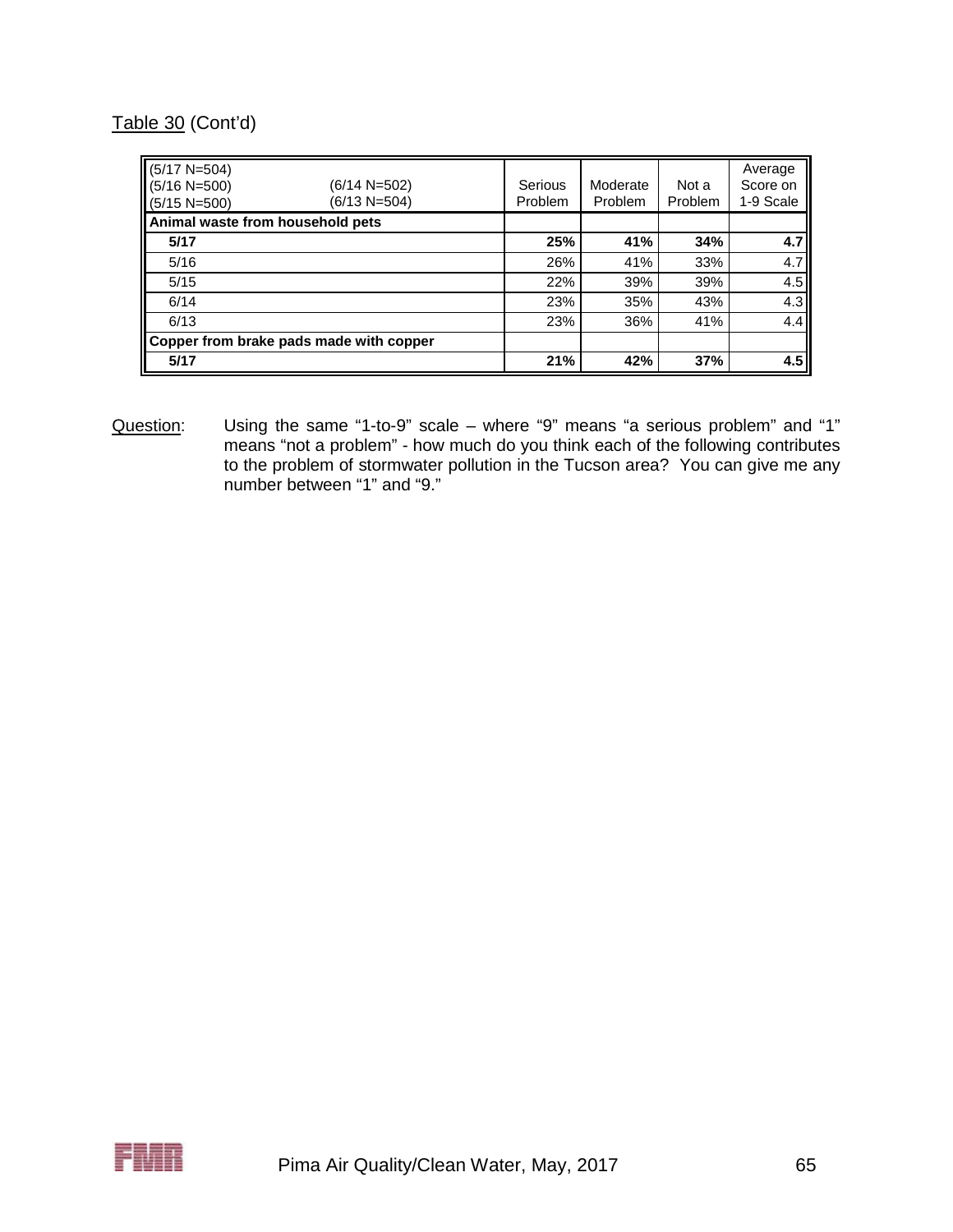# **Display 30 Rating of Various Contributors to Stormwater Pollution Problem in Tucson Area** (By Average Score on 1-9 Scale)



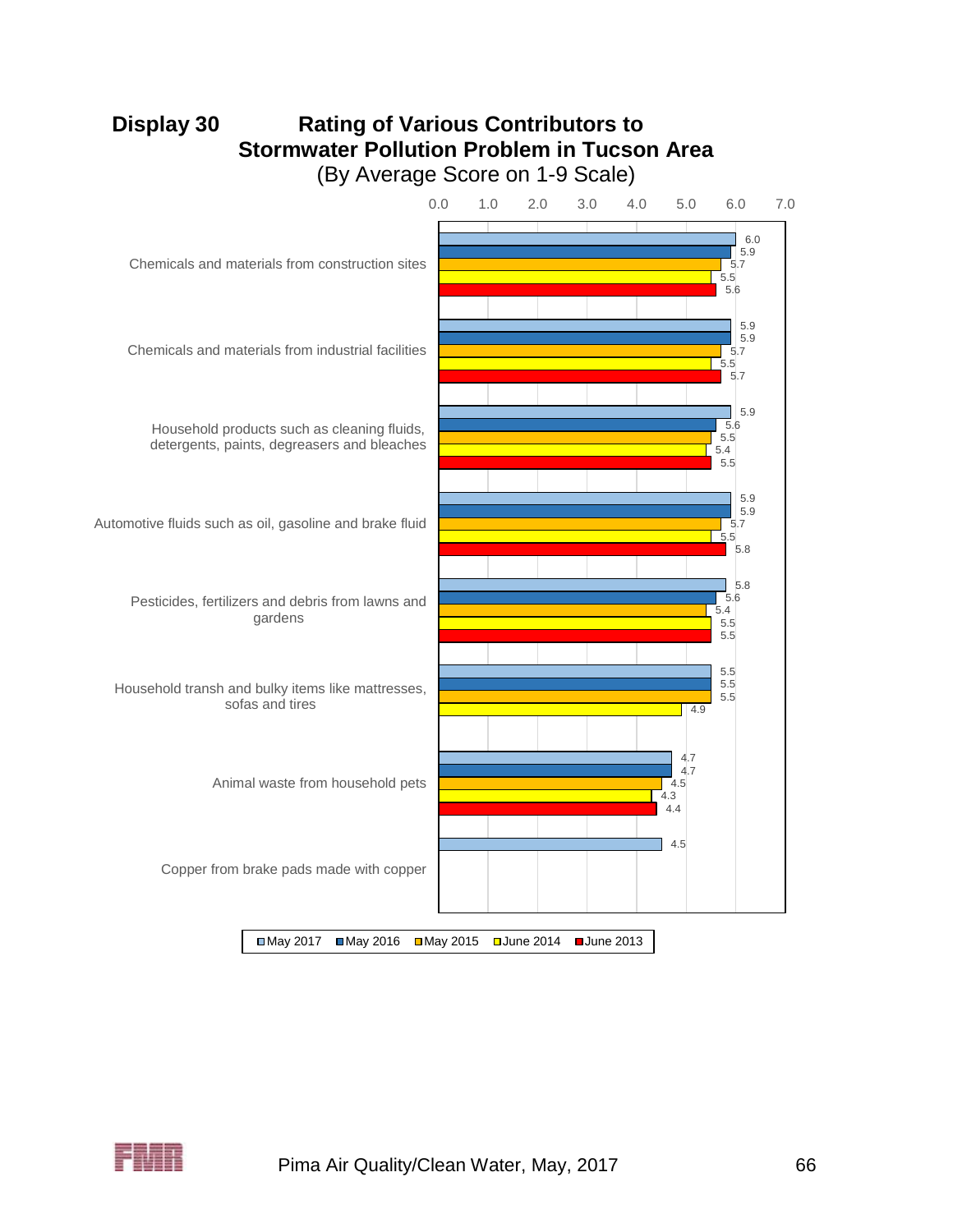**Methods Used to Dispose of Various Types of Household Hazardous Wastes** – Consistent with the past two years, the most-often used methods to dispose of household wastes (such as "household chemicals, automotive fluids and lawn & garden chemicals") include:

- **Hazardous waste collection site** (52%, up from the past two years [42%-47%]. Usage is lowest in the Central zips [47%], and highest in the South region [60%] – as well as among men, residents 56 or older and those with the highest household incomes.)
- **Auto parts store** (42%, up from 38% in 2015 and 2016 higher in the East zips [52% versus 39%-42% elsewhere], as well as among men and 26 to 35 year-olds.)
- **Put in the garbage** (37%, up significantly from 29% in 2016. These tend to be younger respondents [16 to 35], with few differences based on gender or area of residence.)
- **Service station** (26%, up from 19% last year. Geographically, only Central residents are less likely to dispose of household waste at a service station [17% versus 28%- 31% elsewhere]. Men, 26 to 35 year-olds and higher income households are more likely to utilize this option.)
- **Landfill** (18%, unchanged from last year. Landfill users are more likely to live in higher-income households. Usage is lowest in the Central zips [13% versus 20%- 22% elsewhere].)

Up from 12% last year, 18% in the current study – especially Internet respondents (26% versus 9% Telephone) – dispose of household hazardous wastes by **pouring in the sink or down the drain**. These tend to be progressively younger respondents, with little difference based on area of residence.

Among the rest, 8% are unsure how they dispose of such wastes (up from 6% last year) – while 11% (down from 16%) report not using these types of household products at all (or finishing them all up when they do).

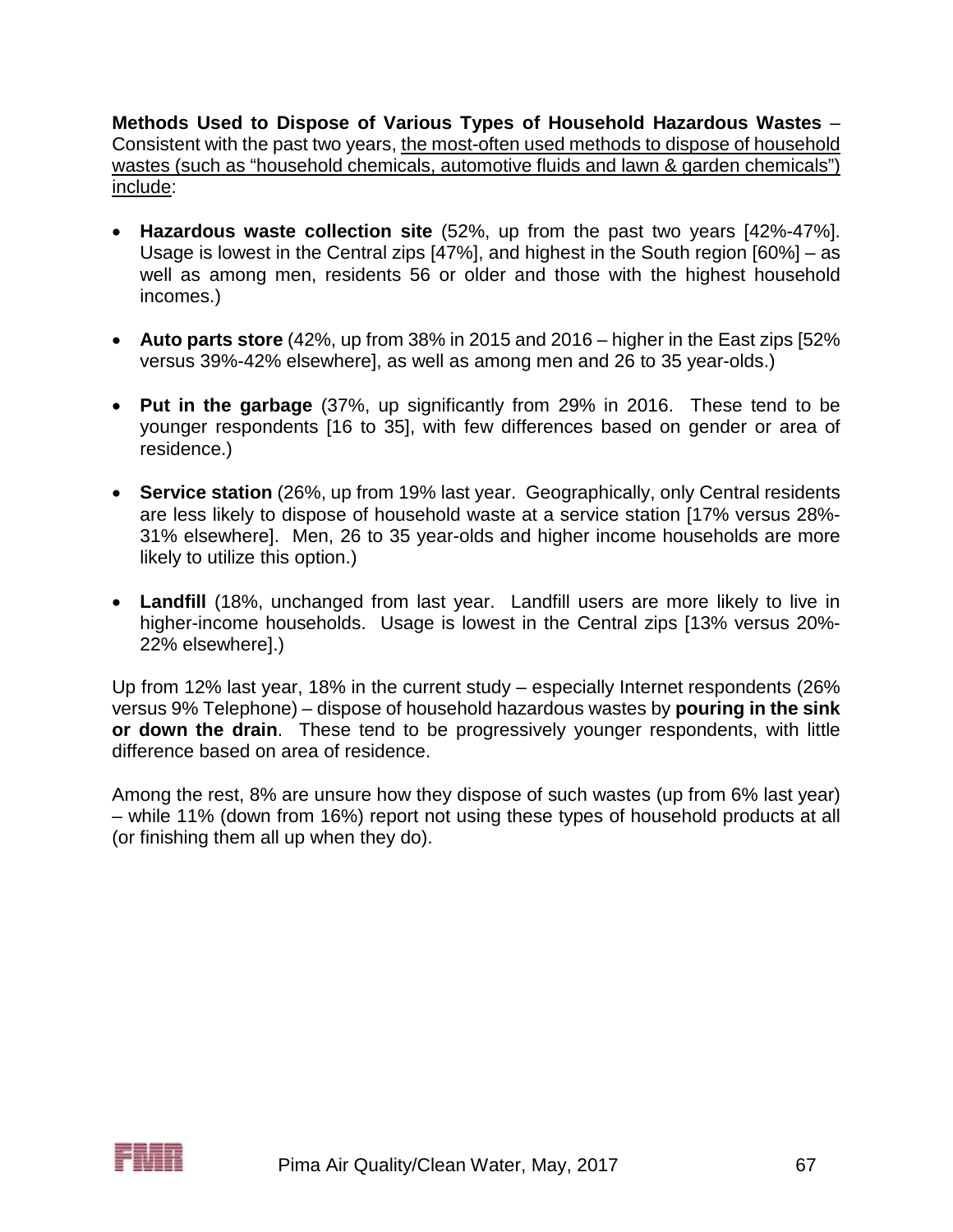## Table 31 Methods Used to Dispose of Various Types of Household Hazardous Waste

|                                      |                |                |                |                |                |           | Area      |                |        |
|--------------------------------------|----------------|----------------|----------------|----------------|----------------|-----------|-----------|----------------|--------|
|                                      | 06/13<br>Total | 06/14<br>Total | 05/15<br>Total | 05/16<br>Total | 05/17<br>Total | Central   | South     | North-<br>west | East   |
| Hazardous waste collection site      | 47%            | 59%            | 47%            | 42%            | 52%            | 47%       | 60%       | 52%            | 51%    |
| Auto parts store                     | 46%            | 50%            | 38%            | 38%            | 42%            | 42%       | 39%       | 40%            | 52%    |
| Put in the garbage                   | 30%            | 26%            | 28%            | 29%            | 37%            | 36%       | 38%       | 37%            | 35%    |
| Service station                      | 21%            | 32%            | 22%            | 19%            | 26%            | 17%       | 30%       | 31%            | 28%    |
| <b>ILandfill</b>                     | 19%            | 30%            | 19%            | 18%            | 18%            | 13%       | 20%       | 22%            | 20%    |
| Pour in the sink or down the drain   | 11%            | 12%            | 8%             | 12%            | 18%            | 17%       | 17%       | 20%            | 16%    |
| Some other method                    | 2%             | 5%             | 3%             | 2%             | 3%             | 3%        | 4%        | 1%             | 4%     |
| Don't use these products/Use them up | 10%            | 7%             | 17%            | 16%            | 11%            | 16%       | 7%        | 12%            | 8%     |
| Not sure/Don't know                  | 8%             | 6%             | 9%             | 6%             | 8%             | 7%        | 11%       | 7%             | 7%l    |
|                                      | $N = 504$      | $N = 502$      | $N = 500$      | $N = 500$      | $N = 504$      | $N = 151$ | $N = 141$ | $N = 137$      | $N=75$ |

|                                      |                         | Stormwater<br><b>Pollution Problem</b> | Sample                    |           |           |
|--------------------------------------|-------------------------|----------------------------------------|---------------------------|-----------|-----------|
|                                      | Not a<br><b>Problem</b> | Moderate<br>Problem                    | Serious<br><b>Problem</b> | Telephone | Internet  |
| Hazardous waste collection site      | 43%                     | 52%                                    | 56%                       | 62%       | 43%       |
| Auto parts store                     | 38%                     | 35%                                    | 52%                       | 42%       | 42%       |
| Put in the garbage                   | 40%                     | 33%                                    | 40%                       | 32%       | 42%       |
| Service station                      | 21%                     | 22%                                    | 32%                       | 28%       | 23%       |
| Landfill                             | 15%                     | 17%                                    | 21%                       | 20%       | 17%       |
| Pour in the sink or down the drain   | 24%                     | 13%                                    | 21%                       | 9%        | 26%       |
| Some other method                    | 6%                      | 2%                                     | 2%                        | 5%        | 0%        |
| Don't use these products/Use them up | 8%                      | 10%                                    | 13%                       | 6%        | 16%       |
| Not sure/Don't know                  | 12%                     | 11%                                    | 3%                        | 7%        | 9%        |
|                                      | $N = 72$                | $N = 226$                              | $N = 206$                 | $N = 250$ | $N = 254$ |

Question: I am now going to read you a list of different methods that people use to dispose of items such as household chemicals, automotive fluids and lawn & garden chemicals. After each, simply tell me if you or someone in your household use this method to dispose of these items.

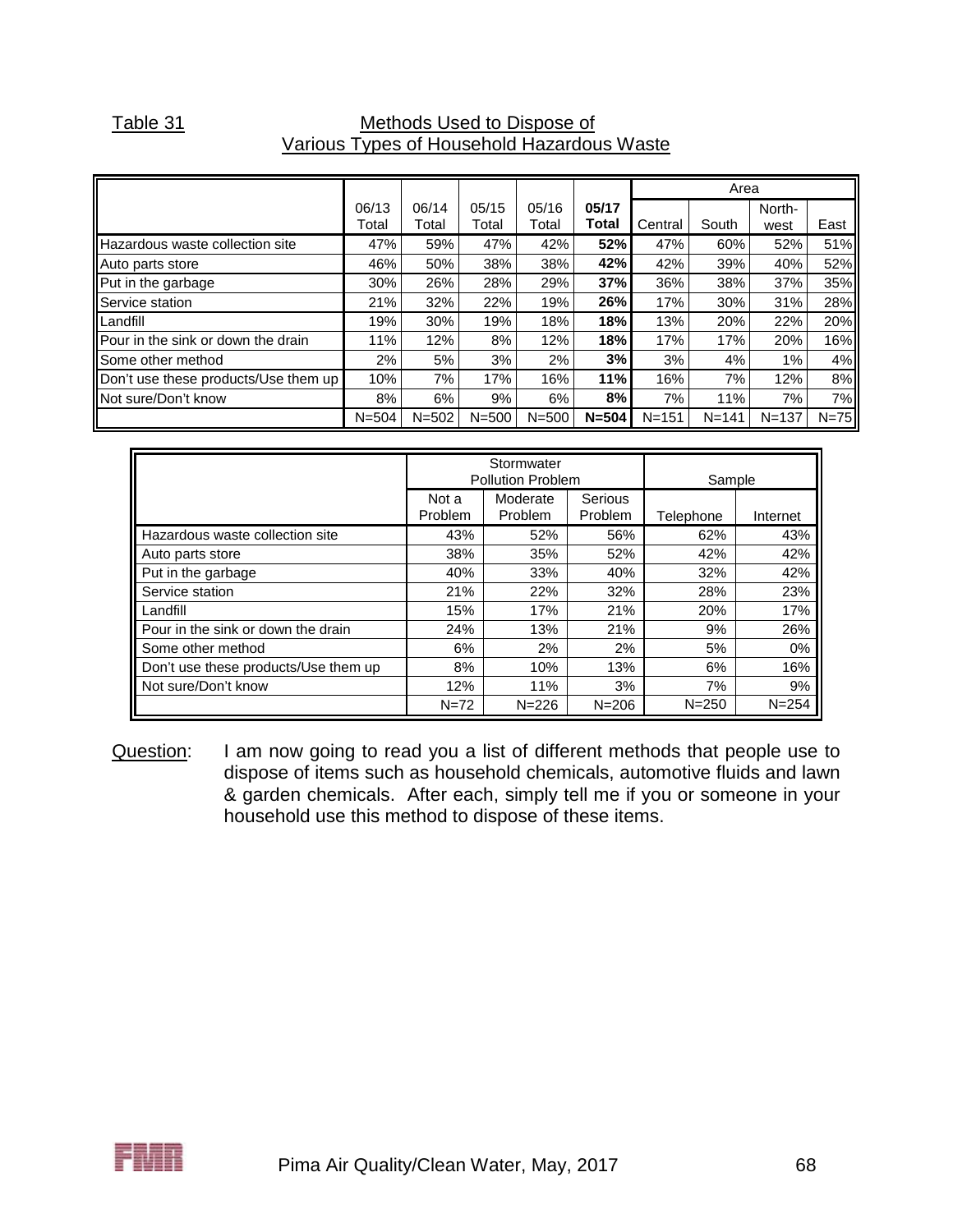

# **Display 31 Methods Used to Dispose of Various Types of Household Hazardous Waste**

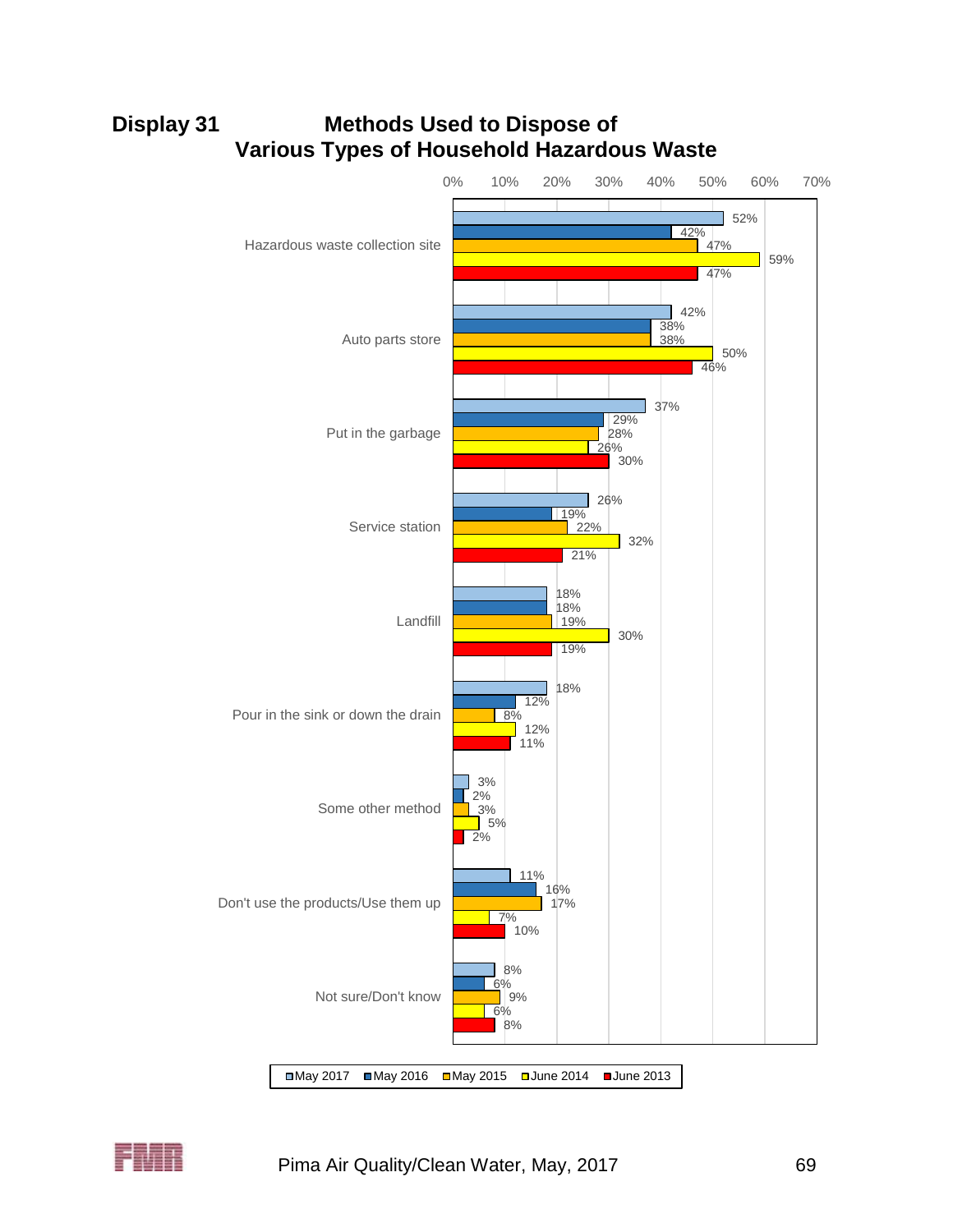**Government Entity to Call If Witness Someone Dumping Trash or Chemicals in a Storm Drain** – As we found last year, three of ten are **unsure** about who they would contact if they saw someone dumping trash or chemicals into a storm drain and wanted to report it. This includes both Telephone (35%) and Internet (26%) respondents. Central or East zip residents, women, older survey participants (55+) and new or part-year Pima County residents are also more likely to be unsure whom to call.

Among those who specify a particular government entity, results are generally consistent with recent surveys, including:

- **911/Police Department** (29% [down from 31% last year], more often Northwest or East residents, the youngest respondents and non-Whites.)
- **Water Department** (14% [up from 13%], especially South region residents and 16 to 35 year-olds.)
- **Health Department** (13% [up from 11%], with fewer differences based on area of residence.)
- **Sanitation Department** (13% [up from 11%], typically South or East zip residents.)

There continue to be a number of (growing) generic references to "government" – including **city government** (12%, up from 8%), **county government** (11%, up from 10%) or a **government agency** (9%, up from 3%).

Consistent with prior surveys, just 5% indicate that they would *not* report illegal waste disposal or dumping.

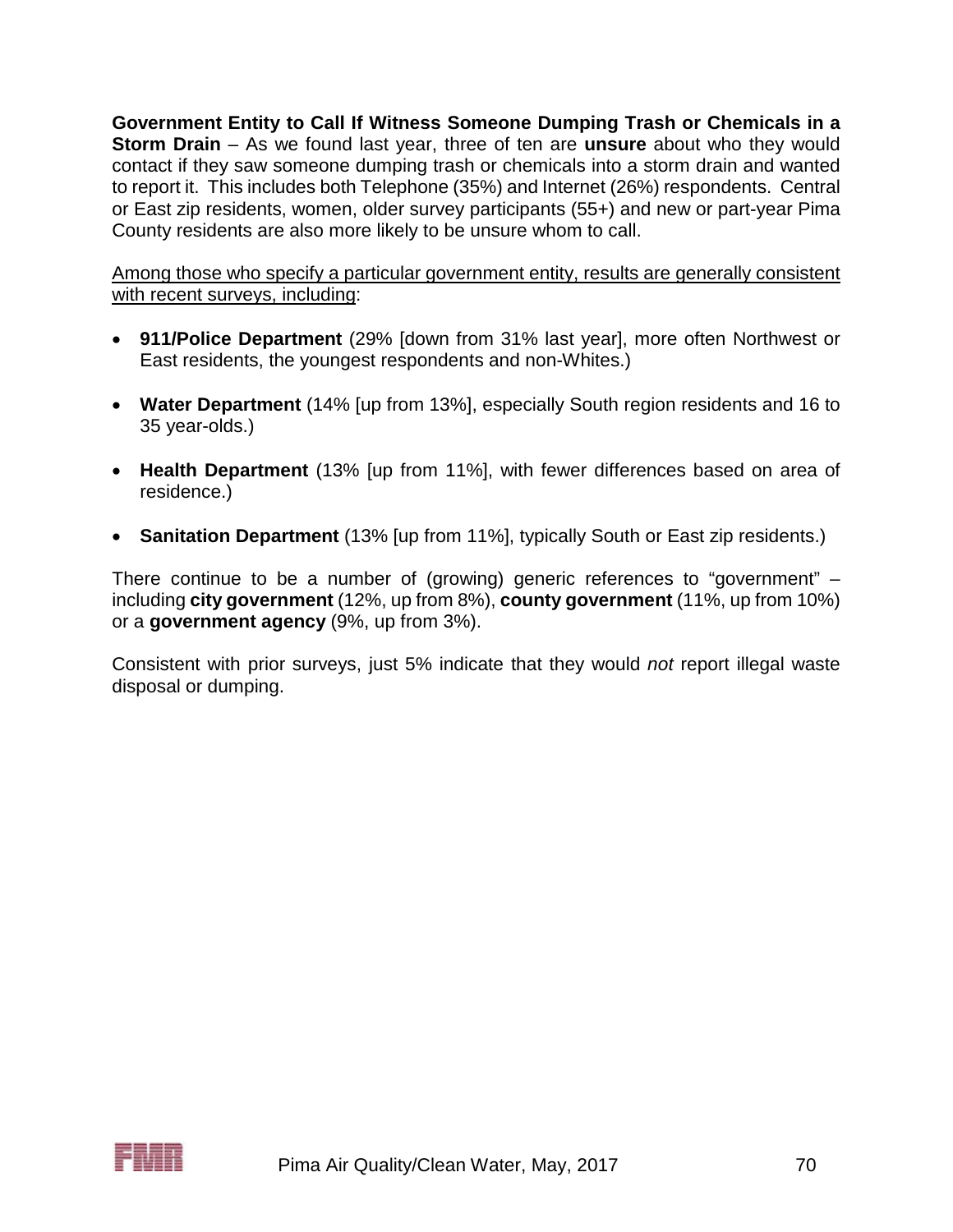## Table 32 **Government Entity to Call If Witness Someone** Dumping Trash or Chemicals in a Storm Drain

|                              |           |           |           |           |           |           | Area      |           |        |
|------------------------------|-----------|-----------|-----------|-----------|-----------|-----------|-----------|-----------|--------|
|                              | 06/13     | 06/14     | 05/15     | 05/16     | 05/17     |           |           | North-    |        |
|                              | Total     | Total     | Total     | Total     | Total     | Central   | South     | west      | East   |
| 911/Police department        | 28%       | 30%       | 30%       | 31%       | 29%       | 26%       | 27%       | 33%       | 32%    |
| <b>Water department</b>      | 5%        | 4%        | 13%       | 13%       | 14%       | 12%       | 22%       | 12%       | 9%     |
| Health department            | 4%        | 4%        | 10%       | 11%       | 13%       | 15%       | 11%       | 12%       | 16%    |
| Sanitation department        | 6%        | 6%        | 11%       | 11%       | 13%       | 9%        | 18%       | 10%       | 16%    |
| City government              | 8%        | 7%        | 10%       | 8%        | 12%       | 13%       | 8%        | 14%       | 16%    |
| County government            | 7%        | 9%        | 9%        | 10%       | 11%       | 9%        | 16%       | 11%       | 8%     |
| Government agency            | 3%        | 6%        | 5%        | 3%        | 9%        | 9%        | 13%       | 7%        | 5%     |
| Would not report             | 4%        | 4%        | 4%        | 3%        | 5%        | 6%        | 6%        | 6%        | 0%     |
| <b>IN</b> ot sure/Don't know | 35%       | 30%       | 33%       | 30%       | 30%       | 34%       | 26%       | 29%       | 33%    |
|                              | $N = 504$ | $N = 502$ | $N = 500$ | $N = 500$ | $N = 504$ | $N = 151$ | $N = 141$ | $N = 137$ | $N=75$ |

|                       |                  | Stormwater<br><b>Pollution Problem</b> | Sample             |           |           |
|-----------------------|------------------|----------------------------------------|--------------------|-----------|-----------|
|                       | Not a<br>Problem | Moderate<br>Problem                    | Serious<br>Problem | Telephone | Internet  |
| 911/Police department | 29%              | 32%                                    | 26%                | 30%       | 29%       |
| Water department      | 4%               | 12%                                    | 20%                | 3%        | 25%       |
| Health department     | 14%              | 11%                                    | 16%                | 4%        | 22%       |
| Sanitation department | 8%               | 9%                                     | 18%                | 4%        | 22%       |
| City government       | 7%               | 11%                                    | 16%                | 9%        | 16%       |
| County government     | 8%               | 9%                                     | 15%                | 9%        | 13%       |
| Government agency     | 7%               | 6%                                     | 13%                | 8%        | 9%        |
| Would not report      | 8%               | 5%                                     | 3%                 | 2%        | 8%        |
| Not sure/Don't know   | 38%              | 33%                                    | 25%                | 35%       | 26%       |
|                       | $N = 72$         | $N = 226$                              | $N = 206$          | $N = 250$ | $N = 254$ |

Question: If you saw someone dumping trash or chemicals into a storm drain or a wash and wanted to report them, who would you call to report the incident?

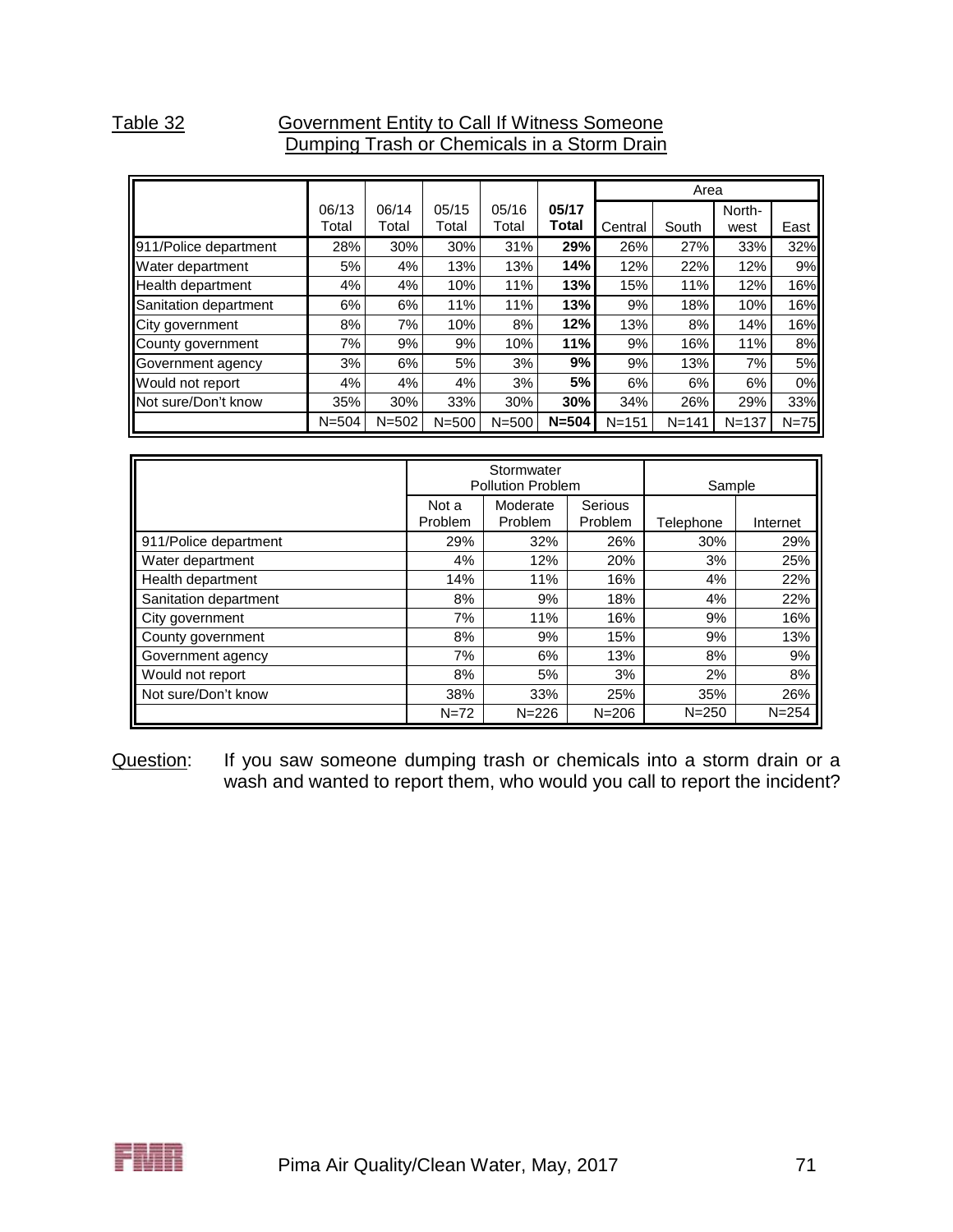# **Display 32 Government Entity to Call If Witness Someone Dumping Trash or Chemicals in a Storm Drain**



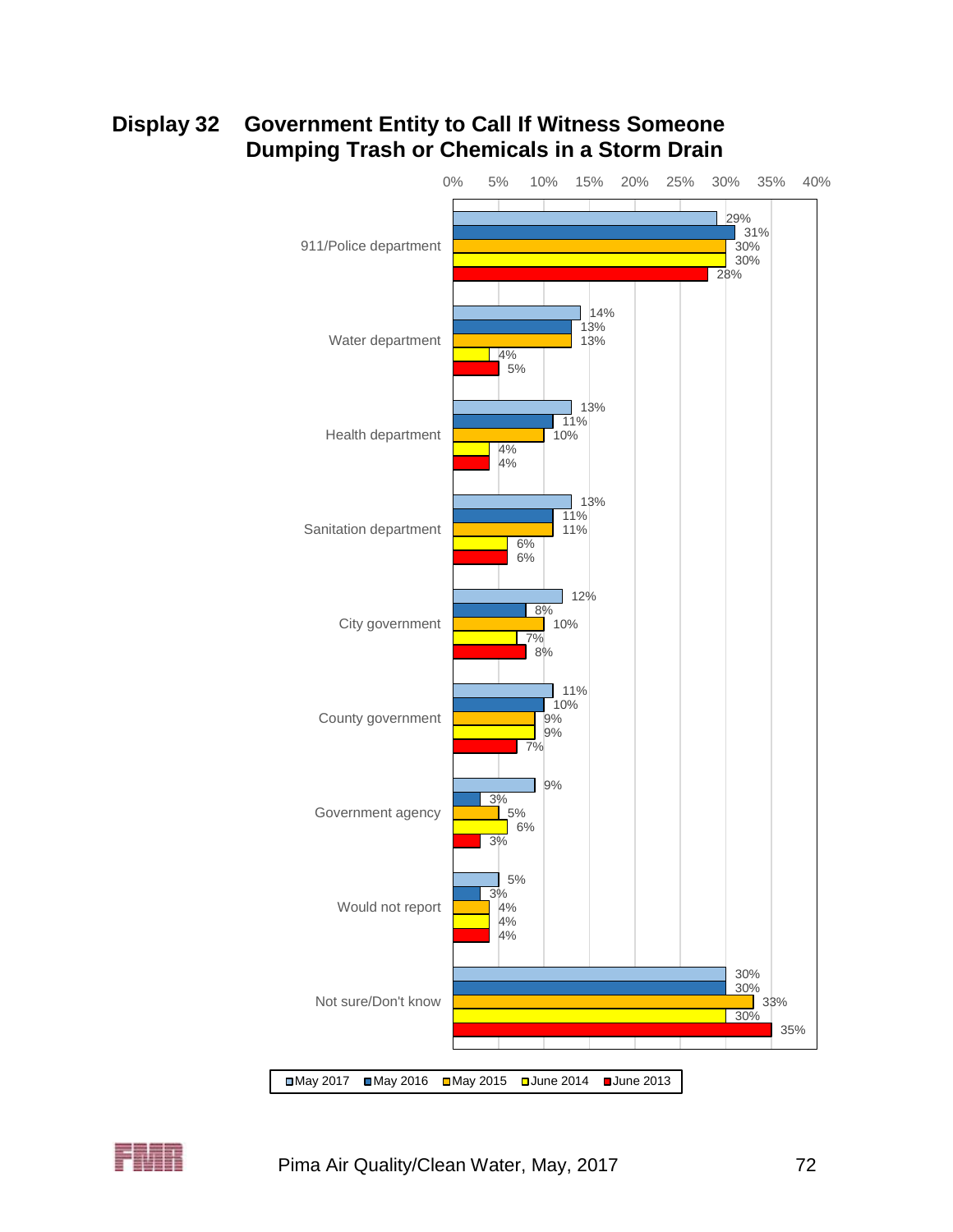**Likelihood of Taking Part in Various Activities to Help Keep Stormwater Clean** – Consistent with past studies, six of ten or more (particularly those who perceive a progressively more severe stormwater pollution problem) report that they would be "very likely" (with no more than 9% "not at all likely") to take part in the following activities to help keep Tucson stormwater clean:

- **If you have a dog, using a doggie bag to clean up after them** (80% "very likely" to take part, unchanged since last year. Participation is somewhat lower only in the South zips [68% versus 83%-88% elsewhere]. Women and 46 to 65 year-olds are "very likely" to use a doggie bag to clean up after their dog.)
- **Safely dispose of chemicals** (75% "very likely" to take part, up from 71% last year. Once again, participation is generally consistent regardless of geography [including fully 92% of East zip residents].)
- **Replacing a toxic compound with a non-toxic compound** (62% "very likely" to take part, up incrementally from 58% in 2016 and 56% in 2015. These are more likely to be East residents, those 55+ and high income households.)
- **Report a spill** (60% "very likely" to take part, down from 63% last year. These tend to be East residents, those 46 or older and the least formally educated.)

Unchanged from last year, 49% (regardless of geography) indicate that they would be "very likely" to **gather stormwater to use for watering plants**. Participants are more apt to be 36 to 55 year-olds and longer term Pima County residents (for 6+ years).

One-third say that they would be "very likely" to **implement green infrastructure**. This is down from 43%-54% in past surveys who would be highly likely "to implement Low Impact Development practices." Potential participation is lower only in the Central zips (29% versus 33%-39% elsewhere), and greater among 26 to 35 year-olds and higher income households.

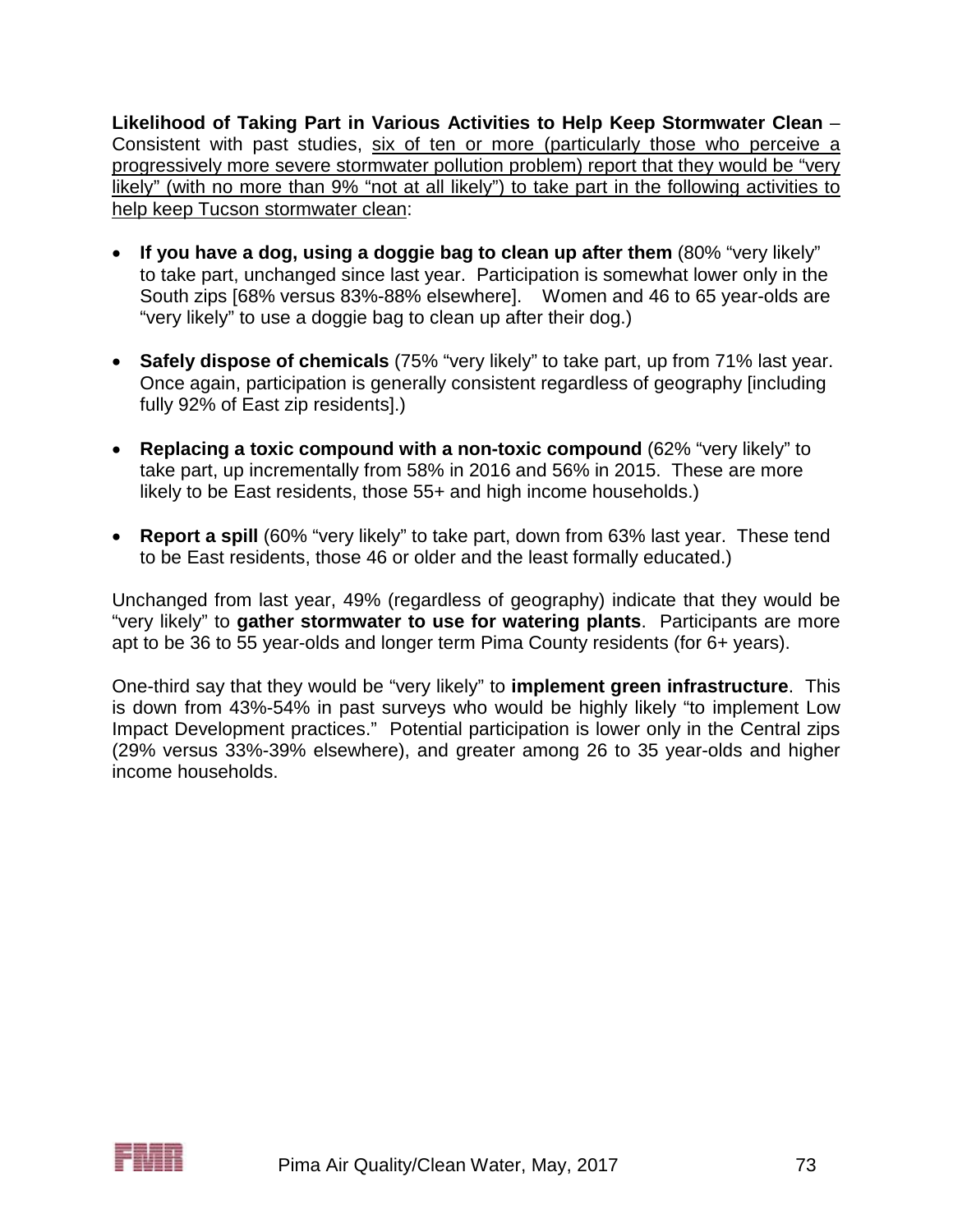## Table 33 Likelihood of Taking Part in Various Activities To Help Keep Stormwater Clean

|                                                                 |           |           |           |              | Area      |           |           |        |
|-----------------------------------------------------------------|-----------|-----------|-----------|--------------|-----------|-----------|-----------|--------|
|                                                                 | 06/14     | 05/15     | 05/16     | 05/17        |           |           | North-    |        |
|                                                                 | Total     | Total     | Total     | <b>Total</b> | Central   | South     | west      | East   |
| If you have a dog, using a doggie bag<br>to clean up after them |           |           |           |              |           |           |           |        |
| Very likely                                                     | 80%       | 76%       | 80%       | 80%          | 85%       | 68%       | 83%       | 88%    |
| Somewhat likely                                                 | 5%        | 10%       | 8%        | 11%          | 7%        | 21%       | 10%       | 4%     |
| Not at all likely                                               | 4%        | 6%        | 5%        | 4%           | 6%        | 2%        | 4%        | 4%     |
| Don't know/Not sure                                             | 11%       | 9%        | 8%        | 4%           | 3%        | 8%        | 4%        | 4%     |
| Safely dispose of chemicals                                     |           |           |           |              |           |           |           |        |
| Very likely                                                     | 82%       | 76%       | 71%       | 75%          | 72%       | 70%       | 75%       | 92%    |
| Somewhat likely                                                 | 11%       | 18%       | 22%       | 19%          | 21%       | 22%       | 19%       | 8%     |
| Not at all likely                                               | 4%        | 4%        | 4%        | 4%           | 5%        | 5%        | 3%        | 0%     |
| Don't know/Not sure                                             | 3%        | 2%        | 4%        | 2%           | 3%        | 3%        | 3%        | 0%     |
| Replacing a toxic compound with a<br>non-toxic compound         |           |           |           |              |           |           |           |        |
| Very likely                                                     | 67%       | 56%       | 58%       | 62%          | 60%       | 58%       | 64%       | 72%    |
| Somewhat likely                                                 | 19%       | 29%       | 27%       | 22%          | 22%       | 21%       | 24%       | 21%    |
| Not at all likely                                               | 6%        | 8%        | 6%        | 9%           | 12%       | 13%       | 4%        | 4%     |
| Don't know/Not sure                                             | 8%        | 7%        | 8%        | 6%           | 7%        | 8%        | 7%        | 3%     |
| <b>Report a spill</b>                                           |           |           |           |              |           |           |           |        |
| Very likely                                                     | 75%       | 58%       | 63%       | 60%          | 58%       | 59%       | 56%       | 71%    |
| Somewhat likely                                                 | 14%       | 29%       | 26%       | 29%          | 31%       | 29%       | 29%       | 25%    |
| Not at all likely                                               | 6%        | 8%        | 6%        | 9%           | 9%        | 8%        | 12%       | 3%     |
| Don't know/Not sure                                             | 5%        | 5%        | 5%        | 3%           | 2%        | 4%        | 2%        | 1%     |
| Gathering stormwater to use for<br>watering plants              |           |           |           |              |           |           |           |        |
| Very likely                                                     |           | 53%       | 49%       | 49%          | 50%       | 47%       | 50%       | 48%    |
| Somewhat likely                                                 |           | 31%       | 29%       | 29%          | 30%       | 28%       | 27%       | 29%    |
| Not at all likely                                               |           | 13%       | 17%       | 19%          | 18%       | 21%       | 20%       | 20%    |
| Don't know/Not sure                                             |           | 3%        | 5%        | 3%           | 3%        | 4%        | 3%        | 3%     |
| Install green infrastructure*                                   |           |           |           |              |           |           |           |        |
| Very likely                                                     | 54%       | 41%       | 43%       | 33%          | 29%       | 35%       | 33%       | 39%    |
| Somewhat likely                                                 | 23%       | 37%       | 34%       | 33%          | 34%       | 29%       | 36%       | 35%    |
| Not at all likely                                               | 8%        | 11%       | 11%       | 21%          | 21%       | 22%       | 21%       | 16%    |
| Don't know/Not sure                                             | 15%       | 11%       | 12%       | 13%          | 16%       | 14%       | 10%       | 11%    |
|                                                                 | $N = 502$ | $N = 500$ | $N = 500$ | $N = 504$    | $N = 151$ | $N = 141$ | $N = 137$ | $N=75$ |

\* Was "Implement Low Impact Development practices" (6/14-5/16).

Question: I am now going to read you a list of activities that people can do to help keep stormwater clean. As I read each activity, simply tell me how likely you would be to take part – very likely, somewhat likely or not at all.

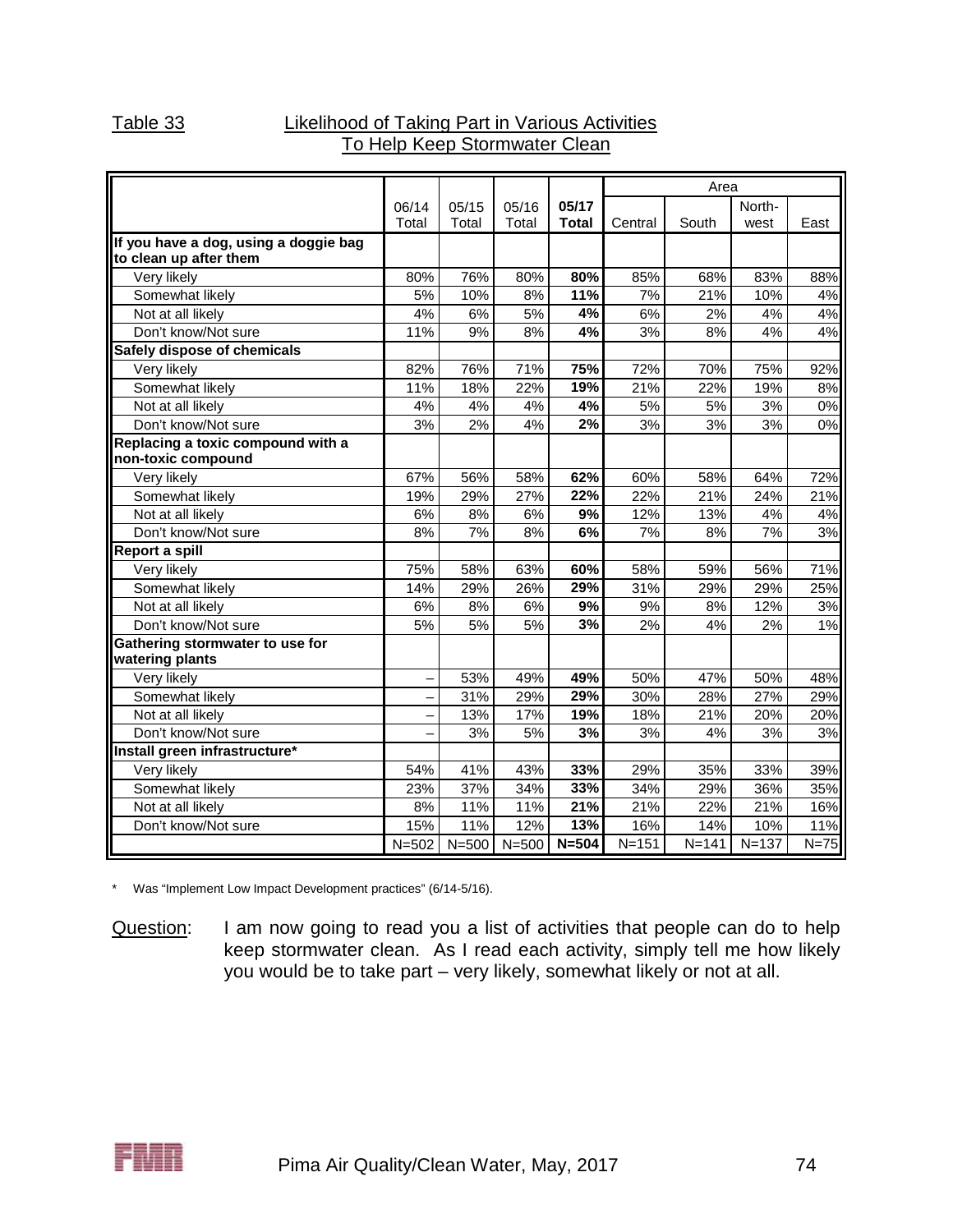



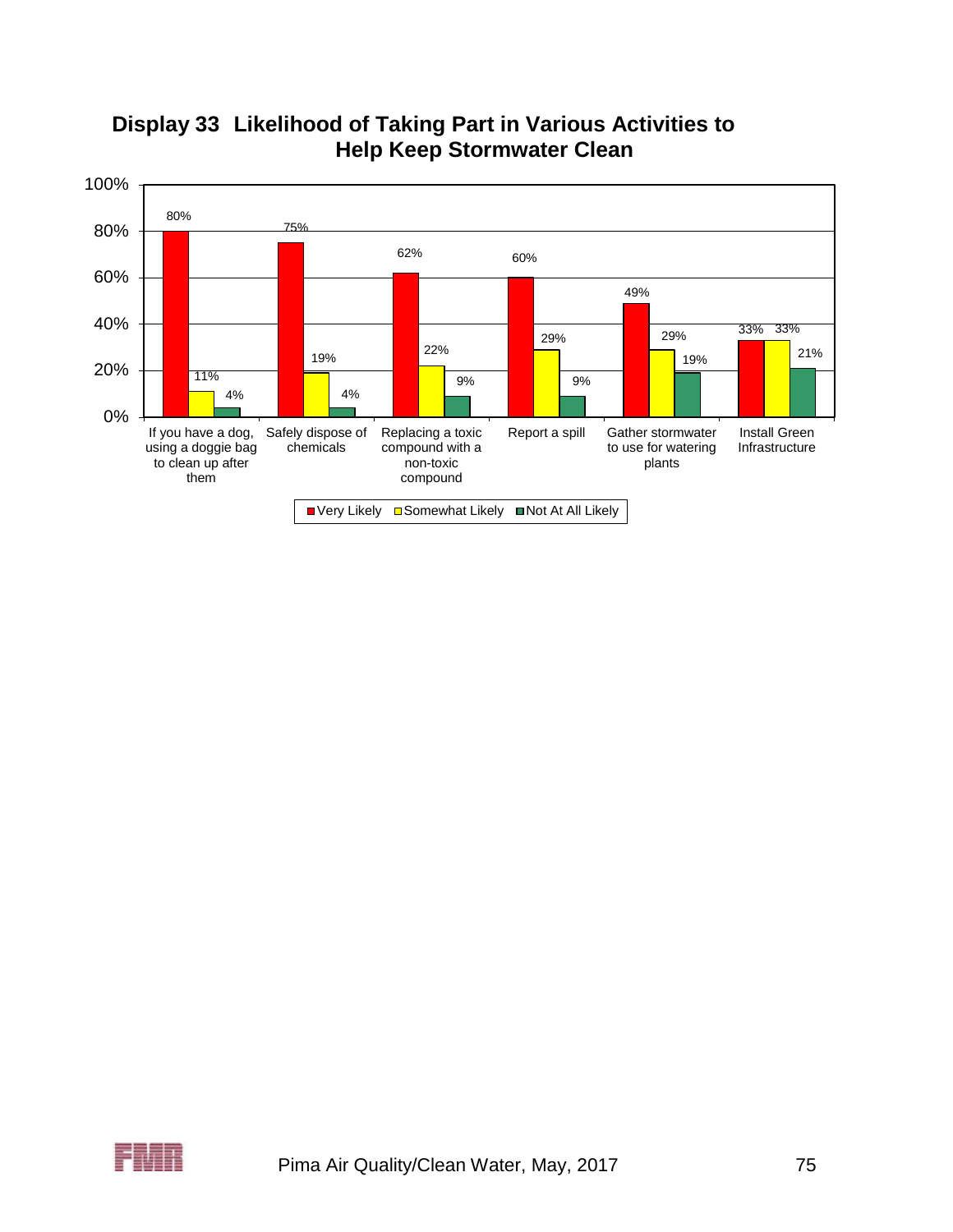## **EVALUATION OF THE 2016-2017 PIMA COUNTY CLEAN AIR PROGRAM CAMPAIGN AND CLEAN WATER PROGRAM CAMPAIGN SURVEY**

(May 2017)

## *Appendix*

**Survey Methodology and Sample Selection**

This survey consists of a 504-person, randomly-selected and statistically-projectable sample of the 16 years and older male and female target audience in designated Pima County zip code areas. This study utilized a dual-methodology sampling plan, with Telephone (N=250) and Internet (N=254) interviews. Before 2015, all surveys in this tracking study series were all conducted via telephone.

All Telephone and Internet interviews were conducted during May 2017. Regardless of the sample source, the survey instrument and screening criteria were identical. Neither the interviewer nor the interviewee had any knowledge of the study sponsor.

**Telephone Interviews** – The Telephone interviews were distributed on the basis of geographic population density in the market, with specific steps taken to ensure a proportionate number of interviews in each survey "region." The sample distribution in each region was developed using recent population estimate projections. The final in-tab geographic proportions are reflective of these actual population estimates. A similar sampling plan (based on household distribution) was also developed to ensure the ethnic composition of the final sample was as close as possible to actual proportions in Pima County.

Telephone respondents included in this survey were selected through a random sampling procedure that allows equal probability of selection. This technique ensures that area residents who are not yet listed in a telephone directory (or choose not to be listed) are still eligible for selection. All interviews were conducted and validated by the FMR Field staff. Each Telephone interview lasted approximately 16 minutes.

**Cell Phone Only Households** – To address "cell phone only" households (households without a land line that utilize a cell phone exclusively), FMR interviewers manually dialed randomlygenerated cell phone numbers (based on known cell phone exchanges) and attempted to interview these households for the Telephone portion of the survey. Potential respondents reached through manual dialing were given three options: to proceed with the interview using their cell phone provider's calling plan minute allocations; allow for a call-back at a mutually arranged time on a

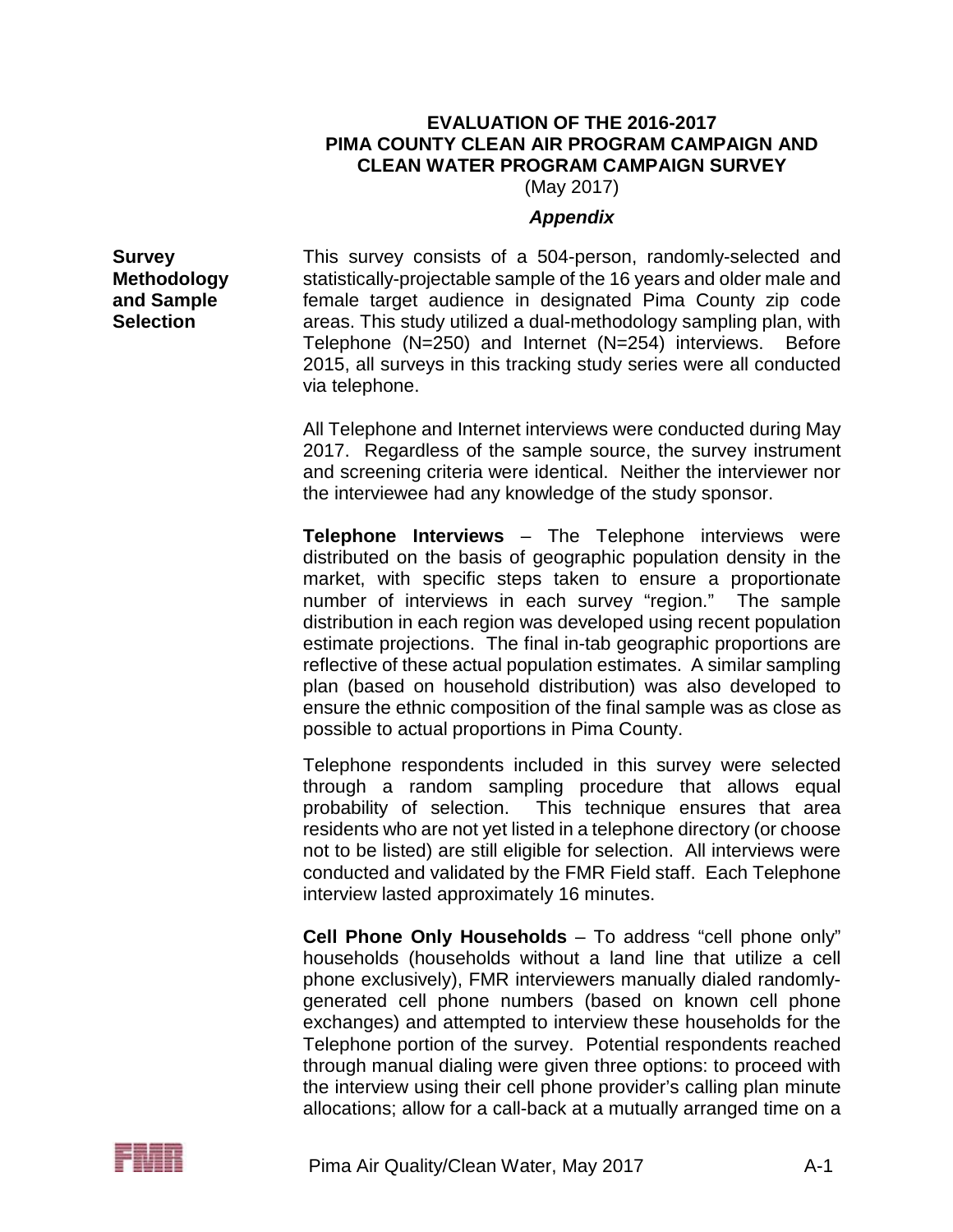land line; or to call the cell phone back when minutes are "free" (i.e., weekends, evenings, etc.).

**Internet Interviews** – Online surveys were conducted via the Internet utilizing a questionnaire administered by FMR Associates and hosted on the sgizmo.com website (with completed surveys downloaded directly to FMR for data processing and analysis). Respondents were contacted through a third party database Internet panel company that emailed invitations to their "opt in" panelists who reside in Pima County. Each Internet interview lasted approximately 11 minutes.

**Spanish-Language Interviews** – Where relevant, respondents were asked if they preferred their interview to be conducted in English or Spanish. A Spanish-language version of the survey was developed by FMR Associates, and made available to both Telephone and Internet respondents. A total of 158 non-White respondents were interviewed in the project, including 127 Hispanics. Overall, 13 respondents (3%) requested that their survey be conducted in Spanish by a bilingual interviewer. This compares to 2% in the 2016 survey.

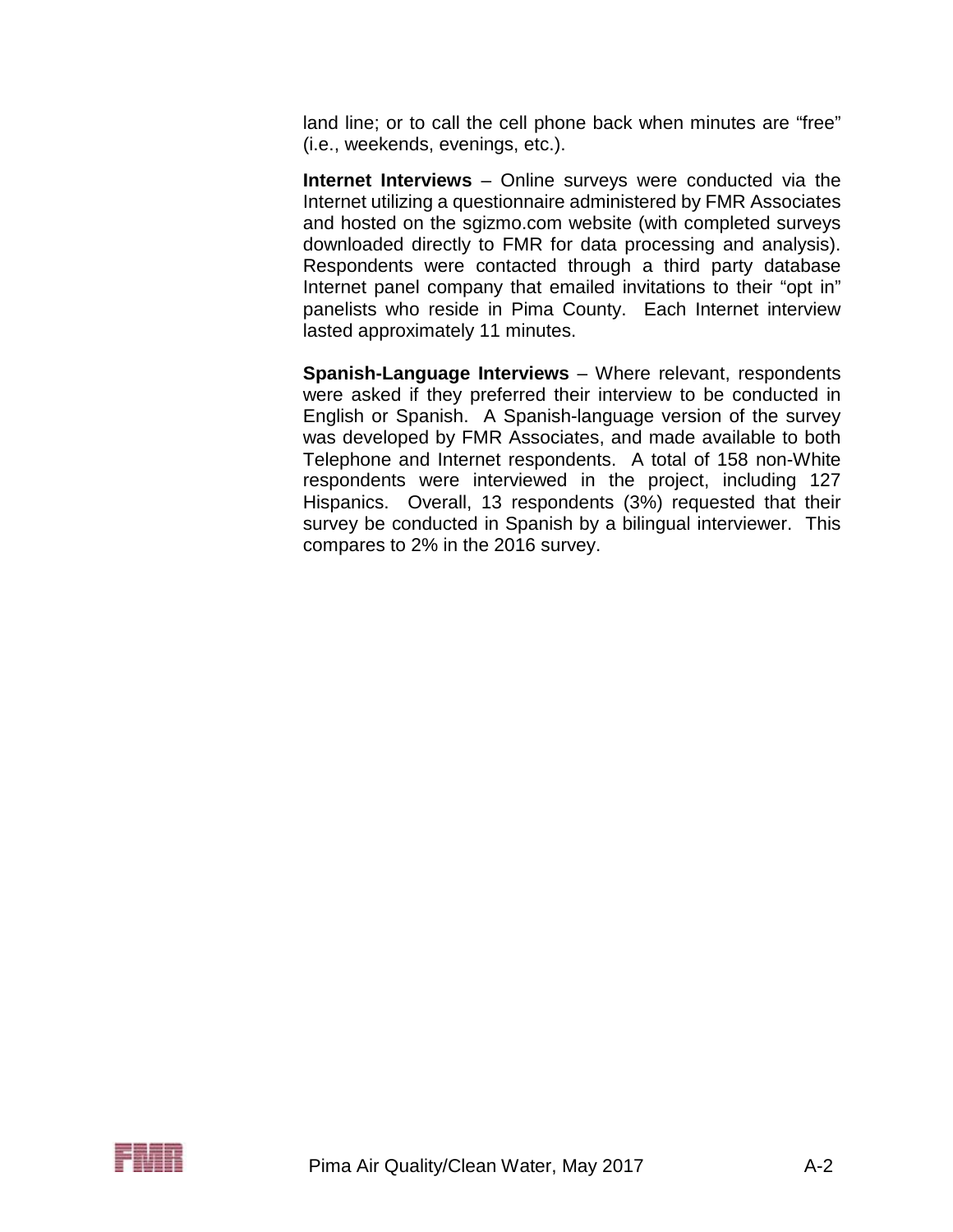**Statistical Reliability** The statistics in this report are subject to a degree of variation that is determined by sample (or sub-sample) size. All research data are subject to a certain amount of variation for this reason. This does not mean that the figures represented in the various tables are wrong. It means that each percentage represents a possible "range" of response. This is because the random sampling process, as well as human behavior itself, can never be perfect. For this sample, at N=504 (rounded), the statistical variation is +4.5% under the most extreme circumstances – with a 95% confidence level. That is, when the percentages shown in the tables are near 50% (the most conservative situation), the actual behavior or attitude may range from 45.5% to 54.5%. The 95% confidence level means that if the survey were repeated 100 times, in 95 cases the same range of response would result. Those percentages that occur at either extreme (for example, 10% or 90%) are subject to a smaller degree of statistical fluctuation (in this case, +2.7%).

> Sub-samples, such as age groups or sex, have a higher degree of statistical fluctuation due to the smaller number of respondents in those groupings.

| N            |                | <b>Reported Percentage</b> |              |              |       |
|--------------|----------------|----------------------------|--------------|--------------|-------|
| (Base for %) | $10$ or<br>90% | $20$ or<br>80%             | 30 or<br>70% | 40 or<br>60% | 50%   |
| 500          | 2.7%           | 3.6%                       | 4.1%         | 4.4%         | 4.5%  |
| 400          | 2.9%           | 3.9%                       | 4.5%         | 4.8%         | 4.9%  |
| 300          | 3.3%           | 4.5%                       | 5.1%         | 5.5%         | 5.7%  |
| 200          | 4.2%           | 5.5%                       | 6.4%         | 6.8%         | 6.9%  |
| 100          | 5.9%           | 7.8%                       | 9.0%         | 9.6%         | 9.8%  |
| 50           | 8.3%           | 11.1%                      | 12.7%        | 13.6%        | 13.9% |
| 25           | 11.8%          | 15.7%                      | 18.0%        | 19.2%        | 19.6% |

### Confidence Intervals for a Given Percent (at the 95% confidence level)

*Example*: If the table shows that 20% of all respondents (when N=500) have a positive or negative attitude about a question category, the chances are 95 out of 100 that the true value is 20% +3.6 percentage points; that is, the range of response would be 16.4% to 23.6%.

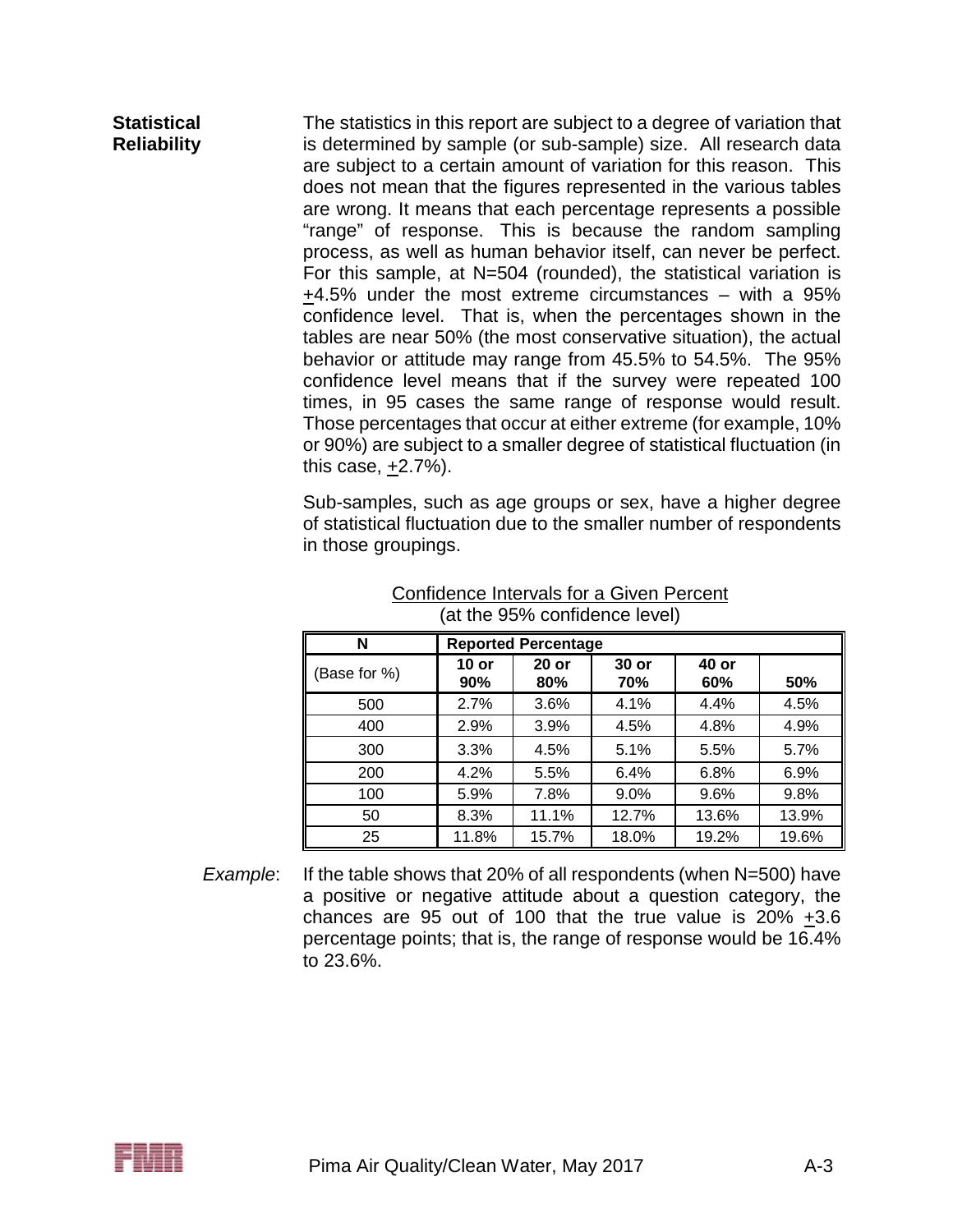| Average of the                                       |                | <b>Reported Percentage</b> |                |              |       |  |
|------------------------------------------------------|----------------|----------------------------|----------------|--------------|-------|--|
| <b>Bases of Percentages</b><br><b>Being Compared</b> | $10$ or<br>90% | $20$ or<br>80%             | $30$ or<br>70% | 40 or<br>60% | 50%   |  |
| 400                                                  | 4.4%           | 5.6%                       | 6.5%           | 7.1%         | 7.2%  |  |
| 250                                                  | 5.2%           | 7.1%                       | 8.1%           | 8.6%         | 8.8%  |  |
| 200                                                  | 5.9%           | 7.8%                       | 8.9%           | 9.6%         | 9.8%  |  |
| 150                                                  | 6.8%           | 9.1%                       | 10.3%          | 11.0%        | 11.3% |  |
| 100                                                  | 8.3%           | 11.0%                      | 12.7%          | 13.6%        | 13.9% |  |
| 50                                                   | 11.7%          | 15.7%                      | 18.0%          | 19.2%        | 19.7% |  |
| 25                                                   | 16.7%          | 22.2%                      | 25.5%          | 27.2%        | 27.7% |  |

### Significance of Difference Between Percentages (at the 95% confidence level)

*Example: (Within Survey)*

If a table indicates that 34% of Internet respondents have a positive attitude toward a category of response, and that 25% of Telephone respondents have the same attitude, the following procedure should be used to determine if this attitude is due to chance:

The average base is 250 (rounded) for the reported percentages  $(254+250)/2=252$ . The average of the percentages is  $30.0\%$  – (34+25)/2=29.5%. The difference between the percentages is 9%. Since 9% is greater than 8.1% (the figure in the table for this base and this percentage), the chances are 95 out of 100 that the attitude is significantly different between Internet and Telephone respondents.